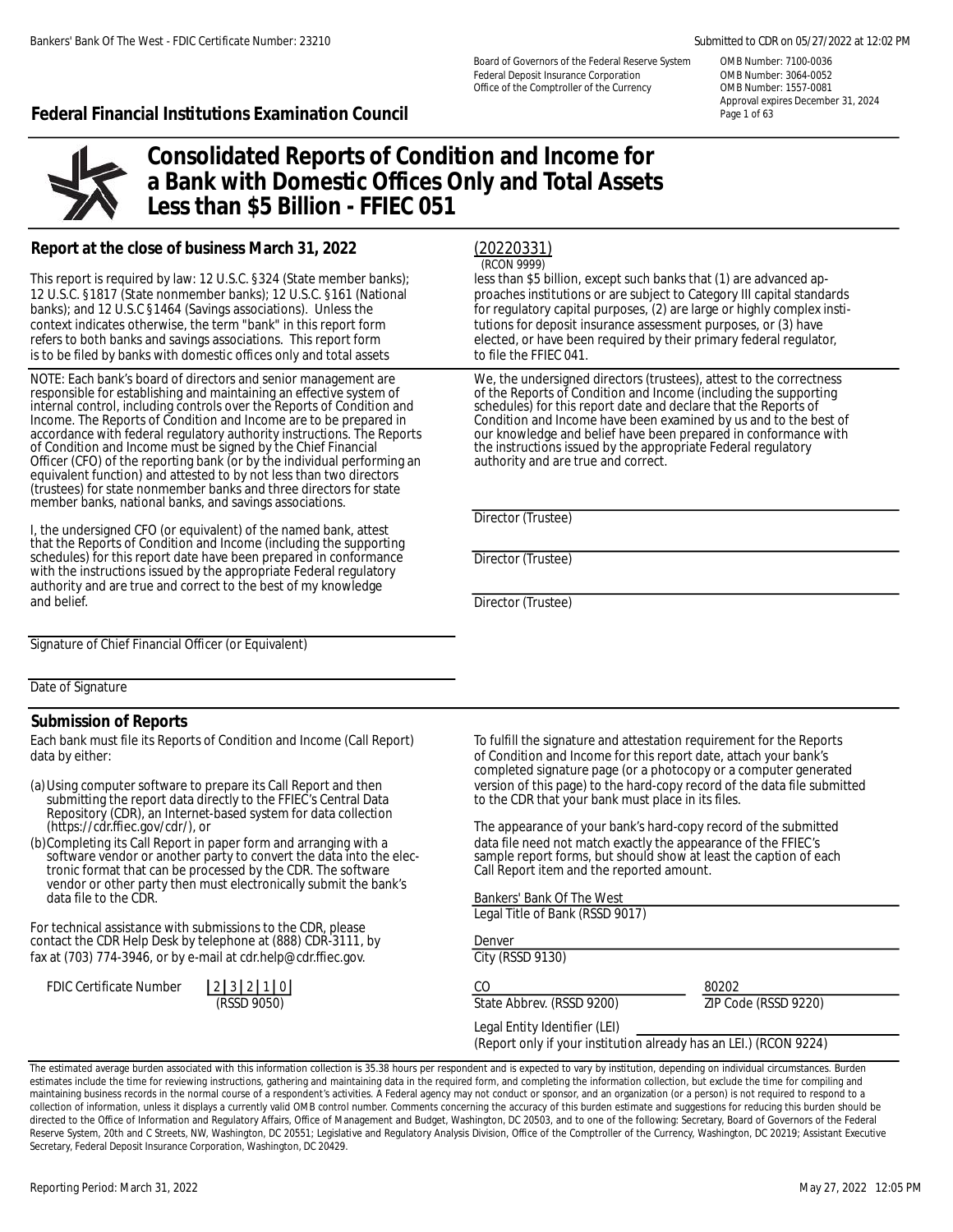# **Consolidated Reports of Condition and Income for a Bank with Domestic Offices Only and Total Assets Less than \$5 Billion**

### **Table of Contents**

| <b>Report of Income</b>                                                                                                     |                                                                                                    |
|-----------------------------------------------------------------------------------------------------------------------------|----------------------------------------------------------------------------------------------------|
|                                                                                                                             |                                                                                                    |
| Schedule RI-A-Changes in Bank Equity CapitalRI-4                                                                            | Schedule RC-L- Off-Balance Sheet ItemsRC-17                                                        |
| Schedule RI-B-Charge-offs and Recoveries on<br>Loans and Leases and Changes in Allowances<br>for Credit Losses:             | Schedule RC-M-MemorandaRC-18, 19, 20<br>Schedule RC-N-- Past Due and Nonaccrual Loans,             |
| Part I. Charge-offs and Recoveries on<br>Part II. Changes in Allowances for Credit                                          | Leases, and Other AssetsRC-21, 22, 23, 24<br>Schedule RC-O-Other Data for Deposit Insurance        |
| Schedule RI-C-Disaggregated Data on the Allowance for Loan and<br>Lease Losses (to be completed only by selected banks)RI-7 | Schedule RC-R-Regulatory Capital:<br>Part I. Regulatory Capital Components                         |
|                                                                                                                             | Part II. Risk-Weighted AssetsRC-31, 32, 33, 34, 35, 36<br>37, 38, 39, 40, 41, 42, 43               |
| <b>Report of Condition</b>                                                                                                  |                                                                                                    |
|                                                                                                                             | Schedule RC-T-Fiduciary and Related                                                                |
|                                                                                                                             | Schedule SU-Supplemental InformationSU-1, 2                                                        |
| Schedule RC-C-Loans and Lease Financing<br>Receivables:<br>Part II. Loans to Small Businesses and                           | <b>Optional Narrative Statement Concerning</b><br>the Amounts Reported in the Consolidated Reports |

| Schedule RC-L- Off-Balance Sheet ItemsRC-17                                                                                                                        |
|--------------------------------------------------------------------------------------------------------------------------------------------------------------------|
| Schedule RC-M-MemorandaRC-18, 19, 20                                                                                                                               |
| Schedule RC-N-Past Due and Nonaccrual Loans,<br>Leases, and Other AssetsRC-21, 22, 23, 24                                                                          |
| Schedule RC-O-Other Data for Deposit Insurance                                                                                                                     |
| Schedule RC-R-Regulatory Capital:<br>Part I. Regulatory Capital Components<br>Part II. Risk-Weighted AssetsRC-31, 32, 33, 34, 35, 36<br>37, 38, 39, 40, 41, 42, 43 |
| Schedule RC-T-Fiduciary and Related                                                                                                                                |
| Schedule SU-Supplemental InformationSU-1, 2                                                                                                                        |
| Optional Narrative Statement Concerning<br>the Amounts Reported in the Consolidated Reports                                                                        |

For information or assistance, national banks, state nonmember banks, and savings associations should contact the FDIC's Data Collection and Analysis Section, 550 17th Street, NW, Washington, DC 20429, toll free on (800) 688-FDIC(3342), Monday through Friday between 8:00 a.m. and 5:00 p.m., Eastern Time. State member banks should contact their Federal Reserve District Bank.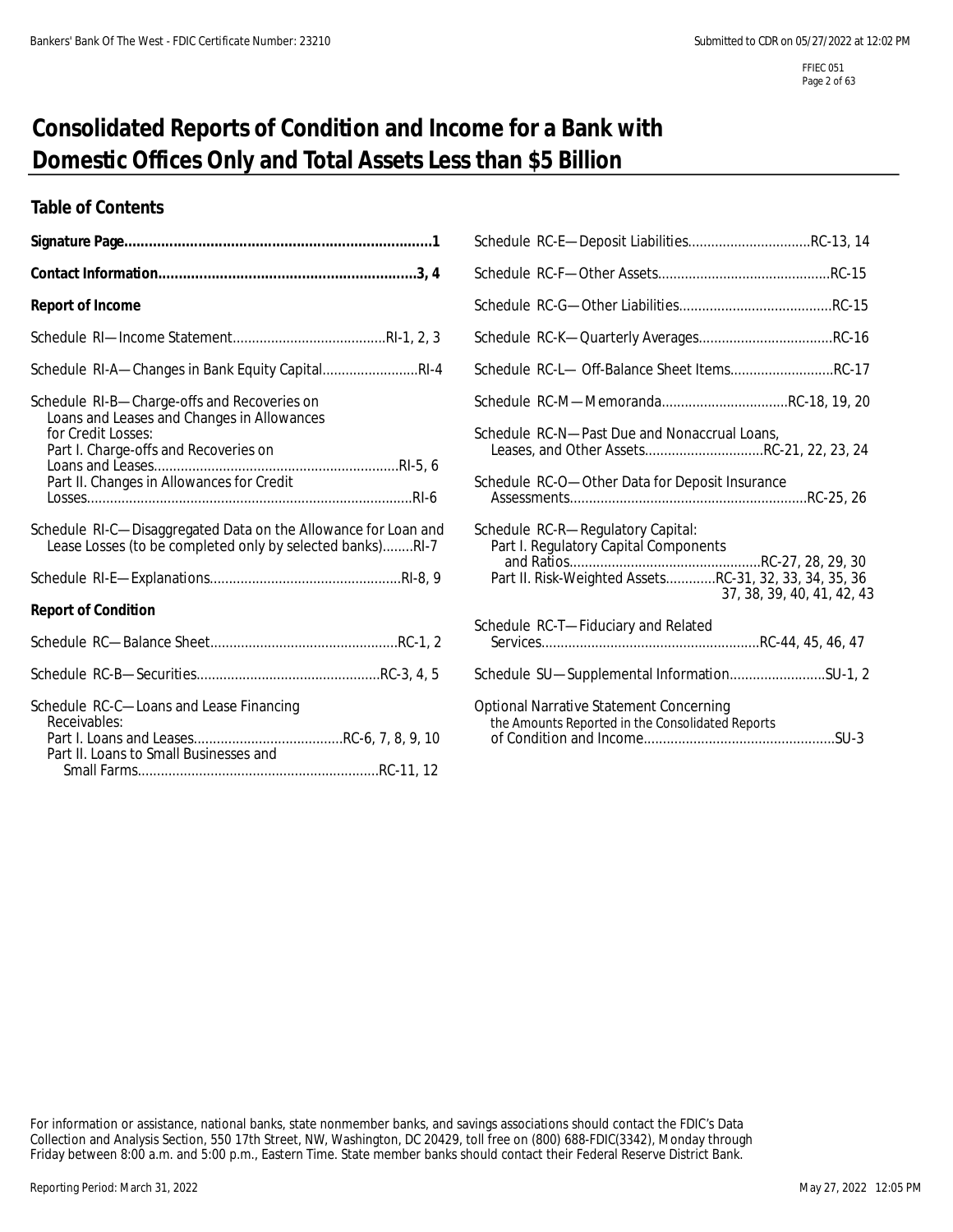FFIEC 051 Page 3 of 63

# **Contact Information for the Reports of Condition and Income**

To facilitate communication between the Agencies and the bank concerning the Reports of Condition and Income, please provide contact information for (1) the Chief Financial Officer (or equivalent) of the bank signing the reports for this quarter, and (2) the person at the bank—other than the Chief Financial Officer (or equivalent)— to whom questions about the reports should be directed. If the Chief Financial Officer (or equivalent) is the primary contact for questions about the reports, please provide contact information for another person at the bank who will serve as a secondary contact for communications between the Agencies and the bank concerning the Reports of Condition and Income. Enter "none" for the contact's e-mail address or fax number if not available. Contact information for the Reports of Condition and Income is for the confidential use of the Agencies and will not be released to the public.

## **Chief Financial Officer (or Equivalent) Signing the Reports Other Person to Whom Questions about the Reports**

# **Should be Directed**

| Christopher I. Hill                                     | William A. Mitchell, Jr.                                |
|---------------------------------------------------------|---------------------------------------------------------|
| Name (TEXT C490)                                        | Name (TEXT C495)                                        |
| SVP and CFO                                             | President and CEO                                       |
| Title (TEXT C491)                                       | Title (TEXT C496)                                       |
| chill@bbwest.com                                        | bmitchell@bbwest.com                                    |
| E-mail Address (TEXT C492)                              | E-mail Address (TEXT 4086)                              |
| (303) 291-3700 Ext.8106                                 | (303) 291-3700 Ext.8122                                 |
| Telephone: Area code/phone number/extension (TEXT C493) | Telephone: Area code/phone number/extension (TEXT 8902) |
| (303) 291-3714                                          | $(303)$ 291-3714                                        |
| FAX: Area code/phone number (TEXT C494)                 | FAX: Area code/phone number (TEXT 9116)                 |

# **Chief Executive Officer Contact Information**

This information is being requested so the Agencies can distribute notifications about policy initiatives, deposit insurance assessments, and other matters directly to the Chief Executive Officers of reporting institutions. Notifications about other matters may include emergency notifications that may or may not also be sent to the institution's emergency contacts listed below. Please provide contact information for the Chief Executive Officer of the reporting institution. Enter "none" for the Chief Executive Officer's e-mail address or fax number if not available. Chief Executive Officer contact information is for the confidential use of the Agencies and will not be released to the public.

### **Chief Executive Officer**

| <b>Bill Mitchell</b>       | 303-291-3700 Ext.8122                                   |
|----------------------------|---------------------------------------------------------|
| Name (TEXT FT42)           | Telephone: Area code/phone number/extension (TEXT FT43) |
| bmitchell@bbwest.com       | (303) 291-3710                                          |
| E-mail Address (TEXT FT44) | Fax: Area code/phone number (TEXT FT45)                 |

# **Emergency Contact Information**

This information is being requested so the Agencies can distribute critical, time sensitive information to emergency contacts at banks. Please provide primary contact information for a senior official of the bank who has decision-making authority. Also provide information for a secondary contact if available. Enter "none" for the contact's e-mail address or fax number if not available. Emergency contact information is for the confidential use of the Agencies and will not be released to the public.

| <b>Primary Contact</b>                                  | <b>Secondary Contact</b>                                |
|---------------------------------------------------------|---------------------------------------------------------|
| Christopher I. Hill                                     | William A. Mitchell, Jr.                                |
| Name (TEXT C366)                                        | Name (TEXT C371)                                        |
| SVP and CFO                                             | President and CEO                                       |
| Title (TEXT C367)                                       | Title (TEXT C372)                                       |
| chill@bbwest.com                                        | bmitchell@bbwest.com                                    |
| E-mail Address (TEXT C368)                              | E-mail Address (TEXT C373)                              |
| (303) 291-3700 Ext.8106                                 | (303) 291-3700 Ext.8122                                 |
| Telephone: Area code/phone number/extension (TEXT C369) | Telephone: Area code/phone number/extension (TEXT C374) |
| (303) 291-3714                                          | $(303)$ 291-3714                                        |
| FAX: Area code/phone number (TEXT C370)                 | FAX: Area code/phone number (TEXT C375)                 |

Reporting Period: March 31, 2022 12:05 PM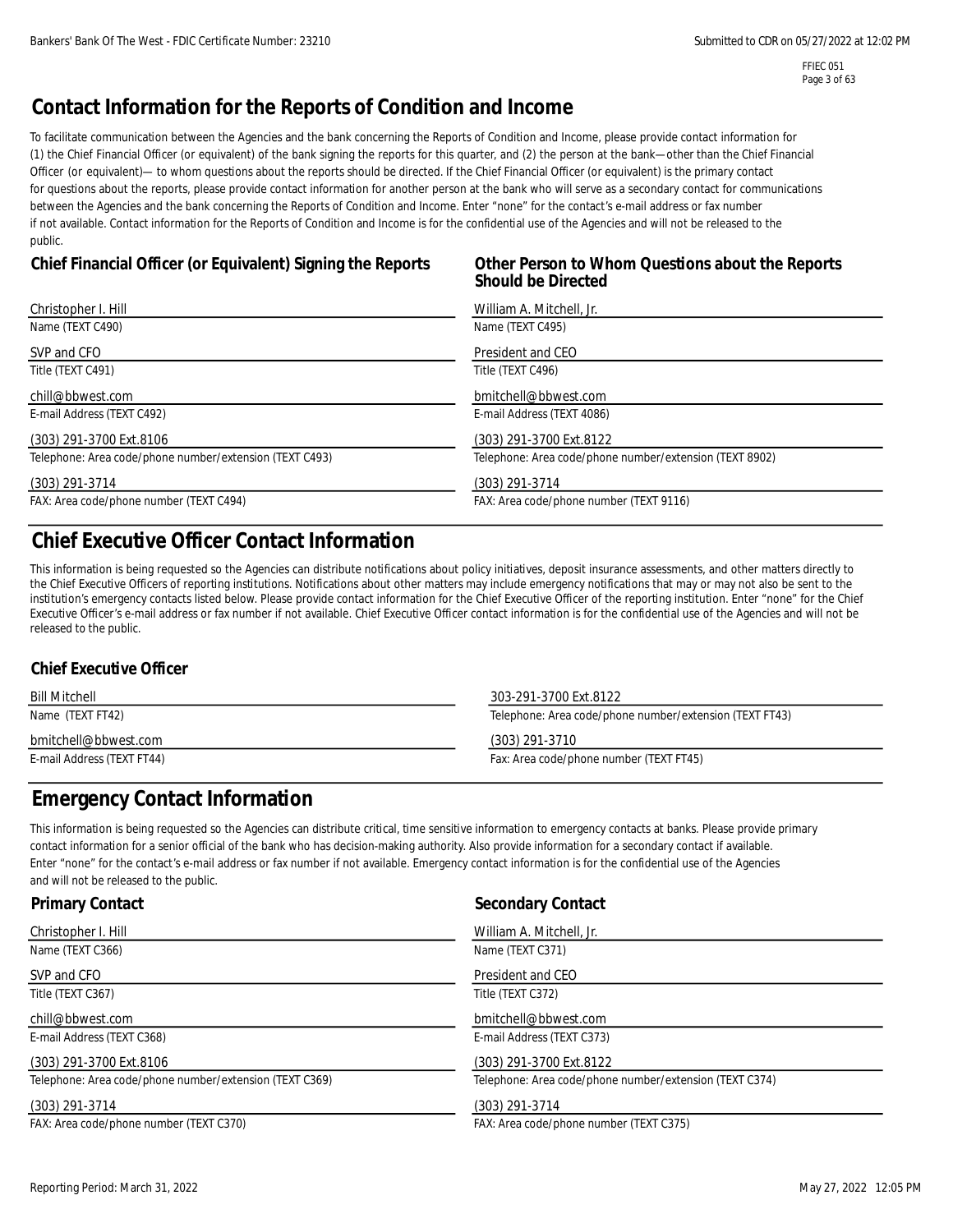FFIEC 051 Page 4 of 63

# **USA PATRIOT Act Section 314(a) Anti-Money Laundering Contact Information**

This information is being requested to identify points-of-contact who are in charge of your bank's USA PATRIOT Act Section 314(a) information requests. Bank personnel listed could be contacted by law enforcement officers or the Financial Crimes Enforcement Network (FinCEN) for additional information related to specific Section 314(a) search requests or other anti-terrorist financing and anti-money laundering matters. Communications sent by FinCEN to the bank for purposes other than Section 314(a) notifications will state the intended purpose and should be directed to the appropriate bank personnel for review. Any disclosure of customer records to law enforcement officers or FinCEN must be done in compliance with applicable law, including the Right to Financial Privacy Act (12 U.S.C. 3401 et seq.).

Please provide information for a primary and secondary contact. Information for a third and fourth contact may be provided at the bank's option. Enter "none" for the contact's e-mail address if not available. This contact information is for the confidential use of the Agencies, FinCEN, and law enforcement officers and will not be released to the public.

| <b>Primary Contact</b>                                  | <b>Secondary Contact</b>                                |  |
|---------------------------------------------------------|---------------------------------------------------------|--|
| Sharvelle Washington                                    | Rosemary Fuentes                                        |  |
| Name (TEXT C437)                                        | Name (TEXT C442)                                        |  |
| Compliance & BSA Officer                                | VP - Wire Transfer & Fed Funds                          |  |
| Title (TEXT C438)                                       | Title (TEXT C443)                                       |  |
| swashington@bbwest.com                                  | rfuentes@bbwest.com                                     |  |
| E-mail Address (TEXT C439)                              | E-mail Address (TEXT C444)                              |  |
| (303) 291-3700 Ext.8124                                 | (303) 291-3700 Ext.8112                                 |  |
| Telephone: Area code/phone number/extension (TEXT C440) | Telephone: Area code/phone number/extension (TEXT C445) |  |
|                                                         |                                                         |  |
|                                                         |                                                         |  |
| <b>Third Contact</b>                                    | <b>Fourth Contact</b>                                   |  |
| Debra Wendt                                             | Christopher I. Hill                                     |  |
| Name (TEXT C870)                                        | Name (TEXT C875)                                        |  |
| SVP and CPO                                             | SVP and CFO                                             |  |
| Title (TEXT C871)                                       | Title (TEXT C876)                                       |  |
| dwendt@bbwest.com                                       | chill@bbwest.com                                        |  |
| E-mail Address (TEXT C872)                              | E-mail Address (TEXT C877)                              |  |
| (303) 291-3700 Ext.8115                                 | (303) 291-3700 Ext.8106                                 |  |
| Telephone: Area code/phone number/extension (TEXT C873) | Telephone: Area code/phone number/extension (TEXT C878) |  |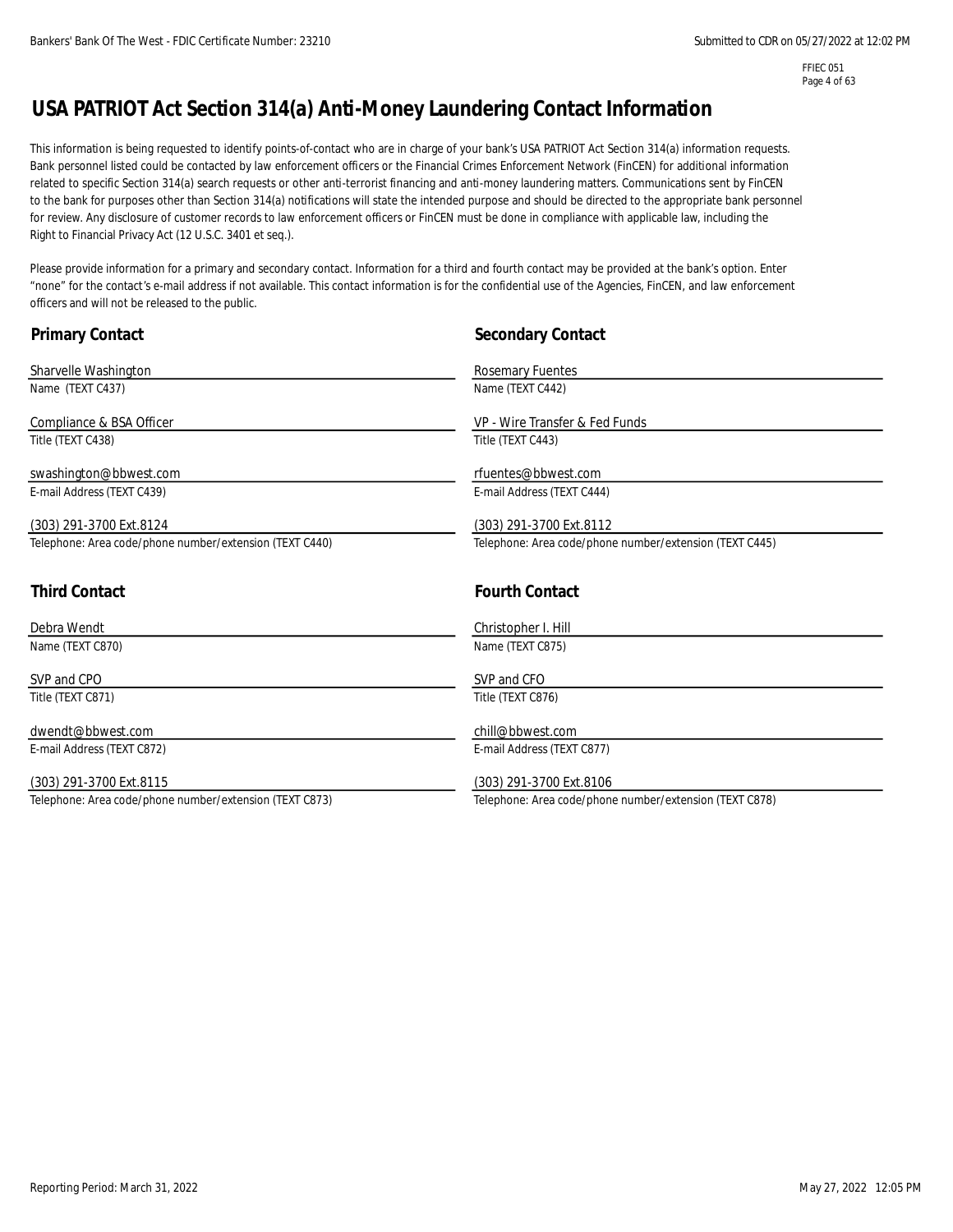# **Consolidated Report of Income For the period January 1, 2022 — March 31, 2022**

# **Schedule RI—Income Statement**

| Dollar Amounts in Thousands RIAD                                                          |             | Amount         |                       |
|-------------------------------------------------------------------------------------------|-------------|----------------|-----------------------|
| 1. Interest income:                                                                       |             |                |                       |
| a. Interest and fee income on loans:                                                      |             |                |                       |
| (1) Loans secured by real estate:                                                         |             |                |                       |
|                                                                                           | 4435        |                | 62 1.a.1.a.           |
|                                                                                           | 4436        |                | 2,383 1.a.1.b.        |
|                                                                                           | 4012        |                | 282 1.a.2.            |
| (3) Loans to individuals for household, family, and other personal expenditures:          |             |                |                       |
|                                                                                           | B485        |                | $0 \, 1.a.3.a.$       |
| (b) Other (includes revolving credit plans other than credit cards, automobile loans, and |             |                |                       |
|                                                                                           | B486        |                | $0 \, 1.a.3.b.$       |
| (4) Not applicable                                                                        |             |                |                       |
|                                                                                           | 4058        |                | 321 1.a.5.            |
|                                                                                           | 4010        | $3,048$ 1.a.6. |                       |
|                                                                                           | 4065        |                | $0 \mid 1.b.$         |
|                                                                                           | 4115        | 71 1.c.        |                       |
| d. Interest and dividend income on securities:                                            |             |                |                       |
| (1) U.S. Treasury securities and U.S. Government agency obligations                       |             |                |                       |
|                                                                                           | <b>B488</b> |                | $15$ 1.d.1.           |
|                                                                                           | B489        |                | 54 1.d.2.             |
| (3) All other securities (includes securities issued by states and political              |             |                |                       |
|                                                                                           | 4060        |                | $16$ 1.d.3.           |
| e. Not applicable                                                                         |             |                |                       |
|                                                                                           | 4020        |                | $1 \vert 1 \cdot f$ . |
|                                                                                           | 4518        | $17$ 1.g.      |                       |
|                                                                                           | 4107        | $3,222$ 1.h.   |                       |
| 2. Interest expense:                                                                      |             |                |                       |
| a. Interest on deposits:                                                                  |             |                |                       |
| (1) Transaction accounts (interest-bearing demand deposits, NOW accounts, ATS accounts,   |             |                |                       |
|                                                                                           | 4508        |                | $0$ 2.a.1.            |
| (2) Nontransaction accounts:                                                              |             |                |                       |
|                                                                                           | 0093        |                | $0$ 2.a.2.a.          |
|                                                                                           | HK03        |                | 173 2.a.2.b.          |
|                                                                                           | HK04        |                | $0$ 2.a.2.c.          |
|                                                                                           | 4180        | $16$ 2.b.      |                       |
|                                                                                           | GW44        |                | $0\,$ 2.c.            |
| d. Not applicable                                                                         |             |                |                       |
|                                                                                           | 4073        | 189 2.e.       |                       |
| 4074<br>3,033                                                                             |             |                | 3.                    |
| JJ33<br>$\Omega$                                                                          |             |                | 4.                    |
|                                                                                           |             |                |                       |

1 Includes interest and fee income on "Loans to depository institutions and acceptances of other banks," "Loans to finance agricultural production and other loans to farmers," "Obligations (other than securities and leases) of states and political subdivisions in the U.S.," and "Loans to nondepository financial institutions and other loans."

2 Includes interest income on time certificates of deposit not held for trading.

3 Institutions that have adopted ASU 2016-13 should report in item 4 the provisions for credit losses on all financial assets and off-balance-sheet exposures that fall within the scope of the standard.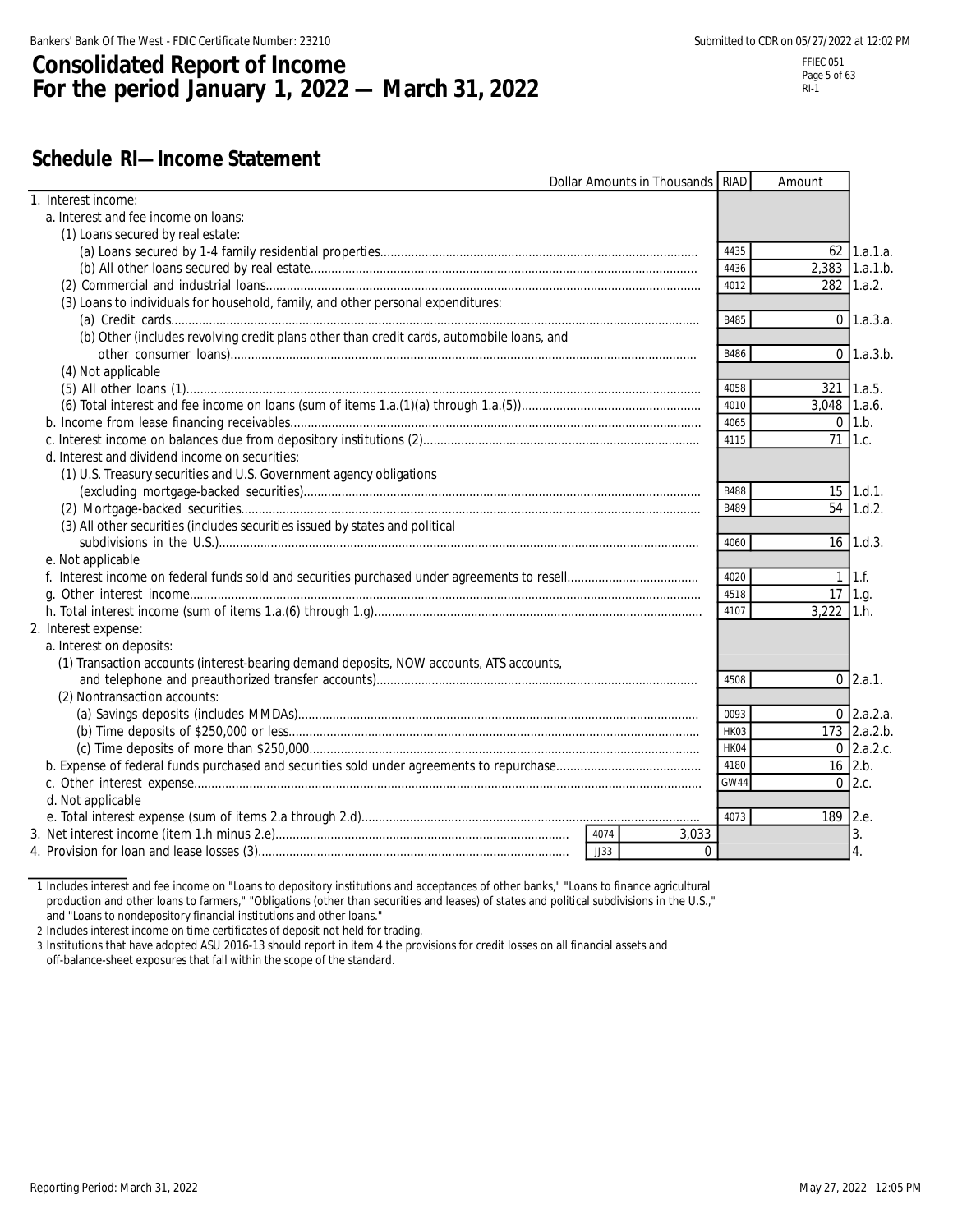FFIEC 051 Page 6 of 63  $RI-2$ 

|                                                                                      |                  | Year-to-date |                      |
|--------------------------------------------------------------------------------------|------------------|--------------|----------------------|
| Dollar Amounts in Thousands RIAD                                                     |                  | Amount       |                      |
| 5. Noninterest income:                                                               |                  |              |                      |
|                                                                                      | 4070             |              | $0 \,$ 5.a.          |
|                                                                                      | 4080             | 560          | 5.b.                 |
| c. Not applicable                                                                    |                  |              |                      |
| d. Income from securities-related and insurance activities:                          |                  |              |                      |
| (1) Fees and commissions from securities brokerage, investment banking, advisory,    |                  |              |                      |
|                                                                                      | HT73             |              | $0$ 5.d.1.           |
|                                                                                      | <b>HT74</b>      |              | $0\,$ 5.d.2.         |
| e. Not applicable                                                                    |                  |              |                      |
|                                                                                      | B492             |              | $0 \,   \, 5 \, .f.$ |
| g. and h. Not applicable                                                             |                  |              |                      |
| İ.                                                                                   | 5416             |              | $0\,$ 5.i.           |
|                                                                                      | 5415             |              | $0\,$ 5.j.           |
|                                                                                      | B496             |              | $0$ 5.k.             |
| $\mathbf{L}$                                                                         | B497             | 2,982 5.1.   |                      |
| 4079<br>3,542                                                                        |                  |              | 5.m.                 |
| 3521<br>0                                                                            |                  |              | 6.a.                 |
| 3196<br>$\Omega$                                                                     |                  |              | 6.b.                 |
| 7. Noninterest expense:                                                              |                  |              |                      |
|                                                                                      | 4135             | 1,749        | 7.a.                 |
| b. Expenses of premises and fixed assets (net of rental income)                      |                  |              |                      |
|                                                                                      | 4217             | 283 7.b.     |                      |
|                                                                                      | C <sub>216</sub> |              | $0$ 7.c.1.           |
|                                                                                      | C232             |              | $0$ 7.c.2.           |
|                                                                                      | 4092             | 2,889 7.d.   |                      |
| 4093<br>4.921                                                                        |                  |              | 7.e.                 |
| 8. a. Income (loss) before change in net unrealized holding gains (losses) on equity |                  |              |                      |
| securities not held for trading, applicable income taxes, and discontinued           |                  |              |                      |
| HT69<br>1,654                                                                        |                  |              | 8.a.                 |
| b. Change in net unrealized holding gains (losses) on equity securities              |                  |              |                      |
| <b>HT70</b><br>$\Omega$                                                              |                  |              | 8.b.                 |
| c. Income (loss) before applicable income taxes and discontinued                     |                  |              |                      |
| 4301<br>1,654                                                                        |                  |              | 8.c.                 |
| 4302<br>398                                                                          |                  |              | 9.                   |
| 1,256<br>4300                                                                        |                  |              | 10.                  |
| FT <sub>28</sub><br>$\Omega$                                                         |                  |              | 11.                  |
| 12. Net income (loss) attributable to bank and noncontrolling (minority)             |                  |              |                      |
| G104<br>1,256                                                                        |                  |              | 12.                  |
| 13. LESS: Net income (loss) attributable to noncontrolling (minority) interests      |                  |              |                      |
| (if net income, report as a positive value; if net loss, report as a negative        |                  |              |                      |
| G103<br>$\mathbf 0$                                                                  |                  |              | 13.                  |
| 4340<br>1,256                                                                        |                  |              | 14.                  |

\* Describe on Schedule RI-E - Explanations

1 For banks required to complete Schedule RC-T, items 14 through 22, income from fiduciary activities reported in Schedule RI, item 5.a, must equal the amount reported in Schedule RC-T, item 22.

2 Includes underwriting income from insurance and reinsurance activities.

3 Exclude net gains (losses) on sales of trading assets and held-to-maturity and available-for-sale debt securities.

4 Item 8.b is to be completed by all institutions. See the instructions for this item and the Glossary entry for "Securities Activities" for further detail on accounting for investments in equity securities.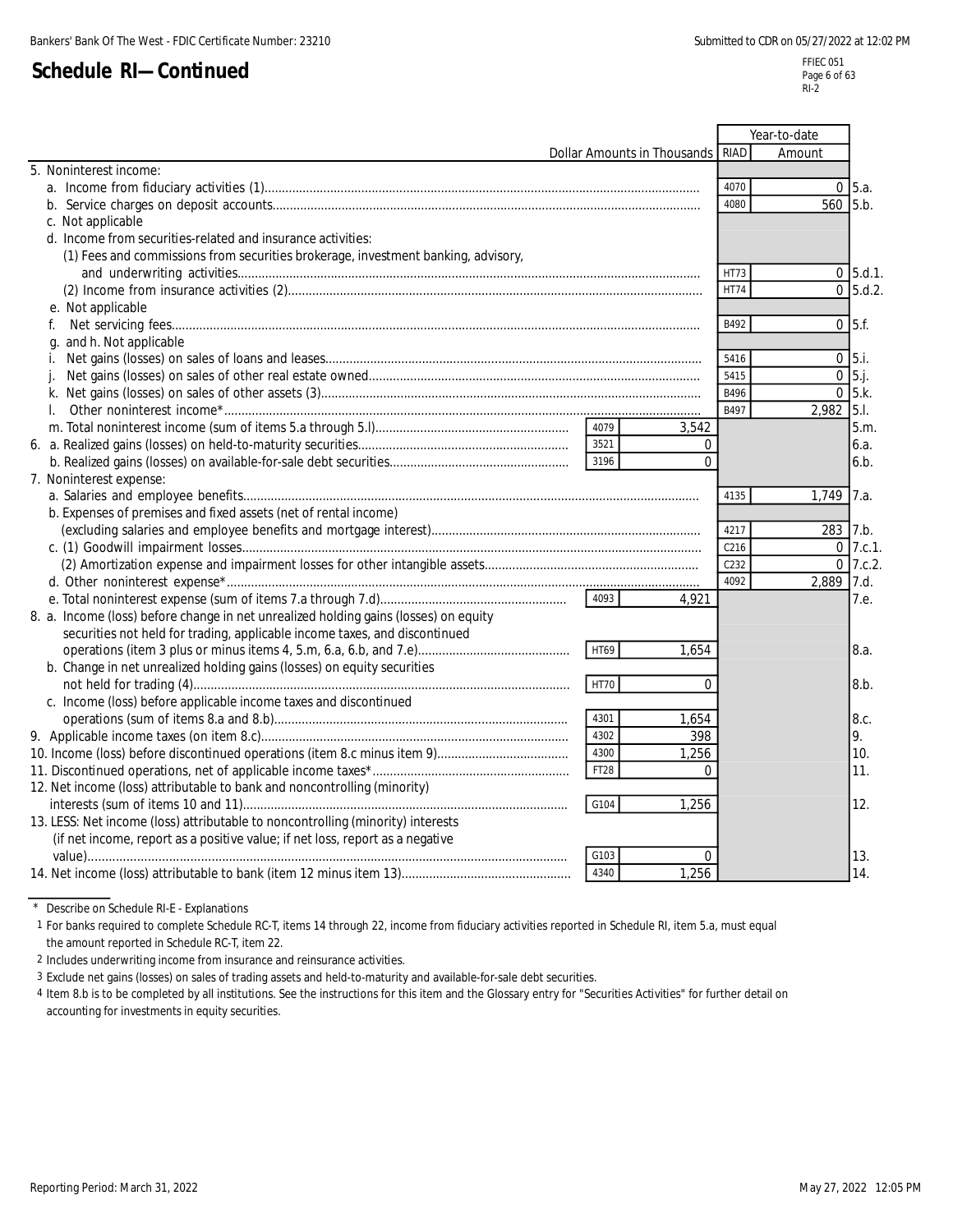FFIEC 051 Page 7 of 63 RI-3

|                                                                                                                                                                                                                                                                                                                                                                                                                                  |                             | Year-to-date                 |                          |
|----------------------------------------------------------------------------------------------------------------------------------------------------------------------------------------------------------------------------------------------------------------------------------------------------------------------------------------------------------------------------------------------------------------------------------|-----------------------------|------------------------------|--------------------------|
| Dollar Amounts in Thousands                                                                                                                                                                                                                                                                                                                                                                                                      | RIAD                        | Amount                       |                          |
| 1. and 2. Not applicable                                                                                                                                                                                                                                                                                                                                                                                                         |                             |                              |                          |
| 3. Income on tax-exempt loans and leases to states and political subdivisions in the U.S. (included                                                                                                                                                                                                                                                                                                                              | 4313                        |                              | $0$ M.3.                 |
| 4. Income on tax-exempt securities issued by states and political subdivisions in the U.S.                                                                                                                                                                                                                                                                                                                                       | 4507                        |                              | $0 \; M.4.$              |
| 5. Number of full-time equivalent employees at end of current period (round to the nearest whole                                                                                                                                                                                                                                                                                                                                 | 4150                        | Number                       | 53 M.5.                  |
| Memorandum item 6 is to be completed by: 1<br>banks with \$300 million or more in total assets, and<br>banks with less than \$300 million in total assets that have loans to finance agricultural production<br>$\bullet$<br>and other loans to farmers (Schedule RC-C, Part I, item 3) exceeding 5 percent of total loans.<br>6. Interest and fee income on loans to finance agricultural production and other loans to farmers | <b>RIAD</b>                 | Amount                       |                          |
| 7. If the reporting institution has applied push down accounting this calendar year, report the date<br>8. through 10. Not applicable                                                                                                                                                                                                                                                                                            | 4024<br><b>RIAD</b><br>9106 | 146 M.6.<br>Date<br>00000000 | M.7.                     |
| 11. Does the reporting bank have a Subchapter S election in effect for federal income tax purposes                                                                                                                                                                                                                                                                                                                               | RIAD<br>A530                | YES / NO<br>N <sub>O</sub>   | M.11.                    |
| Memorandum item 12 is to be completed by banks that are required to complete Schedule RC-C, Part I,<br>Memorandum items 8.b and 8.c and is to be completed annually in the December report only.                                                                                                                                                                                                                                 |                             |                              |                          |
| 12. Noncash income from negative amortization on closed-end loans secured by 1-4 family<br>13. Not applicable                                                                                                                                                                                                                                                                                                                    | <b>RIAD</b><br>F228         | Amount                       | NR M.12.                 |
| Memorandum item 14 is to be completed semiannually in the June and December reports only.<br>14. Other-than-temporary impairment losses on held-to-maturity and available-for-sale debt                                                                                                                                                                                                                                          | J321                        |                              | NR M.14.                 |
| Memorandum item 15 is to be completed annually in the December report only by institutions with<br>\$1 billion or more in total assets <sup>1</sup> that answered "Yes" to Schedule RC-E, Memorandum item 5.                                                                                                                                                                                                                     |                             |                              |                          |
| 15. Components of service charges on deposit accounts<br>(sum of Memorandum items 15.athrough 15.d must equal Schedule RI, item 5.b):<br>a. Consumer overdraft-related service charges levied on those transaction account and<br>nontransaction savings account deposit products intended primarily for individuals for                                                                                                         | <b>RIAD</b>                 | Amount                       |                          |
| b. Consumer account periodic maintenance charges levied on those transaction account<br>and nontransaction savings account deposit products intended primarily for individuals                                                                                                                                                                                                                                                   | H032                        |                              | NR M.15.a.               |
| c. Consumer customer automated teller machine (ATM) fees levied on those transaction<br>account and nontransaction savings account deposit products intended primarily for                                                                                                                                                                                                                                                       | H033                        |                              | NR M.15.b.               |
|                                                                                                                                                                                                                                                                                                                                                                                                                                  | H034<br>H035                |                              | NR M.15.c.<br>NR M.15.d. |

#### **1 The asset-size tests and the 5 percent of total loans test are based on the total assets and total loans reported on the June 30, 2021, Report of Condition.**

2 Report the date in YYYYMMDD format. For example, a bank acquired on March 1, 2022 would report 20220301.

3 Memorandum item 14 is to be completed only by institutions that have not adopted ASU 2016-13.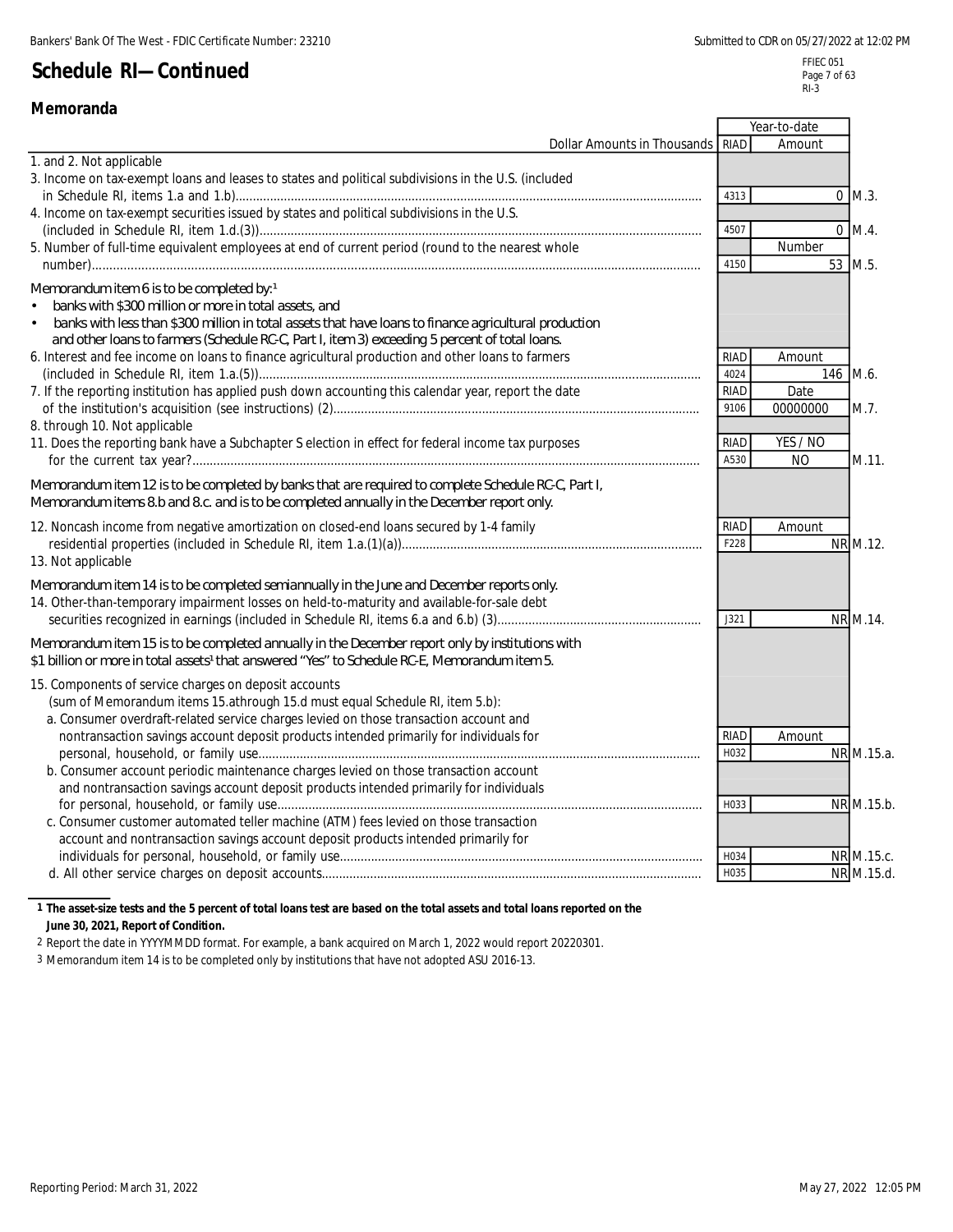L

#### FFIEC 051 Page 8 of 63 RI-4

| Schedule RI-A—Changes in Bank Equity Capital |  |  |  |
|----------------------------------------------|--|--|--|
|                                              |  |  |  |

| Dollar Amounts in Thousands RIAD                                                                    |             | Amount         |      |
|-----------------------------------------------------------------------------------------------------|-------------|----------------|------|
| 1. Total bank equity capital most recently reported for the December 31, 2021, Reports of Condition |             |                |      |
|                                                                                                     | 3217        | 54,523 1       |      |
| 2. Cumulative effect of changes in accounting principles and corrections of material                |             |                |      |
|                                                                                                     | B507        | $\Omega$       |      |
|                                                                                                     | <b>B508</b> | $54.523$ 3     |      |
|                                                                                                     | 4340        | 1,256 4.       |      |
| 5. Sale, conversion, acquisition, or retirement of capital stock, net (excluding treasury           |             |                |      |
|                                                                                                     | <b>B509</b> | 0 <sub>5</sub> |      |
|                                                                                                     | <b>B510</b> | $0\,$ 16.      |      |
|                                                                                                     | 4356        | $\overline{0}$ |      |
|                                                                                                     | 4470        | 0 <sub>8</sub> |      |
|                                                                                                     | 4460        | 1,212 9.       |      |
|                                                                                                     | B511        | $(758)$ 10.    |      |
| 11. Other transactions with stockholders (including a parent holding company)*                      |             |                |      |
|                                                                                                     | 4415        |                | 0111 |
| 12. Total bank equity capital end of current period (sum of items 3 through 11) (must equal         |             |                |      |
|                                                                                                     |             | 53,809         |      |

\* Describe on Schedule RI-E—Explanations.

1 Includes, but is not limited to, changes in net unrealized holding gains (losses) on available-for-sale debt securities, changes in accumulated net gains (losses) on cash flow hedges, and pension and other postretirement plan-related changes other than net periodic benefit cost.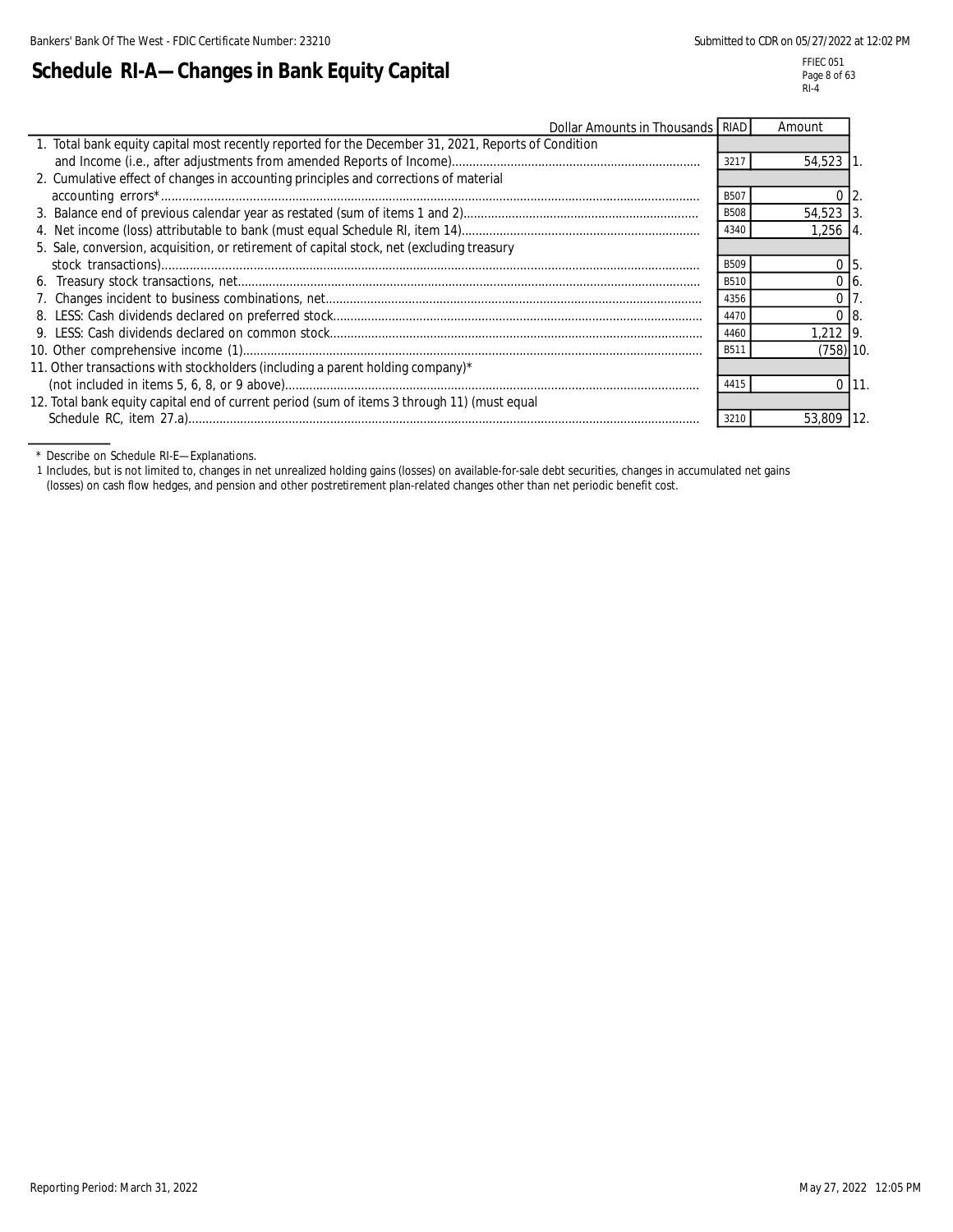### **Schedule RI-B—Charge-offs and Recoveries on Loans and Leases and Changes in Allowances for Credit Losses**

### **Part I. Charge-offs and Recoveries on Loans and Leases**

| Part I includes charge-offs and recoveries through<br>the allocated transfer risk reserve. |             | (Column A)<br>Charge-offs <sup>1</sup><br>Calendar year-to-date |             | (Column B)<br>Recoveries |                  |
|--------------------------------------------------------------------------------------------|-------------|-----------------------------------------------------------------|-------------|--------------------------|------------------|
| Dollar Amounts in Thousands RIAD                                                           |             | Amount                                                          | <b>RIAD</b> | Amount                   |                  |
| 1. Loans secured by real estate:                                                           |             |                                                                 |             |                          |                  |
| a. Construction, land development, and other land loans:                                   |             |                                                                 |             |                          |                  |
|                                                                                            | C891        | $\Omega$                                                        | C892        |                          | $0$ 1.a.1.       |
| (2) Other construction loans and all land development                                      |             |                                                                 |             |                          |                  |
|                                                                                            | C893        | $\mathbf 0$                                                     | C894        |                          | $0 \quad 1.a.2.$ |
|                                                                                            | 3584        | $\Omega$                                                        | 3585        |                          | $0$ 1.b.         |
| c. Secured by 1-4 family residential properties:                                           |             |                                                                 |             |                          |                  |
| (1) Revolving, open-end loans secured by 1-4 family residential                            |             |                                                                 |             |                          |                  |
|                                                                                            | 5411        | $\Omega$                                                        | 5412        |                          | $0$ 1.c.1.       |
| (2) Closed-end loans secured by 1-4 family residential properties:                         |             |                                                                 |             |                          |                  |
|                                                                                            | C234        | $\mathbf{0}$                                                    | C217        |                          | $0$ 1.c.2.a.     |
|                                                                                            | C235        | $\Omega$                                                        | C218        |                          | $0$ 1.c.2.b.     |
|                                                                                            | 3588        | $\Omega$                                                        | 3589        |                          | $0$ 1.d.         |
| e. Secured by nonfarm nonresidential properties:                                           |             |                                                                 |             |                          |                  |
| (1) Loans secured by owner-occupied nonfarm nonresidential properties                      | C895        | $\Omega$                                                        | C896        |                          | $0$ 1.e.1.       |
|                                                                                            | C897        | $\Omega$                                                        | C898        |                          | $0$ 1.e.2.       |
| 2. and 3. Not applicable                                                                   |             |                                                                 |             |                          |                  |
|                                                                                            | 4638        | $\Omega$                                                        | 4608        | $0\vert 4.$              |                  |
| 5. Loans to individuals for household, family, and other personal                          |             |                                                                 |             |                          |                  |
| expenditures:                                                                              |             |                                                                 |             |                          |                  |
|                                                                                            | <b>B514</b> | $\Omega$                                                        | <b>B515</b> |                          | $0$ 5.a.         |
|                                                                                            | K129        | $\Omega$                                                        | K133        |                          | $0\,$ 5.b.       |
| c. Other (includes revolving credit plans other than credit cards                          |             |                                                                 |             |                          |                  |
|                                                                                            | K205        | $\Omega$                                                        | K206        |                          | $0\,$ 5.c.       |
| 6. Not applicable                                                                          |             |                                                                 |             |                          |                  |
|                                                                                            | 4644        | $\overline{0}$                                                  | 4628        | $0\vert 7.$              |                  |
|                                                                                            | 4266        | $\mathbf 0$                                                     | 4267        | $0 \quad 8.$             |                  |
|                                                                                            | 4635        | $\Omega$                                                        | 4605        | 0 <sub>9</sub>           |                  |

1 Include write-downs arising from transfers of loans to a held-for-sale account.

2 Includes charge-offs and recoveries on "Loans to depository institutions and acceptances of other banks," "Loans to finance agricultural production and other loans to farmers," "Obligations (other than securities and leases) of states and political subdivisions in the U.S.," and "Loans to nondepository financial institutions and other loans."

| Memoranda                                                                                                                             |                                  |                       | (Column A)<br>Charge-offs <sup>1</sup> |             | (Column B)<br>Recoveries |     |
|---------------------------------------------------------------------------------------------------------------------------------------|----------------------------------|-----------------------|----------------------------------------|-------------|--------------------------|-----|
|                                                                                                                                       |                                  | Calendar year-to-date |                                        |             |                          |     |
|                                                                                                                                       | Dollar Amounts in Thousands RIAD |                       | Amount                                 | <b>RIAD</b> | Amount                   |     |
| 1. Loans to finance commercial real estate, construction, and land<br>development activities (not secured by real estate) included in |                                  |                       |                                        |             |                          |     |
|                                                                                                                                       |                                  | 5409                  |                                        | 0.5410      |                          | M.1 |
| 2. Not applicable                                                                                                                     |                                  |                       |                                        |             |                          |     |

1 Include write-downs arising from transfers of loans to a held-for-sale account.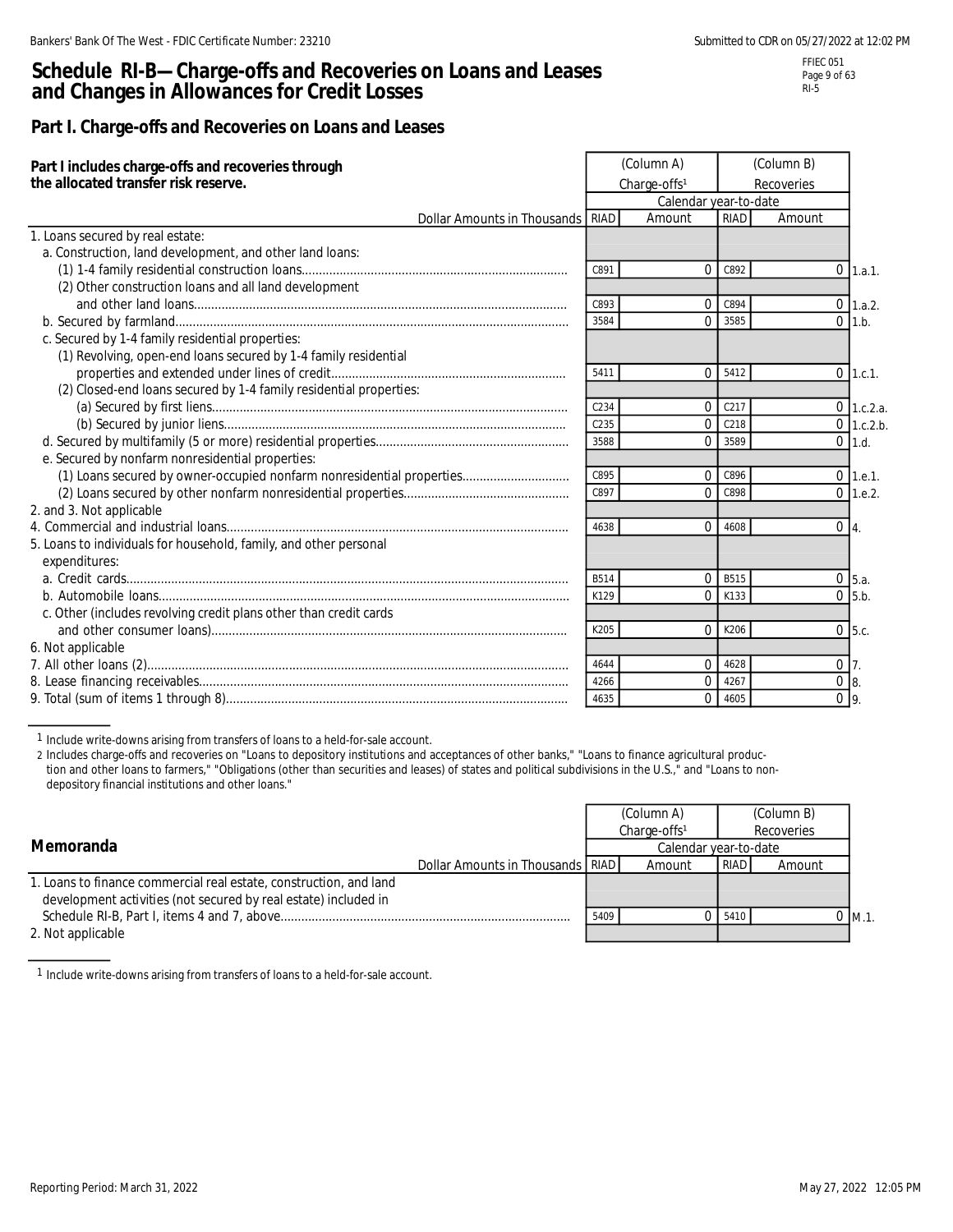### **Part I - Continued**

FFIEC 051 Page 10 of 63 RI-6

|                                                                         |                          | (Column A)            |      | (Column B) |     |            |  |
|-------------------------------------------------------------------------|--------------------------|-----------------------|------|------------|-----|------------|--|
| Memoranda - Continued                                                   | Charge-offs <sup>1</sup> |                       |      |            |     | Recoveries |  |
|                                                                         |                          | Calendar year-to-date |      |            |     |            |  |
| Dollar Amounts in Thousands   RIAD                                      |                          | Amount                | RIAD | Amount     |     |            |  |
| Memorandum item 3 is to be completed by:2                               |                          |                       |      |            |     |            |  |
| • banks with \$300 million or more in total assets, and                 |                          |                       |      |            |     |            |  |
| • banks with less than \$300 million in total assets that have loans to |                          |                       |      |            |     |            |  |
| finance agricultural production and other loans to farmers              |                          |                       |      |            |     |            |  |
| (Schedule RC-C, Part I, item 3) exceeding 5 percent of total loans.     |                          |                       |      |            |     |            |  |
| 3. Loans to finance agricultural production and other loans to farmers  |                          |                       |      |            |     |            |  |
|                                                                         | 4655                     |                       | 4665 |            | M.3 |            |  |

1 Include write-downs arising from transfers of loans to a held-for-sale account.

**2 The \$300 million asset-size test and the five percent of total loans test are based on the total assets and total loans reported on the June 30, 2021, Report of Condition.**

### Part II. Changes in Allowances for Credit Losses<sup>1</sup>

|                                                                                                                                       |                  | (Column A)<br>Loans and Leases |             | (Column B)<br>Held-to-Maturity |                | (Column C)<br>Available-for-Sale |
|---------------------------------------------------------------------------------------------------------------------------------------|------------------|--------------------------------|-------------|--------------------------------|----------------|----------------------------------|
|                                                                                                                                       |                  | Held for Investment            |             | Debt Securities <sup>2</sup>   |                | Debt Securities <sup>2</sup>     |
| Dollar Amounts in Thousands RIAD                                                                                                      |                  | Amount                         | <b>RIAD</b> | Amount                         | <b>RIAD</b>    | Amount                           |
| 1. Balance most recently reported for the December 31, 2021, Reports<br>of Condition and Income (i.e., after adjustments from amended |                  |                                |             |                                |                |                                  |
|                                                                                                                                       | B522             | 5,128                          | <b>JH88</b> |                                | NR JH94        | NR <sub>1</sub>                  |
| 2. Recoveries (column A must equal Part I, item 9, column B, above)                                                                   | 4605             |                                | JH89        |                                | <b>NR JH95</b> | NR 2.                            |
| 3. LESS: Charge-offs (column A must equal Part I, item 9, column A,                                                                   |                  |                                |             |                                |                |                                  |
| above less Schedule RI-B, Part II, item 4, column A)                                                                                  | C079             |                                | JH92        |                                | NR JH98        | NR 3.                            |
| 4. LESS: Write-downs arising from transfers of financial assets (3)                                                                   | 5523             |                                | JJOO        |                                | <b>NR</b> JJ01 | <b>NR 4</b>                      |
|                                                                                                                                       | 4230             |                                | JH90        |                                | NR JH96        | NR 5.                            |
|                                                                                                                                       | C <sub>233</sub> |                                | JH91        |                                | NR JH97        | NR 6.                            |
| 7. Balance end of current period (sum of items 1, 2, 5, and 6, less                                                                   |                  |                                |             |                                |                |                                  |
| items 3 and 4) (column A must equal Schedule RC, item 4.c)                                                                            | 3123             | 5.128                          | JH93        |                                | NR JH99        | <b>NR</b> 7                      |

\* Describe on Schedule RI-E - Explanations.

1 Institutions that have not yet adopted ASU 2016-13 should report changes in the allowance for loan and lease losses in column A.

2 Columns B and C are to be completed only by institutions that have adopted ASU 2016-13.

3 Institutions that have not yet adopted ASU 2016-13 should report write-downs arising from transfers of loans to a held-for-sale account in item 4, column A.

4 Institutions that have not yet adopted ASU 2016-13 should report the provision for loan and lease losses in item 5, column A, and the amount reported must equal Schedule RI, item 4.

5 For institutions that have adopted ASU 2016-13, the sum of item 5, columns A through C, plus Schedule RI-B, Part II, Memorandum items 5 and 7, below, must equal Schedule RI, item 4.

#### **Memoranda**

| Dollar Amounts in Thousands RIAD                                                     |             | Amount         |  |
|--------------------------------------------------------------------------------------|-------------|----------------|--|
| 1. to 4. Not applicable                                                              |             |                |  |
| 5. Provisions for credit losses on other financial assets measured at amortized cost |             |                |  |
|                                                                                      | JJ02        | <b>NR M.5.</b> |  |
| 6. Allowance for credit losses on other financial assets measured at amortized cost  | <b>RCON</b> |                |  |
|                                                                                      | JJO3        | NR M.6.        |  |
|                                                                                      | <b>RIAD</b> |                |  |
|                                                                                      | MG93        | <b>NR M.7.</b> |  |
|                                                                                      |             |                |  |

1 Memorandum items 5, 6, and 7 are to be completed only by institutions that have adopted ASU 2016-13.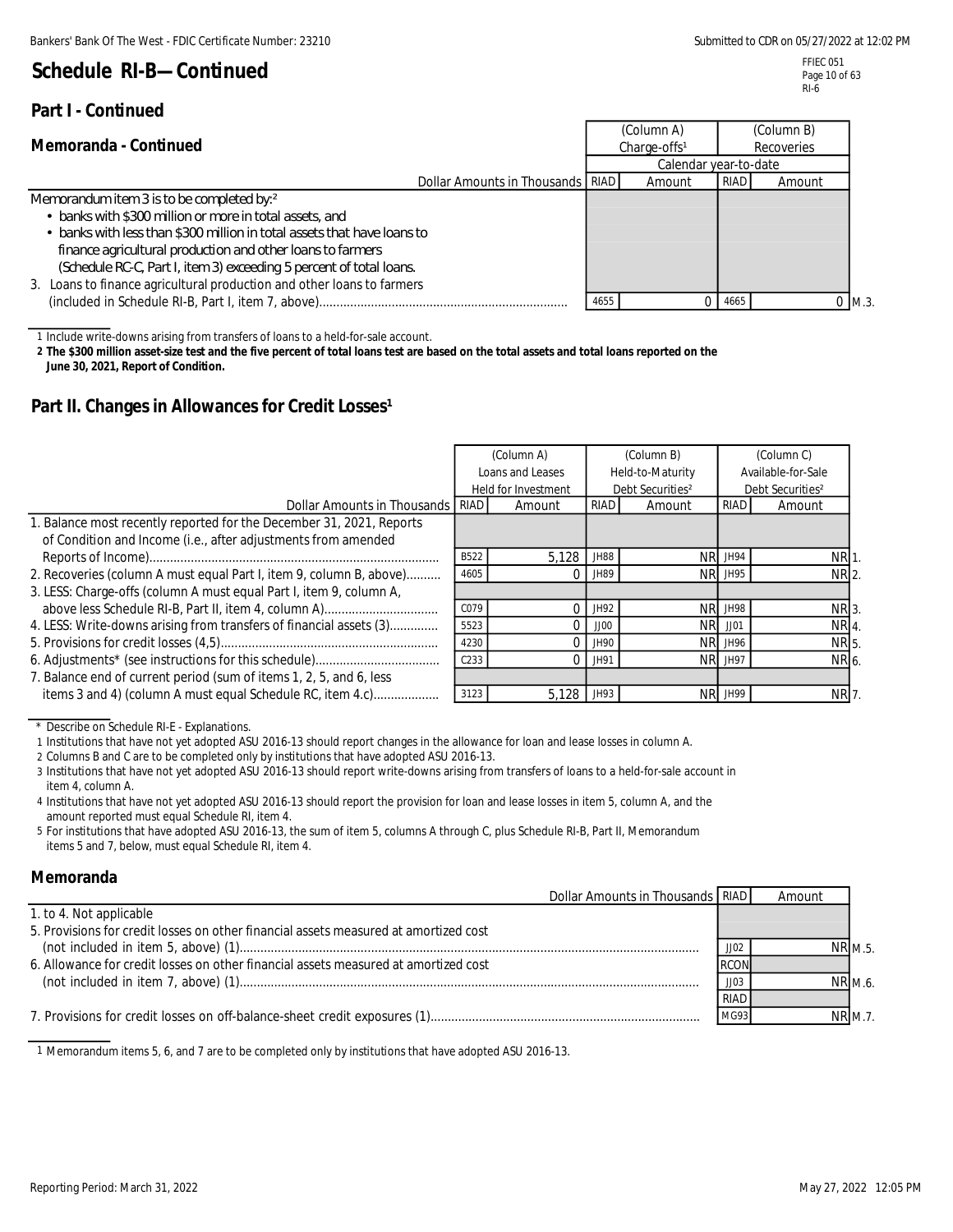# **Schedule RI-C—Disaggregated Data on the Allowance for Loan and Lease Losses**

FFIEC 051 Page 11 of 63 RI-7

*Items 1 through 6 are to be completed semiannually in the June and December reports only by institutions with \$1 billion or more in total assets.<sup>1</sup>* 

|                                       | (Column A)  |                                  |             | (Column B)                     |         |
|---------------------------------------|-------------|----------------------------------|-------------|--------------------------------|---------|
|                                       |             | Recorded Investment <sup>2</sup> |             | Allowance Balance <sup>2</sup> |         |
| Dollar Amounts in Thousands RCON      |             | Amount                           | <b>RCON</b> | Amount                         |         |
| Loans and Leases Held for Investment: |             |                                  |             |                                |         |
| 1. Real estate loans:                 |             |                                  |             |                                |         |
|                                       | JJOZ        |                                  | JJ12        |                                | NR 1.a. |
|                                       | 1105        | NRI.                             | JJ13        |                                | NR 1.b. |
|                                       | JJOf        | NRI                              | JJ14        |                                | NR 1.c. |
|                                       | JJO.        | NRL                              | JJ15        | NR 2.                          |         |
|                                       | <b>JJ08</b> | NR.                              | JJ16        | NR 3.                          |         |
|                                       | 1109        | NRI                              | $\pm 11$    | <b>NR</b>                      |         |
|                                       |             |                                  | .1118       | NR 5.                          |         |
|                                       | JJ1         |                                  | JJ19        | NR 6.                          |         |

*Items 7 through 11 are to be completed semiannually in the June and December reports only by institutions with \$1 billion or more in total assets. (1,5)*

|                                     |      | Allowance Balance |  |
|-------------------------------------|------|-------------------|--|
| Dollar Amounts in Thousands RCON    |      | Amount            |  |
| <b>Held-to-Maturity Securities:</b> |      |                   |  |
|                                     | JJ2C | NR 7.             |  |
|                                     | JJ21 | NR 8.             |  |
|                                     | 1123 | NR 9.             |  |
|                                     | JJ24 | NR 10.            |  |
|                                     | 1125 | NR 11.            |  |

#### **1 The \$1 billion asset-size test is based on the total assets reported on the June 30, 2021, Report of Condition.**

2 Institutions that have adopted ASU 2016-13 should report the amortized cost and the related allowance for credit losses by loan category in columns A and B, respectively.

3 Include all loans and leases not reported as real estate loans, credit cards, or other consumer loans in items 1, 3, or 4 of Schedule RI-C.

4 Item 6, column B, must equal Schedule RC, item 4.c.

5 Only institutions that have adopted ASU 2016-13 are to complete items 7 through 11.

6 Item 11 must equal Schedule RI-B, Part II, item 7, column B.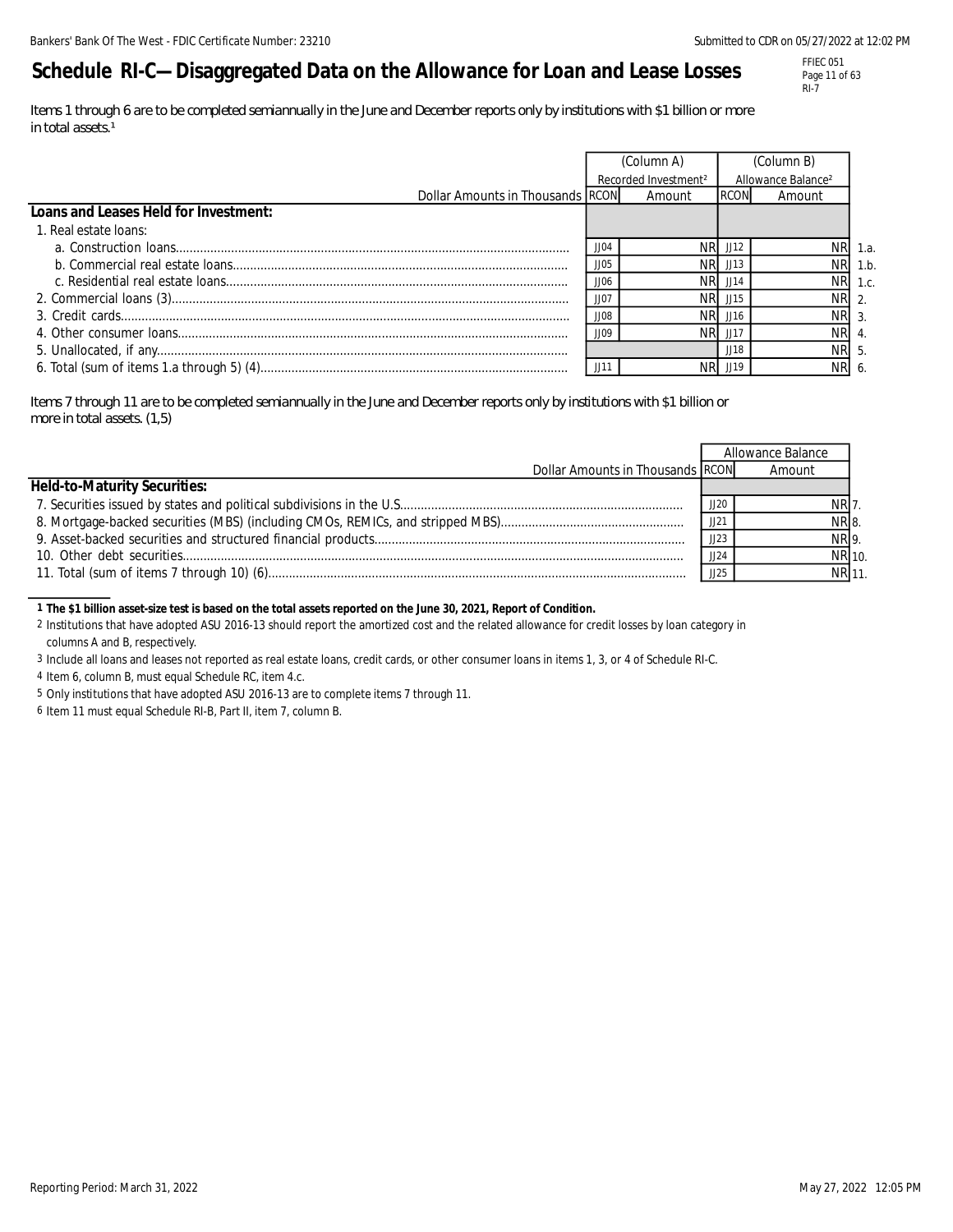# **Schedule RI-E—Explanations**

#### *Schedule RI-E is to be completed each quarter on a calendar year-to-date basis, unless otherwise noted.*

Detail all adjustments in Schedule RI-A and RI-B, all discontinued operations in Schedule RI, and all significant items of other noninterest income and other noninterest expense in Schedule RI (See instructions for details.)

|                                                                                                                                                           |                                    |              | Year-to-date  |
|-----------------------------------------------------------------------------------------------------------------------------------------------------------|------------------------------------|--------------|---------------|
|                                                                                                                                                           | Dollar Amounts in Thousands   RIAD |              | Amount        |
| Items 1.a through 1.j and 2a through 2p are to be completed annually on a calendar year-to-date<br>basis in the December report only.                     |                                    |              |               |
| 1. Other noninterest income (from Schedule RI, item 5.I)                                                                                                  |                                    |              |               |
| Itemize and describe amounts greater than \$100,000 that exceed 7% of Schedule RI, item 5.I:                                                              |                                    |              |               |
|                                                                                                                                                           |                                    | C013         | NR 1.a.       |
|                                                                                                                                                           |                                    | C014         | NR 1.b.       |
|                                                                                                                                                           |                                    | C016         | NR 1.c.       |
|                                                                                                                                                           |                                    | 4042         | NR 1.d.       |
|                                                                                                                                                           |                                    | C015         | NR 1.e.       |
|                                                                                                                                                           |                                    | F555         | NR 1.f.       |
|                                                                                                                                                           |                                    | T047         | NR 1.g.       |
| <b>TEXT</b>                                                                                                                                               |                                    |              |               |
| 4461<br>h.                                                                                                                                                |                                    | 4461         | NR 1.h.       |
| <b>TEXT</b>                                                                                                                                               |                                    |              |               |
| 4462<br>İ.                                                                                                                                                |                                    | 4462         | NR 1.i.       |
| <b>TEXT</b>                                                                                                                                               |                                    |              |               |
| 4463                                                                                                                                                      |                                    | 4463         | NR 1.j.       |
| $\cdot$                                                                                                                                                   |                                    |              |               |
| 2. Other noninterest expense (from Schedule RI, item 7.d)<br>Itemize and describe amounts greater than \$100,000 that exceed 7% of Schedule RI, item 7.d: |                                    |              |               |
|                                                                                                                                                           |                                    |              |               |
|                                                                                                                                                           |                                    | C017<br>0497 | NR 2.a.       |
|                                                                                                                                                           |                                    |              | NR 2.b.       |
|                                                                                                                                                           |                                    | 4136         | NR 2.c.       |
|                                                                                                                                                           |                                    | C018         | NR 2.d.       |
|                                                                                                                                                           |                                    | 8403         | NR 2.e.       |
|                                                                                                                                                           |                                    | 4141         | NR 2.f.       |
|                                                                                                                                                           |                                    | 4146         | NR 2.g.       |
|                                                                                                                                                           |                                    | F556         | NR 2.h.       |
|                                                                                                                                                           |                                    | F557         | NR 2.i.       |
|                                                                                                                                                           |                                    | F558         | $NR$ 2.j.     |
|                                                                                                                                                           |                                    | F559         | NR 2.k.       |
|                                                                                                                                                           |                                    | Y923         | NR 2.1.       |
| m. Insurance expenses (not included in employee expenses, premises and fixed asset expenses,                                                              |                                    |              |               |
|                                                                                                                                                           |                                    | Y924         | NR 2.m.       |
| <b>TEXT</b>                                                                                                                                               |                                    |              |               |
| n. 4464                                                                                                                                                   |                                    | 4464         | NR 2.n.       |
| TEXT                                                                                                                                                      |                                    |              |               |
| Ο.<br>4467                                                                                                                                                |                                    | 4467         | NR 2.0.       |
| <b>TEXT</b>                                                                                                                                               |                                    |              |               |
| p. 4468                                                                                                                                                   |                                    | 4468         | NR 2.p.       |
| 3. Discontinued operations and applicable income tax effect (from Schedule RI, item 11)                                                                   |                                    |              |               |
| (itemize and describe each discontinued operation):                                                                                                       |                                    |              |               |
| <b>TEXT</b>                                                                                                                                               |                                    |              |               |
| FT29<br>a. (1)                                                                                                                                            |                                    | FT29         | $0 \, 3.a.1.$ |
|                                                                                                                                                           | 0<br>FT30                          |              | 3.a.2.        |
| <b>TEXT</b>                                                                                                                                               |                                    |              |               |
| $b. (1)$ FT31                                                                                                                                             |                                    | FT31         | $0$ 3.b.1.    |
|                                                                                                                                                           | 0<br>FT32                          |              | 3.b.2.        |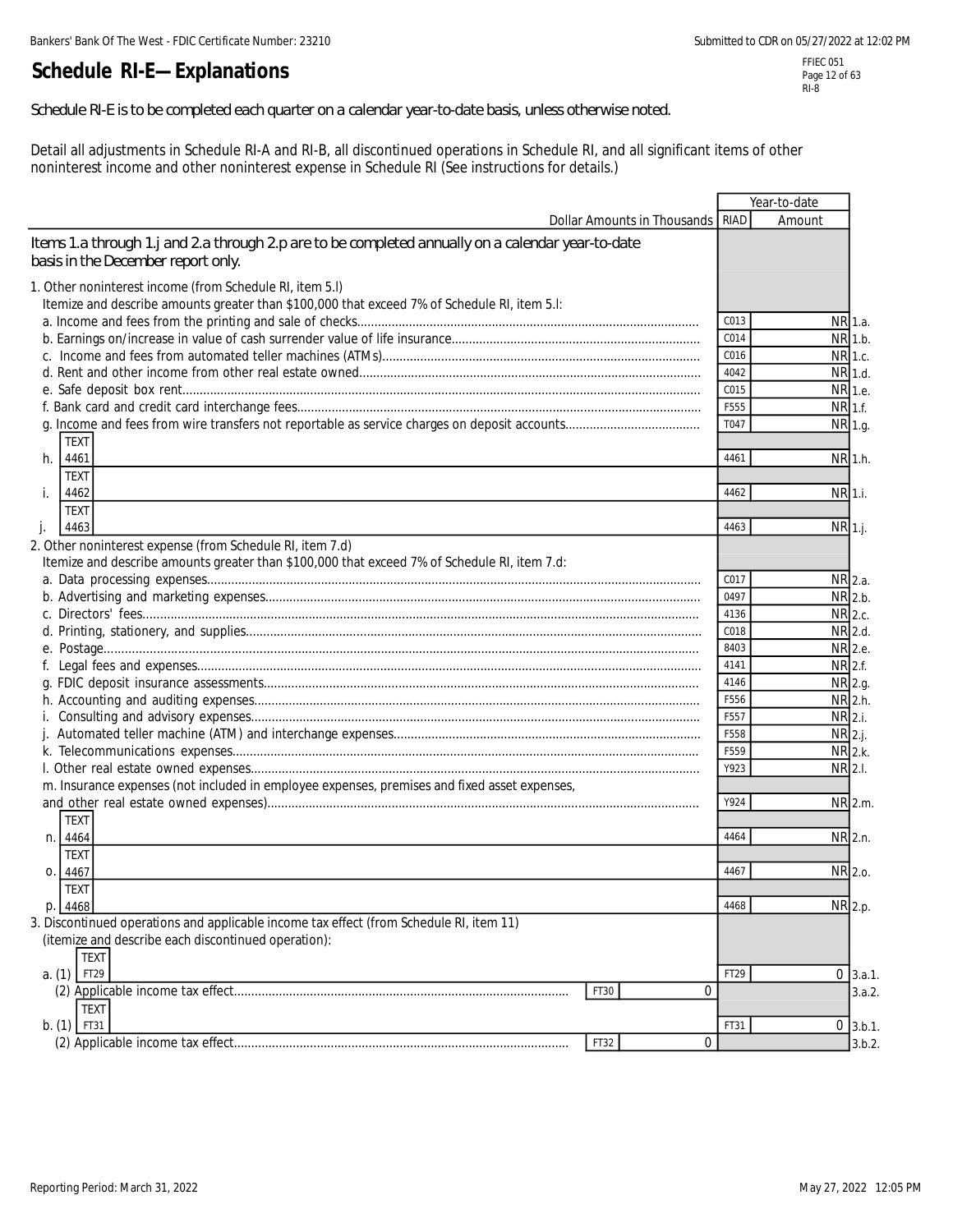FFIEC 051 Page 13 of 63 RI-9

|                                                                                                 |                  | Year-to-date |            |
|-------------------------------------------------------------------------------------------------|------------------|--------------|------------|
| Dollar Amounts in Thousands RIAD                                                                |                  | Amount       |            |
| 4. Cumulative effect of changes in accounting principles and corrections of material accounting |                  |              |            |
| errors (from Schedule RI-A, item 2) (itemize and describe all such effects):                    |                  |              |            |
| a <sub>1</sub>                                                                                  | JJ26             | NR 4.a.      |            |
| $h_{-}$                                                                                         | <b>KW17</b>      |              | 4.b        |
| <b>TEXT</b>                                                                                     |                  |              |            |
| <b>B526</b><br>$C_{1}$                                                                          | B526             |              | $0$ 4.c.   |
| <b>TEXT</b>                                                                                     |                  |              |            |
| d<br><b>B527</b>                                                                                | B <sub>527</sub> |              | $0$ 4.d.   |
| 5. Other transactions with stockholders (including a parent holding company)                    |                  |              |            |
| (from Schedule RI-A, item 11) (itemize and describe all such transactions):                     |                  |              |            |
| <b>TEXT</b>                                                                                     |                  |              |            |
| a<br>4498                                                                                       | 4498             | 0            | 5.a.       |
| <b>TEXT</b>                                                                                     |                  |              |            |
| b<br>4499                                                                                       | 4499             |              | $0$ 5.b.   |
| 6. Adjustments to allowances for credit losses (3) (from Schedule RI-B, Part II, item 6)        |                  |              |            |
| (itemize and describe all adjustments):                                                         |                  |              |            |
| Initial allowances for credit losses recognized upon the acquisition of purchased credit-<br>a. |                  |              |            |
|                                                                                                 | JJ27             | NR 6.a.      |            |
| Effect of adoption of current expected credit losses methodology on allowances for credit<br>b. |                  |              |            |
|                                                                                                 | JJ28             | NR 6.b.      |            |
| <b>TEXT</b>                                                                                     |                  |              |            |
| 4521                                                                                            | 4521             |              | 06.c.      |
| <b>TFXT</b>                                                                                     |                  |              |            |
| 4522                                                                                            | 4522             |              | $0, 6$ .d. |

7. Other explanations (the space below is provided for the bank to briefly describe, at its option, any other significant items affecting the Report of Income):

| . . | NΙ |  |
|-----|----|--|
| .   | Νſ |  |

 Other explanations (please type or print clearly): (TEXT 4769)

<sup>1</sup> Only institutions that have adopted ASU 2016-13 should report amounts in items 4.a, 6.a, and 6.b, if applicable.

<sup>2</sup> An institution should complete item 4.a and item 6.b in the quarter that it adopts ASU 2016-13 and in the quarter-end Call Reports for the remainder of that calendar year only.

<sup>3</sup> Institutions that have not adopted ASU 2016-13 should report adjustments to the allowance for loan and lease losses in items 6.c and 6.d, if applicable.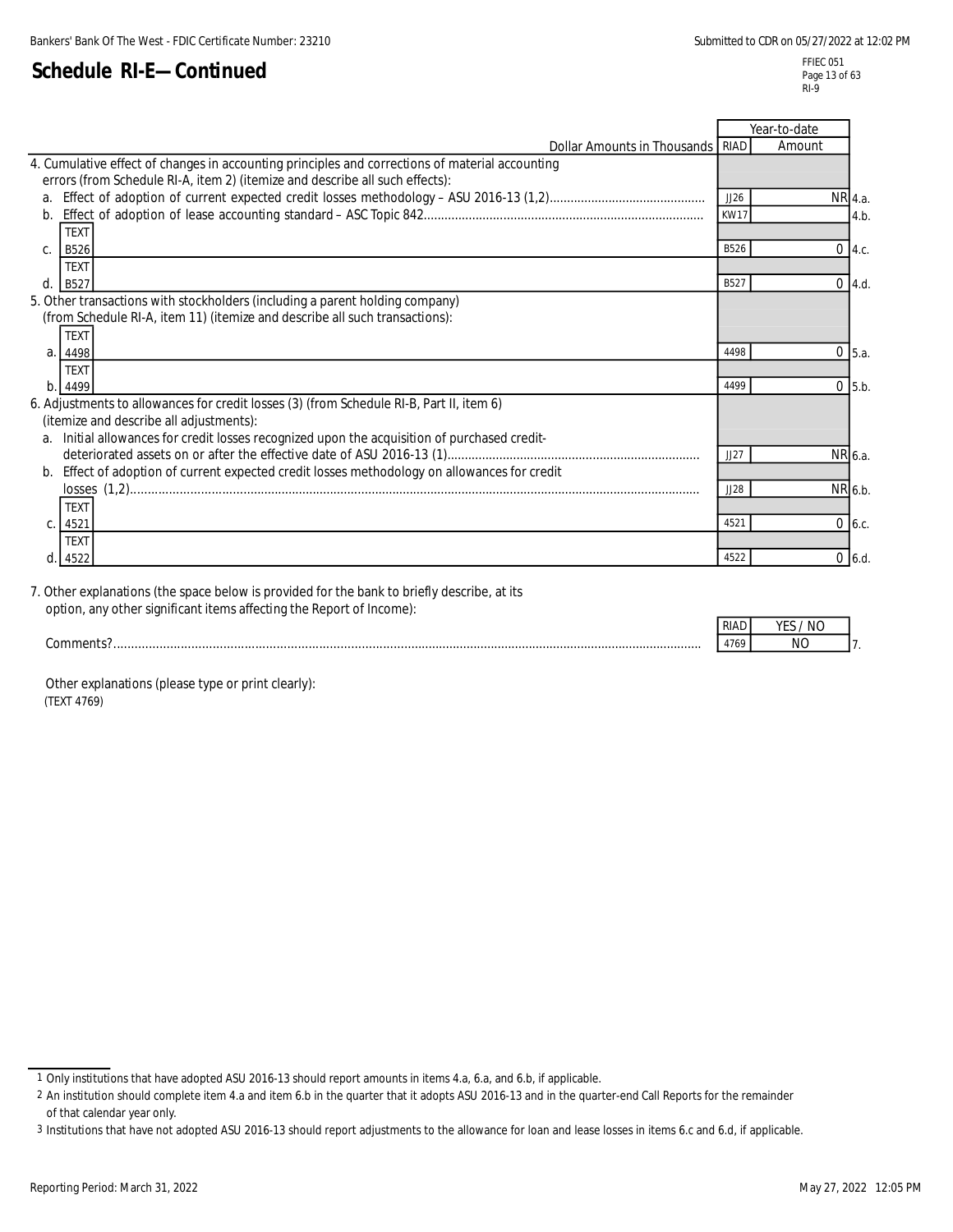# **Consolidated Report of Condition for Insured Banks and Savings Associations for March 31, 2022**

RC-1

All schedules are to be reported in thousands of dollars. Unless otherwise indicated, report the amount outstanding as of the last business day of the quarter.

# **Schedule RC—Balance Sheet**

|                                                                                 | Dollar Amounts in Thousands RCON |         |             | Amount            |                |
|---------------------------------------------------------------------------------|----------------------------------|---------|-------------|-------------------|----------------|
| <b>Assets</b>                                                                   |                                  |         |             |                   |                |
| 1. Cash and balances due from depository institutions:                          |                                  |         |             |                   |                |
|                                                                                 |                                  |         | 0081        | $8,412$ 1.a.      |                |
|                                                                                 |                                  |         | 0071        | 127,805 1.b.      |                |
| 2. Securities:                                                                  |                                  |         |             |                   |                |
|                                                                                 |                                  |         | JJ34        | 86 2.a.           |                |
|                                                                                 |                                  |         | 1773        | 30,041 2.b.       |                |
|                                                                                 |                                  |         | JA22        | 0 <sub>2.c.</sub> |                |
| 3. Federal funds sold and securities purchased under agreements to resell:      |                                  |         |             |                   |                |
|                                                                                 |                                  |         | B987        | $2,402$ 3.a.      |                |
|                                                                                 |                                  |         | <b>B989</b> |                   | $0 \vert 3.b.$ |
| 4. Loans and lease financing receivables (from Schedule RC-C):                  |                                  |         |             |                   |                |
|                                                                                 |                                  |         | 5369        |                   | $0 \, 4.a.$    |
|                                                                                 | <b>B528</b>                      | 270,447 |             |                   | 4.b.           |
|                                                                                 |                                  | 5.128   |             |                   | 4.c.           |
|                                                                                 |                                  |         | B529        | 265,319 4.d.      |                |
|                                                                                 |                                  |         | 3545        | $\Omega$          | 5.             |
|                                                                                 |                                  |         | 2145        | 745 6.            |                |
|                                                                                 |                                  |         | 2150        | 0 <sub>17</sub>   |                |
|                                                                                 |                                  |         | 2130        | $\overline{0}$ 8. |                |
|                                                                                 |                                  |         | 3656        | 0 <sup>q</sup>    |                |
|                                                                                 |                                  |         | 2143        | $0 \mid 10.$      |                |
|                                                                                 |                                  |         | 2160        | 20,667 11.        |                |
|                                                                                 |                                  |         | 2170        | 455,477 12.       |                |
| Liabilities                                                                     |                                  |         |             |                   |                |
| 13. Deposits:                                                                   |                                  |         |             |                   |                |
|                                                                                 |                                  |         | 2200        | 301,294 13.a.     |                |
|                                                                                 | 6631                             | 264.904 |             |                   | 13.a.1.        |
|                                                                                 | 6636                             | 36,390  |             |                   | 13.a.2.        |
| b. Not applicable                                                               |                                  |         |             |                   |                |
| 14. Federal funds purchased and securities sold under agreements to repurchase: |                                  |         |             |                   |                |
|                                                                                 |                                  |         | B993        | 90,081 14.a.      |                |
|                                                                                 |                                  |         | <b>B995</b> |                   | $0$ 14.b.      |
|                                                                                 |                                  |         | 3548        | $0$ 15.           |                |
|                                                                                 |                                  |         | 3190        | $0$ 16.           |                |
| 17. and 18. Not applicable                                                      |                                  |         |             |                   |                |
|                                                                                 |                                  |         | 3200        | $0$ 19.           |                |

1 Includes cash items in process of collection and unposted debits.

2 Includes time certificates of deposit not held for trading.

3 Institutions that have adopted ASU 2016-13 should report in item 2.a amounts net of any applicable allowance for credit losses, and item 2.a should equal Schedule RC-B, item 8, column A, less Schedule RI-B, Part II, item 7, column B.

4 Item 2.c is to be completed by all institutions. See the instructions for this item and the Glossary entry for "Securities Activities" for further detail on accounting for investments in equity securities.

5 Includes all securities resale agreements, regardless of maturity.

6 Institutions that have adopted ASU 2016-13 should report in items 3.b and 11 amounts net of any applicable allowance for credit losses.

7 Institutions that have adopted ASU 2016-13 should report in item 4.c the allowance for credit losses on loans and leases.

8 Includes noninterest-bearing, demand, time, and savings deposits.

9 Report overnight Federal Home Loan Bank advances in Schedule RC, item 16, "Other borrowed money."

10 Includes all securities repurchase agreements, regardless of maturity.

11 Includes limited-life preferred stock and related surplus.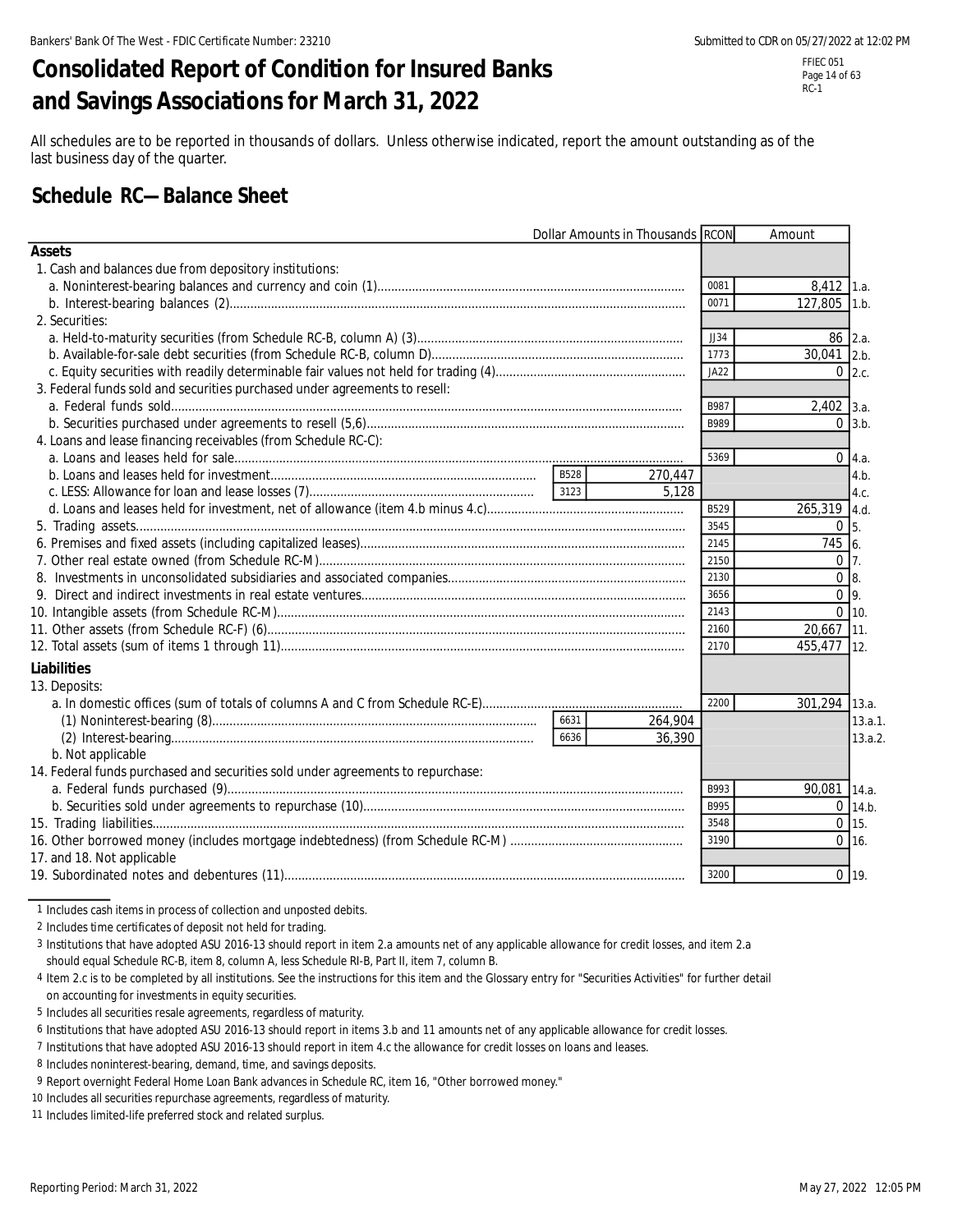M.1.

| Dollar Amounts in Thousands RCON |             | Amount        |             |
|----------------------------------|-------------|---------------|-------------|
| Liabilities-continued            |             |               |             |
|                                  | 2930        | 10,293 20.    |             |
|                                  | 2948        | 401,668 21.   |             |
| 22. Not applicable               |             |               |             |
|                                  |             |               |             |
| <b>Equity Capital</b>            |             |               |             |
| <b>Bank Equity Capital</b>       |             |               |             |
|                                  | 3838        |               |             |
|                                  | 3230        | 1.234 24.     |             |
|                                  | 3839        | 15,091 25.    |             |
|                                  | 3632        | 38,335 26.a.  |             |
|                                  | <b>B530</b> | $(851)$ 26.b. |             |
|                                  | A130        |               | $0\,$ 26.c. |
|                                  | 3210        | 53,809 27.a.  |             |
|                                  | 3000        |               | $0\,$ 27.b. |
|                                  | G105        | 53,809 28.    |             |
|                                  | 3300        | 455,477 29.   |             |

### **Memoranda**

#### **To be reported with the March Report of Condition.**

| 1. Indicate in the box at the right the number of the statement below that best describes the |             |        |
|-----------------------------------------------------------------------------------------------|-------------|--------|
| most comprehensive level of auditing work performed for the bank by independent external      | <b>RCON</b> | Number |
| auditors as of any date during 2021                                                           | 6724        | 2b     |

| 1a = An integrated audit of the reporting institution's financial state- | $3 =$ This numb  |
|--------------------------------------------------------------------------|------------------|
| ments and its internal control over financial reporting conducted        | $4 =$ Directors' |
| in accordance with the standards of the American Institute of            | with gene        |
| Certified Public Accountants (AICPA) or the Public Company               | public acc       |
| Accounting Oversight Board (PCAOB) by an independent public              | authority)       |
| accountant that submits a report on the institution                      | $5 =$ Directors' |

| 1b = An audit of the reporting institution's financial statements only | auditors     |
|------------------------------------------------------------------------|--------------|
| conducted in accordance with the auditing standards of the             | $6$ = Review |
| AICPA or the PCAOB by an independent public accountant that            | auditors     |
| submits a report on the institution                                    | 7 = Compila  |

| $2a = An integrated audit of the reporting institution's parent holding$ | auditors       |
|--------------------------------------------------------------------------|----------------|
| company's consolidated financial statements and its internal con-        | $8 =$ Other au |
| trol over financial reporting conducted in accordance with the           | $9 = No$ exter |
| standards of the AICPA or the PCAOB by an independent public             |                |
| accountant that submits a report on the consolidated holding             |                |
| company (but not on the institution separately)                          |                |
|                                                                          |                |

2b = An audit of the reporting institution's parent holding company's consolidated financial statements only conducted in accordance with the auditing standards of the AICPA or the PCAOB by an independent public accountant that submits a report on the consolidated holding company (but not on the institution separately)

- $3$  = This number is not to be used
- 4 = Directors' examination of the bank conducted in accordance with generally accepted auditing standards by a certified public accounting firm (may be required by state-chartering
- accountant that submits a report on the institution 5 = Directors' examination of the bank performed by other external auditors (may be required by state-chartering authority)
	- $6$  = Review of the bank's financial statements by external
	- $7$  = Compilation of the bank's financial statements by external
	- 8 = Other audit procedures (excluding tax preparation work)
	- $9 = No$  external audit work

| To be reported with the March Report of Condition.               | <b>RCON</b> | Dato |          |
|------------------------------------------------------------------|-------------|------|----------|
| 2. Bank's fiscal vear-end date (report the date in MMDD format). | 8678        |      | '31 M.2. |

<sup>1</sup> Includes, but is not limited to, net unrealized holding gains (losses) on available-for-sale securities, accumulated net gains (losses) on cash flow

hedges, and accumulated defined benefit pension and other postretirement plan adjustments.

<sup>2</sup> Includes treasury stock and unearned Employee Stock Ownership Plan shares.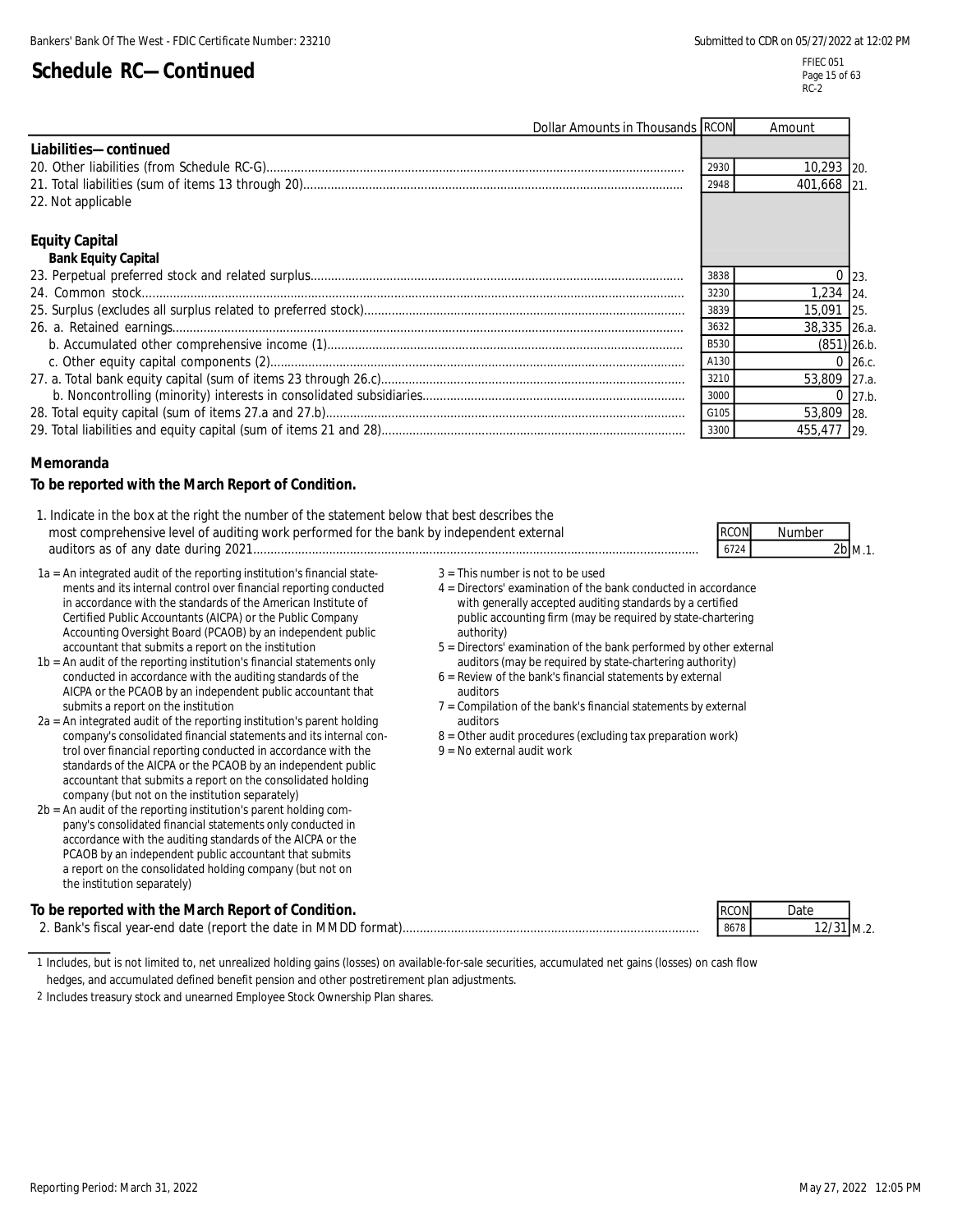FFIEC 051 Page 16 of 63 RC-3

|                                                                                                                                                            |             | Held-to-maturity             |             |                          | Available-for-sale |                                     |             |                          |                              |
|------------------------------------------------------------------------------------------------------------------------------------------------------------|-------------|------------------------------|-------------|--------------------------|--------------------|-------------------------------------|-------------|--------------------------|------------------------------|
|                                                                                                                                                            |             | (Column A)<br>Amortized Cost |             | (Column B)<br>Fair Value |                    | (Column C)<br><b>Amortized Cost</b> |             | (Column D)<br>Fair Value |                              |
| Dollar Amounts in Thousands RCON                                                                                                                           |             | Amount                       | <b>RCON</b> | Amount                   | <b>RCON</b>        | Amount                              | <b>RCON</b> | Amount                   |                              |
|                                                                                                                                                            | 0211        | $\Omega$                     | 0213        | 0                        | 1286               | 5,910                               | 1287        | 5,514                    |                              |
| 2. U.S. Government agency and sponsored<br>agency obligations (exclude mortgage-                                                                           |             |                              |             |                          |                    |                                     |             |                          |                              |
|                                                                                                                                                            | <b>HT50</b> | $\Omega$                     | HT51        | 0                        | HT52               | 1,388                               | HT53        | 1,391                    | 12.                          |
| 3. Securities issued by states and                                                                                                                         |             |                              |             |                          |                    |                                     |             |                          |                              |
|                                                                                                                                                            | 8496        | $\Omega$                     | 8497        | 0                        | 8498               | 1,616                               | 8499        | 1,469                    |                              |
| 4. Mortgage-backed securities (MBS):<br>a. Residential mortgage<br>pass-through securities:<br>(1) Issued or guaranteed by                                 |             |                              |             |                          |                    |                                     |             |                          |                              |
| FNMA, FHLMC, or GNMA                                                                                                                                       | <b>HT54</b> | 86                           | <b>HT55</b> | 87                       | <b>HT56</b>        | 12,980                              | <b>HT57</b> | 12,389                   | 4.a.1.                       |
| (2) Other pass-through securities                                                                                                                          | G308        | 0                            | G309        | 0                        | G310               | $\Omega$                            | G311        | $\Omega$                 | 4.a.2.                       |
| b. Other residential mortgage-backed<br>securities (include CMOs, REMICs,<br>and stripped MBS):<br>(1) Issued or guaranteed by<br>U.S. Government agencies |             |                              |             |                          |                    |                                     |             |                          |                              |
|                                                                                                                                                            | G312        | $\Omega$                     | G313        | $\overline{0}$           | G314               | 5,524                               | G315        | 5,555                    | 4.b.1.                       |
| (2) Collateralized by MBS issued or<br>guaranteed by U.S. Government                                                                                       | G316        | $\overline{0}$               | G317        | $\Omega$                 | G318               | $\mathbf 0$                         | G319        |                          |                              |
| agencies or sponsored agencies (2)<br>(3) All other residential MBS                                                                                        | G320        | $\Omega$                     | G321        | 0                        | G322               | $\Omega$                            | G323        |                          | $0\,$ 4.b.2.<br>$0\,$ 4.b.3. |
|                                                                                                                                                            |             |                              |             |                          |                    |                                     |             |                          |                              |

1 Includes Small Business Administration "Guaranteed Loan Pool Certificates," U.S. Maritime Administration obligations, Export-Import Bank participation certificates, and obligations (other than mortgage-backed securities) issued by the Farm Credit System, the Federal Home Loan Bank System, the Federal Home Loan Mortgage Corporation, the Federal National Mortgage Association, the Resolution Funding Corporation, the Student Loan Marketing Association, and the Tennessee Valley Authority.

2 U.S. Government agencies include, but are not limited to, such agencies as the Government National Mortgage Association (GNMA), the Federal Deposit Insurance Corporation (FDIC), and the National Credit Union Administration (NCUA). U.S. Government-sponsored agencies include, but are not limited to, such agencies as the Federal Home Loan Mortgage Corporation (FHLMC) and the Federal National Mortgage Association (FNMA).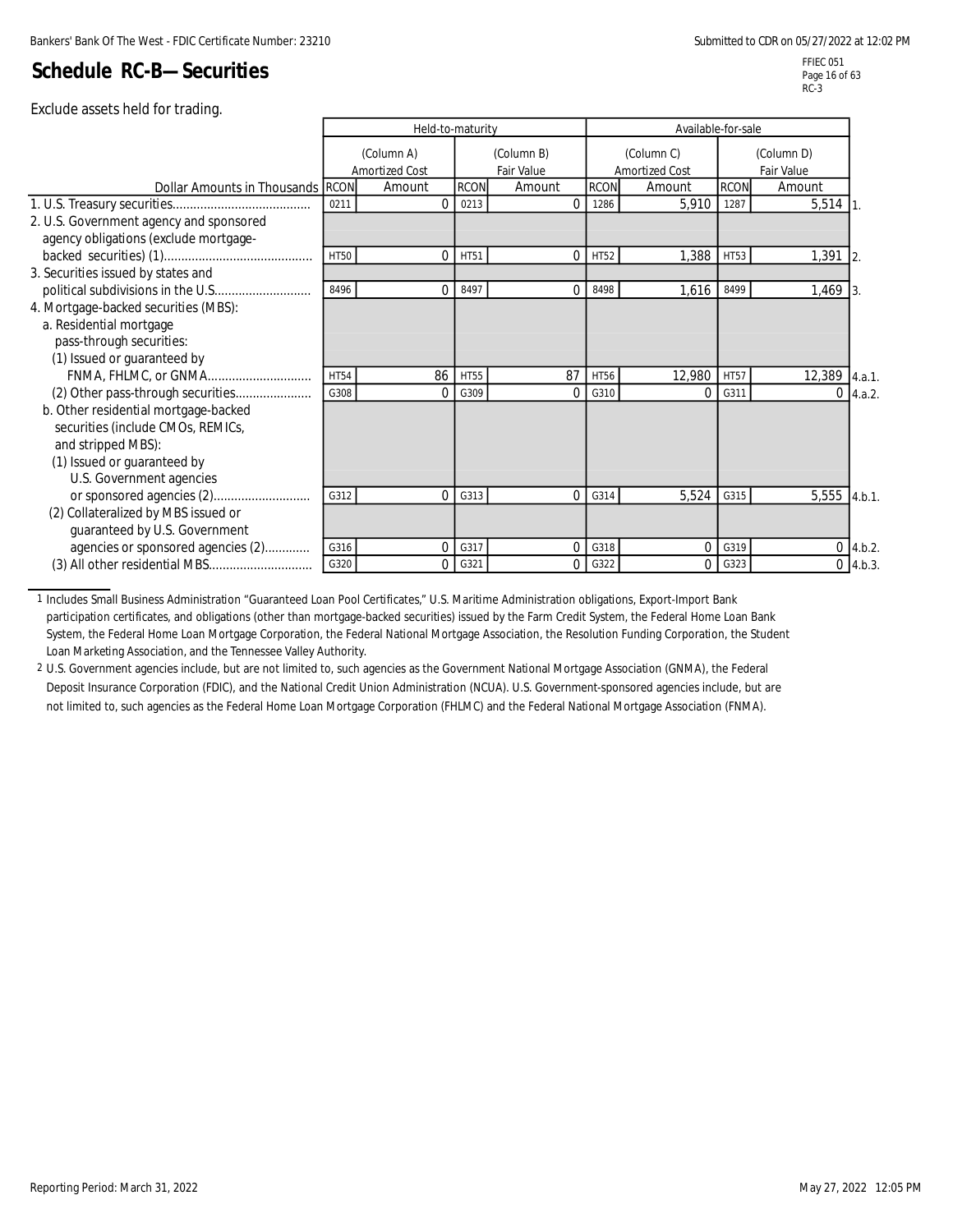FFIEC 051 Page 17 of 63  $RC-4$ 

|                                   |                  | Held-to-maturity      |             |                          | Available-for-sale |                |             |                |                 |
|-----------------------------------|------------------|-----------------------|-------------|--------------------------|--------------------|----------------|-------------|----------------|-----------------|
|                                   |                  | (Column A)            |             | (Column C)<br>(Column B) |                    |                |             | (Column D)     |                 |
|                                   |                  | <b>Amortized Cost</b> |             | Fair Value               |                    | Amortized Cost |             | Fair Value     |                 |
| Dollar Amounts in Thousands RCON  |                  | Amount                | <b>RCON</b> | Amount                   | <b>RCON</b>        | Amount         | <b>RCON</b> | Amount         |                 |
| 4. c. Commercial MBS:             |                  |                       |             |                          |                    |                |             |                |                 |
| (1) Commercial mortgage pass-     |                  |                       |             |                          |                    |                |             |                |                 |
| through securities:               |                  |                       |             |                          |                    |                |             |                |                 |
| (a) Issued or guaranteed by       |                  |                       |             |                          |                    |                |             |                |                 |
| FNMA, FHLMC, or GNMA              | K142             | 0                     | K143        | $\Omega$                 | K144               | 2,719          | K145        | 2,719 4.c.1.a. |                 |
| (b) Other pass-through securities | K146             | $\Omega$              | K147        | $\Omega$                 | K148               | $\Omega$       | K149        |                | $0\,$ 4.c.1.b.  |
| 4. c.(2) Other commercial MBS:    |                  |                       |             |                          |                    |                |             |                |                 |
| (a) Issued or guaranteed by       |                  |                       |             |                          |                    |                |             |                |                 |
| U.S. Government agencies          |                  |                       |             |                          |                    |                |             |                |                 |
|                                   | K150             | $\Omega$              | K151        | $\Omega$                 | K152               | $\Omega$       | K153        |                | $0$ 4.c.2.a.    |
| (b) All other commercial MBS      | K154             | $\Omega$              | K155        |                          | K156               | $\Omega$       | K157        |                | $0 \,$ 4.c.2.b. |
| 5. Asset-backed securities and    |                  |                       |             |                          |                    |                |             |                |                 |
| structured financial products:    |                  |                       |             |                          |                    |                |             |                |                 |
| a. Asset-backed                   |                  |                       |             |                          |                    |                |             |                |                 |
|                                   | CO <sub>26</sub> | $\Omega$              | C988        | $\Omega$                 | C989               | $\Omega$       | C027        |                | $0 \,$ 5.a.     |
| b. Structured financial           |                  |                       |             |                          |                    |                |             |                |                 |
|                                   | <b>HT58</b>      | $\Omega$              | <b>HT59</b> | $\Omega$                 | HT60               | $\Omega$       | HT61        |                | $0$ 5.b.        |
| 6. Other debt securities:         |                  |                       |             |                          |                    |                |             |                |                 |
| a. Other domestic debt            |                  |                       |             |                          |                    |                |             |                |                 |
|                                   | 1737             | $\Omega$              | 1738        | $\Omega$                 | 1739               | 1.033          | 1741        | $1.004$ 6.a.   |                 |
| b. Other foreign debt             |                  |                       |             |                          |                    |                |             |                |                 |
|                                   | 1742             | $\mathbf 0$           | 1743        | $\Omega$                 | 1744               | $\Omega$       | 1746        |                | $0\,$ 6.b.      |
| 7. Not applicable                 |                  |                       |             |                          |                    |                |             |                |                 |
| 8. Total (sum of items 1          |                  |                       |             |                          |                    |                |             |                |                 |
|                                   | 1754             | 86                    | 1771        | 87                       | 1772               | 31,170         | 1773        | $30,041$ 8     |                 |

1 U.S. Government agencies include, but are not limited to, such agencies as the Government National Mortgage Association (GNMA), the Federal Deposit Insurance Corporation (FDIC), and the National Credit Union Administration (NCUA). U.S. Government-sponsored agencies include, but are not limited to, such agencies as the Federal Home Loan Mortgage Corporation (FHLMC) and the Federal National Mortgage Association (FNMA).

2 For institutions that have adopted ASU 2016-13, the total reported in column A must equal Schedule RC, item 2.a, plus Schedule RI-B, Part II, item 7, column B. For institutions that have not adopted ASU 2016-13, the total reported in column A must equal Schedule RC, item 2.a. For all institutions, the total reported in column D must equal Schedule RC, item 2.b.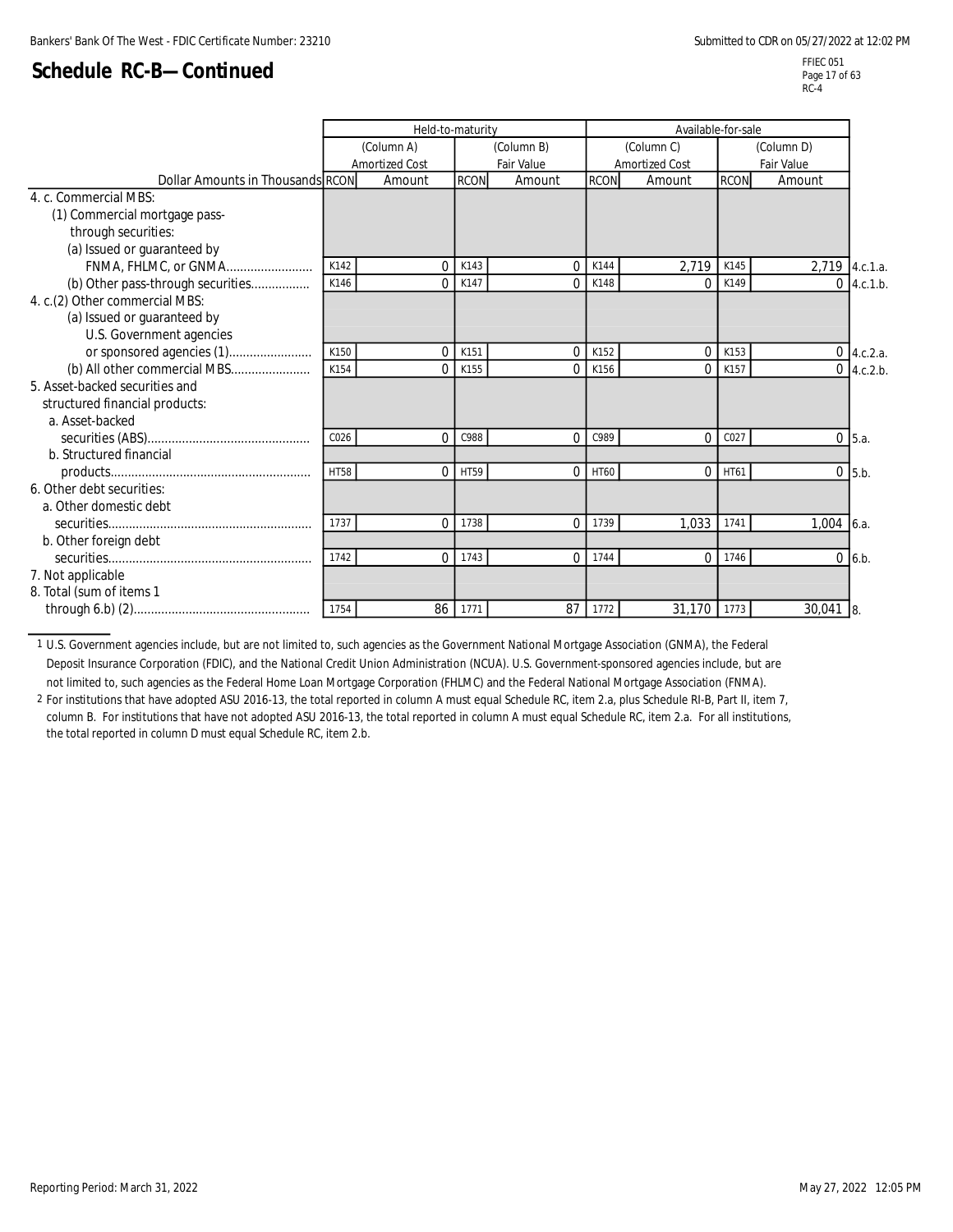FFIEC 051 Page 18 of 63 RC-5

### **Memoranda**

|                                                                                                       | Dollar Amounts in Thousands RCON |      | Amount   |                      |
|-------------------------------------------------------------------------------------------------------|----------------------------------|------|----------|----------------------|
|                                                                                                       |                                  | 0416 | 179 M.1. |                      |
| 2. Maturity and repricing data for debt securities (excluding those in nonaccrual status):            |                                  |      |          |                      |
| a. Securities issued by the U.S. Treasury, U.S. Government agencies, and states and political         |                                  |      |          |                      |
| subdivisions in the U.S.; other non-mortgage debt securities; and mortgage pass-through               |                                  |      |          |                      |
| securities other than those backed by closed-end first lien 1-4 family residential mortgages          |                                  |      |          |                      |
| with a remaining maturity or next repricing date of: (2,3)                                            |                                  |      |          |                      |
|                                                                                                       |                                  | A549 |          | 1,391 M.2.a.1.       |
|                                                                                                       |                                  | A550 |          | $0$ M.2.a.2.         |
|                                                                                                       |                                  | A551 |          | $0 \text{ M.2.a.3.}$ |
|                                                                                                       |                                  | A552 |          | 6,519 M.2.a.4.       |
|                                                                                                       |                                  | A553 |          | 4,187 M.2.a.5.       |
|                                                                                                       |                                  | A554 |          | $0$ M.2.a.6.         |
| b. Mortgage pass-through securities backed by closed-end first lien 1-4 family residential            |                                  |      |          |                      |
| mortgages with a remaining maturity or next repricing date of: (2,4)                                  |                                  |      |          |                      |
|                                                                                                       |                                  | A555 |          | 142 M.2.b.1.         |
|                                                                                                       |                                  | A556 |          | 132 M.2.b.2.         |
|                                                                                                       |                                  | A557 |          | 57 M.2.b.3.          |
|                                                                                                       |                                  | A558 |          | $0$ M.2.b.4.         |
|                                                                                                       |                                  | A559 |          | 6,107 M.2.b.5.       |
|                                                                                                       |                                  | A560 |          | 6,037 M.2.b.6.       |
| c. Other mortgage-backed securities (include CMOs, REMICs, and stripped MBS; exclude                  |                                  |      |          |                      |
| mortgage pass-through securities) with an expected average life of: (5)                               |                                  |      |          |                      |
|                                                                                                       |                                  | A561 |          | 383 M.2.c.1.         |
|                                                                                                       |                                  | A562 |          | 5,172 M.2.c.2        |
| d. Debt securities with a REMAINING MATURITY of one year or less (included                            |                                  |      |          |                      |
|                                                                                                       |                                  | A248 |          | $0$ M.2.d.           |
| Memorandum item 3 is to be completed semiannually in the June and December reports only.              |                                  |      |          |                      |
| 3. Amortized cost of held-to-maturity securities sold or transferred to available-for-sale or trading |                                  |      |          |                      |
|                                                                                                       |                                  | 1778 |          | NR M.3.              |
| 4. Structured notes (included in the held-to-maturity and available-for-sale accounts in              |                                  |      |          |                      |
| Schedule RC-B, items 2, 3, 5, and 6):                                                                 |                                  |      |          |                      |
|                                                                                                       |                                  | 8782 |          | $0$ M.4.a.           |
|                                                                                                       |                                  | 8783 |          | $0$ M.4.b.           |
|                                                                                                       |                                  |      |          |                      |

1 Includes held-to-maturity securities at amortized cost, available-for-sale debt securities at fair value, and equity securities with readily determinable fair values not held for trading (reported in Schedule RC, item 2.c) at fair value.

2 Report fixed rate debt securities by remaining maturity and floating rate debt securities by next repricing date.

3 Sum of Memorandum items 2.a.(1) through 2.a.(6) plus any nonaccrual debt securities in the categories of debt securities reported in Memorandum item 2.a that are included in Schedule RC-N, item 10, column C, must equal Schedule RC-B, sum of items 1, 2, 3, 4.c.(1), 5, and 6, columns A and D, plus residential mortgage pass-through securities other than those backed by closed-end first lien 1–4 family residential mortgages included in Schedule RC-B, item 4.a, columns A and D.

4 Sum of Memorandum items 2.b.(1) through 2.b.(6) plus any nonaccrual mortgage pass-through securities backed by closed-end first lien 1–4 family residential mortgages included in Schedule RC-N, item 10, column C, must equal Schedule RC-B, item 4.a, sum of columns A and D, less the amount of residential mortgage pass-through securities other than those backed by closed-end first lien 1–4 family residential mortgages included in Schedule RC-B, item 4.a, columns A and D.

5 Sum of Memorandum items 2.c.(1) and 2.c.(2) plus any nonaccrual "Other mortgage-backed securities" included in Schedule RC-N, item 10, column C, must equal Schedule RC-B, sum of items 4.b and 4.c.(2), columns A and D.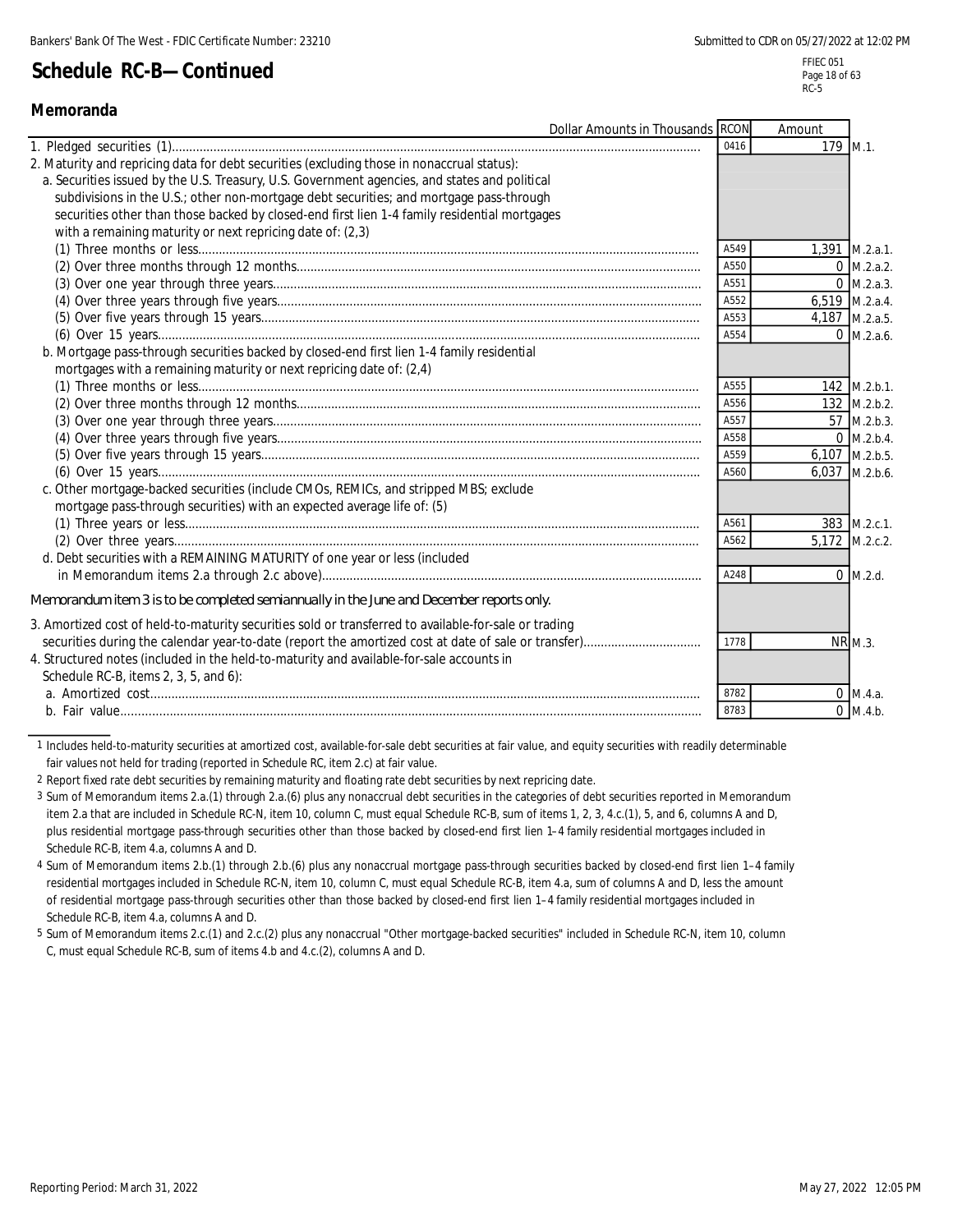# **Schedule RC-C—Loans and Lease Financing Receivables**

### **Part I. Loans and Leases**

Do not deduct the allowance for loan and lease losses or the allocated transfer risk reserve from amounts reported in this schedule.<sup>1</sup> Report (1) loans and leases held for sale at the lower of cost or fair value, (2) loans and leases held for investment, net of unearned income, and (3) loans and leases accounted for at fair value under a fair value option. Exclude assets held for trading and commercial paper.

|                                                                                          | Dollar Amounts in Thousands RCON |             | Amount                      |              |
|------------------------------------------------------------------------------------------|----------------------------------|-------------|-----------------------------|--------------|
| 1. Loans secured by real estate:                                                         |                                  |             |                             |              |
| a. Construction, land development, and other land loans:                                 |                                  |             |                             |              |
|                                                                                          |                                  | F158        | 5,779 1.a.1.                |              |
|                                                                                          |                                  | F159        | 43,707 1.a.2.               |              |
|                                                                                          |                                  | 1420        | 11,088 1.b.                 |              |
| c. Secured by 1-4 family residential properties:                                         |                                  |             |                             |              |
| (1) Revolving, open-end loans secured by 1-4 family residential                          |                                  |             |                             |              |
|                                                                                          |                                  | 1797        |                             | $0$ 1.c.1.   |
| (2) Closed-end loans secured by 1-4 family residential properties:                       |                                  |             |                             |              |
|                                                                                          |                                  | 5367        | 5,355 1.c.2.a.              |              |
|                                                                                          |                                  | 5368        |                             | $0$ 1.c.2.b. |
|                                                                                          |                                  | 1460        |                             | $0$ 1.d.     |
| e. Secured by nonfarm nonresidential properties:                                         |                                  |             |                             |              |
| (1) Loans secured by owner-occupied nonfarm nonresidential                               |                                  |             |                             |              |
|                                                                                          |                                  | F160        | 30,111 1.e.1.               |              |
|                                                                                          |                                  | F161        | $\overline{114,636}$ 1.e.2. |              |
|                                                                                          |                                  | 1288        | $0\,$ 2.                    |              |
|                                                                                          |                                  | 1590        | $15,106$ 3.                 |              |
|                                                                                          |                                  | 1766        | $26.667$ 4.                 |              |
| 5. Not applicable                                                                        |                                  |             |                             |              |
| 6. Loans to individuals for household, family, and other personal expenditures           |                                  |             |                             |              |
| (i.e., consumer loans) (includes purchased paper):                                       |                                  |             |                             |              |
|                                                                                          |                                  | <b>B538</b> | 224 6.a.                    |              |
|                                                                                          |                                  | B539        |                             | $0\,6.b.$    |
|                                                                                          |                                  | K137        |                             | $0\,$ 6.c.   |
| d. Other consumer loans (includes single payment and installment loans                   |                                  |             |                             |              |
|                                                                                          |                                  | K207        |                             | $0\,$ 6.d.   |
| 7. Not applicable                                                                        |                                  |             |                             |              |
| 8. Obligations (other than securities and leases) of states and political                |                                  |             |                             |              |
|                                                                                          |                                  | 2107        | 0 <sub>8</sub>              |              |
| 9. Loans to nondepository financial institutions and other loans:                        |                                  |             |                             |              |
|                                                                                          |                                  | J454        | 13,985 9.a.                 |              |
|                                                                                          |                                  | J464        | $3,623$ 9.b.                |              |
|                                                                                          |                                  | 2165        | $166$ 10.                   |              |
|                                                                                          |                                  | 2123        |                             | $0 \mid 11.$ |
| 12. Total loans and leases held for investment and held for sale (sum of items 1 through |                                  |             |                             |              |
|                                                                                          |                                  | 2122        | 270,447 12.                 |              |

1 Institutions that have adopted ASU 2016-13 should not deduct the allowance for credit losses on loans and leases or the allocated transfer risk reserve from amounts reported on this schedule.

FFIEC 051 Page 19 of 63 RC-6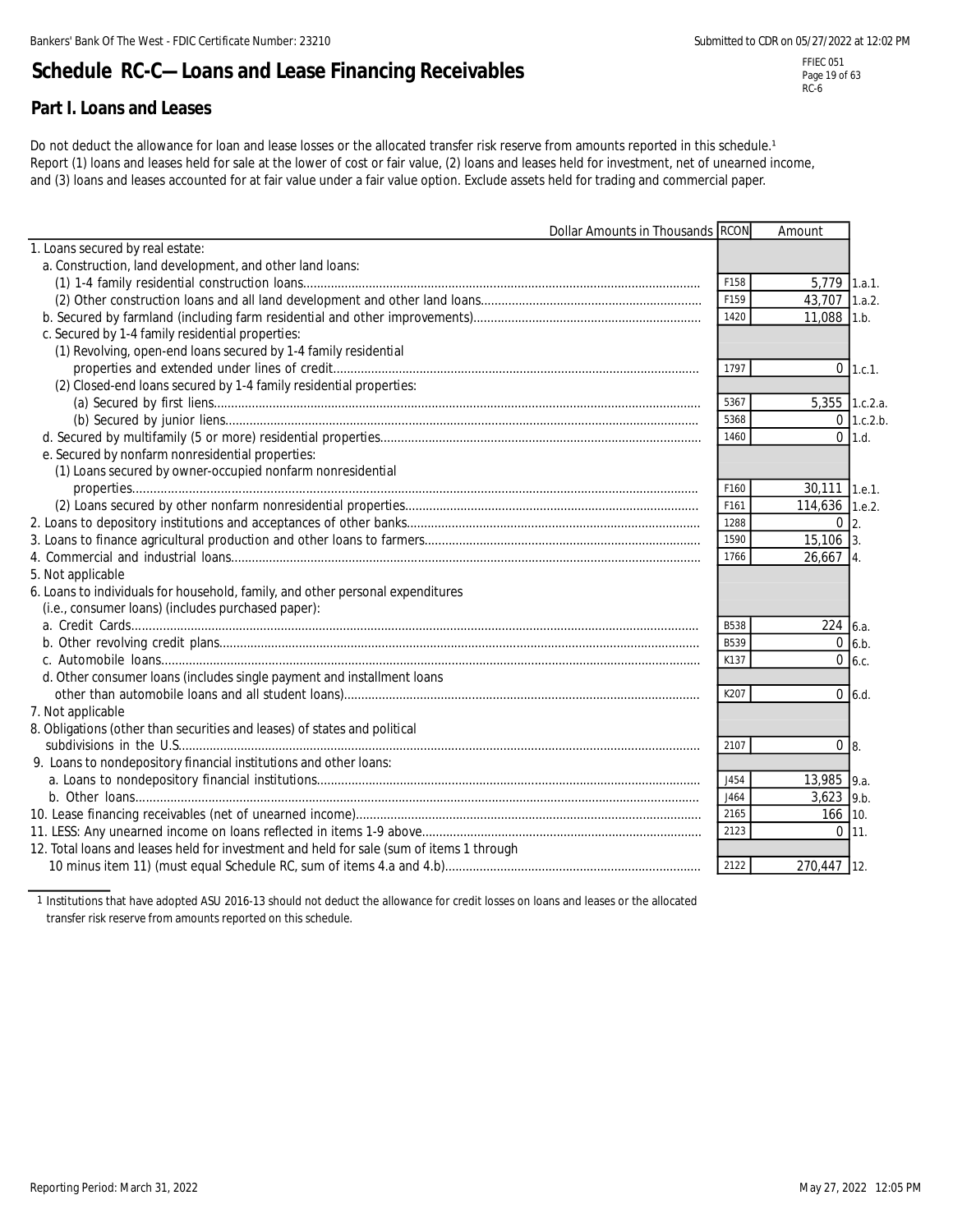### **Part I—Continued**

#### **Memoranda**

|                                                                                                                                                                                                                                                                                                                          | Dollar Amounts in Thousands RCON       | Amount               |                                         |
|--------------------------------------------------------------------------------------------------------------------------------------------------------------------------------------------------------------------------------------------------------------------------------------------------------------------------|----------------------------------------|----------------------|-----------------------------------------|
| Memorandum items 1.a. (1) through 1.f. (5) are to be completed semiannually in the June and<br>December reports only. Memorandum item 1.g is to be completed quarterly.                                                                                                                                                  |                                        |                      |                                         |
| 1. Loans restructured in troubled debt restructurings that are in compliance with their modified<br>terms (included in Schedule RC-C, Part I, and not reported as past due or nonaccrual in<br>Schedule RC-N, Memorandum item 1):<br>a. Construction, land development, and other land loans:                            |                                        |                      |                                         |
|                                                                                                                                                                                                                                                                                                                          |                                        | K158<br>K159<br>F576 | NR M.1.a.1.<br>NR M.1.a.2.<br>NR M.1.b. |
| d. Secured by nonfarm nonresidential properties:                                                                                                                                                                                                                                                                         |                                        | K160                 | NR M.1.c.                               |
|                                                                                                                                                                                                                                                                                                                          |                                        | K161<br>K162<br>K256 | NR M.1.d.1.<br>NR M.1.d.2.<br>NR M.1.e. |
| f. All other loans (include loans to individuals for household, family, and other personal                                                                                                                                                                                                                               |                                        | K165                 | NR M.1.f.                               |
| Itemize Ioan categories induded in Memorandum item 1.f, above that exceed 10% of total<br>loans restructured in troubled debt restructurings that are in compliance with their modified<br>terms (sum of Memorandum items 1.a through 1.e plus 1.f):                                                                     |                                        |                      |                                         |
| (2) and (3) Not applicable<br>(4) Loans to individuals for household, family, and other personal expenditures:                                                                                                                                                                                                           | <b>NR</b><br>K166                      |                      | M.1.f.1.                                |
| (c) Other (includes revolving credit plans other than credit cards                                                                                                                                                                                                                                                       | K098<br><b>NR</b><br>K203<br><b>NR</b> |                      | M.1.f.4.a.<br>M.1.f.4.h.                |
|                                                                                                                                                                                                                                                                                                                          | K204<br><b>NR</b>                      |                      | M.1.f.4.c.                              |
| Memorandum item 1.f. (5) is to be completed by: $1$<br>• Banks with \$300 million or more in total assets<br>• Banks with less than \$300 million in total assets that have loans to finance agricultural<br>production and other loans to farmers (Schedule RC-C, Part I, item 3) exceeding 5 percent<br>of total loans |                                        |                      |                                         |
| g. Total loans restructured in troubled debt restructurings that are in compliance with their                                                                                                                                                                                                                            | <b>NR</b><br>K168                      | <b>HK25</b>          | M.1.f.5.<br>$0$ M.1.g.                  |

**1 The \$300 million asset-size test and the 5 percent of total loans test are based on the total assets and total loans reported on the June 30, 2021, Report of Condition.**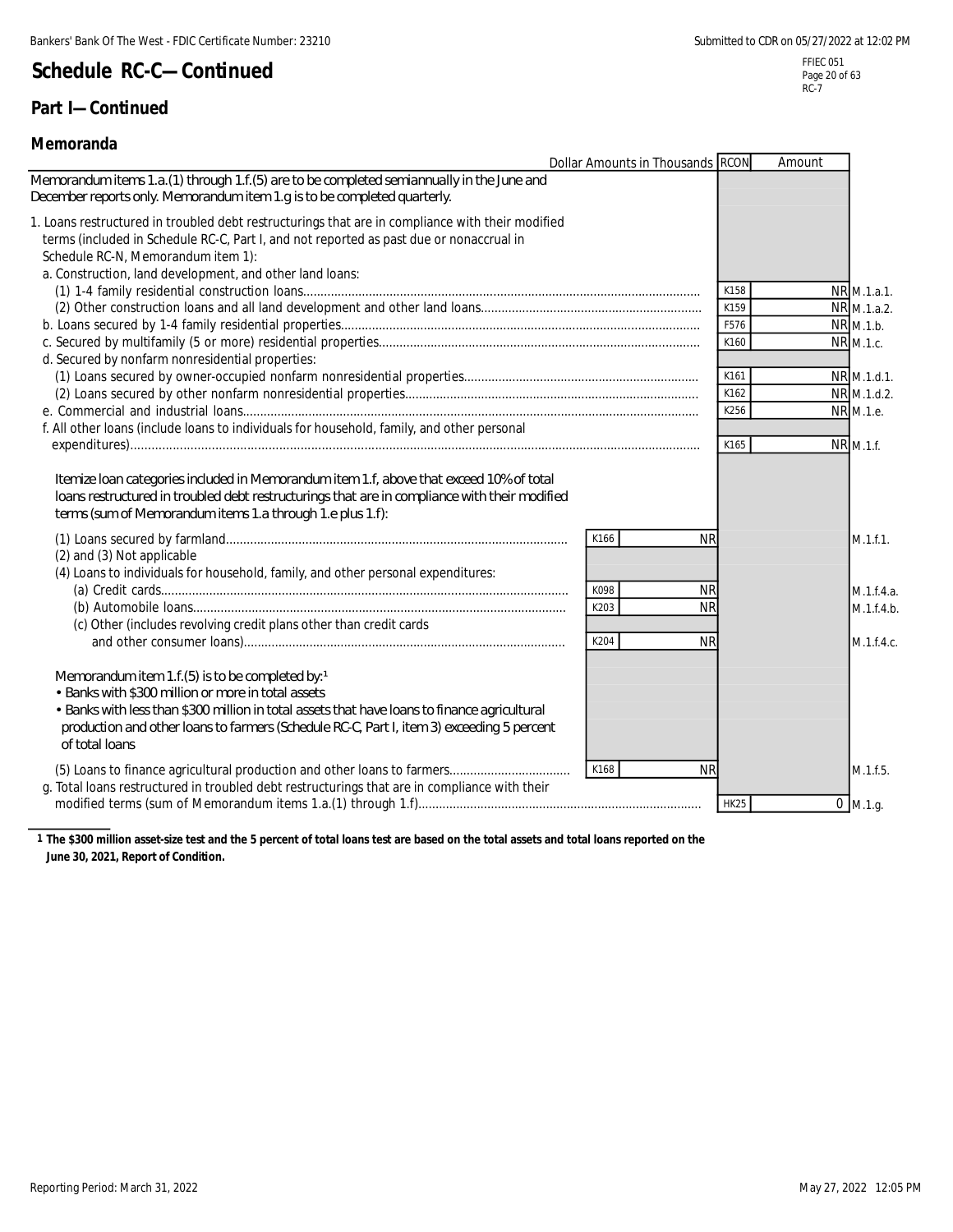### **Part I—Continued**

### **Memoranda—Continued**

| iviciilui aliua—vultullucu                                                                      |                                  |      |                 |                |
|-------------------------------------------------------------------------------------------------|----------------------------------|------|-----------------|----------------|
|                                                                                                 | Dollar Amounts in Thousands RCON |      | Amount          |                |
| 2. Maturity and repricing data for loans and leases (excluding those in nonaccrual status):     |                                  |      |                 |                |
| a. Closed-end loans secured by first liens on 1-4 family residential properties                 |                                  |      |                 |                |
| (reported in Schedule RC-C, Part I, item 1.c.(2)(a), above) with a remaining maturity           |                                  |      |                 |                |
| or next repricing date of: (1,2)                                                                |                                  |      |                 |                |
|                                                                                                 |                                  | A564 |                 | 982 M.2.a.1.   |
|                                                                                                 |                                  | A565 |                 | 1,950 M.2.a.2. |
|                                                                                                 |                                  | A566 |                 | 187 M.2.a.3.   |
|                                                                                                 |                                  | A567 |                 | 1.365 M.2.a.4. |
|                                                                                                 |                                  | A568 |                 | $0$ M.2.a.5.   |
|                                                                                                 |                                  | A569 |                 | 871 M.2.a.6.   |
| b. All loans and leases (reported in Schedule RC-C, Part I, items 1 through 10, above)          |                                  |      |                 |                |
| EXCLUDING closed-end loans secured by first liens on 1-4 family residential properties          |                                  |      |                 |                |
| (reported in Schedule RC-C, Part I, item 1.c.(2)(a), above) with a remaining maturity           |                                  |      |                 |                |
| or next repricing date of: (1,3)                                                                |                                  |      |                 |                |
|                                                                                                 |                                  | A570 | 74,430 M.2.b.1. |                |
|                                                                                                 |                                  | A571 | 37,575 M.2.b.2. |                |
|                                                                                                 |                                  | A572 | 35,771 M.2.b.3. |                |
|                                                                                                 |                                  | A573 | 37,262 M.2.b.4. |                |
|                                                                                                 |                                  | A574 | 70,208 M.2.b.5. |                |
|                                                                                                 |                                  | A575 |                 | 9,669 M.2.b.6. |
| c. Loans and leases (reported in Schedule RC-C, Part I, items 1 through 10, above)              |                                  |      |                 |                |
|                                                                                                 |                                  | A247 | 85,878 M.2.c.   |                |
| 3. Loans to finance commercial real estate, construction, and land development activities       |                                  |      |                 |                |
|                                                                                                 |                                  | 2746 |                 | $0$ M.3.       |
| Memorandum item 4 is to be completed semiannually in the June and December reports only.        |                                  |      |                 |                |
| 4. Adjustable rate closed-end loans secured by first liens on 1-4 family residential properties |                                  |      |                 |                |
|                                                                                                 |                                  | 5370 |                 | <b>NR M.4.</b> |
| 5. and 6. Not applicable                                                                        |                                  |      |                 |                |
|                                                                                                 |                                  |      |                 |                |

1 Report fixed-rate loans and leases by remaining maturity and floating rate loans by next repricing date.

2 Sum of Memorandum items 2.a.(1) through 2.a.(6) plus total nonaccrual closed-end loans secured by first liens on 1–4 family residential properties included in Schedule RC-N, item 1.c.(2)(a), column C, must equal total closed-end loans secured by first liens on 1–4 family residential properties from Schedule RC-C, Part I, item 1.c.(2)(a).

3 Sum of Memorandum items 2.b.(1) through 2.b.(6), plus total nonaccrual loans and leases from Schedule RC-N, item 9, column C, minus nonaccrual closed-end loans secured by first liens on 1–4 family residential properties included in Schedule RC-N, item 1.c.(2)(a), column C, must equal total loans and leases from Schedule RC-C, Part I, sum of items 1 through 10, minus total closed-end loans secured by first liens on 1-4 family residential properties from Schedule RC-C, Part I, item 1.c.(2)(a).

4 Exclude loans secured by real estate that are included in Schedule RC-C, Part I, items 1.a through 1.e.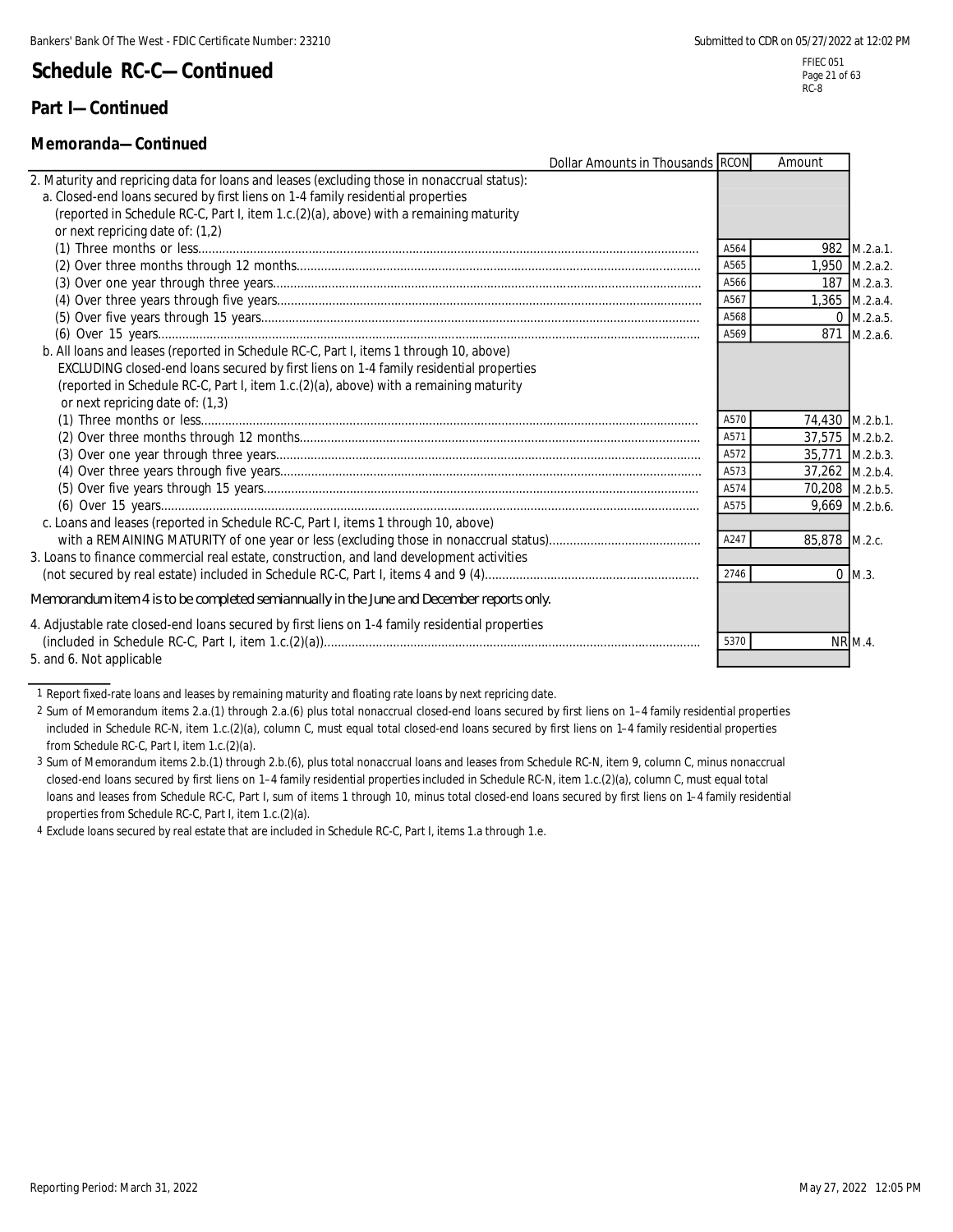### **Part I—Continued**

### **Memoranda—Continued**

|                                                                                                                                                                                                                                                                                                                                                                                                                                                                                                          | Dollar Amounts in Thousands RCON |      | Amount      |           |
|----------------------------------------------------------------------------------------------------------------------------------------------------------------------------------------------------------------------------------------------------------------------------------------------------------------------------------------------------------------------------------------------------------------------------------------------------------------------------------------------------------|----------------------------------|------|-------------|-----------|
| Memorandum items 7.a, 7.b, and 8.a are to be completed by all banks semiannually in the<br>June and December reports only.                                                                                                                                                                                                                                                                                                                                                                               |                                  |      |             |           |
| 7. Purchased credit-impaired loans held for investment accounted for in accordance with<br>FASB ASC 310-30 (former AICPA Statement of Position 03-3) (exclude loans held for sale):1                                                                                                                                                                                                                                                                                                                     |                                  | C779 | NR M.7.a.   |           |
|                                                                                                                                                                                                                                                                                                                                                                                                                                                                                                          |                                  | C780 | NR M.7.b.   |           |
| 8. Closed-end loans with negative amortization features secured by 1-4 family residential<br>properties:<br>a. Total amount of closed-end loans with negative amortization features secured by 1-4 family                                                                                                                                                                                                                                                                                                |                                  | F230 |             | NR M.8.a. |
| Memorandum items 8b and 8c are to be completed annually in the December report only by<br>banks that had closed-end loans with negative amortization features secured by 1-4 family<br>residential properties (as reported in Schedule RC-C, Part I, Memorandum item 8.a.) as of<br>the preceding December 31 report date, that exceeded the lesser of \$100 million or 5<br>percent of total loans and leases held for investment and held for sale (as reported in<br>Schedule RC-C, Part I, item 12). |                                  |      |             |           |
| b. Total maximum remaining amount of negative amortization contractually permitted on                                                                                                                                                                                                                                                                                                                                                                                                                    |                                  | F231 |             |           |
| c. Total amount of negative amortization on closed-end loans secured by 1-4 family residential                                                                                                                                                                                                                                                                                                                                                                                                           |                                  |      | NR M.8.b.   |           |
|                                                                                                                                                                                                                                                                                                                                                                                                                                                                                                          |                                  | F232 | NR M.8.c.   |           |
| 9. Loans secured by 1-4 family residential properties in process of foreclosure                                                                                                                                                                                                                                                                                                                                                                                                                          |                                  |      |             |           |
|                                                                                                                                                                                                                                                                                                                                                                                                                                                                                                          |                                  | F577 | $0 \, M.9.$ |           |
| 10. and 11. Not applicable                                                                                                                                                                                                                                                                                                                                                                                                                                                                               |                                  |      |             |           |

|                                                                                                                                                                                                   |             | (Column A)              |             | (Column B)               |             | (Column C)                |
|---------------------------------------------------------------------------------------------------------------------------------------------------------------------------------------------------|-------------|-------------------------|-------------|--------------------------|-------------|---------------------------|
|                                                                                                                                                                                                   |             | Fair Value of Acquired  |             | <b>Gross Contractual</b> |             | Best Estimate at          |
|                                                                                                                                                                                                   |             | Loans and Leases at     |             | Amounts Receivable       |             | Acquisition Date of       |
|                                                                                                                                                                                                   |             | <b>Acquisition Date</b> |             | at Acquisition Date      |             | Contractual Cash          |
|                                                                                                                                                                                                   |             |                         |             |                          |             | <b>Flows Not Expected</b> |
|                                                                                                                                                                                                   |             |                         |             |                          |             | to be Collected           |
| Dollar Amounts in Thousands RCON                                                                                                                                                                  |             | Amount                  | <b>RCON</b> | Amount                   | <b>RCON</b> | Amount                    |
| Memorandum item 12 is to be completed semiannually in the<br>June and December reports only.                                                                                                      |             |                         |             |                          |             |                           |
| 12. Loans (not subject to the requirements of FASB<br>ASC 310-30 (former AICPA Statement of<br>Position 03-3)) and leases held for investment<br>that were acquired in business combinations with |             |                         |             |                          |             |                           |
|                                                                                                                                                                                                   | <b>GW45</b> |                         | NR GW46     |                          | NR GW47     | NR <sub>M.12</sub>        |

1 Memorandum item 7 is to be completed only by institutions that have not yet adopted ASU 2016-13.

2 Institutions that have adopted ASU 2016-13 should report only loans held for investment not considered purchased credit-deteriorated in Memorandum item 12.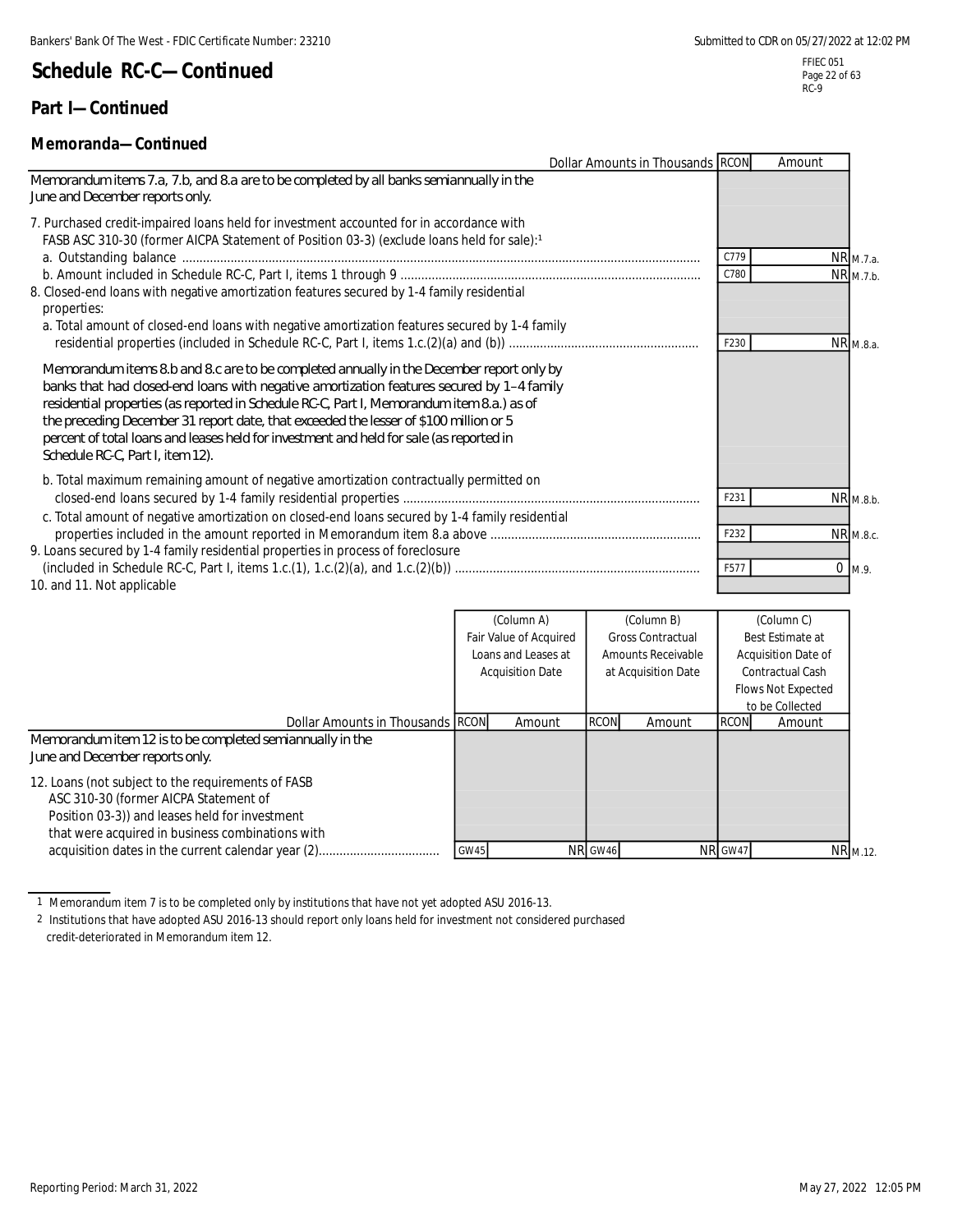### **Part I—Continued**

#### **Memoranda—Continued**

|                                                                                                                                                                                                                                                                                                                                                                                                                                                                             | Dollar Amounts in Thousands RCON             | Amount           |                                                                                              |
|-----------------------------------------------------------------------------------------------------------------------------------------------------------------------------------------------------------------------------------------------------------------------------------------------------------------------------------------------------------------------------------------------------------------------------------------------------------------------------|----------------------------------------------|------------------|----------------------------------------------------------------------------------------------|
| Memoranda item 13 is to be completed by banks that had construction, land development, and<br>other land loans (as reported in Schedule RC-C, Part I, item 1.a) that exceeded the sum of tier 1<br>capital (as reported in Schedule RC-R, Part I, item 26) plus the allowance for loan and lease<br>losses or the allowance for credit losses on loans and leases, as applicable (as reported in<br>Schedule RC, item 4.c) as of the preceding December 31 report date.     |                                              |                  |                                                                                              |
| 13. Construction, land development, and other land loans with interest reserves:<br>a. Amount of loans that provide for the use of interest reserves<br>b. Amount of interest capitalized from interest reserves on construction, land development,<br>and other land loans that is included in interest and fee income on loans during the quarter                                                                                                                         | G376<br><b>RIAD</b><br>G377                  |                  | NR M.13.a.<br>NR M.13.b.                                                                     |
| Memorandum item 14 is to be completed by all banks.                                                                                                                                                                                                                                                                                                                                                                                                                         | <b>RCON</b>                                  |                  |                                                                                              |
|                                                                                                                                                                                                                                                                                                                                                                                                                                                                             | G378                                         | 47,154 M.14.     |                                                                                              |
| Memorandum item 15 is to be completed for the December report only.                                                                                                                                                                                                                                                                                                                                                                                                         |                                              |                  |                                                                                              |
| 15. Reverse mortgages:<br>a. Reverse mortgages outstanding that are held for investment<br>(included in Schedule RC-C, Part I, item 1.c, above):<br>b. Estimated number of reverse mortgage loan referrals to other lenders during the year<br>from whom compensation has been received for services performed in connection with<br>the origination of the reverse mortgages:<br>c. Principal amount of reverse mortgage originations that have been sold during the year: | J466<br>J467<br>J468<br>J469<br>J470<br>J471 | Number<br>Amount | NR M.15.a.1.<br>NR M.15.a.2.<br>NR M.15.b.1.<br>NR M.15.b.2.<br>NR M.15.c.1.<br>NR M.15.c.2. |
| Memorandum item 16 is to be completed by all banks in the June and December reports only.                                                                                                                                                                                                                                                                                                                                                                                   |                                              |                  |                                                                                              |
| 16. Revolving, open-end loans secured by 1-4 family residential properties and extended<br>under lines of credit that have converted to non-revolving closed-end status (included                                                                                                                                                                                                                                                                                           | <b>LE75</b>                                  |                  | NR M.16.                                                                                     |
| Amounts reported in Memorandum items 17.a and 17.b will not be made available to the public on<br>an individual institution basis.                                                                                                                                                                                                                                                                                                                                          |                                              |                  |                                                                                              |
| 17. Eligible Ioan modifications under Section 4013, Temporary Relief from Troubled Debt<br>Restructurings, of the 2020 Coronavirus Aid, Relief, and Economic Security Act:                                                                                                                                                                                                                                                                                                  | LG24                                         | Number<br>Amount | $0$ M.17.a.                                                                                  |
|                                                                                                                                                                                                                                                                                                                                                                                                                                                                             | LG25                                         |                  | $0$ M.17.b.                                                                                  |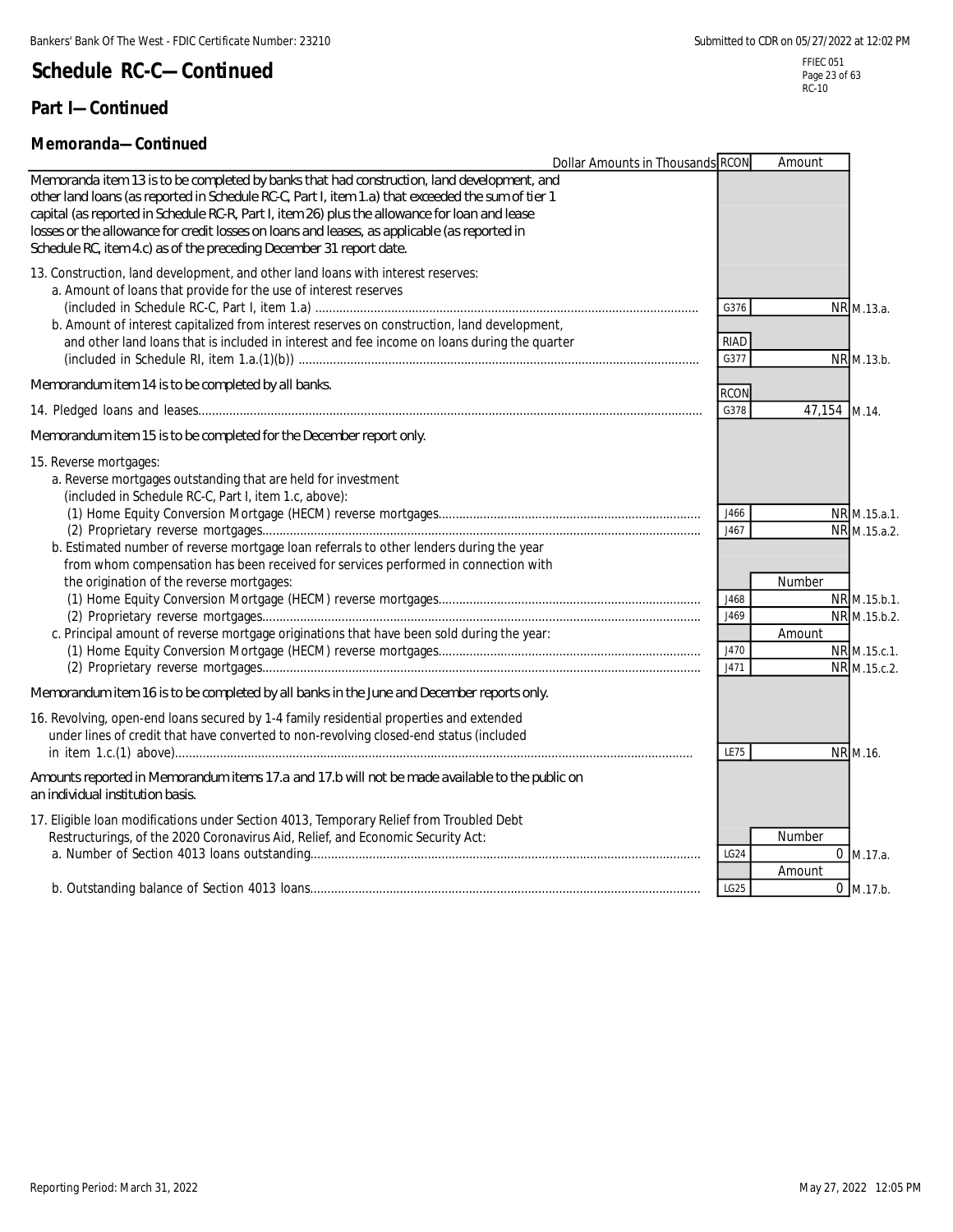### FFIEC 051 Page 24 of 63 RC-11

# **Part II. Loans to Small Businesses and Small Farms**

*Schedule RC-C, Part II, Loans to Small Businesses and Small Farms, is to be completed semiannually in the June and December reports only.*

Report the number and amount currently outstanding as of the report date of business loans with "original amounts" of \$1,000,000 or less and farm loans with "original amounts" of \$500,000 or less. The following guidelines should be used to determine the "original amount" of a loan:

- (1) For loans drawn down under lines of credit or loan commitments, the "original amount" of the loan is the size of the line of credit or loan commitment when the line of credit or loan commitment was most recently approved, extended, or renewed prior to the report date. However, if the amount currently outstanding as of the report date exceeds this size, the "original amount" is the amount currently outstanding on the report date.
- (2) For loan participations and syndications, the "original amount" of the loan participation or syndication is the entire amount of the credit originated by the lead lender.
- (3) For all other loans, the "original amount" is the total amount of the loan at origination or the amount currently outstanding as of the report date, whichever is larger.

### **Loans to Small Businesses**

1. Indicate in the appropriate box at the right whether all or substantially all of the dollar volume of your bank's "Loans secured by nonfarm nonresidential properties" reported in Schedule RC-C, Part I, items 1.e.(1) and 1.e.(2), and all or substantially all of the dollar volume of your bank's "Commercial and industrial loans" reported in Schedule RC-C, Part I, item 4, have original amounts of \$100,000 or less (If your bank has no loans outstanding in both of these two loan categories, place an "X" in the box marked "NO.").............................................................................................................................................................. 6999 NR

If YES, complete items 2.a and 2.b below, skip items 3 and 4, and go to item 5. If NO and your bank has loans outstanding in either loan category, skip items 2.a and 2.b, complete items 3 and 4 below, and go to item 5. If NO and your bank has no loans outstanding in both loan categories, skip items 2 through 4, and

go to item 5.

- 2. Report the total number of loans currently outstanding for each of the following Schedule RC-C, Part I, loan categories:
- a. "Loans secured by nonfarm nonresidential properties" reported in Schedule RC-C, Part I, items 1.e.(1) and 1.e.(2) (Note: Sum of items 1.e.(1) and 1.e.(2) divided by the number of loans should NOT exceed \$100,000.)...................................................................................................................................... 5562 NR
- b. "Commercial and industrial loans" reported in Schedule RC-C, Part I, item 4 (Note: Item 4 divided by the number of loans should NOT exceed \$100,000.)............................................................ 5563 NR

|                                                                                 |             | (Column A)      |             | (Column B)  |
|---------------------------------------------------------------------------------|-------------|-----------------|-------------|-------------|
|                                                                                 |             | Number of Loans |             | Amount      |
|                                                                                 |             |                 |             | Currently   |
| Dollar Amounts in Thousands                                                     |             |                 |             | Outstanding |
| 3. Number and amount currently outstanding of "Loans secured by nonfarm         | <b>RCON</b> | Number          | <b>RCON</b> | Amount      |
| nonresidential properties" reported in Schedule RC-C, Part I, items 1.e.(1) and |             |                 |             |             |
| 1.e.(2) (sum of items 3.a through 3.c must be less than or equal to Schedule    |             |                 |             |             |
| RC-C, Part I, sum of items 1.e. $(1)$ and 1.e. $(2)$ :                          |             |                 |             |             |
|                                                                                 | 5564        |                 | NR 5565     | NR 3.a.     |
|                                                                                 | 5566        |                 | NR 5567     | NR 3.b.     |
|                                                                                 | 5568        |                 | NR 5569     | NR 3.c.     |
| 4. Number and amount currently outstanding of "Commercial and industrial loans" |             |                 |             |             |
| reported in Schedule RC-C, part I, item 4                                       |             |                 |             |             |
| (sum of items 4.a through 4.c must be less than or equal to Schedule RC-C,      |             |                 |             |             |
| Part I, item $4$ ):                                                             |             |                 |             |             |
|                                                                                 | 5570        |                 | NR 5571     | NR 4.a.     |
|                                                                                 | 5572        |                 | NR 5573     | NR 4.b      |
|                                                                                 | 5574        |                 | NR 5575     | NR 4.c.     |

|  | -57<br>- 1 |  |
|--|------------|--|
|  |            |  |

|         | Number of Loans |             |
|---------|-----------------|-------------|
|         | Number          | <b>RCON</b> |
|         |                 |             |
|         |                 |             |
| NR 2.a. |                 | 5562        |
|         |                 |             |
| NR 2.b. |                 | 5563        |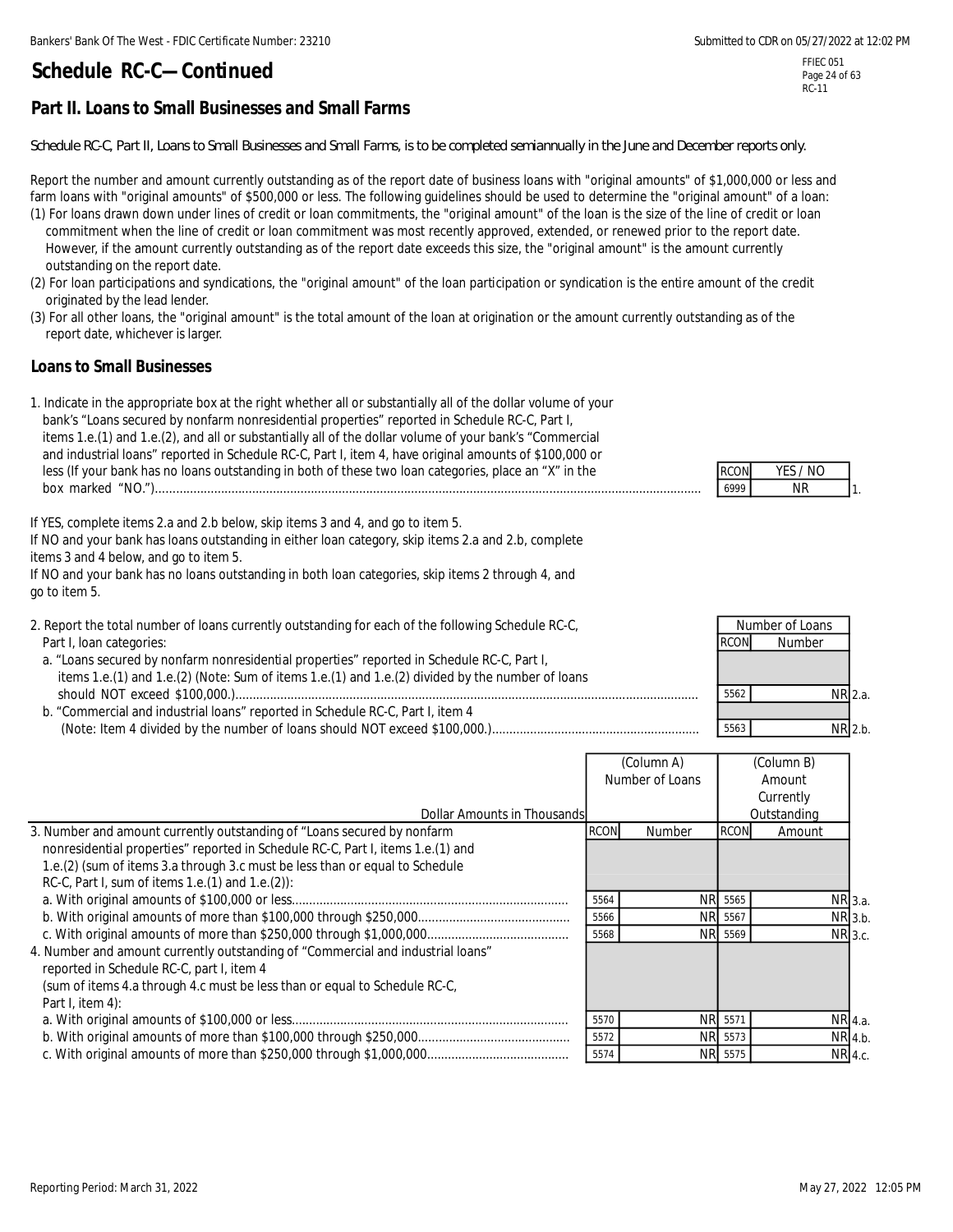### **Part II—Continued**

### **Agricultural Loans to Small Farms**

| 5. Indicate in the appropriate box at the right whether all or substantially all of the dollar volume of your |             |           |
|---------------------------------------------------------------------------------------------------------------|-------------|-----------|
| bank's "Loans secured by farmland (including farm residential and other improvements)" reported in            |             |           |
| Schedule RC-C, Part I, item 1.b, and all or substantially all of the dollar volume of your bank's "Loans to   |             |           |
| finance agricultural production and other loans to farmers" reported in Schedule RC-C, Part I, item 3,        |             |           |
| have original amounts of \$100,000 or less (If your bank has no loans outstanding in both of these two        | <b>RCON</b> | YES /     |
|                                                                                                               | 6860        | <b>NR</b> |

If YES, complete items 6.a and 6.b below, and do not complete items 7 and 8.

If NO and your bank has loans outstanding in either loan category, skip items 6.a and 6.b and complete items 7 and 8 below.

If NO and your bank has no loans outstanding in both loan categories, do not complete items 6 through 8.

- 6. Report the total number of loans currently outstanding for each of the following Schedule RC-C, Part I, loan categories: .
	- a. "Loans secured by farmland (including farm residential and other improvements)" reported in Schedule RC-C, Part I, item 1.b, (Note: Item 1.b divided by the number of loans should NOT exceed \$100,000.).......................................................................................................................................................... 5576 NR
- b. "Loans to finance agricultural production and other loans to farmers" reported in Schedule RC-C, Part I, item 3 (Note: Item 3 divided by the number of loans should NOT exceed \$100,000.)........................................ 5577 NR

| Dollar Amounts in Thousands<br>7. Number and amount currently outstanding of "Loans secured by farmland<br><b>RCON</b> | Number of Loans |             | Amount      |         |
|------------------------------------------------------------------------------------------------------------------------|-----------------|-------------|-------------|---------|
|                                                                                                                        |                 |             | Currently   |         |
|                                                                                                                        |                 |             | Outstanding |         |
|                                                                                                                        | Number          | <b>RCON</b> | Amount      |         |
| (including farm residential and other improvements)" reported in Schedule                                              |                 |             |             |         |
| RC-C, Part I, item 1.b (sum of items 7.a through 7.c must be less than or                                              |                 |             |             |         |
| equal to Schedule RC-C, Part I, item 1.b):                                                                             |                 |             |             |         |
| 5578                                                                                                                   | NR 5579         |             |             | NR 7.a. |
| 5580                                                                                                                   | NR 5581         |             |             | NR 7.b. |
| 5582                                                                                                                   | NR 5583         |             |             | NR 7.c. |
| 8. Number and amount currently outstanding of "Loans to finance agricultural                                           |                 |             |             |         |
| production and other loans to farmers" reported in Schedule RC-C, Part I,                                              |                 |             |             |         |
| item 3 (sum of items 8.a through 8.c must be less than or equal to Schedule                                            |                 |             |             |         |
| RC-C, Part I, item 3):                                                                                                 |                 |             |             |         |
| 5584                                                                                                                   | NR 5585         |             |             | NR 8.a. |
| 5586                                                                                                                   | NR 5587         |             |             | NR 8.b. |
| 5588                                                                                                                   | NR 5589         |             |             | NR 8.c. |

5. RCON YES / NO

6.a. 6.b. **Number of Loans**<br>RCON Number **Number** 

FFIEC 051 Page 25 of 63 RC-12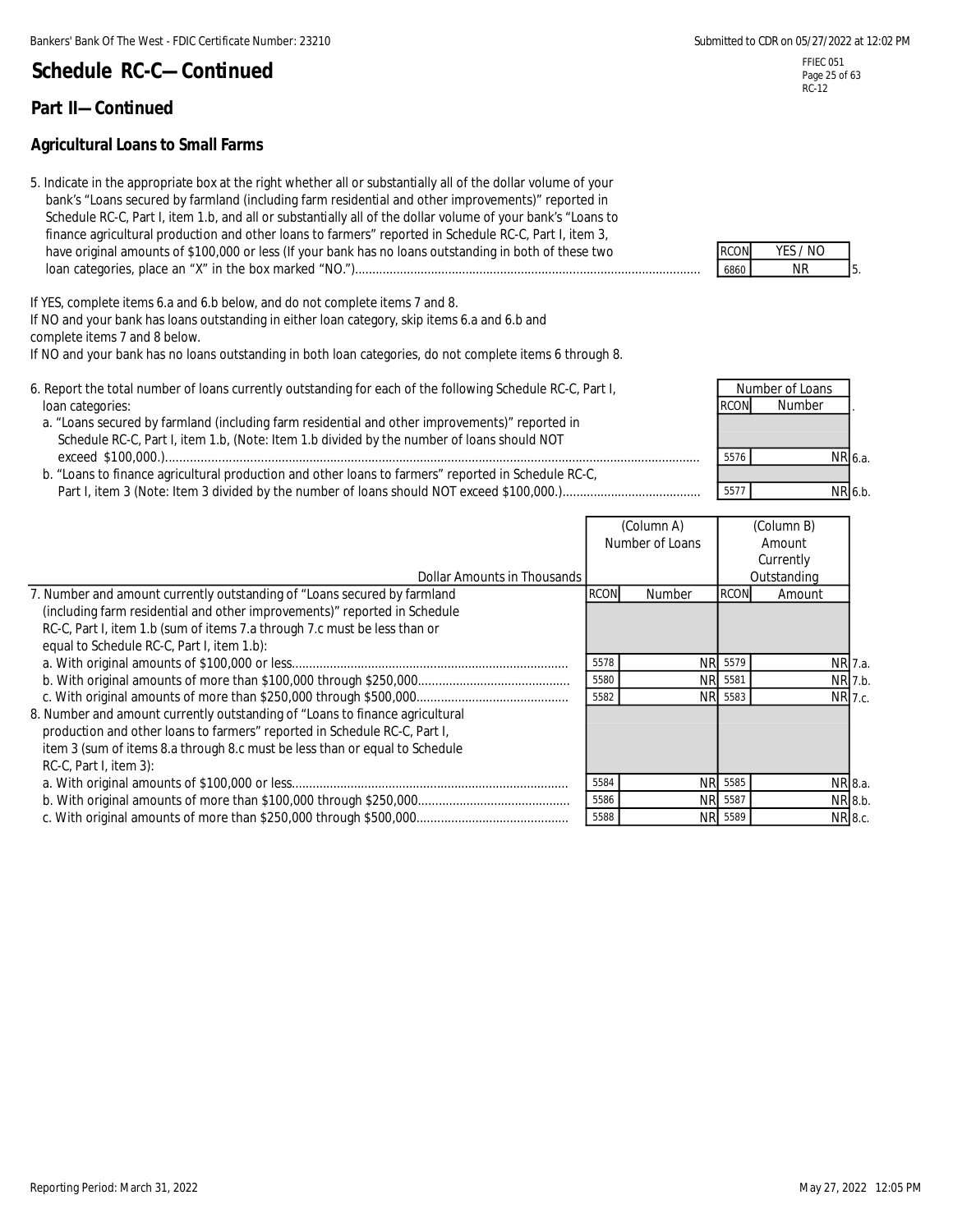# **Schedule RC-E—Deposit Liabilities**

|                                                  | <b>Transaction Accounts</b> |                          |             |                              | Nontransaction<br>Accounts |                   |
|--------------------------------------------------|-----------------------------|--------------------------|-------------|------------------------------|----------------------------|-------------------|
|                                                  | (Column A)                  |                          |             | (Column B)                   |                            | (Column C)        |
|                                                  |                             | <b>Total Transaction</b> |             | Memo: Total                  |                            | Total             |
|                                                  |                             | Accounts (Including      |             | Demand Deposits <sup>1</sup> |                            | Nontransaction    |
|                                                  |                             | <b>Total Demand</b>      |             | (Included in                 |                            | <b>Accounts</b>   |
|                                                  |                             | Deposits)                |             | Column A)                    |                            | (Including MMDAs) |
| Dollar Amounts in Thousands RCON                 |                             | Amount                   | <b>RCON</b> | Amount                       | <b>RCON</b>                | Amount            |
| Deposits of:                                     |                             |                          |             |                              |                            |                   |
|                                                  | B549                        | 174                      |             |                              | <b>B550</b>                | 17,222            |
|                                                  | 2202                        |                          |             |                              | 2520                       |                   |
|                                                  | 2203                        |                          |             |                              | 2530                       | 0 <sub>3</sub>    |
| 4. Commercial banks and other depository         |                             |                          |             |                              |                            |                   |
|                                                  | B551                        | 264,730                  |             |                              | <b>B552</b>                | 19,168 4.         |
|                                                  | 2213                        |                          |             |                              | 2236                       | $0\,$ 5.          |
| 6. Foreign governments and official institutions |                             |                          |             |                              |                            |                   |
|                                                  | 2216                        |                          |             |                              | 2377                       | $0\vert 6.$       |
| 7. Total (sum of items 1 through 6) (sum of      |                             |                          |             |                              |                            |                   |
| columns A and C must equal Schedule RC,          |                             |                          |             |                              |                            |                   |
|                                                  | 2215                        | 264,904                  | 2210        | 264,903                      | 2385                       | 36,390            |

### **Memoranda**

 $\overline{a}$ 

|                                                                                            | Dollar Amounts in Thousands RCON |             | Amount        |                      |
|--------------------------------------------------------------------------------------------|----------------------------------|-------------|---------------|----------------------|
| 1. Selected components of total deposits (i.e., sum of item 7, columns A and C):           |                                  |             |               |                      |
| Memorandum item 1.a is to be completed semiannually in the June and December reports only. |                                  |             |               |                      |
|                                                                                            |                                  | 6835        |               | NR M.1.a.            |
|                                                                                            |                                  | 2365        | 17,222 M.1.b. |                      |
|                                                                                            |                                  | HK05        | 17,222 M.1.c. |                      |
| d. Maturity data for brokered deposits:                                                    |                                  |             |               |                      |
| (1) Brokered deposits of \$250,000 or less with a remaining maturity of one year or less   |                                  |             |               |                      |
|                                                                                            |                                  | HK06        |               | $6,672$ M.1.d.1.     |
| (2) Not applicable                                                                         |                                  |             |               |                      |
| (3) Brokered deposits of more than \$250,000 with a remaining maturity of one year or      |                                  |             |               |                      |
|                                                                                            |                                  | K220        |               | $0$ M.1.d.3.         |
| e. Preferred deposits (uninsured deposits of states and political subdivisions in the U.S. |                                  |             |               |                      |
| reported in item 3 above which are secured or collateralized as required under state law)  |                                  |             |               |                      |
|                                                                                            |                                  | 5590        |               | NR M.1.e.            |
| f. Estimated amount of deposits obtained through the use of deposit listing services       |                                  |             |               |                      |
|                                                                                            |                                  | K223        | 16,481 M.1.f. |                      |
|                                                                                            |                                  | <b>JH83</b> |               | $0$ M.1.g.           |
| Memorandum items 1.h.(1) through 1.h.(4) and 1.i are to be completed semiannually in the   |                                  |             |               |                      |
| June and December reports only.                                                            |                                  |             |               |                      |
| h. Sweep deposits:                                                                         |                                  |             |               |                      |
|                                                                                            |                                  | MT87        |               | NR M.1.h.1.          |
|                                                                                            |                                  | MT89        |               | NR M.1.h.2           |
|                                                                                            |                                  | MT91        |               | NR M.1.h.3.          |
|                                                                                            |                                  | MT93        |               | NR M.1.h.4.          |
|                                                                                            |                                  | MT95        |               | NR M.1.i.            |
| 2. Components of total nontransaction accounts                                             |                                  |             |               |                      |
| (sum of Memorandum items 2.a through 2.d must equal item 7, column C above):               |                                  |             |               |                      |
| a. Savings deposits:                                                                       |                                  |             |               |                      |
|                                                                                            |                                  | 6810        |               | $0$ M.2.a.1.         |
|                                                                                            |                                  | 0352        |               | $0 \text{ M.2.a.2.}$ |
|                                                                                            |                                  | 6648        | 17,819 M.2.b. |                      |
|                                                                                            |                                  | J473        | 18,571 M.2.c. |                      |
|                                                                                            |                                  | J474        |               | $0$ M.2.d.           |
| e. Individual Retirement Accounts (IRAs) and Keogh Plan accounts of \$100,000 or more      |                                  |             |               |                      |
|                                                                                            |                                  | F233        |               | 0 M.2.e.             |
|                                                                                            |                                  |             |               |                      |

<sup>1</sup> Includes interest-bearing and noninterest-bearing demand deposits.

2 The dollar amount used as the basis for reporting in Memorandum item 1.c reflects the deposit insurance limit in effect on the report date.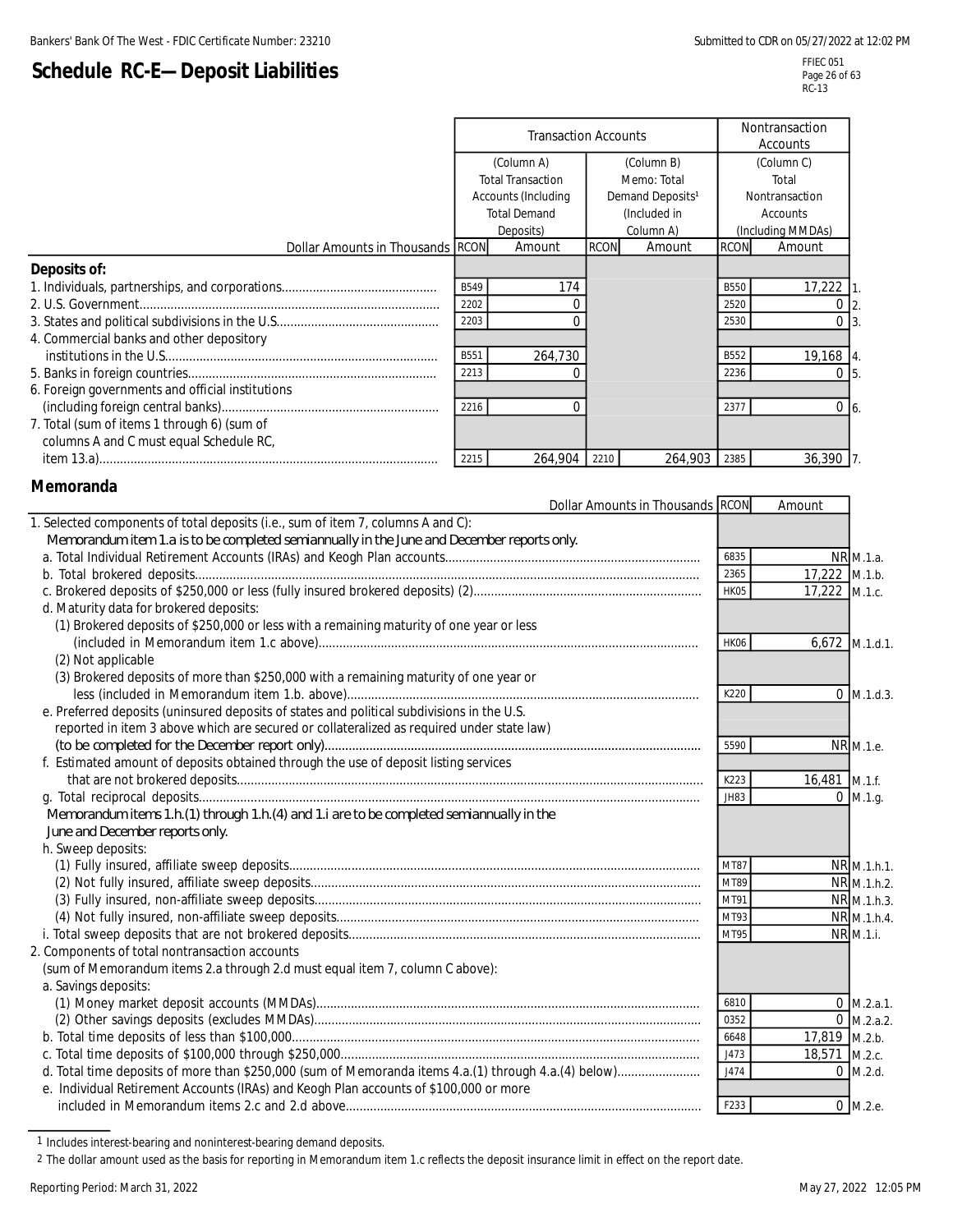### **Memoranda—Continued**

| 3. Maturity and repricing data for time deposits of \$250,000 or less:<br>a. Time deposits of \$250,000 or less with a remaining maturity or next repricing date of: (1,2)<br>4,984 M.3.a.1.<br>HK07<br>13,423 M.3.a.2.<br>HK08<br>17,743 M.3.a.3.<br>HK09 |                 |
|------------------------------------------------------------------------------------------------------------------------------------------------------------------------------------------------------------------------------------------------------------|-----------------|
|                                                                                                                                                                                                                                                            |                 |
|                                                                                                                                                                                                                                                            |                 |
|                                                                                                                                                                                                                                                            |                 |
|                                                                                                                                                                                                                                                            |                 |
|                                                                                                                                                                                                                                                            |                 |
| 240 M.3.a.4.<br><b>HK10</b>                                                                                                                                                                                                                                |                 |
| b. Time deposits of \$250,000 or less with a REMAINING MATURITY of one year or less                                                                                                                                                                        |                 |
| 18,407 M.3.b.                                                                                                                                                                                                                                              |                 |
| 4. Maturity and repricing data for time deposits of more than \$250,000:                                                                                                                                                                                   |                 |
| a. Time deposits of more than \$250,000 with a remaining maturity or next repricing date of: (1,4)                                                                                                                                                         |                 |
| HK12                                                                                                                                                                                                                                                       | $0 \,$ M.4.a.1. |
| <b>HK13</b>                                                                                                                                                                                                                                                | $0$ M.4.a.2.    |
| <b>HK14</b>                                                                                                                                                                                                                                                | $0 \, M.4.a.3.$ |
| <b>HK15</b>                                                                                                                                                                                                                                                | $0 \,$ M.4.a.4. |
| b. Time deposits of more than \$250,000 with a REMAINING MATURITY of one year or less                                                                                                                                                                      |                 |
| K222<br>$0 \, M.4.b.$                                                                                                                                                                                                                                      |                 |

*Memorandum item 5 is to be completed semiannually in the June and December reports only.*

| 5. Does your institution offer one or more consumer deposit account products, i.e., transaction |             |          |     |
|-------------------------------------------------------------------------------------------------|-------------|----------|-----|
| account or nontransaction savings account deposit products intended primarily for               | <b>RCON</b> | YES / NO |     |
| individuals for personal, household, or family use?                                             | P752        | ΝR       | M.5 |

*Memorandum items 6 and 7 are to be completed annually in the December report only by institutions with \$1 billion or more in total assets (5) that answered "Yes" to Memorandum item 5 above.*

| Dollar Amounts in Thousands RCON                                                                        |      | Amount |             |
|---------------------------------------------------------------------------------------------------------|------|--------|-------------|
| 6. Components of total transaction account deposits of individuals, partnerships, and corporations (sum |      |        |             |
| of Memorandum items 6.a and 6.b must be less than or equal to Schedule RC-E, item 1, column A):         |      |        |             |
| a. Total deposits in those noninterest-bearing transaction account deposit products intended            |      |        |             |
|                                                                                                         | P753 |        | NR M.6.a.   |
| b. Total deposits in those interest-bearing transaction account deposit products intended               |      |        |             |
|                                                                                                         | P754 |        | NR M.6.b.   |
| 7. Components of total nontransaction account deposits of individuals, partnerships, and corporations   |      |        |             |
| (sum of Memorandum items 7.a.(1), 7.a.(2), 7.b.(1), and 7.b.(2) plus all time deposits of individuals,  |      |        |             |
| partnerships, and corporations must equal Schedule RC-E, item 1, column C):                             |      |        |             |
| a. Money market deposit accounts (MMDAs) of individuals, partnerships, and corporations (sum            |      |        |             |
| of Memorandum items 7.a.(1) and 7.a.(2) must be less than or equal to Schedule RC-E,                    |      |        |             |
| Memorandum item 2.a.(1) above):                                                                         |      |        |             |
| (1) Total deposits in those MMDA deposit products intended primarily for individuals for                |      |        |             |
|                                                                                                         | P756 |        | NR M.7.a.1. |
|                                                                                                         | P757 |        | NR M.7.a.2. |
| b. Other savings deposit accounts of individuals, partnerships, and corporations (sum of                |      |        |             |
| Memorandum items 7.b.(1) and 7.b.(2) must be less than or equal to Schedule RC-E,                       |      |        |             |
| Memorandum item 2.a.(2) above):                                                                         |      |        |             |
| (1) Total deposits in those other savings deposit account deposit products intended primarily           |      |        |             |
|                                                                                                         | P758 |        | NR M.7.b.1. |
|                                                                                                         | P759 |        | NR M.7.b.2. |

<sup>1</sup> Report fixed rate time deposits by remaining maturity and floating rate time deposits by next repricing date.

3 Report both fixed-and floating-rate time deposits by remaining maturity. Exclude floating-rate time deposits with a next repricing date of one year or less that have a remaining maturity of over one year.

4 Sum of Memorandum items 4.a.(1) through 4.a.(4) must equal Schedule RC-E, Memorandum item 2.d.

**5 The \$1 billion asset-size test is based on the total assets reported on the June 30, 2021, Report of Condition.**

<sup>2</sup> Sum of Memorandum items 3.a.(1) through 3.a.(4) must equal Schedule RC-E, sum of Memorandum items 2.b and 2.c.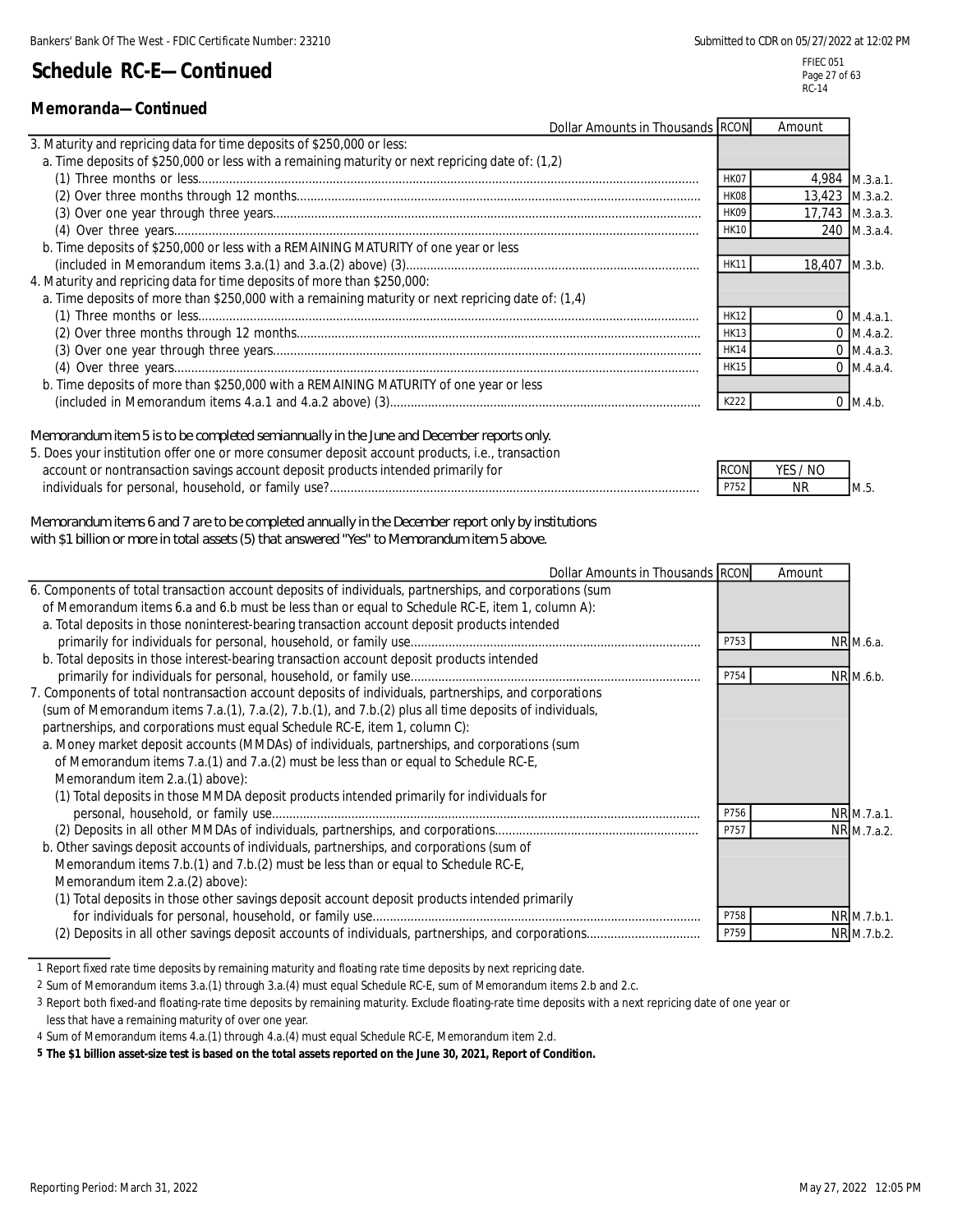# **Schedule RC-F-Other Assets<sup>1</sup>**

FFIEC 051 Page 28 of 63 RC-15

|                                                                                               | Dollar Amounts in Thousands RCON |             | Amount       |
|-----------------------------------------------------------------------------------------------|----------------------------------|-------------|--------------|
|                                                                                               |                                  | <b>B556</b> | $1.095$ 1    |
|                                                                                               |                                  | 2148        | $1,644$ 2.   |
|                                                                                               |                                  | <b>HT80</b> | $\Omega$     |
|                                                                                               |                                  | 1752        | $1,744$ 4.   |
| 5. Life insurance assets:                                                                     |                                  |             |              |
|                                                                                               |                                  | K201        | $9,034$ 5.a. |
|                                                                                               |                                  | K202        | $0$ 5.b.     |
|                                                                                               |                                  | K270        | 4,038 5.c.   |
| Items 6.a through 6.j are to be completed semiannually in the June and December reports only. |                                  |             |              |
| 6. All other assets                                                                           |                                  |             |              |
|                                                                                               |                                  | 2168        | $3.112$ 6.   |
|                                                                                               | <b>NR</b><br>2166                |             | 6.a.         |
|                                                                                               | 1578<br><b>NR</b>                |             | 6.b          |
| c. Derivatives with a positive fair value held for purposes other than trading                | C010<br><b>NR</b>                |             | 6.c.         |
|                                                                                               | J448<br><b>NR</b>                |             | 6.d          |
|                                                                                               | FT33<br><b>NR</b>                |             | 6.e          |
|                                                                                               | FT34<br><b>NR</b>                |             | 6.f.         |
|                                                                                               | FT35<br><b>NR</b>                |             | 6.g.         |
| <b>TEXT</b>                                                                                   |                                  |             |              |
| h. 3549                                                                                       | 3549<br><b>NR</b>                |             | 6.h.         |
| <b>TEXT</b>                                                                                   |                                  |             |              |
| 3550                                                                                          | 3550<br><b>NR</b>                |             | 6.i.         |
| <b>TEXT</b>                                                                                   |                                  |             |              |
| 3551                                                                                          | 3551<br><b>NR</b>                |             | $6.$ j.      |
|                                                                                               |                                  | 2160        | $20,667$ 7.  |

1 Institutions that have adopted ASU 2016-13 should report asset amounts in Schedule RC-F net of any applicable allowance for credit losses.

2 Includes accrued interest receivable on loans, leases, debt securities, and other interest-bearing assets. Exclude accrued interest receivable on

interest-bearing assets that is reported elsewhere on the balance sheet.

3 See discussion of deferred income taxes in Glossary entry on "income taxes."

4 Report interest-only strips receivable in the form of a security as available-for-sale securities in Schedule RC, item 2.b, or as trading assets in Schedule RC, item 5, as appropriate.

5 Includes Federal Reserve stock, Federal Home Loan Bank stock, and bankers' bank stock.

# **Schedule RC-G—Other Liabilities**

| Dollar Amounts in Thousands RCON                                                              |                   | Amount       |           |      |
|-----------------------------------------------------------------------------------------------|-------------------|--------------|-----------|------|
|                                                                                               | 3645              | 17           | 1.a.      |      |
|                                                                                               | 3646              | $1,717$ 1.b. |           |      |
|                                                                                               | 3049              | 0            |           |      |
|                                                                                               |                   | <b>B557</b>  |           |      |
| Items 4.a through 4.h are to be completed semiannually in the June and December reports only. |                   |              |           |      |
| 4. All other liabilities                                                                      |                   |              |           |      |
|                                                                                               |                   | 2938         | 8,559     |      |
|                                                                                               | <b>NR</b><br>3066 |              |           | 4.a. |
|                                                                                               | <b>NR</b><br>C011 |              |           | 4.b  |
|                                                                                               | <b>NR</b><br>2932 |              |           | 4.c. |
| d. Derivatives with a negative fair value held for purposes other than trading                | C012<br><b>NR</b> |              |           | 4.d. |
|                                                                                               | <b>NR</b><br>LB56 |              |           | 4.e. |
| <b>TEXT</b>                                                                                   |                   |              |           |      |
| 3552                                                                                          | <b>NR</b><br>3552 |              |           | 4.f. |
| <b>TEXT</b>                                                                                   |                   |              |           |      |
| 3553<br>q.                                                                                    | <b>NR</b><br>3553 |              |           | 4.g. |
| <b>TEXT</b>                                                                                   |                   |              |           |      |
| 3554<br>h.1                                                                                   | <b>NR</b><br>3554 |              |           | 4.h. |
|                                                                                               |                   | 2930         | 10,293 5. |      |

1 For savings banks, include "dividends" accrued and unpaid on deposits.

2 See discussion of deferred income taxes in Glossary entry on "income taxes."

3 Institutions that have adopted ASU 2016-13 should report in item 3 the allowance for credit losses on those off-balance sheet credit exposures that fall within the scope of the standard.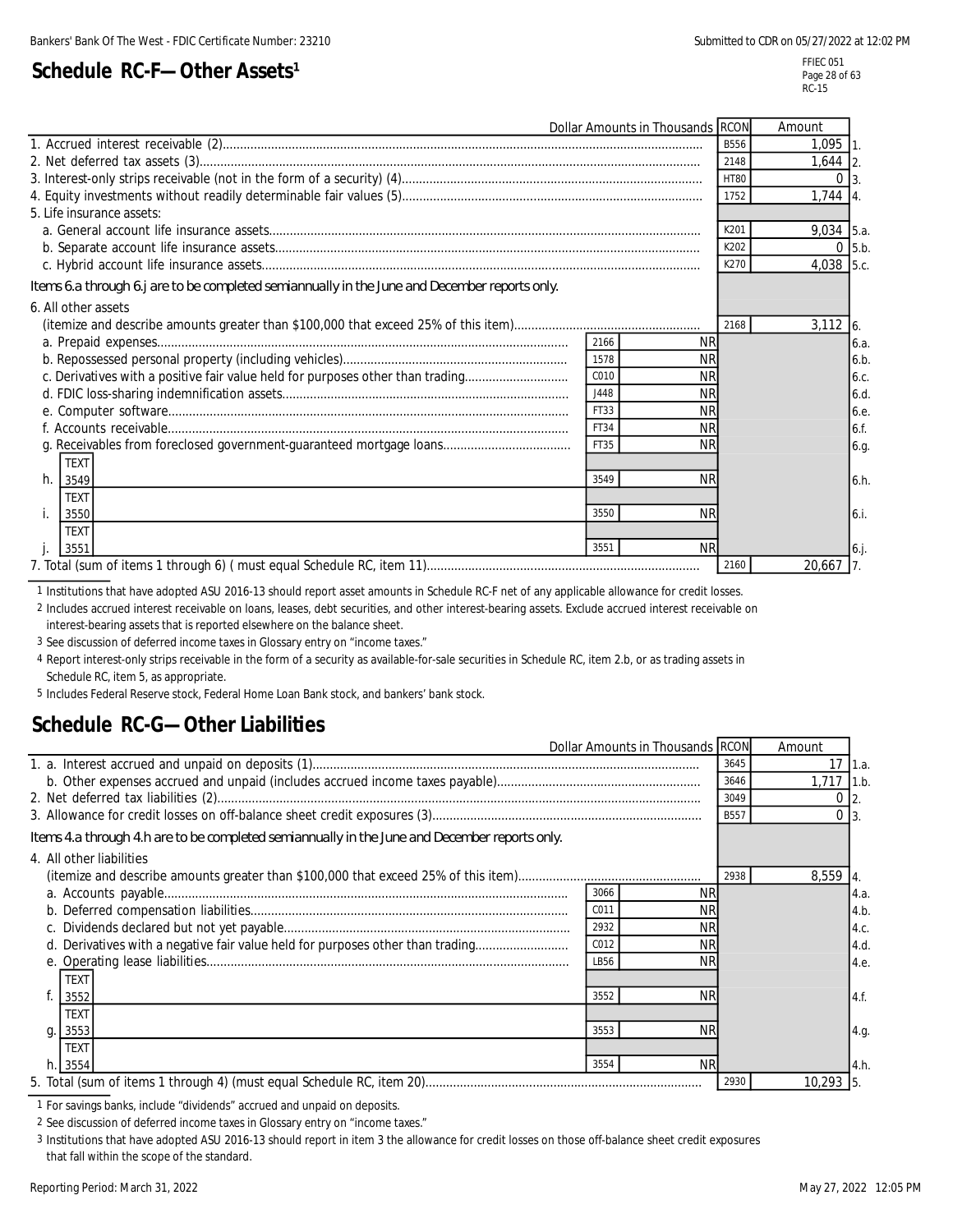# **Schedule RC-K-Quarterly Averages<sup>1</sup>**

FFIEC 051 Page 29 of 63 RC-16

| Dollar Amounts in Thousands RCON                                                                      |             | Amount         |              |
|-------------------------------------------------------------------------------------------------------|-------------|----------------|--------------|
| <b>Assets</b>                                                                                         |             |                |              |
|                                                                                                       | 3381        | $173,183$ 1.   |              |
| 2. U.S. Treasury securities and U.S. Government agency obligations (2)                                |             |                |              |
|                                                                                                       | <b>B558</b> | $7,624$ 2.     |              |
|                                                                                                       | B559        | 19,052 3.      |              |
| 4. All other debt securities (2) and equity securities with readily determinable fair values not held |             |                |              |
|                                                                                                       | B560        | $2,651$ 4.     |              |
|                                                                                                       | 3365        | $1,322$ 5.     |              |
| 6. Loans:                                                                                             |             |                |              |
|                                                                                                       | 3360        | 255,117 6.a.   |              |
| b. Loans secured by real estate:                                                                      |             |                |              |
|                                                                                                       | 3465        | 4,609 6.b.1.   |              |
|                                                                                                       | 3466        | 200,052 6.b.2. |              |
|                                                                                                       | 3387        | 22,686 6.c.    |              |
| d. Loans to individuals for household, family, and other personal expenditures:                       |             |                |              |
|                                                                                                       | B561        |                | 235 6.d.1.   |
| (2) Other (includes revolving credit plans other than credit cards, automobile loans,                 |             |                |              |
|                                                                                                       | B562        |                | 0, 6. d. 2.  |
| 7. Not applicable                                                                                     |             |                |              |
|                                                                                                       | 3484        | 170R           |              |
|                                                                                                       | 3368        | 482.995 9.     |              |
|                                                                                                       |             |                |              |
| <b>Liabilities</b>                                                                                    |             |                |              |
| 10. Interest-bearing transaction accounts (interest-bearing demand deposits, NOW accounts,            |             |                |              |
|                                                                                                       | 3485        |                | $0$ 10.      |
| 11. Nontransaction accounts:                                                                          |             |                |              |
|                                                                                                       | B563        |                | $0 \; 11.a.$ |
|                                                                                                       | <b>HK16</b> | 38,512 11.b.   |              |
|                                                                                                       | <b>HK17</b> |                | $0$ 11.c.    |
|                                                                                                       | 3353        | 98,732 12.     |              |
| 13. To be completed by banks with \$100 million or more in total assets: (5)                          |             |                |              |
|                                                                                                       | 3355        |                | $0$ 13.      |

### **Memorandum**

|                                                                                              | Dollar Amounts in Thousands RCON |      | Amount      |
|----------------------------------------------------------------------------------------------|----------------------------------|------|-------------|
| Memorandum item 1 is to be completed by: (5)                                                 |                                  |      |             |
| • banks with \$300 million or more in total assets, and                                      |                                  |      |             |
| • banks with less than \$300 million in total assets that have loans to finance agricultural |                                  |      |             |
| production and other loans to farmers (Schedule RC-C, Part I, item 3) exceeding 5 percent    |                                  |      |             |
| of total loans                                                                               |                                  |      |             |
|                                                                                              |                                  | 3386 | 15,597 M.1. |

1 For all items, banks have the option of reporting either (1) an average of DAILY figures for the quarter, or (2) an average of WEEKLY figures (i.e., the Wednesday of each week of the quarter).

2 Quarterly averages for all debt securities should be based on amortized cost.

3 Quarterly averages for equity securities with readily determinable fair values should be based on fair value.

4 The quarterly average for total assets should reflect securities not held for trading as follows:

a) Debt securities at amortized cost.

b) Equity securities with readily determinable fair values at fair value.

c) Equity investments without readily determinable fair values at their balance sheet carrying values (i.e., fair value or, if elected, cost minus impairment, if any, plus or minus changes resulting from observable price changes).

**5 The asset-size tests and the 5 percent of total loans test are based on the total assets and total loans reported on the June 30, 2021, Report of Condition.**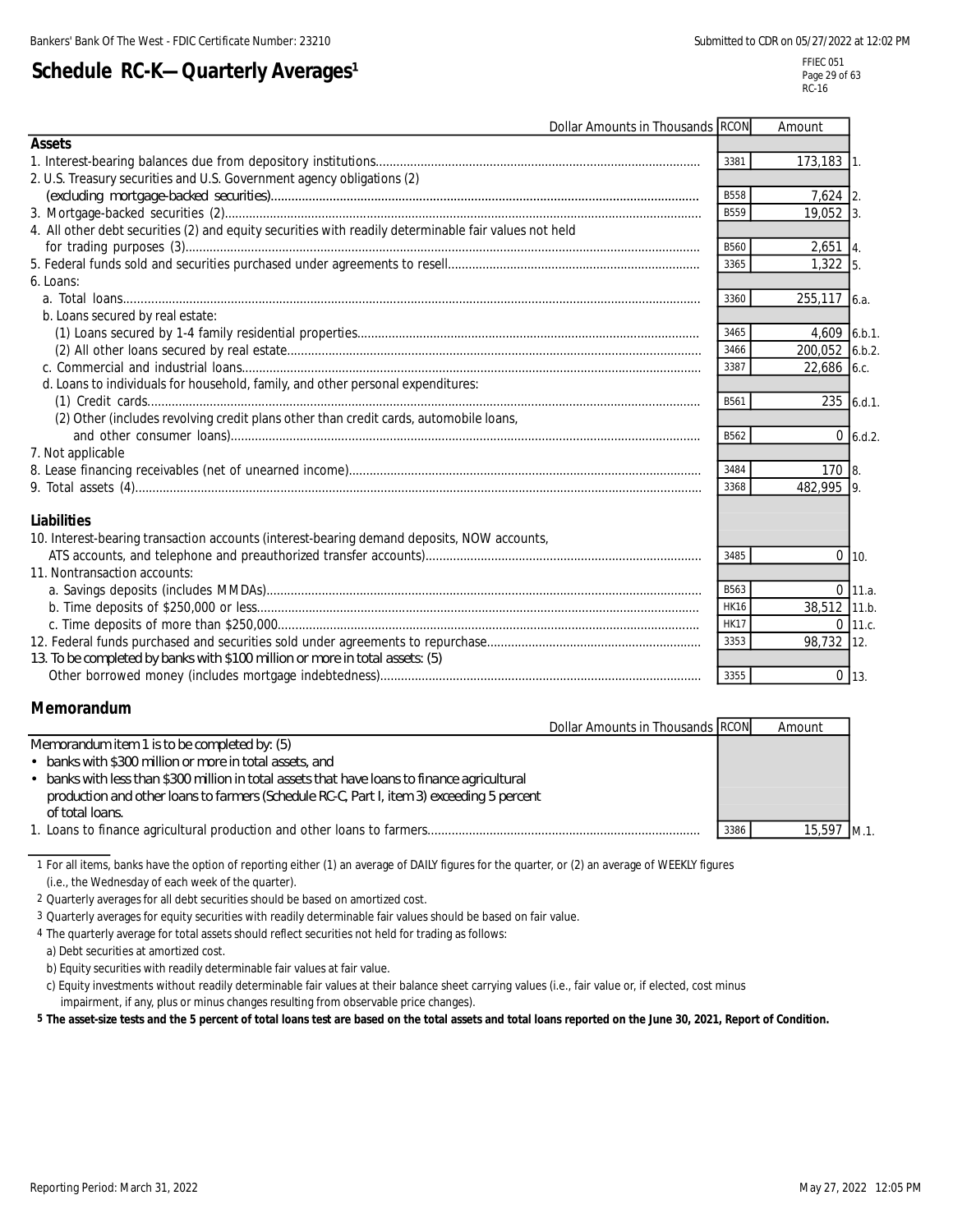# **Schedule RC-L—Derivatives and Off-Balance Sheet Items**

FFIEC 051 Page 30 of 63 RC-17

Please read carefully the instructions for the preparation of Schedule RC-L. Some of the amounts reported in Schedule RC-L are regarded as volume indicators and not necessarily as measures of risk.

|                                                                                                                                                                                                                                                   | Dollar Amounts in Thousands RCON |                  | Amount            |             |
|---------------------------------------------------------------------------------------------------------------------------------------------------------------------------------------------------------------------------------------------------|----------------------------------|------------------|-------------------|-------------|
| 1. Unused commitments:                                                                                                                                                                                                                            |                                  |                  |                   |             |
|                                                                                                                                                                                                                                                   |                                  | 3814             |                   | $0 \; 1.a.$ |
|                                                                                                                                                                                                                                                   |                                  | 3815             | 804 1.b.          |             |
| c. Commitments to fund commercial real estate, construction, and land development loans:                                                                                                                                                          |                                  |                  |                   |             |
| (1) Secured by real estate:                                                                                                                                                                                                                       |                                  |                  |                   |             |
|                                                                                                                                                                                                                                                   |                                  | F164             | 10,757 1.c.1.a.   |             |
| (b) Commercial real estate, other construction loan, and land development loan                                                                                                                                                                    |                                  |                  |                   |             |
|                                                                                                                                                                                                                                                   |                                  | F165             | 41,184 1.c.1.b.   |             |
|                                                                                                                                                                                                                                                   |                                  | 6550             |                   | $0$ 1.c.2.  |
| d. Not applicable                                                                                                                                                                                                                                 |                                  |                  |                   |             |
| e. Other unused commitments:                                                                                                                                                                                                                      |                                  |                  |                   |             |
|                                                                                                                                                                                                                                                   |                                  | J457             | 32,425 1.e.1.     |             |
|                                                                                                                                                                                                                                                   |                                  | J458             | 47,600 1.e.2.     |             |
|                                                                                                                                                                                                                                                   |                                  | J459             | 25,184 1.e.3.     |             |
|                                                                                                                                                                                                                                                   |                                  | 3819             | $0\,$ 2.          |             |
|                                                                                                                                                                                                                                                   |                                  | 3821             | $0\overline{3}$ . |             |
|                                                                                                                                                                                                                                                   |                                  | 3411             | $0\vert 4.$       |             |
| 5. Not applicable                                                                                                                                                                                                                                 |                                  |                  |                   |             |
| 6. Securities lent and borrowed:                                                                                                                                                                                                                  |                                  |                  |                   |             |
| a. Securities lent (including customers' securities lent where the customer is indemnified against                                                                                                                                                |                                  |                  |                   |             |
|                                                                                                                                                                                                                                                   |                                  | 3433             |                   | $0 \, 6.a.$ |
|                                                                                                                                                                                                                                                   |                                  | 3432             |                   | $0$ 6.b.    |
| 7. and 8. Not applicable                                                                                                                                                                                                                          |                                  |                  |                   |             |
| Items 9.c through 9.f and 10.b through 10.e are to be completed semiannually in the June and<br>December reports only.<br>9. All other off-balance sheet liabilities (exclude derivatives) (itemize and describe each<br>a. and b. Not applicable |                                  | 3430             | 0 <sub>9</sub>    |             |
| c. Standby letters of credit issued by another party                                                                                                                                                                                              |                                  |                  |                   |             |
|                                                                                                                                                                                                                                                   | C978<br><b>NR</b>                |                  |                   | 9.c.        |
| d. TEXT                                                                                                                                                                                                                                           |                                  |                  |                   |             |
| 3555                                                                                                                                                                                                                                              | 3555<br><b>NR</b>                |                  |                   | 9.d.        |
| e. TEXT                                                                                                                                                                                                                                           |                                  |                  |                   |             |
| 3556                                                                                                                                                                                                                                              | 3556<br><b>NR</b>                |                  |                   | 9.e.        |
| f.<br><b>TEXT</b>                                                                                                                                                                                                                                 |                                  |                  |                   |             |
| 3557                                                                                                                                                                                                                                              | 3557<br><b>NR</b>                |                  |                   | 9.f.        |
| 10. All other off-balance sheet assets (exclude derivatives) (itemize and                                                                                                                                                                         |                                  |                  |                   |             |
| describe each component of this item over 25% of Schedule RC,                                                                                                                                                                                     |                                  |                  |                   |             |
|                                                                                                                                                                                                                                                   |                                  | 5591             |                   | $0$ 10.     |
| a. Not applicable                                                                                                                                                                                                                                 |                                  |                  |                   |             |
| <b>TEXT</b>                                                                                                                                                                                                                                       |                                  |                  |                   |             |
| b. 5592                                                                                                                                                                                                                                           | <b>NR</b><br>5592                |                  |                   | 10.b.       |
| <b>TEXT</b>                                                                                                                                                                                                                                       |                                  |                  |                   |             |
| C. 5593                                                                                                                                                                                                                                           | 5593<br><b>NR</b>                |                  |                   | 10.c.       |
| <b>TEXT</b>                                                                                                                                                                                                                                       |                                  |                  |                   |             |
| d. 5594                                                                                                                                                                                                                                           | 5594<br>ΝR                       |                  |                   | 10.d.       |
| <b>TEXT</b>                                                                                                                                                                                                                                       |                                  |                  |                   |             |
| 5595<br>$\mathbf{e}$                                                                                                                                                                                                                              | 5595<br><b>NR</b>                |                  |                   | 10.e.       |
| Items 11.a and 11.b are to be completed semiannually in the June and December reports only.                                                                                                                                                       |                                  |                  |                   |             |
| 11. Year-to-date merchant credit card sales volume:                                                                                                                                                                                               |                                  |                  |                   |             |
|                                                                                                                                                                                                                                                   |                                  | C <sub>223</sub> |                   | NR 11.a.    |
|                                                                                                                                                                                                                                                   |                                  | C <sub>224</sub> |                   | NR 11.b.    |
|                                                                                                                                                                                                                                                   |                                  |                  |                   |             |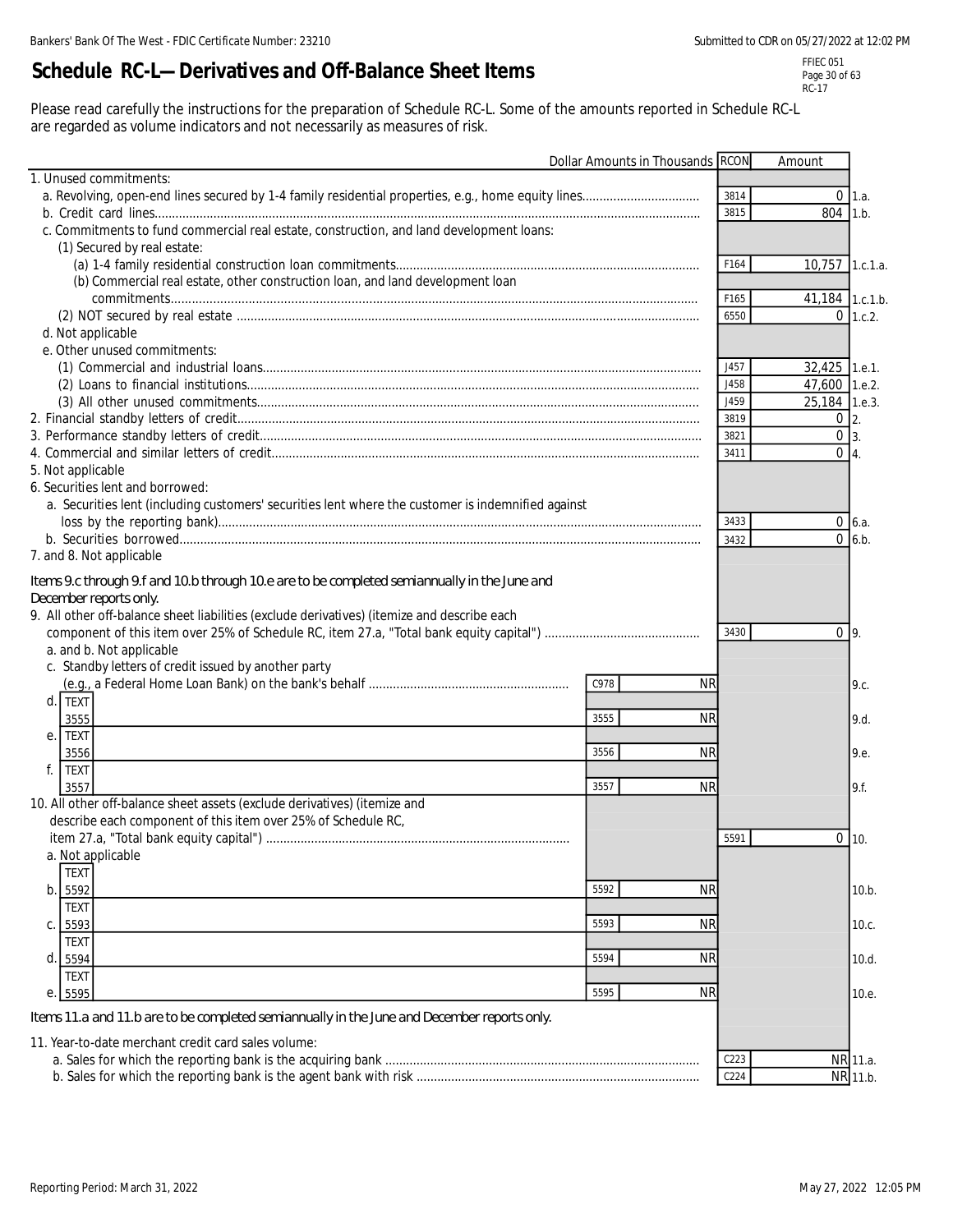# **Schedule RC-M—Memoranda**

|                                                                                                 | Dollar Amounts in Thousands RCON |          | Amount       |                   |
|-------------------------------------------------------------------------------------------------|----------------------------------|----------|--------------|-------------------|
| 1. Extensions of credit by the reporting bank to its executive officers, directors, principal   |                                  |          |              |                   |
| shareholders, and their related interests as of the report date:                                |                                  |          |              |                   |
| a. Aggregate amount of all extensions of credit to all executive officers, directors, principal |                                  |          |              |                   |
|                                                                                                 |                                  | 6164     | $1,835$ 1.a. |                   |
| b. Number of executive officers, directors, and principal shareholders to whom the              |                                  |          |              |                   |
| amount of all extensions of credit by the reporting bank (including extensions of               |                                  |          |              |                   |
| credit to related interests) equals or exceeds the lesser of \$500,000 or 5                     |                                  | Number   |              |                   |
| percent of total capital as defined for this purpose in agency regulations                      | 6165                             | 3        |              | 1.b.              |
| 2. Intangible assets:                                                                           |                                  |          |              |                   |
|                                                                                                 |                                  | 3164     |              | $0 \, 2.a.$       |
|                                                                                                 | A590                             | $\Omega$ |              | 2.a.1.            |
|                                                                                                 |                                  | 3163     |              | $0 \, 2.b.$       |
|                                                                                                 |                                  | JF76     |              | $0$ 2.c.          |
|                                                                                                 |                                  | 2143     |              | $0$ 2.d.          |
| 3. Other real estate owned:                                                                     |                                  |          |              |                   |
|                                                                                                 |                                  | 5508     |              | $0 \, 3.a.$       |
|                                                                                                 |                                  | 5509     |              | $0 \, 3.b.$       |
|                                                                                                 |                                  | 5510     |              | 0 <sub>3.c.</sub> |
|                                                                                                 |                                  | 5511     |              | $0 \vert 3.d.$    |
|                                                                                                 |                                  | 5512     |              | $0 \,$ 3.e.       |
|                                                                                                 |                                  | 2150     |              | $0 \vert 3.f.$    |
| 4. Cost of equity securities with readily determinable fair values not held for trading         |                                  |          |              |                   |
|                                                                                                 |                                  | JA29     | $0\vert 4.$  |                   |
| 5. Other borrowed money:                                                                        |                                  |          |              |                   |
| a. Federal Home Loan Bank advances:                                                             |                                  |          |              |                   |
| (1) Advances with a remaining maturity or next repricing date of: (2)                           |                                  |          |              |                   |
|                                                                                                 |                                  | F055     |              | $0\,$ 5.a.1.a.    |
|                                                                                                 |                                  | F056     |              | $0\,$ 5.a.1.b.    |
|                                                                                                 |                                  | F057     |              | $0\,$ 5.a.1.c.    |
|                                                                                                 |                                  | F058     |              | $0\,$ 5.a.1.d.    |
| (2) Advances with a REMAINING MATURITY of one year or less                                      |                                  |          |              |                   |
|                                                                                                 |                                  | 2651     |              | $0\,$ 5.a.2.      |
|                                                                                                 |                                  | F059     |              | $0\,$ 5.a.3.      |
| b. Other borrowings:                                                                            |                                  |          |              |                   |
| (1) Other borrowings with a remaining maturity or next repricing date of: (4)                   |                                  |          |              |                   |
|                                                                                                 |                                  | F060     |              | $0 \,$ 5.b.1.a.   |
|                                                                                                 |                                  | F061     |              | $0\,$ 5.b.1.b.    |
|                                                                                                 |                                  | F062     |              | $0\,$ 5.b.1.c.    |
|                                                                                                 |                                  | F063     |              | $0\,$ 5.b.1.d.    |
| (2) Other borrowings with a REMAINING MATURITY of one year or less                              |                                  |          |              |                   |
|                                                                                                 |                                  | B571     |              | $0\,$ 5.b.2.      |
| c. Total (sum of items $5.a.(1)(a) - (d)$ and items $5.b.(1)(a) - (d))$                         |                                  |          |              |                   |
|                                                                                                 |                                  | 3190     |              | $0$ 5.c.          |
|                                                                                                 |                                  |          |              |                   |

1 Item 4 is to be completed only by insured state banks that have been approved by the FDIC to hold grandfathered equity investments. See

instructions for this item and the Glossary entry for "Securities Activities" for further detail on accounting for investments in equity securities.

2 Report fixed rate advances by remaining maturity and floating-rate advances by next repricing date.

3 Report both fixed and floating-rate advances by remaining maturity. Exclude floating-rate advances with a next repricing date of one year or less that have a remaining maturity of over one year.

4 Report fixed rate other borrowings by remaining maturity and floating-rate other borrowings by next repricing date.

5 Report both fixed and floating-rate other borrowings by remaining maturity. Exclude floating-rate other borrowings with a next repricing date of one year or less that have a remaining maturity of over one year.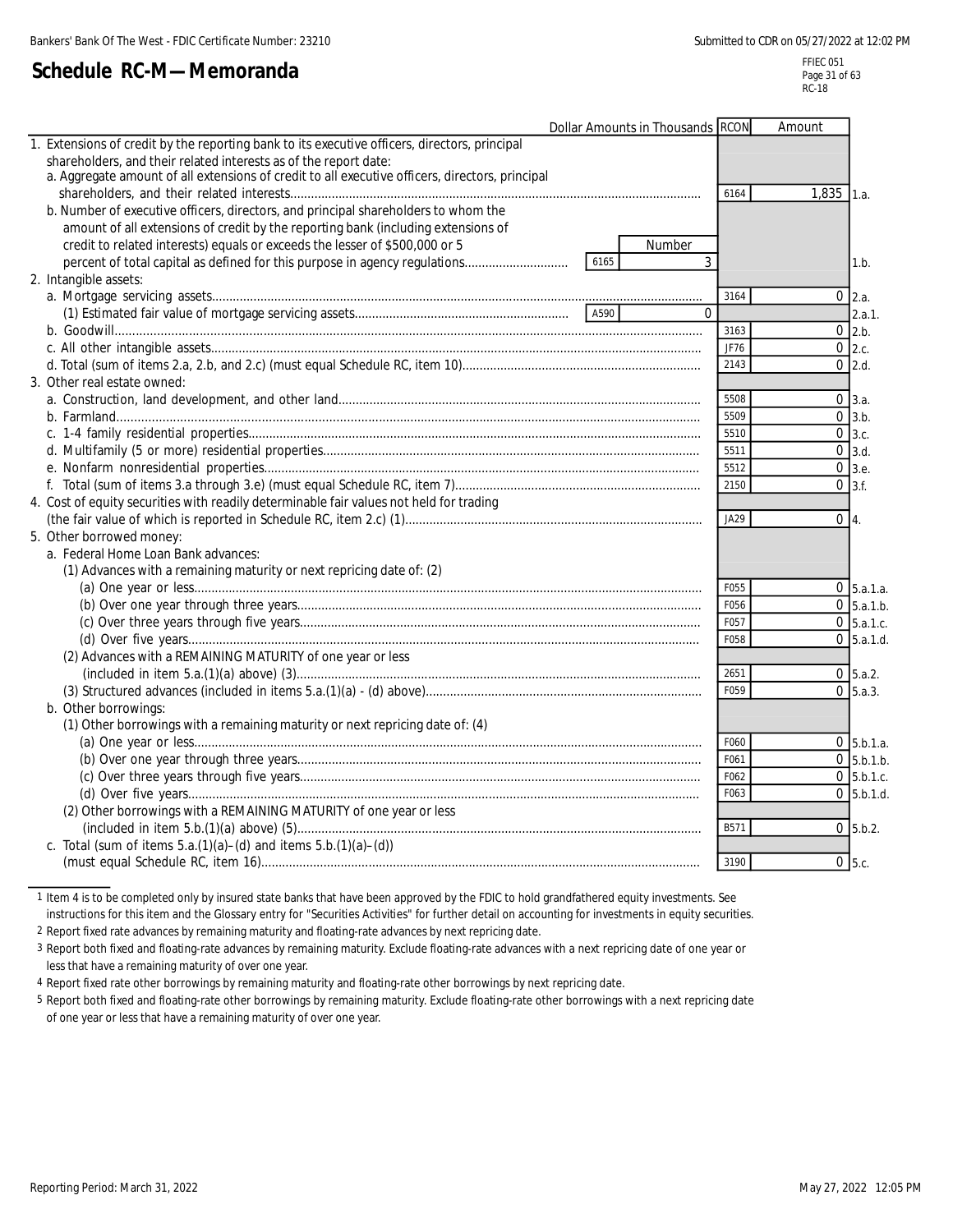*Items 6 and 7 are to be completed annually in the December report only.*

| Dollar Amounts in Thousands RCON                                                                                                                                  |                     | YES / NO         |
|-------------------------------------------------------------------------------------------------------------------------------------------------------------------|---------------------|------------------|
|                                                                                                                                                                   | B569                | <b>NR</b><br>6.  |
|                                                                                                                                                                   | <b>RCON</b>         | Amount           |
|                                                                                                                                                                   | <b>B570</b>         | NR 7.            |
|                                                                                                                                                                   |                     |                  |
| Items 8.a, 8.b, and 8.c are to be completed semiannually in the June and December reports only.<br>8. Internet Website addresses and physical office trade names: |                     |                  |
| a. Uniform Resource Locator (URL) of the reporting institution's primary Internet Web site (home page), if any                                                    |                     |                  |
| (Example: www.examplebank.com):                                                                                                                                   |                     |                  |
| <b>TEXT</b>                                                                                                                                                       |                     |                  |
| 4087 http://                                                                                                                                                      |                     | 8.a.             |
| b. URLs of all other public-facing Internet websites that the reporting institution uses to accept or solicit deposits from                                       |                     |                  |
| the public, if any (Example: www.examplebank.biz):1                                                                                                               |                     |                  |
| TE01<br>N528 http://<br>(1)                                                                                                                                       |                     | 8.b.1.           |
| TE <sub>02</sub>                                                                                                                                                  |                     |                  |
| $N528$ http://<br>(2)                                                                                                                                             |                     | 8.b.2.           |
| TE03<br>N528 http://<br>(3)                                                                                                                                       |                     | 8.b.3.           |
| TE04                                                                                                                                                              |                     |                  |
| N528 http://<br>(4)<br><b>TE05</b>                                                                                                                                |                     | 8.b.4.           |
| N528 http://<br>(5)                                                                                                                                               |                     | 8.b.5.           |
| <b>TE06</b><br>N528 http://<br>(6)                                                                                                                                |                     | 8.b.6.           |
| TE07                                                                                                                                                              |                     |                  |
| N528 http://<br>(7)                                                                                                                                               |                     | 8.b.7.           |
| TE08<br>N528 http://<br>(8)                                                                                                                                       |                     | 8.b.8.           |
| TE09<br>N528 http://<br>(9)                                                                                                                                       |                     | 8.b.9.           |
| <b>TE10</b>                                                                                                                                                       |                     |                  |
| $_{N528}$ http://<br>(10)                                                                                                                                         |                     | 8.b.10.          |
| c. Trade names other than the reporting institution's legal title used to identify one or more of the institution's physical                                      |                     |                  |
| offices at which deposits are accepted or solicited from the public, if any:<br><b>TE01</b>                                                                       |                     |                  |
| (1)<br>N <sub>529</sub>                                                                                                                                           |                     | 8.c.1.           |
| <b>TE02</b><br>(2)                                                                                                                                                |                     | 8.c.2.           |
| N529<br>TE03                                                                                                                                                      |                     |                  |
| (3)<br>N <sub>529</sub>                                                                                                                                           |                     | 8.c.3.           |
| TE04<br>(4)<br>N <sub>529</sub>                                                                                                                                   |                     | 8.c.4.           |
| TE05                                                                                                                                                              |                     |                  |
| (5)<br>N <sub>529</sub><br><b>TE06</b>                                                                                                                            |                     | 8.c.5.           |
| (6)<br>N529                                                                                                                                                       |                     | 8.c.6.           |
| Items 9, 11, 12, 14.a, and 14.b are to be completed annually in the December report only.                                                                         |                     |                  |
| 9. Do any of the bank's Internet websites have transactional capability, i.e., allow the                                                                          | <b>RCON</b>         | YES / NO         |
|                                                                                                                                                                   | 4088                | <b>NR</b><br>9.  |
| 10. Secured liabilities:                                                                                                                                          | <b>RCON</b>         | Amount           |
|                                                                                                                                                                   | F064                | $0$ 10.a.        |
| b. Amount of "Other borrowings" that are secured (included in Schedule RC-M, items                                                                                |                     |                  |
|                                                                                                                                                                   | F065                | $0$ 10.b.        |
| 11. Does the bank act as trustee or custodian for Individual Retirement Accounts, Health                                                                          |                     |                  |
|                                                                                                                                                                   | <b>RCON</b><br>G463 | YES / NO         |
| 12. Does the bank provide custody, safekeeping, or other services involving the acceptance                                                                        |                     | <b>NR</b><br>11. |
|                                                                                                                                                                   | G464                | <b>NR</b><br>12. |
| 13. Not applicable                                                                                                                                                |                     |                  |
| 14. Captive insurance and reinsurance subsidiaries:                                                                                                               | <b>RCON</b>         | Amount           |
|                                                                                                                                                                   | K193                | NR 14.a.         |
|                                                                                                                                                                   | K194                | NR 14.b.         |
| 1 Report only highest level URLs (for example, report www.examplebank.biz, but do not also report www.examplebank.biz/checking).                                  |                     |                  |

Report each top level domain name used (for example, report both www.examplebank.biz and www.examplebank.net). 2 Report total assets before eliminating intercompany transactions between the consolidated insurance or reinsurance subsidiary and other offices or consolidated subsidiaries of the reporting bank.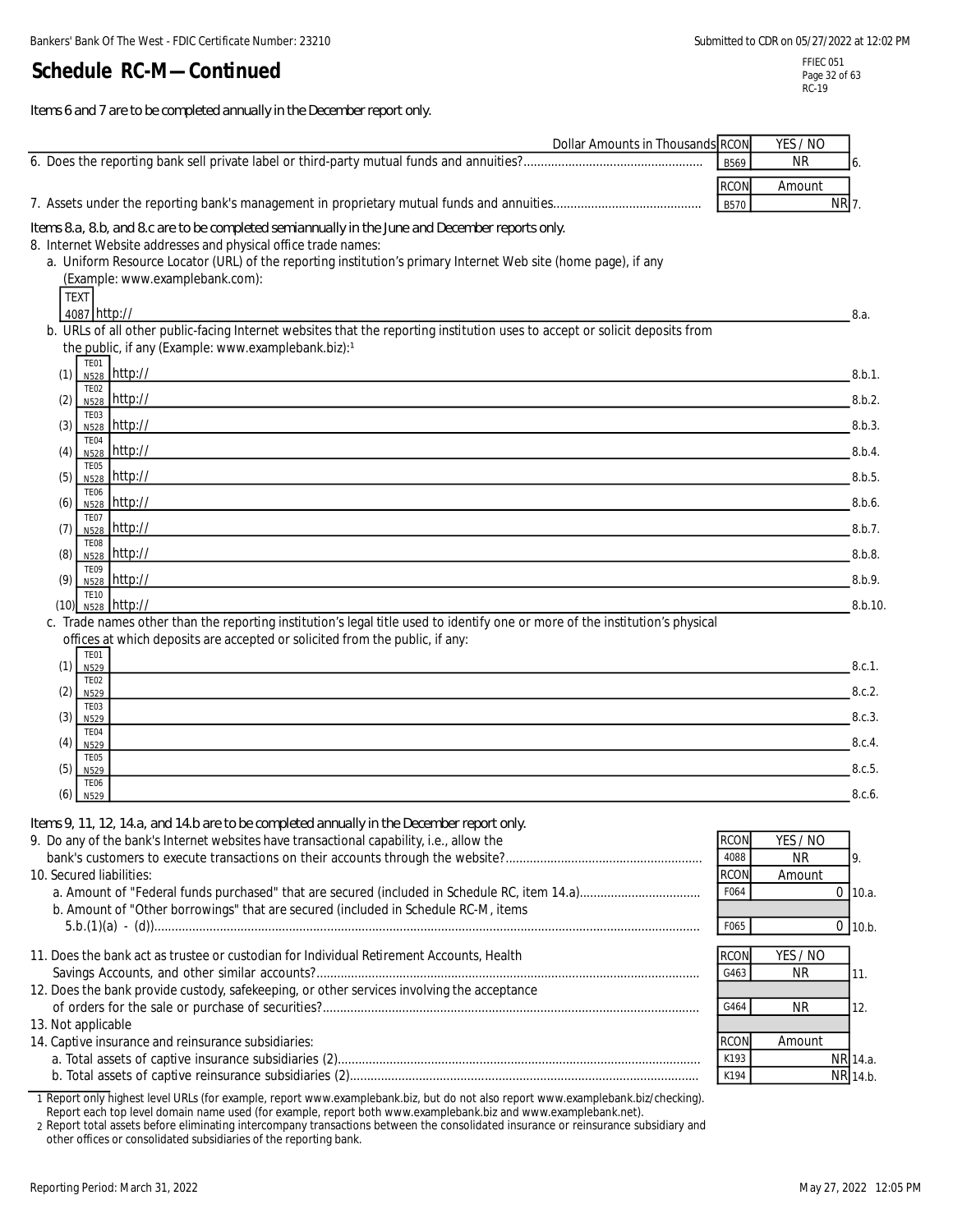FFIEC 051 Page 33 of 63 RC-20

| <b>Dollar Amounts in Thousands RCON</b>                                                                                                                                                                                                                                                                                            |                             | Number           |                                        |
|------------------------------------------------------------------------------------------------------------------------------------------------------------------------------------------------------------------------------------------------------------------------------------------------------------------------------------|-----------------------------|------------------|----------------------------------------|
| Item 15 is to be completed by institutions that are required or have elected to be treated as<br>a Qualified Thrift Lender.                                                                                                                                                                                                        |                             |                  |                                        |
| 15. Qualified Thrift Lender (QTL) test:<br>a. Does the institution use the Home Owners' Loan Act (HOLA) QTL test or the Internal Revenue<br>Service Domestic Building and Loan Association (IRS DBLA) test to determine its QTL<br>b. Has the institution been in compliance with the HOLA QTL test as of each month end during    | L <sub>133</sub><br>L135    | YES / NO         | NR 15.a.<br>NR 15.b.                   |
| Item 16.a and, if appropriate, items 16.b.(1) through 16.b.(3) are to be completed annually in<br>the December report only.                                                                                                                                                                                                        |                             |                  |                                        |
| 16. International remittance transfers offered to consumers: <sup>1</sup><br>a. Estimated number of international remittance transfers provided by your institution                                                                                                                                                                | N523                        | Number           | NR 16.a.                               |
| Items 16.b. (1) through 16.b. (3) are to be completed by institutions that reported 501 or<br>more international remittance transfers in item 16.a in either or both of the current report<br>or the most recent prior report in which item 16.a was required to be completed.                                                     |                             |                  |                                        |
| b. Estimated dollar value of remittance transfers provided by your institution and usage<br>of regulatory exceptions during the calendar year ending on the report date:<br>(2) Estimated number of international remittance transfers for which your<br>(3) Estimated number of international remittance transfers for which your | N524<br><b>MM07</b><br>MQ52 | Amount<br>Number | NR 16.b.1.<br>NR 16.b.2.<br>NR 16.b.3. |
| 17. U.S. Small Business Administration Paycheck Protection Program (PPP) loans <sup>2</sup> and<br>the Federal Reserve PPP Liquidity Facility (PPPLF):                                                                                                                                                                             | LG <sub>26</sub>            | Amount           | $0$ 17.a.                              |
| d. Outstanding balance of borrowings from Federal Reserve Banks under the PPPLF<br>with a remaining maturity of:                                                                                                                                                                                                                   | LG27<br>LG28                |                  | $0$ 17.b.<br>$0$ 17.c.                 |
| e. Quarterly average amount of PPP loans pledged to the PPPLF and excluded from                                                                                                                                                                                                                                                    | LL59<br>LL60<br><b>LL57</b> |                  | $0$ 17.d.1.<br>$0$ 17.d.2.<br>0 17.e.  |
| 18. Money Market Mutual Fund Liquidity Facility (MMLF):<br>b. Quarterly average amount of assets purchased under the MMLF and excluded from                                                                                                                                                                                        | LL61                        |                  | $0$ 18.a.                              |
|                                                                                                                                                                                                                                                                                                                                    | LL58                        |                  | $0$ 18.b.                              |

1 Report information about international electronic transfers of funds offered to consumers in the United States that: (a) are "remittance transfers" as defined by subpart B of Regulation E (12 CFR § 1005.30(e)), or

(b) would qualify as "remittance transfers" under subpart B of Regulation E (12 CFR § 1005.30(e)) but are excluded from that definition only because the provider is not providing those transfers in the normal course of its business. See 12 CFR § 1005.30(f). For purposes of this item 16, such transfers are referred to as international remittance transfers.

Exclude transfers sent by your institution as a correspondent bank for other providers. Report information only about transfers for which the reporting institution is the provider.

2 Paycheck Protection Program (PPP) covered loans as defined in sections 7(a)(36) and 7(a)(37) of the Small Business Act (15 U.S.C. 636(a)(36) and (37)).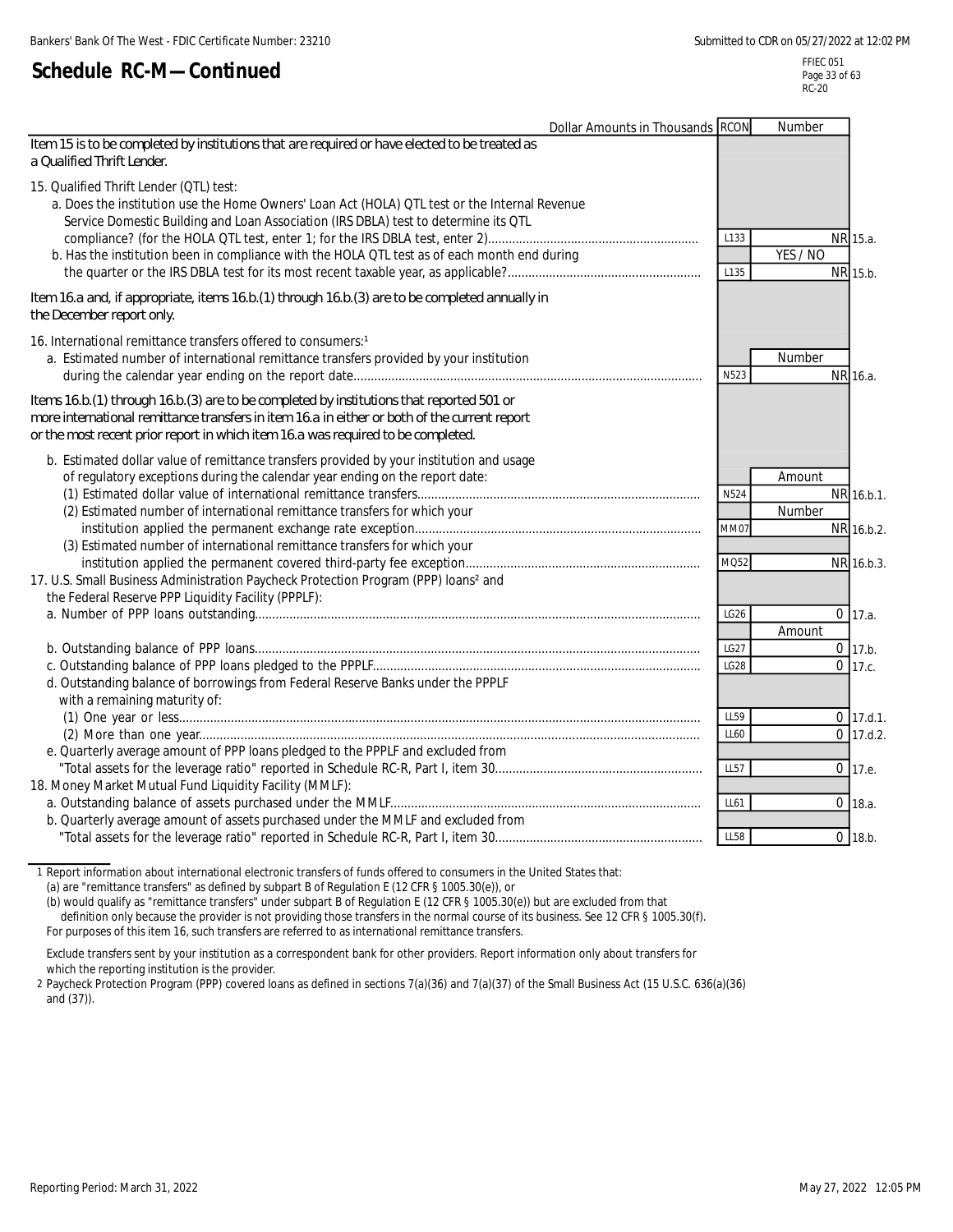# **Schedule RC-N—Past Due and Nonaccrual Loans, Leases, and Other Assets**

FFIEC 051 Page 34 of 63 RC-21

|                                                     | (Column B)<br>(Column A)<br>Past due<br>Past due 90<br>30 through 89<br>days or more<br>days and still<br>and still<br>accruing<br>accruing |                |             | (Column C)<br>Nonaccrual |                  |                   |                              |
|-----------------------------------------------------|---------------------------------------------------------------------------------------------------------------------------------------------|----------------|-------------|--------------------------|------------------|-------------------|------------------------------|
| <b>Dollar Amounts in Thousands RCON</b>             |                                                                                                                                             | Amount         | <b>RCON</b> | Amount                   | <b>RCON</b>      | Amount            |                              |
| 1. Loans secured by real estate:                    |                                                                                                                                             |                |             |                          |                  |                   |                              |
| a. Construction, land development, and other        |                                                                                                                                             |                |             |                          |                  |                   |                              |
| land loans:                                         |                                                                                                                                             |                |             |                          |                  |                   |                              |
|                                                     | F172                                                                                                                                        | $\mathbf 0$    | F174        | $\overline{0}$           | F176             | $\overline{0}$    | 1.a.1.                       |
| (2) Other construction loans and all land           |                                                                                                                                             |                |             |                          |                  |                   |                              |
|                                                     | F173                                                                                                                                        | $\Omega$       | F175        | 0                        | F177             | $\overline{0}$    | 1.a.2.                       |
|                                                     | 3493                                                                                                                                        | $\Omega$       | 3494        | $\Omega$                 | 3495             | $\Omega$          | 1.b.                         |
| c. Secured by 1-4 family residential properties:    |                                                                                                                                             |                |             |                          |                  |                   |                              |
| (1) Revolving, open-end loans secured by            |                                                                                                                                             |                |             |                          |                  |                   |                              |
| 1-4 family residential properties and               |                                                                                                                                             |                |             |                          |                  |                   |                              |
|                                                     | 5398                                                                                                                                        | $\Omega$       | 5399        | 0                        | 5400             | $\overline{0}$    | 1.c.1.                       |
| (2) Closed-end loans secured by 1-4 family          |                                                                                                                                             |                |             |                          |                  |                   |                              |
| residential properties:                             | C236                                                                                                                                        |                | C237        |                          | C <sub>229</sub> |                   |                              |
|                                                     | C238                                                                                                                                        | 0<br>$\Omega$  | C239        | 0<br>$\Omega$            | C230             |                   | $0$ 1.c.2.a.<br>$0$ 1.c.2.b. |
| d. Secured by multifamily (5 or more) residential   |                                                                                                                                             |                |             |                          |                  |                   |                              |
|                                                     | 3499                                                                                                                                        | $\Omega$       | 3500        | $\overline{0}$           | 3501             | $\overline{0}$    | 1.d.                         |
| e. Secured by nonfarm nonresidential properties:    |                                                                                                                                             |                |             |                          |                  |                   |                              |
| (1) Loans secured by owner-occupied                 |                                                                                                                                             |                |             |                          |                  |                   |                              |
|                                                     | F178                                                                                                                                        | $\mathbf 0$    | F180        | $\overline{0}$           | F182             | $\mathbf 0$       | 1.e.1.                       |
| (2) Loans secured by other nonfarm                  |                                                                                                                                             |                |             |                          |                  |                   |                              |
|                                                     | F179                                                                                                                                        | $\Omega$       | F181        | $\overline{0}$           | F183             |                   | $0$ 1.e.2.                   |
| 2. Loans to depository institutions and             |                                                                                                                                             |                |             |                          |                  |                   |                              |
|                                                     | B834                                                                                                                                        | 0              | <b>B835</b> | $\mathbf{0}$             | <b>B836</b>      | $0\overline{2}$ . |                              |
| 3. Not applicable                                   |                                                                                                                                             |                |             |                          |                  |                   |                              |
|                                                     | 1606                                                                                                                                        | 1.983          | 1607        | 0                        | 1608             | $177 \; 4.$       |                              |
| 5. Loans to individuals for household, family, and  |                                                                                                                                             |                |             |                          |                  |                   |                              |
| other personal expenditures:                        |                                                                                                                                             |                |             |                          |                  |                   |                              |
|                                                     | <b>B575</b>                                                                                                                                 | 0              | <b>B576</b> | 0                        | <b>B577</b>      |                   | 0 <sub>5.a.</sub>            |
|                                                     | K213                                                                                                                                        | $\Omega$       | K214        | $\Omega$                 | K215             |                   | $\overline{0}$ 5.b.          |
| c. Other (includes revolving credit plans other     |                                                                                                                                             |                |             |                          |                  |                   |                              |
|                                                     | K216                                                                                                                                        | 0              | K217        | 0                        | K218             |                   | $0\,$ 5.c.                   |
| 6. Not applicable                                   |                                                                                                                                             |                |             |                          |                  |                   |                              |
|                                                     | 5459                                                                                                                                        | $\Omega$       | 5460        | $\overline{0}$           | 5461             | $0\overline{7}$ . |                              |
|                                                     | 1226                                                                                                                                        | $\overline{0}$ | 1227        | $\mathbf 0$              | 1228             | $\overline{0}$    | 8.                           |
|                                                     | 1406                                                                                                                                        | 1,983          | 1407        | $\overline{0}$           | 1403             | 177 9.            |                              |
| 10. Debt securities and other assets (exclude other |                                                                                                                                             |                |             |                          |                  |                   |                              |
|                                                     | 3505                                                                                                                                        | $\Omega$       | 3506        | $\Omega$                 | 3507             |                   | $0$ 10.                      |

1 Includes past due and nonaccrual "Loans to finance agricultural production and other loans to farmers," "Obligations (other than securities and leases) of states and political subdivisions in the U.S.," and "Loans to nondepository financial institutions and other loans."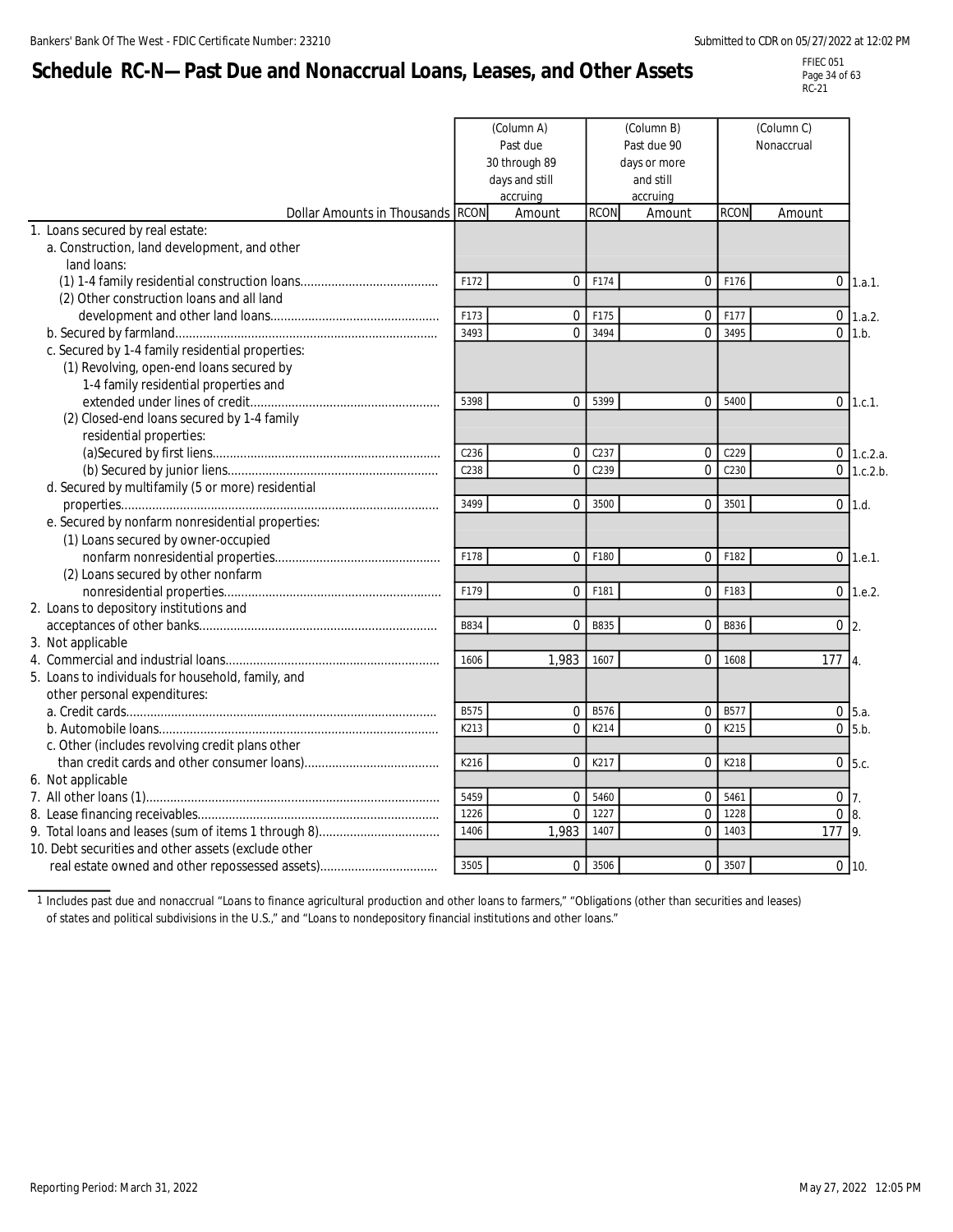FFIEC 051 Page 35 of 63 RC-22

Amounts reported by loan and lease category in Schedule RC-N, items 1 through 8, include guaranteed and unguaranteed portions of past due and nonaccrual loans and leases. Report in item 11 below certain guaranteed loans and leases that have already been included in the amounts reported in items 1 through 8.

| Dollar Amounts in Thousands RCON<br>11. Loans and leases reported in items 1 through                                                                                                                                                                                                                                                                                       |              | (Column A)<br>Past due<br>30 through 89<br>days and still<br>accruing<br>Amount | <b>RCON</b>                         | (Column B)<br>Past due 90<br>days or more<br>and still<br>accruing<br>Amount | <b>RCON</b>                      | (Column C)<br>Nonaccrual<br>Amount |                            |
|----------------------------------------------------------------------------------------------------------------------------------------------------------------------------------------------------------------------------------------------------------------------------------------------------------------------------------------------------------------------------|--------------|---------------------------------------------------------------------------------|-------------------------------------|------------------------------------------------------------------------------|----------------------------------|------------------------------------|----------------------------|
| 8 above that are wholly or partially guaranteed<br>by the U.S. Government, excluding loans and<br>leases covered by loss-sharing agreements                                                                                                                                                                                                                                |              |                                                                                 |                                     |                                                                              |                                  |                                    |                            |
| a. Guaranteed portion of loans and leases<br>included in item 11 above, excluding                                                                                                                                                                                                                                                                                          | K036         |                                                                                 | 0<br>K037                           | $\mathbf 0$                                                                  | K038                             |                                    | $0$ 11.                    |
| b. Rebooked "GNMA loans" that have been<br>repurchased or are eligible for repurchase                                                                                                                                                                                                                                                                                      | K039         |                                                                                 | 0<br>K040                           | $\mathbf 0$                                                                  | K041                             |                                    | $0$ 11.a.                  |
|                                                                                                                                                                                                                                                                                                                                                                            | K042         |                                                                                 | 0<br>K043                           | $\mathbf 0$                                                                  | K044                             |                                    | $0$ 11.b.                  |
| Memoranda                                                                                                                                                                                                                                                                                                                                                                  |              | (Column A)<br>Past due<br>30 through 89<br>days and still<br>accruing           |                                     | (Column B)<br>Past due 90<br>days or more<br>and still<br>accruing           |                                  | (Column C)<br>Nonaccrual           |                            |
| Dollar Amounts in Thousands RCON<br>Memorandum items 1.a. (1) through 1.f. (5) are to be                                                                                                                                                                                                                                                                                   |              | Amount                                                                          | <b>RCON</b>                         | Amount                                                                       | <b>RCON</b>                      | Amount                             |                            |
| completed semiannually in the June and December<br>reports only. Memorandum item 1.g is to be<br>completed quarterly.<br>1. Loans restructured in troubled debt<br>restructurings included in Schedule RC-N,<br>items 1 through 7, above (and not reported in<br>Schedule RC-C, Part I, Memorandum item 1):<br>a. Construction, land development, and other<br>land loans: |              |                                                                                 |                                     |                                                                              |                                  |                                    |                            |
|                                                                                                                                                                                                                                                                                                                                                                            | K105         |                                                                                 | <b>NR</b><br>K106                   | <b>NR</b>                                                                    | K107                             |                                    | NR M.1.a.1.                |
| (2) Other construction loans and all land<br>b. Loans secured by 1-4 family residential                                                                                                                                                                                                                                                                                    | K108         |                                                                                 | <b>NR</b><br>K109                   | <b>NR</b>                                                                    | K110                             |                                    | NR M.1.a.2.                |
| c. Secured by multifamily (5 or more)                                                                                                                                                                                                                                                                                                                                      | F661<br>K111 |                                                                                 | <b>NR</b><br>F662<br><b>NR K112</b> | <b>NR</b>                                                                    | F663<br><b>NR K113</b>           |                                    | NR M.1.b.<br>NR M.1.c.     |
| d. Secured by nonfarm nonresidential<br>properties:<br>(1) Loans secured by owner-occupied                                                                                                                                                                                                                                                                                 |              |                                                                                 |                                     |                                                                              |                                  |                                    |                            |
| (2) Loans secured by other nonfarm                                                                                                                                                                                                                                                                                                                                         | K114<br>K117 |                                                                                 | <b>NR K115</b><br><b>NR</b><br>K118 |                                                                              | <b>NR K116</b><br><b>NR K119</b> |                                    | NR M.1.d.1.<br>NR M.1.d.2. |
|                                                                                                                                                                                                                                                                                                                                                                            | K257         |                                                                                 | <b>NR K258</b>                      |                                                                              | <b>NR K259</b>                   |                                    | NR M.1.e.                  |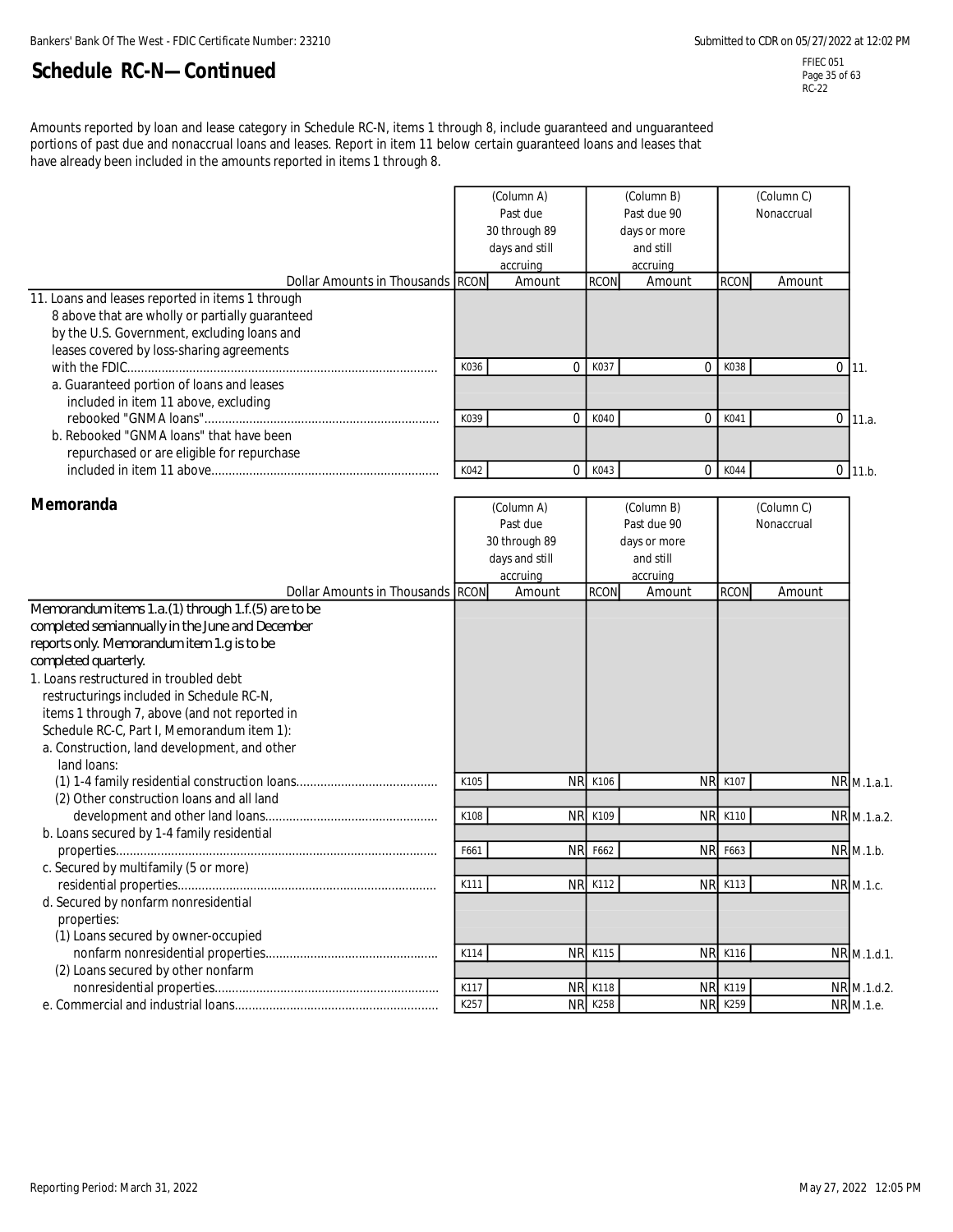| Memoranda-Continued<br>(Column A)<br>Past due      |              |                        | (Column B)<br>(Column C)<br>Past due 90<br>Nonaccrual |                        |                |             |                                |
|----------------------------------------------------|--------------|------------------------|-------------------------------------------------------|------------------------|----------------|-------------|--------------------------------|
|                                                    |              | 30 through 89          |                                                       | days or more           |                |             |                                |
|                                                    |              | days and still         |                                                       | and still              |                |             |                                |
|                                                    |              | accruing               |                                                       | accruing               |                |             |                                |
| <b>Dollar Amounts in Thousands RCON</b>            |              | Amount                 | <b>RCON</b>                                           | Amount                 | <b>RCON</b>    | Amount      |                                |
| 1.f. All other loans (include loans to individuals |              |                        |                                                       |                        |                |             |                                |
| for household, family, and other personal          | K126         | <b>NR</b>              | K127                                                  | <b>NR</b>              | K128           |             | NR M.1.f.                      |
| Itemize Ioan categories induded in Memo-           |              |                        |                                                       |                        |                |             |                                |
| randum item 1.f, above that exceed 10% of          |              |                        |                                                       |                        |                |             |                                |
| total loans restructured in troubled debt          |              |                        |                                                       |                        |                |             |                                |
| restructurings that are past due 30 days or        |              |                        |                                                       |                        |                |             |                                |
| more or in nonaccrual status (sum of Memo-         |              |                        |                                                       |                        |                |             |                                |
| randum items 1.a through 1.e plus 1.f, columns     |              |                        |                                                       |                        |                |             |                                |
| A through C):                                      |              |                        |                                                       |                        |                |             |                                |
|                                                    | K130         |                        | <b>NR K131</b>                                        |                        | <b>NR K132</b> |             | NR M.1.f.1.                    |
| (2) and (3) Not applicable                         |              |                        |                                                       |                        |                |             |                                |
| (4) Loans to individuals for household, family,    |              |                        |                                                       |                        |                |             |                                |
| and other personal expenditures:                   |              |                        |                                                       |                        |                |             |                                |
|                                                    | K274<br>K277 | <b>NR</b><br><b>NR</b> | K275<br>K278                                          | <b>NR</b><br><b>NR</b> | K276<br>K279   |             | NR M.1.f.4.a.<br>NR M.1.f.4.b. |
| (c) Other (includes revolving credit plans         |              |                        |                                                       |                        |                |             |                                |
| other than credit cards and other                  |              |                        |                                                       |                        |                |             |                                |
|                                                    | K280         |                        | <b>NR K281</b>                                        | <b>NR</b>              | K282           |             | NR M.1.f.4.c.                  |
|                                                    |              |                        |                                                       |                        |                |             |                                |
| Memorandum item 1.f.5. is to be completed by: 1    |              |                        |                                                       |                        |                |             |                                |
| • Banks with \$300 million or more in total assets |              |                        |                                                       |                        |                |             |                                |
| • Banks with less than \$300 million in total      |              |                        |                                                       |                        |                |             |                                |
| assets that have loans to finance                  |              |                        |                                                       |                        |                |             |                                |
| agricultural production and other loans to         |              |                        |                                                       |                        |                |             |                                |
| farmers (Schedule RC-C, Part I, item 3)            |              |                        |                                                       |                        |                |             |                                |
| exceeding 5 percent of total loans                 |              |                        |                                                       |                        |                |             |                                |
| (5) Loans to finance agricultural pro-             |              |                        |                                                       |                        |                |             |                                |
|                                                    | K138         |                        | <b>NR K139</b>                                        |                        | <b>NR K140</b> |             | NR M.1.f.5.                    |
| 1.g. Total loans restructured in troubled debt     |              |                        |                                                       |                        |                |             |                                |
| restructurings included in Schedule RC-N           |              |                        |                                                       |                        |                |             |                                |
| items 1 through 7, above (sum of Memorandum        |              |                        |                                                       |                        |                |             |                                |
|                                                    | <b>HK26</b>  | $\Omega$               | <b>HK27</b>                                           | $\Omega$               | <b>HK28</b>    |             | $0$ M.1.g.                     |
| 2. Loans to finance commercial real estate,        |              |                        |                                                       |                        |                |             |                                |
| construction, and land development activities      |              |                        |                                                       |                        |                |             |                                |
| (not secured by real estate) included in           |              |                        |                                                       |                        |                |             |                                |
|                                                    | 6558         | 0                      | 6559                                                  | $\mathbf 0$            | 6560           | $\mathbf 0$ | M.2                            |
| 3. Not applicable                                  |              |                        |                                                       |                        |                |             |                                |

**1 The \$300 million asset-size test and the five percent of total loans test are based on the total assets and total loans reported on the June 30, 2021, Report of Condition.**

2 Exclude amounts reported in Memorandum items 1.f.(1) through 1.f.(5) when calculating the total in Memorandum item 1.g.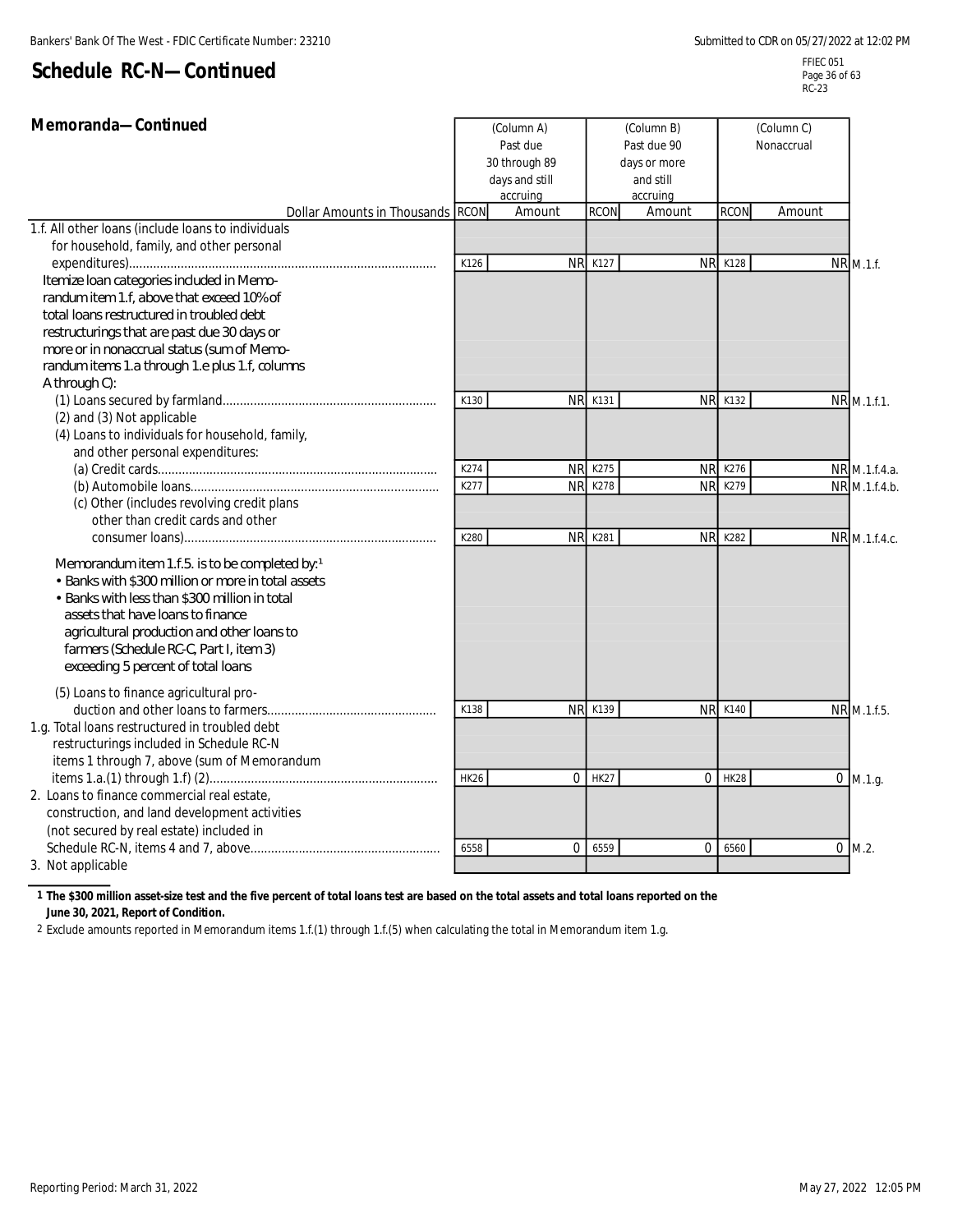| Memoranda-Continued                                                                                                                                                                                                                                                                                                                                       |      | (Column A)<br>Past due          |                | (Column B)<br>Past due 90 |                | (Column C)<br>Nonaccrual |  |
|-----------------------------------------------------------------------------------------------------------------------------------------------------------------------------------------------------------------------------------------------------------------------------------------------------------------------------------------------------------|------|---------------------------------|----------------|---------------------------|----------------|--------------------------|--|
|                                                                                                                                                                                                                                                                                                                                                           |      | 30 through 89<br>days and still |                | days or more<br>and still |                |                          |  |
|                                                                                                                                                                                                                                                                                                                                                           |      | accruing                        |                | accruing                  |                |                          |  |
| Dollar Amounts in Thousands RCON<br>Memorandum item 4 is to be completed by: 1<br>• banks with \$300 million or more in total assets<br>• banks with less than \$300 million in total<br>assets that have loans to finance agricultural<br>production and other loans to farmers<br>(Schedule RC-C, Part I, item 3) exceeding<br>5 percent of total loans |      | Amount                          | <b>RCON</b>    | Amount                    | <b>RCON</b>    | Amount                   |  |
| 4. Loans to finance agricultural production and<br>other loans to farmers (included in Schedule<br>Memorandum item 5 is to be completed semiannually                                                                                                                                                                                                      | 1594 | $\Omega$                        | 1597           | $\Omega$                  | 1583           | $0 \, M.4.$              |  |
| in the June and December reports only.                                                                                                                                                                                                                                                                                                                    |      |                                 |                |                           |                |                          |  |
| 5. Loans and leases held for sale (included in                                                                                                                                                                                                                                                                                                            | C240 |                                 | <b>NR C241</b> |                           | <b>NR C226</b> | NR M.5.                  |  |

6. Not applicable

#### *Memorandum items 7, 8, 9.a, and 9.b are to be completed semiannually in the June and December reports only.*

|                                                          | <b>RCON</b> | Amount              |  |
|----------------------------------------------------------|-------------|---------------------|--|
|                                                          | C410        | $NR$ M. $\lambda$ . |  |
| 8. Nonaccrual assets sold during the previous six months | C411        | <b>NR M.8.</b>      |  |

|                                                         | (Column A)<br>Past due<br>30 through 89<br>days and still |          |                | (Column B)   |                | (Column C) |                 |
|---------------------------------------------------------|-----------------------------------------------------------|----------|----------------|--------------|----------------|------------|-----------------|
|                                                         |                                                           |          | Past due 90    |              |                | Nonaccrual |                 |
|                                                         |                                                           |          |                | days or more |                |            |                 |
|                                                         |                                                           |          |                | and still    |                |            |                 |
|                                                         |                                                           | accruing |                | accruing     |                |            |                 |
| Dollar Amounts in Thousands RCON                        |                                                           | Amount   | <b>RCON</b>    | Amount       | <b>RCON</b>    | Amount     |                 |
| 9. Purchased credit-impaired loans accounted            |                                                           |          |                |              |                |            |                 |
| for in accordance with FASB ASC 310-30                  |                                                           |          |                |              |                |            |                 |
| (former AICPA Statement of Position 03-3): <sup>2</sup> |                                                           |          |                |              |                |            |                 |
|                                                         | L183                                                      | NR.      | L184           |              | <b>NR L185</b> |            | <b>NR</b> M.9.a |
| b. Amount included in Schedule                          |                                                           |          |                |              |                |            |                 |
|                                                         | L <sub>186</sub>                                          |          | <b>NR L187</b> |              | <b>NR L188</b> |            | $NR$ M.9.b      |

#### **1 The \$300 million asset-size test and the 5 percent of total loans test are based on the total assets and total loans reported on the June 30, 2021, Report of Condition.**

2 Memorandum items 9.a and 9.b should be completed only by institutions that have not yet adopted ASU 2016-13.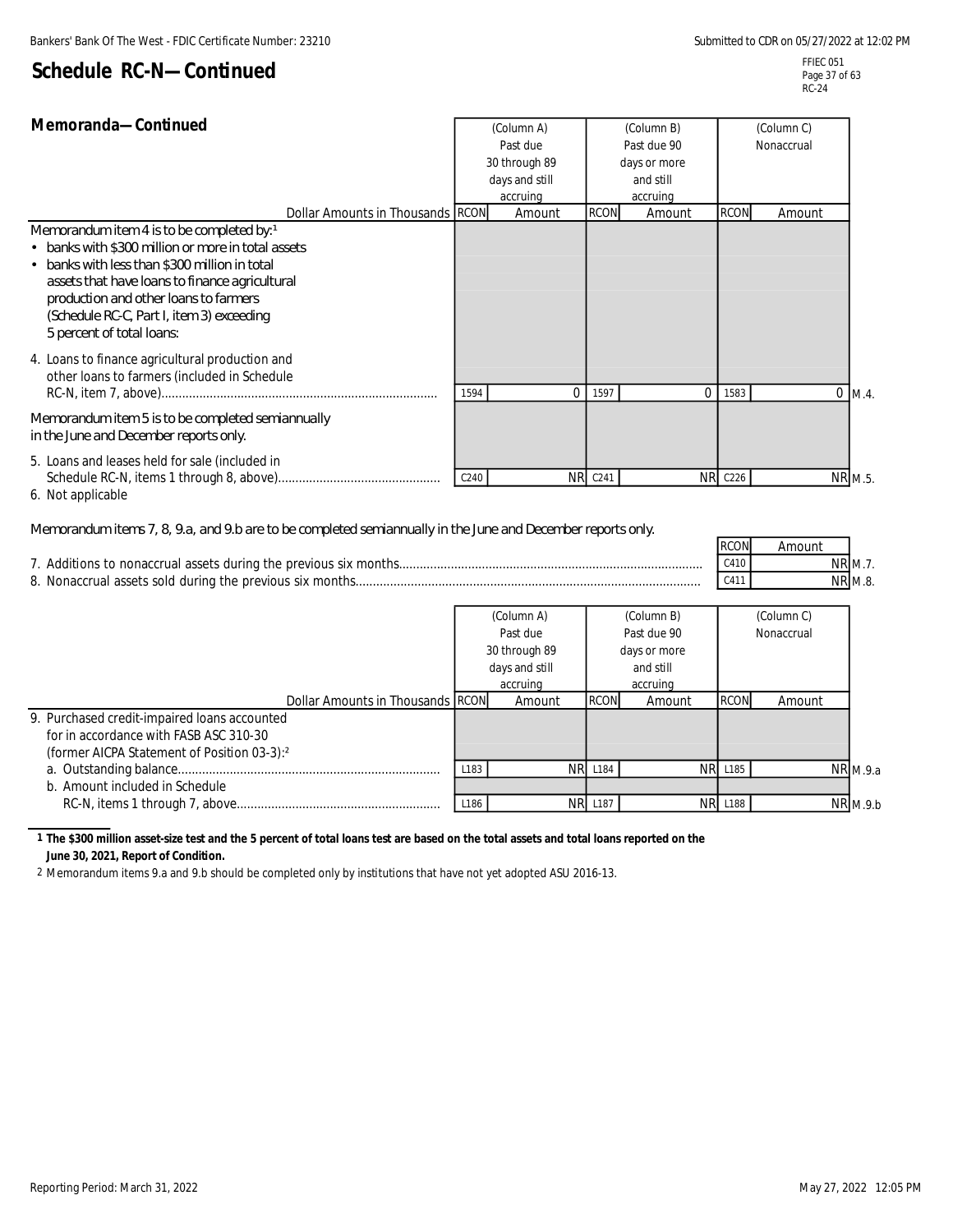# **Schedule RC-O—Other Data for Deposit Insurance Assessments**

FFIEC 051 Page 38 of 63 RC-25

*All FDIC-insured depository institutions must complete Schedule RC-O each quarter on an "unconsolidated single FDIC certificate number basis," unless otherwise indicated (see instructions).*

| Dollar Amounts in Thousands RCON                                                                        |              | Amount                 |             |
|---------------------------------------------------------------------------------------------------------|--------------|------------------------|-------------|
| 1. Total deposit liabilities before exclusions (gross) as defined in Section 3(I) of the Federal        |              |                        |             |
|                                                                                                         | F236         | $301,311$ 1.           |             |
|                                                                                                         | F237         | $0\vert 2$ .           |             |
| 3. Not applicable                                                                                       |              |                        |             |
|                                                                                                         | K652         | 482,995 4.             |             |
| a. Averaging method used<br>Number                                                                      |              |                        |             |
|                                                                                                         | $\mathbf{1}$ |                        | 4.a         |
|                                                                                                         |              | Amount                 |             |
|                                                                                                         | K654         | 51,809 5.              |             |
|                                                                                                         | K655         | $0\,6$                 |             |
| 7. Unsecured "Other borrowings" with a remaining maturity of (sum of items 7.a through 7.d              |              |                        |             |
| must be less than or equal to Schedule RC-M, items 5.b.(1)(a)-(d) minus item 10.b):                     |              |                        |             |
|                                                                                                         | G465         |                        | $0 \, 7.a.$ |
|                                                                                                         | G466         |                        | $0$ 7.b.    |
|                                                                                                         | G467         |                        | $0$ 7.c.    |
|                                                                                                         | G468         |                        | $0$ 7.d.    |
| 8. Subordinated notes and debentures with a remaining maturity of                                       |              |                        |             |
| (sum of items 8.a. through 8.d. must equal Schedule RC, item 19):                                       |              |                        |             |
|                                                                                                         | G469         |                        | 08.a.       |
|                                                                                                         | G470         |                        | 0 8.b.      |
|                                                                                                         | G471         |                        | $0\,8.c.$   |
|                                                                                                         | G472         |                        | $0$ 8.d.    |
|                                                                                                         | G803         | 0 <sup>q</sup>         |             |
| I tem 9.a is to be completed on a fully consolidated basis by all institutions that own another insured |              |                        |             |
| depository institution.                                                                                 |              |                        |             |
|                                                                                                         | L190         | NR 9.a                 |             |
| 10. Banker's bank certification:                                                                        |              |                        |             |
| Does the reporting institution meet both the statutory definition of a banker's bank and the            |              | YES / NO               |             |
|                                                                                                         | K656         | <b>YES</b>             | 10.         |
| If the answer to item 10 is "YES", complete items 10.a and 10.b.                                        |              |                        |             |
|                                                                                                         | K657         | Amount<br>173,495 10.a |             |
|                                                                                                         | K658         | 400,223 10.b           |             |
| 11. Custodial bank certification:                                                                       |              |                        |             |
| Does the reporting institution meet the definition of a custodial bank set forth in FDIC                |              | YES / NO               |             |
|                                                                                                         | K659         | <b>NO</b>              | 11.         |
|                                                                                                         |              |                        |             |
| If the answer to item 11 is "YES", complete items 11.a and 11.b. <sup>2</sup>                           |              | Amount                 |             |
|                                                                                                         | K660         |                        | NR 11.a     |
|                                                                                                         | K661         |                        | NR 11.b     |

1 See instructions for averaging methods. For deposit insurance assessment purposes, tangible equity is defined as Tier 1 capital as set forth in the banking agencies' regulatory capital standards and reported in Schedule RC-R, Part I, item 26, except as described in the instructions.

2 If the amount reported in item 11.b is zero, item 11.a may be left blank.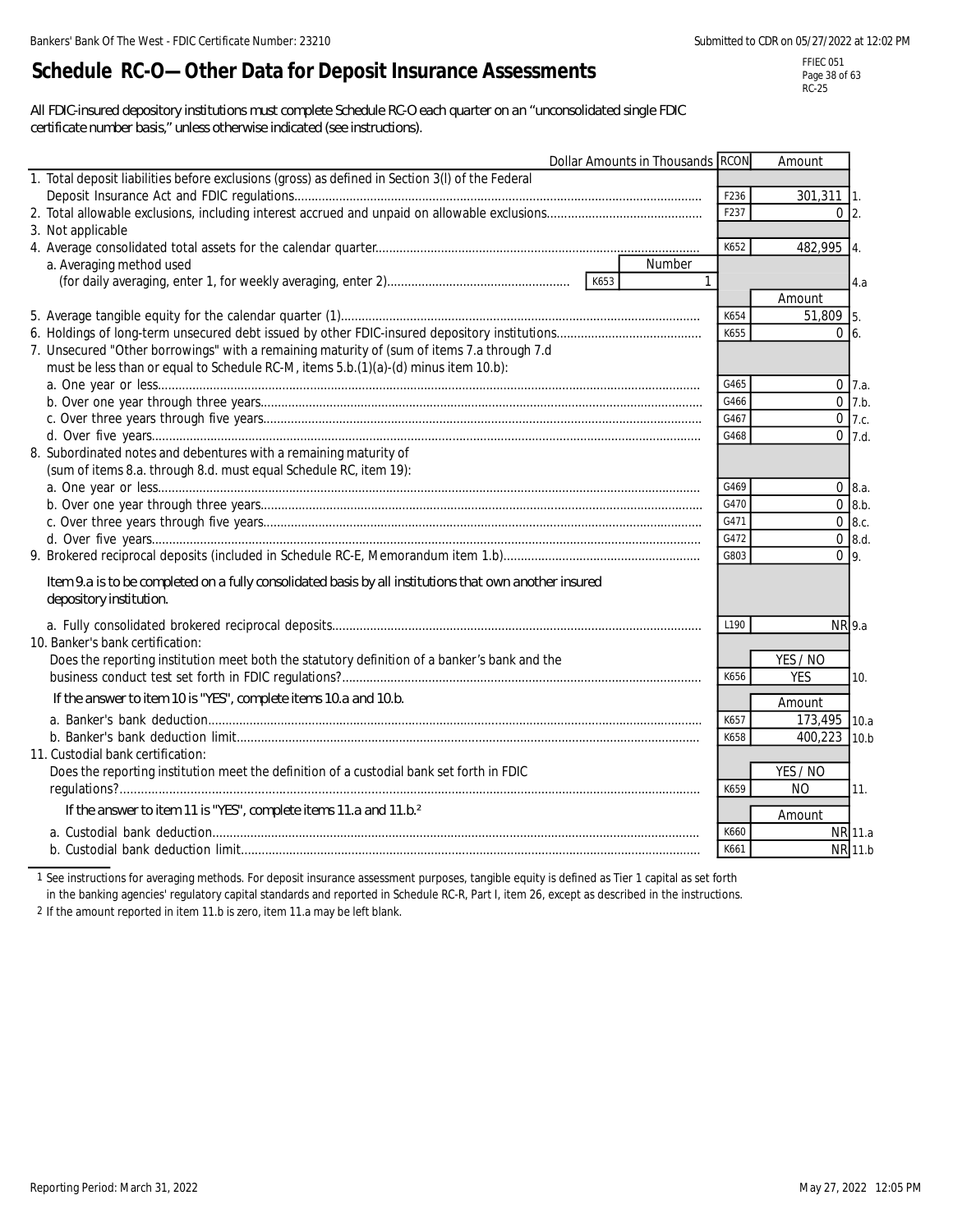| Memoranda                                                                                                                                                                                                                                                                                                                                                         |      |               |                     |                              |              |
|-------------------------------------------------------------------------------------------------------------------------------------------------------------------------------------------------------------------------------------------------------------------------------------------------------------------------------------------------------------------|------|---------------|---------------------|------------------------------|--------------|
| Dollar Amounts in Thousands RCON                                                                                                                                                                                                                                                                                                                                  |      |               |                     | Amount                       |              |
| Total deposit liabilities of the bank, including related interest accrued and unpaid, less<br>allowable exclusions, including related interest accrued and unpaid (sum of Memorandum<br>items 1.a.(1), 1.b.(1), 1.c.(1), and 1.d.(1) must equal Schedule RC-O, item 1 less item 2):<br>a. Deposit accounts (excluding retirement accounts) of \$250,000 or less:1 |      |               | F049                | 47,452 M.1.a.1.              |              |
| (2) Number of deposit accounts (excluding retirement accounts)                                                                                                                                                                                                                                                                                                    | F050 | Number<br>258 |                     |                              | M.1.a.2.     |
| b. Deposit accounts (excluding retirement accounts) of more than \$250,000:1                                                                                                                                                                                                                                                                                      |      |               |                     |                              |              |
|                                                                                                                                                                                                                                                                                                                                                                   |      |               | F051                | 253,859 M.1.b.1.             |              |
| (2) Number of deposit accounts (excluding retirement accounts)                                                                                                                                                                                                                                                                                                    |      | Number        |                     |                              |              |
|                                                                                                                                                                                                                                                                                                                                                                   | F052 | 116           |                     |                              | M.1.b.2.     |
| c. Retirement deposit accounts of \$250,000 or less:1                                                                                                                                                                                                                                                                                                             |      |               |                     |                              |              |
|                                                                                                                                                                                                                                                                                                                                                                   |      |               | F045                |                              | $0$ M.1.c.1. |
|                                                                                                                                                                                                                                                                                                                                                                   |      | Number        |                     |                              |              |
|                                                                                                                                                                                                                                                                                                                                                                   | F046 |               |                     |                              | M.1.c.2.     |
| d. Retirement deposit accounts of more than \$250,000:1                                                                                                                                                                                                                                                                                                           |      |               | F047                |                              | $0$ M.1.d.1. |
|                                                                                                                                                                                                                                                                                                                                                                   |      | Number        |                     |                              |              |
|                                                                                                                                                                                                                                                                                                                                                                   | F048 | $\Omega$      |                     |                              | M.1.d.2.     |
| Memorandum item 2 is to be completed by banks with \$1 billion or more in total assets. <sup>2</sup>                                                                                                                                                                                                                                                              |      |               |                     |                              |              |
| 2. Estimated amount of uninsured deposits including related interest accrued and unpaid                                                                                                                                                                                                                                                                           |      |               | 5597                |                              | NR M.2.      |
| 3. Has the reporting institution been consolidated with a parent bank or savings association in<br>that parent bank's or parent savings association's Call Report?<br>If so, report the legal title and FDIC Certificate Number of the parent bank or parent savings association:                                                                                 |      |               |                     |                              |              |
| <b>TEXT</b><br>A545                                                                                                                                                                                                                                                                                                                                               |      |               | <b>RCON</b><br>A545 | FDIC Cert. No.<br>00000 M.3. |              |

1 The dollar amounts used as the basis for reporting in Memorandum items 1.a through 1.d reflect the deposit insurance limits in effect on the report date.

**2 The \$1 billion asset-size test is based on the total assets reported on the June 30, 2021, Report of Condition.**

3 Uninsured deposits should be estimated based on the deposit insurance limits set forth in Memorandum items 1.a through 1.d.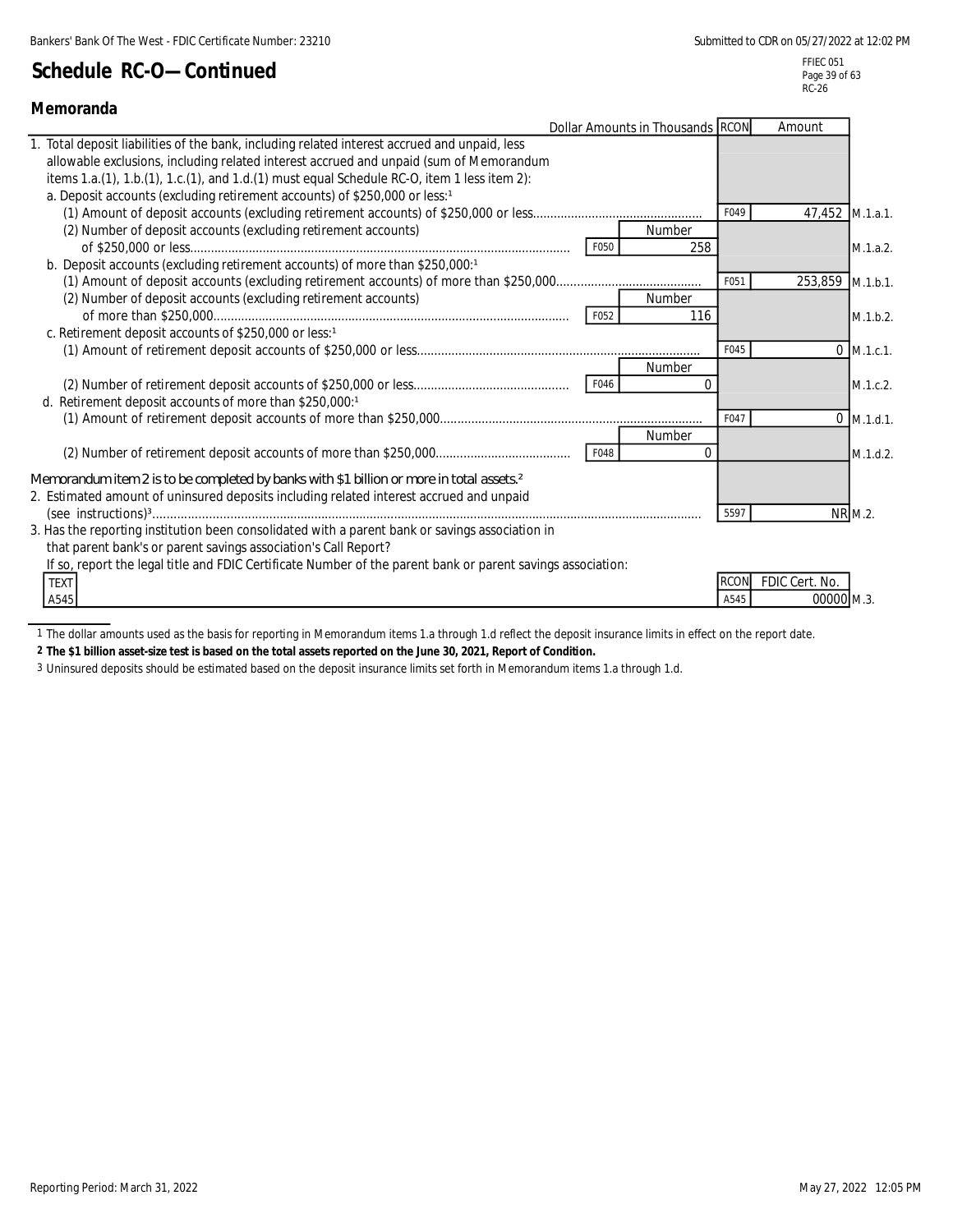# **Schedule RC-R—Regulatory Capital Part I. Regulatory Capital Components and Ratios**

**Part I is to be completed on a consolidated basis.**

| <b>Dollar Amounts in Thousands RCOA</b>                                                              |                | Amount        |      |
|------------------------------------------------------------------------------------------------------|----------------|---------------|------|
| <b>Common Equity Tier 1 Capital</b>                                                                  |                |               |      |
| 1. Common stock plus related surplus, net of treasury stock and unearned employee                    |                |               |      |
|                                                                                                      | P742           | $16,325$ 1.   |      |
|                                                                                                      | KW00           | 38,335 2.     |      |
| a. To be completed only by institutions that have adopted ASU 2016-13:                               |                |               |      |
| Does your institution have a CECL transition election in effect as of the quarter-end report date?   |                |               |      |
| (enter "0" for No; enter "1" for Yes with a 3-year CECL transition election;                         | <b>RCOA</b>    | Number        |      |
|                                                                                                      | JJ29           | <b>NR</b>     | 2.a. |
|                                                                                                      |                |               |      |
|                                                                                                      | <b>RCOA</b>    | Amount        |      |
|                                                                                                      | <b>B530</b>    | $(851)$ 3.    |      |
|                                                                                                      |                |               |      |
|                                                                                                      | 0=No RCOA      |               |      |
|                                                                                                      | $1 = Yes$ P838 |               | 3.a. |
|                                                                                                      |                |               |      |
|                                                                                                      | <b>RCOA</b>    | Amount        |      |
|                                                                                                      | P839           | $0\vert 4.$   |      |
|                                                                                                      | P840           | 53,809 5.     |      |
|                                                                                                      |                |               |      |
| <b>Common Equity Tier 1 Capital: Adjustments and Deductions</b>                                      |                |               |      |
|                                                                                                      | P841           | $0\,6.$       |      |
| 7. LESS: Intangible assets (other than goodwill and mortgage servicing assets (MSAs)), net of        |                |               |      |
|                                                                                                      | P842           | $0\vert 7.$   |      |
| 8. LESS: Deferred tax assets (DTAs) that arise from net operating loss and tax credit                |                |               |      |
|                                                                                                      | P843           | $0 \vert 8$ . |      |
| 9. AOCI-related adjustments (if entered "1" for Yes in item 3.a, complete only items 9.a through     |                |               |      |
| 9.e; if entered "0" for No in item 3.a, complete only item 9.f):                                     |                |               |      |
| a. LESS: Net unrealized gains (losses) on available-for-sale debt securities (if a gain, report as a |                |               |      |
|                                                                                                      | P844           | $(851)$ 9.a.  |      |
| b. Not applicable                                                                                    |                |               |      |
| c. LESS: Accumulated net gains (losses) on cash flow hedges (if a gain, report as a positive         |                |               |      |
|                                                                                                      | P846           | $0\,9.c.$     |      |
| d. LESS: Amounts recorded in AOCI attributed to defined benefit postretirement plans                 |                |               |      |
| resulting from the initial and subsequent application of the relevant GAAP standards that            |                |               |      |
|                                                                                                      | P847           | $0$ 9.d.      |      |
| e. LESS: Net unrealized gains (losses) on held-to-maturity securities that are included in           |                |               |      |
|                                                                                                      | P848           | $0\,9.e.$     |      |
| f. To be completed only by institutions that entered "0" for No in item 3.a:                         |                |               |      |
| LESS: Accumulated net gain (loss) on cash flow hedges included in AOCI, net of applicable            |                |               |      |
| income taxes, that relates to the hedging of items that are not recognized at fair value on the      |                |               |      |
|                                                                                                      | P849           | NR 9.f.       |      |

1 Institutions that have adopted ASU 2016-13 and have elected to apply the 3-year or the 5-year 2020 CECL transition provision should include the applicable portion of the CECL transitional amount or the modified CECL transitional amount, respectively, in this item.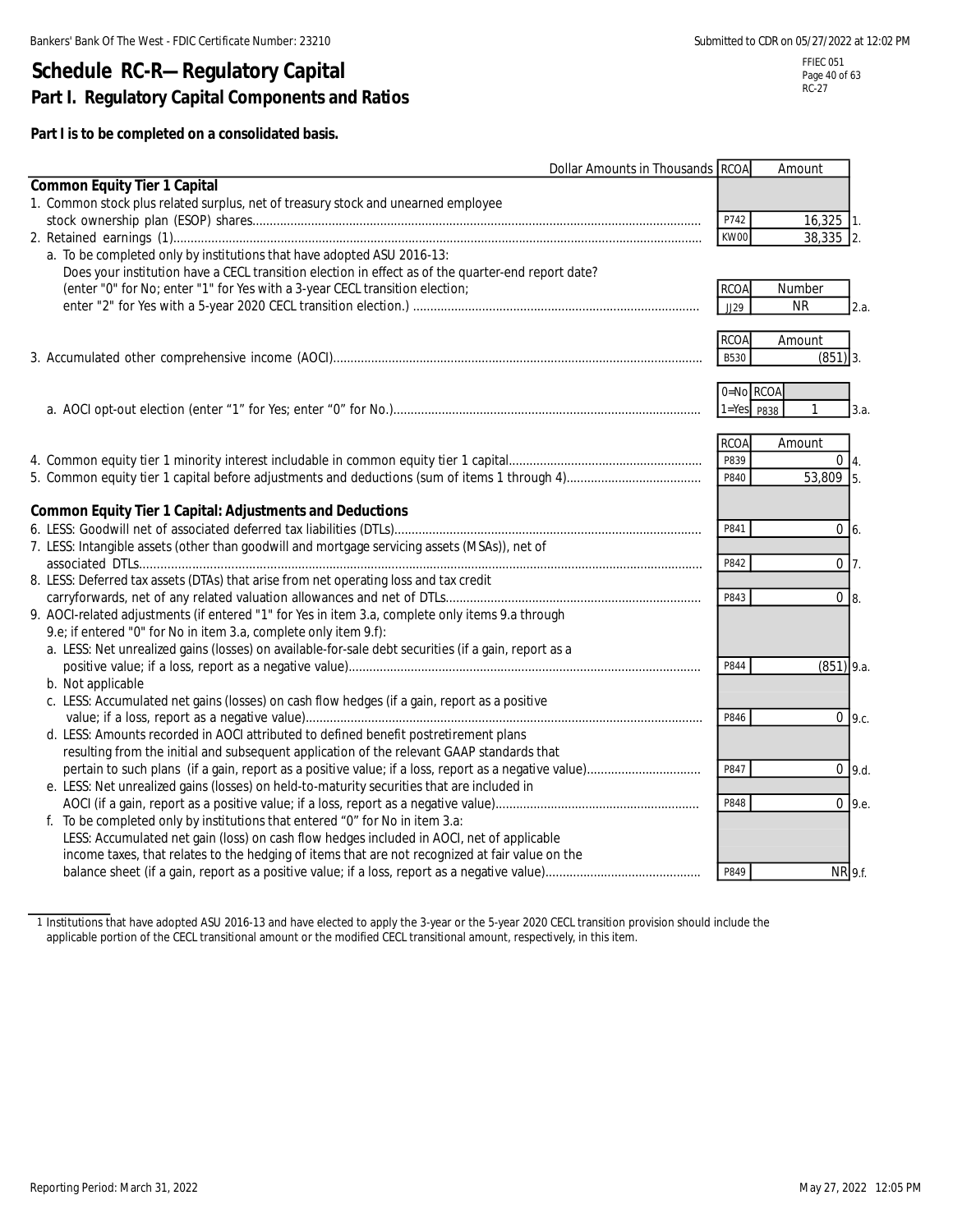Page 41 of 63 RC-28

| Dollar Amounts in Thousands RCOA                                                                         |      | Amount      |               |
|----------------------------------------------------------------------------------------------------------|------|-------------|---------------|
| 10. Other deductions from (additions to) common equity tier 1 capital before threshold-based deductions: |      |             |               |
| a. LESS: Unrealized net gain (loss) related to changes in the fair value of liabilities that are         |      |             |               |
| due to changes in own credit risk (if a gain, report as a positive value; if a loss, report as           |      |             |               |
|                                                                                                          | Q258 |             | $0$ 10.a.     |
| b. LESS: All other deductions from (additions to) common equity tier 1 capital before                    |      |             |               |
|                                                                                                          | P850 |             | $0$ 10.b.     |
| 11. Not applicable                                                                                       |      |             |               |
|                                                                                                          | P852 | 54,660 12.  |               |
| 13. LESS: Investments in the capital of unconsolidated financial institutions, net of associated DTLs,   |      |             |               |
|                                                                                                          | LB58 |             | $0 \vert 13.$ |
|                                                                                                          | LB59 |             | $0 \t14.$     |
| 15. LESS: DTAs arising from temporary differences that could not be realized through net operating       |      |             |               |
| loss carrybacks, net of related valuation allowances and net of DTLs, that exceed 25 percent of          |      |             |               |
|                                                                                                          | LB60 |             | $0$ 15.       |
| 16. Not applicable                                                                                       |      |             |               |
| 17. LESS: Deductions applied to common equity tier 1 capital due to insufficient amounts of              |      |             |               |
|                                                                                                          | P857 |             | $0$ 17.       |
|                                                                                                          | P858 |             | $0 \vert 18$  |
|                                                                                                          | P859 | 54,660 19.  |               |
| <b>Additional Tier 1 Capital</b>                                                                         |      |             |               |
|                                                                                                          | P860 |             | $0$ 20.       |
|                                                                                                          | P861 |             | $0 \ 21.$     |
|                                                                                                          | P862 |             | $0$ 22.       |
|                                                                                                          | P863 |             | $0$ 23.       |
|                                                                                                          | P864 |             | $0 \; 24.$    |
|                                                                                                          | P865 |             | $0\,25.$      |
| <b>Tier 1 Capital</b>                                                                                    |      |             |               |
|                                                                                                          | 8274 | 54,660 26.  |               |
| <b>Total Assets for the Leverage Ratio</b>                                                               |      |             |               |
|                                                                                                          | KW03 | 482,995 27. |               |
| 28. LESS: Deductions from common equity tier 1 capital and additional tier 1 capital (sum of             |      |             |               |
|                                                                                                          | P875 |             | $0$ 28.       |
|                                                                                                          | B596 |             | $0$ 29.       |
|                                                                                                          | A224 | 482,995 30. |               |

1 An institution that has a CBLR framework election in effect as of the quarter-end report date is neither required to calculate tier 2 capital nor make any deductions that would have been taken from tier 2 capital as of the report date.

2 Institutions that have adopted ASU 2016-13 and have elected to apply the 3-year or the 5-year 2020 CECL transition provision should include the applicable portion of the CECL transitional amount or the modified CECL transitional amount, respectively, in item 27.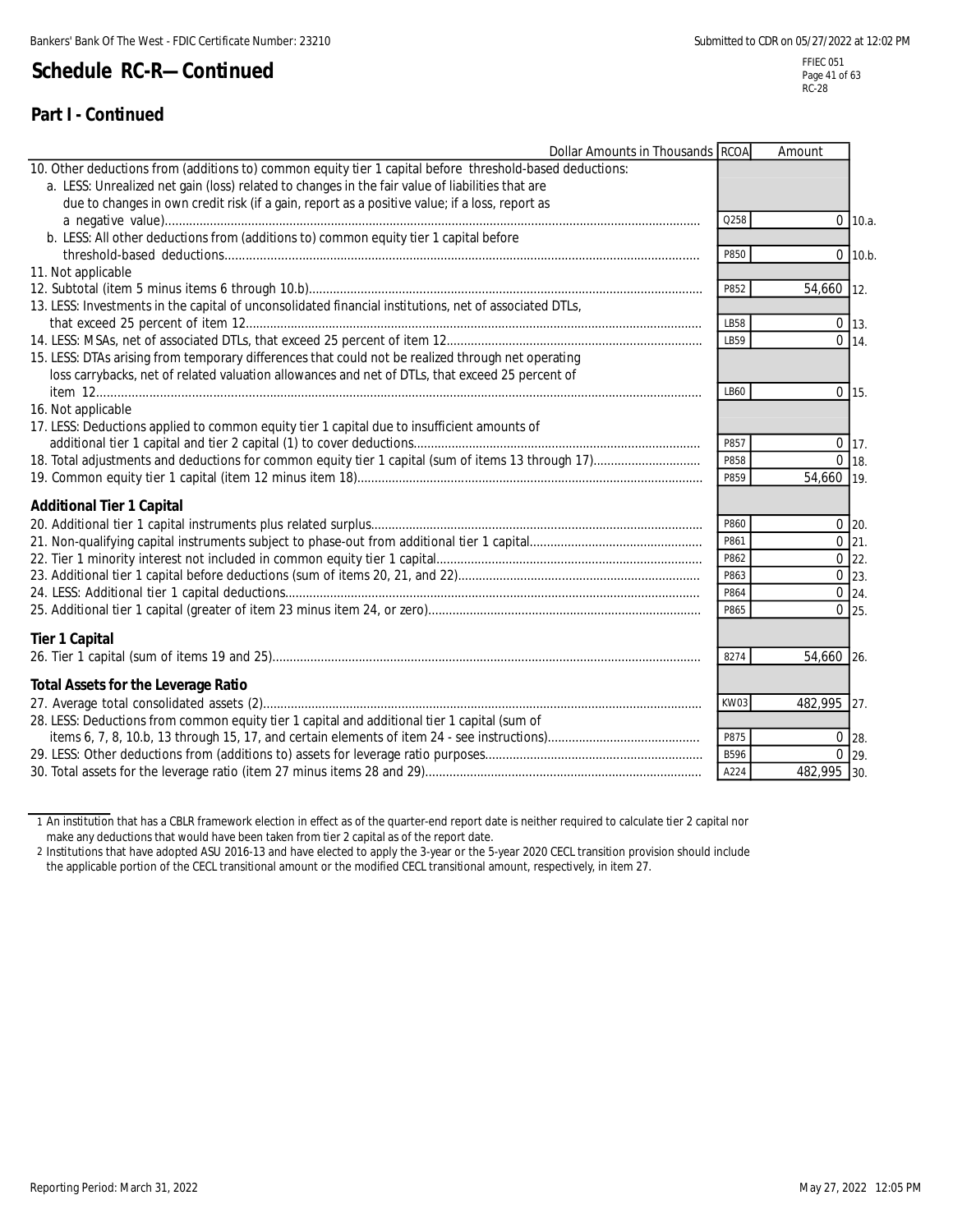### **Part I - Continued**

#### **Leverage Ratio\***

| 31. Leverage ratio (item 26 divided by item 30) | /204 | 1 <sub>4</sub> 00/ |
|-------------------------------------------------|------|--------------------|
|                                                 |      |                    |

a. Does your institution have a community bank leverage ratio (CBLR) framework election in effect as of **channel** 0=No RCOA the quarter-end report date? (enter "1" for Yes; enter "0" for No) ............................................................................ 1=Yes LE74 0

If your institution entered "1" for Yes in item 31.a:

- Complete items 32 through 37 and, if applicable, items 38.a through 38.c,
- Do not complete items 39 through 54, and
- Do not complete Part II of Schedule RC-R.

If your institution entered "0" for No in item 31.a:

- Skip (do not complete) items 32 through 38.c,
- Complete items 39 through 54, as applicable, and
- Complete Part II of Schedule RC-R.

#### *Item 31.b is to be completed only by non-advanced approaches institutions that elect to use the Standardized Approach for Counterparty Credit Risk (SA-CCR) for purposes of the standardized approach.*

b. Standardized Approach for Counterparty Credit Risk opt-in election (enter "1" for Yes; leave blank for No)........................................................................................................................... 1=Yes NC99

### **Qualifying Criteria and Other Information for CBLR Institutions\***

|                                                                             | (Column A)       |                |             | (Column B) |          |
|-----------------------------------------------------------------------------|------------------|----------------|-------------|------------|----------|
| Dollar Amounts in Thousands RCOA                                            |                  | Amount         | <b>RCOA</b> | Percentage |          |
|                                                                             | 2170             | ΝR             |             |            | 32       |
| 33. Trading assets and trading liabilities (Schedule RC, sum of items 5 and |                  |                |             |            |          |
| 15). Report as a dollar amount in column A and as a percentage of total     |                  |                |             |            |          |
|                                                                             | KX7              | NR.            | <b>KX78</b> |            | NR 33    |
| 34. Off-balance sheet exposures:                                            |                  |                |             |            |          |
|                                                                             | <b>KX79</b>      |                |             |            | 34.a.    |
|                                                                             |                  |                |             |            |          |
|                                                                             | KX80             | ΝR             |             |            | 34.b.    |
|                                                                             | KX8 <sup>-</sup> | <b>NR</b>      |             |            | 34.c.    |
| d. Total off-balance sheet exposures (sum of items 34.a through             |                  |                |             |            |          |
| 34.c). Report as a dollar amount in column A and as a                       |                  |                |             |            |          |
|                                                                             | KX82             | N <sub>R</sub> | KX83        |            | NR 34.d. |

| Dollar Amounts in Thousands RCOA                                                                 |      | Amount       |          |
|--------------------------------------------------------------------------------------------------|------|--------------|----------|
|                                                                                                  | S540 | NR 35.       |          |
|                                                                                                  | LB61 | NR 36.       |          |
|                                                                                                  | 3128 | <b>NR</b> 37 |          |
| 38. Amount of allowances for credit losses on purchased credit-deteriorated assets: <sup>1</sup> |      |              |          |
|                                                                                                  | II30 |              | NR 38.a. |
|                                                                                                  | JJ31 |              | NR 38.b. |
|                                                                                                  | JJ32 |              | NR 38.c. |

Report each ratio as a percentage, rounded to four decimal places, e.g., 12.3456. the current report date, which must be less than \$10 billion.

RCOA Percentage

RCO/

FFIEC 051 Page 42 of 63

31.

31.a.

31.b.

<sup>1</sup> Items 38.a through 38.c should be completed only by institutions that have adopted ASU 2016-13.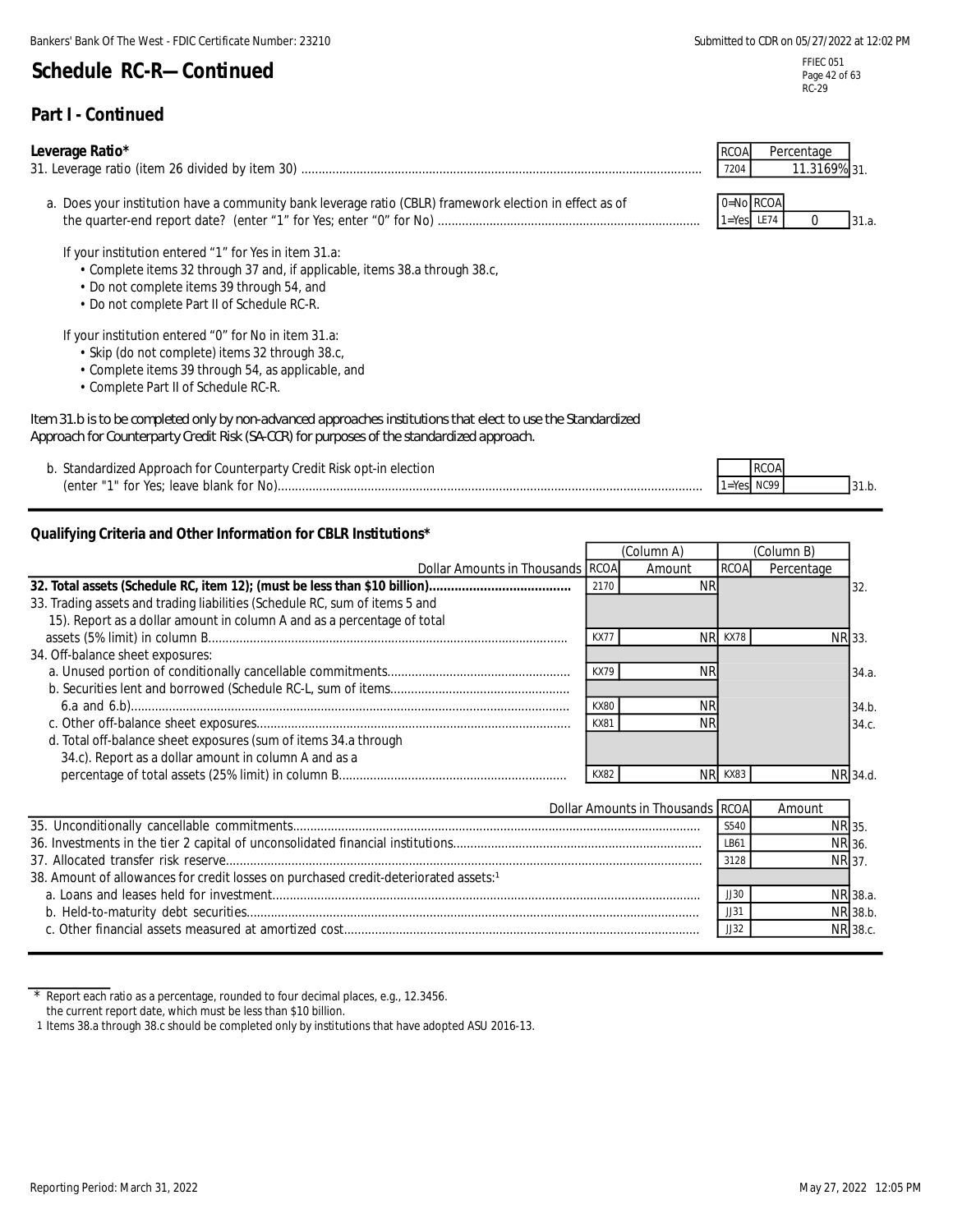### **Part I - Continued**

*If your institution entered "0" for No in item 31.a, complete items 39 through 54, as applicable, and Part II of Schedule RC-R. If your institution entered "1" for Yes in item 31.a, do not complete items 39 through 54 or Part II of Schedule RC-R.*

| Dollar Amounts in Thousands RCOA                                                                         |               | Amount       |  |
|----------------------------------------------------------------------------------------------------------|---------------|--------------|--|
| Tier 2 Capital <sup>1</sup>                                                                              |               |              |  |
|                                                                                                          | P866          | $0$ 39.      |  |
|                                                                                                          | P867          | $0$ 40.      |  |
|                                                                                                          | P868          | $0$ 41.      |  |
| 43. Not applicable                                                                                       | 5310          | 4,361 42.    |  |
|                                                                                                          | P870          | 4,361 44.    |  |
|                                                                                                          | P872          | $0$ 45.      |  |
|                                                                                                          | 5311          | 4,361 46.    |  |
| <b>Total Capital</b>                                                                                     |               |              |  |
|                                                                                                          | 3792          | 59,021 47.   |  |
| <b>Total Risk-Weighted Assets</b>                                                                        |               |              |  |
|                                                                                                          | A223          | 348,139 48.  |  |
| <b>Risk-Based Capital Ratios*</b>                                                                        | <b>RCOA</b>   | Percentage   |  |
|                                                                                                          | P793          | 15.7006% 49. |  |
|                                                                                                          | 7206          | 15.7006% 50. |  |
|                                                                                                          | 7205          | 16.9533% 51. |  |
| Capital Buffer*                                                                                          |               |              |  |
| 52. Institution-specific capital conservation buffer necessary to avoid limitations on distributions and |               |              |  |
|                                                                                                          | H311          | 8.9533% 52.  |  |
|                                                                                                          | <b>Lassel</b> |              |  |

| r Amounts in Thousands IRCOAL<br>Dollar i                                  |   | Amouni |  |
|----------------------------------------------------------------------------|---|--------|--|
| 53. Eligible retained income (4)                                           | . | NRI5J  |  |
| 54. Distributions and discretionary bonus payments during the quarter (5). |   | NRI    |  |

Report each ratio and buffer as a percentage, rounded to four decimal places, e.g., 12.3456.

4 Institutions must complete item 53 only if the amount reported in item 52 above is less than or equal to 2.5000 percent.

5 Institutions must complete item 54 only if the amount reported in Schedule RC-R, Part I, item 52, in the Call Report for the previous calendar quarter-end report date was less than or equal to 2.5000 percent.

<sup>1</sup> An institution that has a CBLR framework election in effect as of the quarter-end report date is neither required to calculate tier 2 capital nor make any deductions that would have been taken from tier 2 capital as of the report date.

<sup>2</sup> Institutions that have adopted ASU 2016-13 should report the amount of adjusted allowances for credit losses (AACL), as defined in the regulatory capital rule, includable in tier 2 capital in item 42.

<sup>3</sup> Institutions that have adopted ASU 2016-13 and have elected to apply the 3-year or the 5-year 2020 CECL transition provision should subtract the applicable portion of the AACL transitional amount or the modified AACL transitional amount, respectively, from the AACL, as defined in the regulatory capital rule, before determining the amount of AACL includable in tier 2 capital. See instructions for further detail on the CECL transition provisions.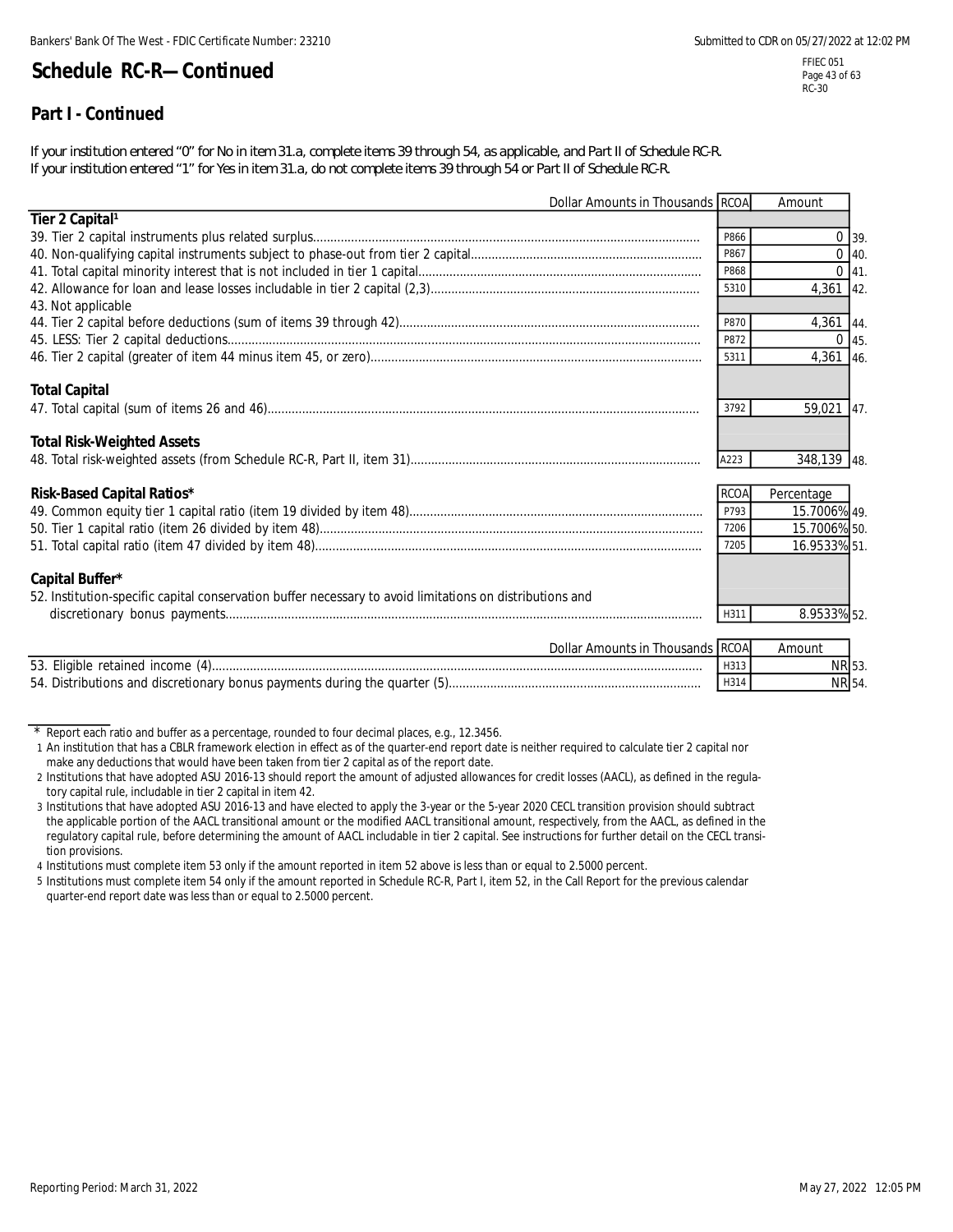### **Part II. Risk-Weighted Assets**

Institutions that entered "1" for Yes in Schedule RC-R, Part I, item 31.a, do not have to complete Schedule RC-R, Part II.

Institutions are required to assign a 100 percent risk weight to all assets not specifically assigned a risk weight under Subpart D of the federal banking agencies' regulatory capital rules<sup>1</sup> and not deducted from tier 1 or tier 2 capital.

*Items 1 through 25 (column A through column U, as applicable) are to be completed semiannually in the June and December reports only.*

|                                                   | (Column A) | (Column B)                                   | (Column C) | (Column D) | (Column E) | (Column F) | (Column G)                         | (Column H) | (Column I) | (Column J) |
|---------------------------------------------------|------------|----------------------------------------------|------------|------------|------------|------------|------------------------------------|------------|------------|------------|
|                                                   | Totals     | Adjustments to                               |            |            |            |            | Allocation by Risk-Weight Category |            |            |            |
|                                                   | RC         | From Schedule Totals Reported<br>in Column A | 0%         | 2%         | 4%         | 10%        | 20%                                | 50%        | 100%       | 150%       |
| Dollar Amounts in Thousands                       | Amount     | Amount                                       | Amount     | Amount     | Amount     | Amount     | Amount                             | Amount     | Amount     | Amount     |
| <b>Balance Sheet Asset Categories<sup>2</sup></b> |            |                                              |            |            |            |            |                                    |            |            |            |
| 1. Cash and balances due from                     | RCON D957  | RCON S396                                    | RCON D958  |            |            |            | RCON D959                          | RCON S397  | RCON D960  | RCON S398  |
|                                                   |            | <b>NF</b>                                    |            |            |            |            | ΝF                                 |            | <b>NF</b>  | <b>NR</b>  |
| 2. Securities:                                    | RCON D961  | RCON S399                                    | RCON D962  | RCON HJ74  | RCON HJ75  |            | RCON D963                          | RCON D964  | RCON D965  | RCON S400  |
|                                                   |            | <b>NR</b>                                    | <b>NR</b>  |            |            |            | <b>NR</b>                          | <b>NR</b>  | <b>NR</b>  | NR 2.a.    |
| b. Available-for-sale debt securities and equity  |            |                                              |            |            |            |            |                                    |            |            |            |
| securities with readily determinable fair         | RCON JA21  | RCON S402                                    | RCON D967  | RCON HJ76  | RCON HJ77  |            | RCON D968                          | RCON D969  | RCON D970  | RCON S403  |
|                                                   | <b>NR</b>  | <b>NR</b>                                    | <b>NR</b>  | <b>NR</b>  | <b>NR</b>  |            | <b>NR</b>                          | <b>NR</b>  | <b>NR</b>  | NR 2.b.    |
| 3. Federal funds sold and securities              |            |                                              |            |            |            |            |                                    |            |            |            |
| purchased under agreements                        |            |                                              |            |            |            |            |                                    |            |            |            |
| to resell:                                        | RCON D971  |                                              | RCON D972  |            |            |            | RCON D973                          | RCON S410  | RCON D974  | RCON S411  |
|                                                   |            |                                              |            |            |            |            | <b>NF</b>                          | <b>NR</b>  | <b>NR</b>  | NR 3.a.    |
| b. Securities purchased under                     | RCON H171  | RCON H172                                    |            |            |            |            |                                    |            |            |            |
|                                                   |            | ΝR                                           |            |            |            |            |                                    |            |            | 3.b        |
| 4. Loans and leases held for sale:                | RCON S413  | RCON S414                                    | RCON H173  |            |            |            | RCON S415                          | RCON S416  | RCON S417  |            |
|                                                   | <b>NR</b>  | <b>NR</b>                                    |            |            |            |            | ΝR                                 | ΝR         | <b>NF</b>  | 4.a.       |
| b. High volatility commercial                     | RCON S419  | RCON S420                                    | RCON H174  |            |            |            | RCON H175                          | RCON H176  | RCON H177  | RCON S421  |
|                                                   | <b>NR</b>  | <b>NR</b>                                    | <b>NR</b>  |            |            |            |                                    | <b>NR</b>  | <b>NR</b>  | NR 4.b.    |

1 For national banks and federal savings associations, 12 CFR Part 3; for state member banks, 12 CFR Part 217; and for state nonmember banks and state savings associations, 12 CFR Part 324.

2 All securitization exposures held as on-balance sheet assets of the reporting institution are to be excluded from items 1 through 8 and are to be reported instead in item 9.

3 Institutions that have adopted ASU 2016-13 and have reported held-to-maturity securities net of allowances for credit losses in item 2.a, column A, should report as a negative number in

item 2.a., column B, those allowances for credit losses eligible for inclusion in tier 2 capital, which excludes allowances for credit losses on purchased credit-deteriorated assets.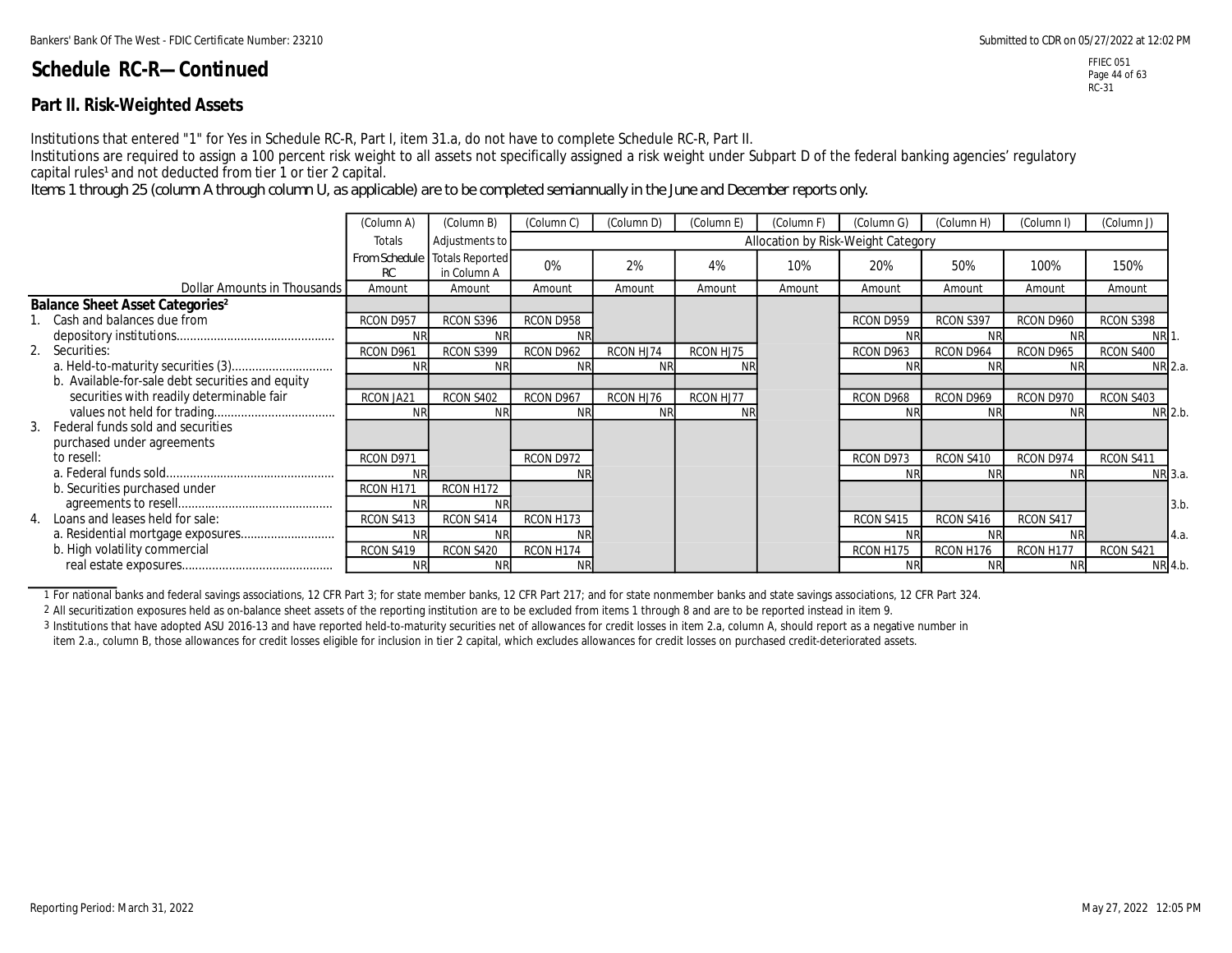### **Part II—Continued**

|                                                                              | (Column K) | (Column L)             | (Column M) | (Column N)                         | (Column O) | (Column P) | (Column Q) | (Column R)                                                      | (Column S)                    |      |
|------------------------------------------------------------------------------|------------|------------------------|------------|------------------------------------|------------|------------|------------|-----------------------------------------------------------------|-------------------------------|------|
|                                                                              |            |                        |            | Allocation by Risk-Weight Category |            |            |            | Application of Other Risk-<br>Weighting Approaches <sup>1</sup> |                               |      |
|                                                                              | 250%       | 300%                   | 400%       | 600%                               | 625%       | 937.5%     | 1250%      | Exposure<br>Amount                                              | Risk-Weighted<br>Asset Amount |      |
| Dollar Amounts in Thousands                                                  | Amount     | Amount                 | Amount     | Amount                             | Amount     | Amount     | Amount     | Amount                                                          | Amount                        |      |
| <b>Balance Sheet Asset</b>                                                   |            |                        |            |                                    |            |            |            |                                                                 |                               |      |
| Categories (continued)<br>1. Cash and balances due from                      |            |                        |            |                                    |            |            |            |                                                                 |                               | Ι.   |
| 2. Securities:<br>a. Held-to-maturity securities                             |            |                        |            |                                    |            |            |            |                                                                 |                               | 2.a. |
| b. Available-for-sale debt securities<br>and equity securities with readily  |            |                        |            |                                    |            |            |            |                                                                 |                               |      |
| determinable fair values not held<br>Federal funds sold and securities<br>3. |            | RCON S405<br><b>NR</b> |            | RCON S406                          |            |            |            | RCON H271<br><b>NF</b>                                          | RCON H272<br>NR 2.b.          |      |
| purchased under agreements<br>to resell:                                     |            |                        |            |                                    |            |            |            |                                                                 |                               |      |
| b. Securities purchased under                                                |            |                        |            |                                    |            |            |            |                                                                 |                               | 3.a. |
| 4. Loans and leases held for sale:                                           |            |                        |            |                                    |            |            |            | RCON H273                                                       | RCON H274                     | 3.b  |
| a. Residential mortgage exposures                                            |            |                        |            |                                    |            |            |            | <b>NR</b>                                                       | NR 4.a.                       |      |
| b. High volatility commercial                                                |            |                        |            |                                    |            |            |            | RCON H275                                                       | RCON H276                     |      |
|                                                                              |            |                        |            |                                    |            |            |            | <b>NR</b>                                                       | NR 4.b.                       |      |

1 Includes, for example, investments in mutual funds/investment funds, exposures collateralized by securitization exposures or mutual funds, separate account bank-owned life insurance, and default fund contributions to central counterparties.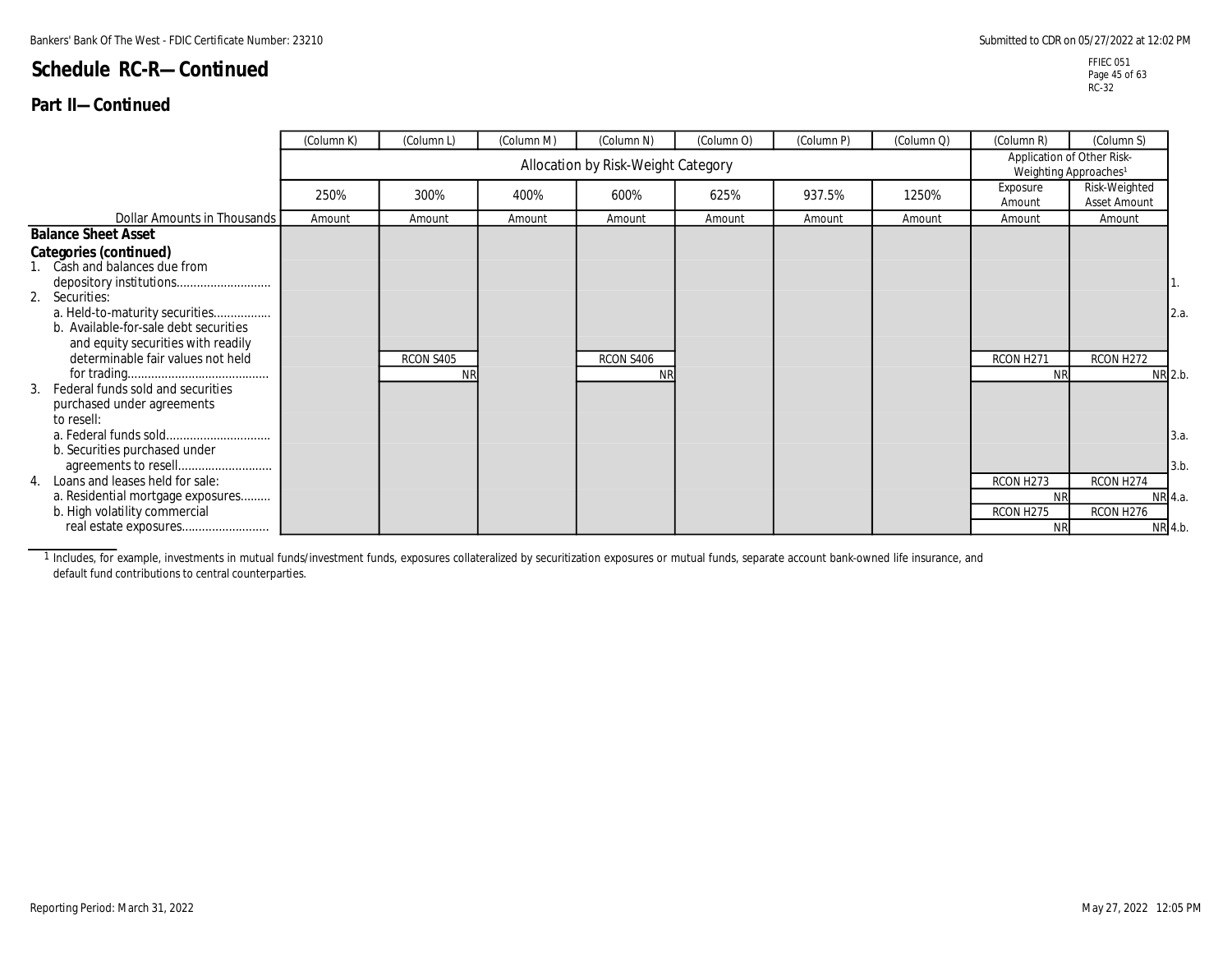### **Part II—Continued**

|     |                                                  | (Column A)                                  | (Column B)               | (Column C) | (Column D) | (Column E) | (Column F) | (Column G)                         | (Column H) | (Column I) | (Column J) |
|-----|--------------------------------------------------|---------------------------------------------|--------------------------|------------|------------|------------|------------|------------------------------------|------------|------------|------------|
|     |                                                  | <b>Totals From</b><br>Schedule<br><b>RC</b> | Adjustments<br>to Totals |            |            |            |            | Allocation by Risk-Weight Category |            |            |            |
|     |                                                  |                                             | Reported in<br>Column A  | 0%         | 2%         | 4%         | 10%        | 20%                                | 50%        | 100%       | 150%       |
|     | Dollar Amounts in Thousands                      | Amount                                      | Amount                   | Amount     | Amount     | Amount     | Amount     | Amount                             | Amount     | Amount     | Amount     |
|     | Loans and leases held for sale<br>(continued):   |                                             |                          |            |            |            |            |                                    |            |            |            |
|     | c. Exposures past due 90 days or                 | RCON S423                                   | RCON S424                | RCON S425  | RCON HJ78  | RCON HJ79  |            | RCON S426                          | RCON S427  | RCON S428  | RCON S429  |
|     |                                                  | <b>NR</b>                                   |                          |            |            |            |            | NR                                 | ΝR         |            | NR 4.c.    |
|     |                                                  | RCON S431                                   | RCON S432                | RCON S433  | RCON HJ80  | RCON HJ81  |            | RCON S434                          | RCON S435  | RCON S436  | RCON S437  |
|     |                                                  | <b>NR</b>                                   | <b>NF</b>                |            |            | <b>NR</b>  |            | NR                                 | <b>NR</b>  |            | NR 4.d.    |
| -5. | Loans and leases held for investment: (2)        | RCON S439                                   | RCON S440                | RCON H178  |            |            |            | RCON S441                          | RCON S442  | RCON S443  |            |
|     |                                                  | <b>NR</b>                                   |                          |            |            |            |            |                                    |            |            | 5.a.       |
|     | b. High volatility commercial                    | RCON S445                                   | RCON S446                | RCON H179  |            |            |            | RCON H180                          | RCON H181  | RCON H182  | RCON S447  |
|     |                                                  | <b>NR</b>                                   |                          |            |            |            |            | ΝR                                 | ΝR         |            | NR 5.b.    |
|     | c. Exposures past due 90 days or                 | RCON S449                                   | RCON S450                | RCON S451  | RCON HJ82  | RCON HJ83  |            | RCON S452                          | RCON S453  | RCON S454  | RCON S455  |
|     |                                                  | <b>NR</b>                                   |                          |            |            |            |            | NR                                 | <b>NR</b>  |            | NR 5.c.    |
|     |                                                  | RCON S457                                   | RCON S458                | RCON S459  | RCON HJ84  | RCON HJ85  |            | RCON S460                          | RCON S461  | RCON S462  | RCON S463  |
|     |                                                  | <b>NR</b>                                   | <b>NF</b>                | <b>NR</b>  |            | <b>NR</b>  |            | <b>NR</b>                          | <b>NR</b>  | <b>NR</b>  | NR 5.d.    |
|     |                                                  | <b>RCON 3123</b>                            | <b>RCON 3123</b>         |            |            |            |            |                                    |            |            |            |
|     | 6. LESS: Allowance for loan and lease losses (4) | <b>NR</b>                                   | <b>NR</b>                |            |            |            |            |                                    |            |            |            |

1 For loans and leases held for sale, exclude residential mortgage exposures, high volatility commercial real estate exposures, or sovereign exposures that are past due 90 days or more or on nonaccrual.

2 Institutions that have adopted ASU 2016-13 should report as a positive number in column B of items 5.a through 5.d, as appropriate, any allowances for credit losses on purchased credit-deteriorated assets reported in column A of items 5.a through 5.d, as appropriate.

3 For loans and leases held for investment, exclude residential mortgage exposures, high volatility commercial real estate exposures, or sovereign exposures that are past due 90 days or more or on nonaccrual.

4 Institutions that have adopted ASU 2016-13 should report the allowance for credit losses on loans and leases in item 6, columns A and B.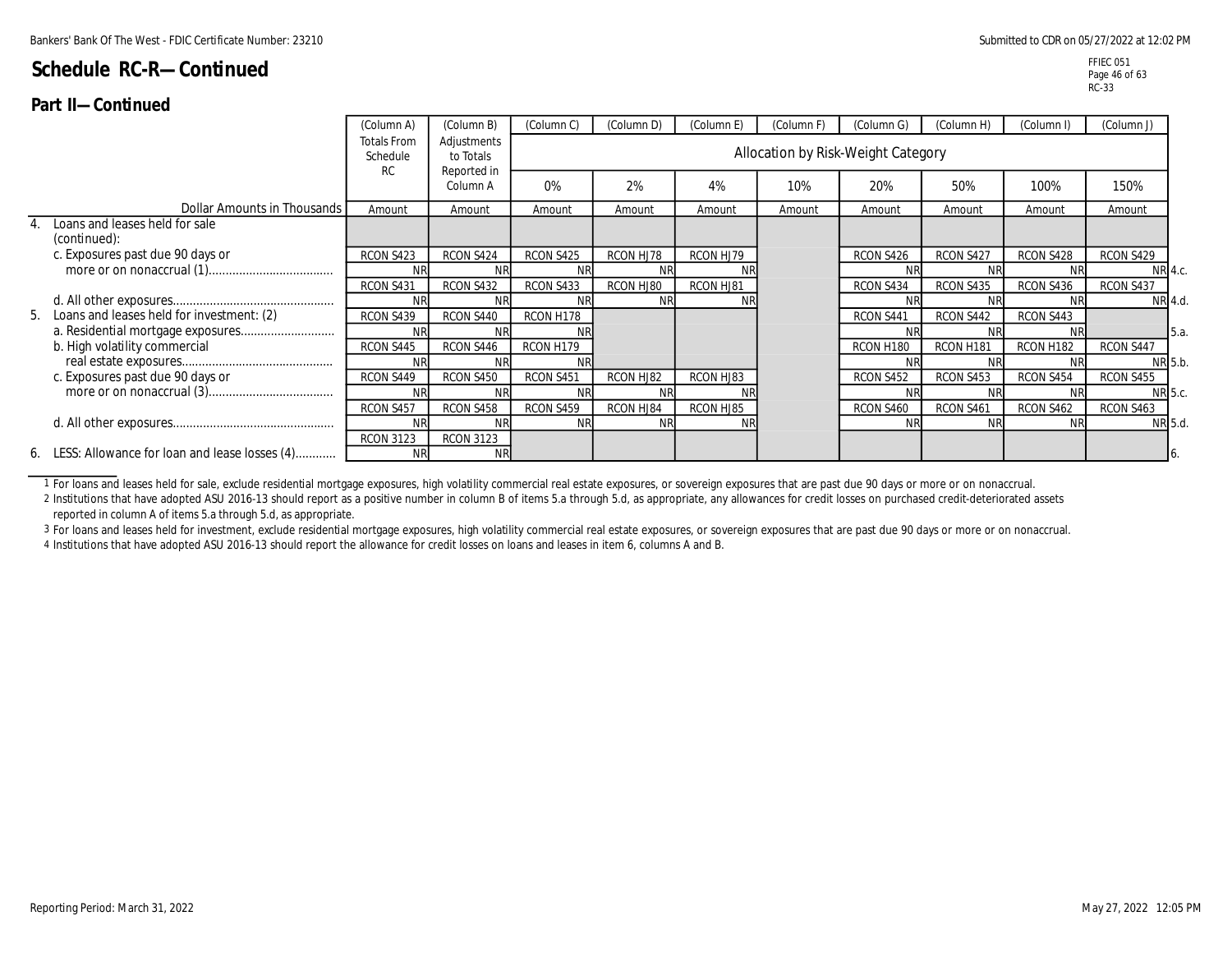### **Part II—Continued**

|    |                                                | (Column K) | (Column L) | (Column M) | (Column N)                         | (Column O) | (Column P) | (Column Q) | (Column R)                                                      | (Column S)                    |                   |
|----|------------------------------------------------|------------|------------|------------|------------------------------------|------------|------------|------------|-----------------------------------------------------------------|-------------------------------|-------------------|
|    |                                                |            |            |            | Allocation by Risk-Weight Category |            |            |            | Application of Other Risk-<br>Weighting Approaches <sup>1</sup> |                               |                   |
|    |                                                | 250%       | 300%       | 400%       | 600%                               | 625%       | 937.5%     | 1250%      | Exposure<br>Amount                                              | Risk-Weighted<br>Asset Amount |                   |
|    | Dollar Amounts in Thousands                    | Amount     | Amount     | Amount     | Amount                             | Amount     | Amount     | Amount     | Amount                                                          | Amount                        |                   |
|    | Loans and leases held for sale<br>(continued): |            |            |            |                                    |            |            |            |                                                                 |                               |                   |
|    | c. Exposures past due 90 days or               |            |            |            |                                    |            |            |            | RCON H277                                                       | RCON H278                     |                   |
|    | or more or on nonaccrual (2)                   |            |            |            |                                    |            |            |            | <b>NR</b>                                                       | NR 4.c.                       |                   |
|    |                                                |            |            |            |                                    |            |            |            | RCON H279                                                       | RCON H280                     |                   |
| 5. | Loans and leases held                          |            |            |            |                                    |            |            |            | <b>NR</b>                                                       | NR 4.d.                       |                   |
|    | for investment:                                |            |            |            |                                    |            |            |            | RCON H281                                                       | RCON H282                     |                   |
|    | a. Residential mortgage exposures              |            |            |            |                                    |            |            |            | <b>NR</b>                                                       | NR 5.a.                       |                   |
|    | b. High volatility commercial                  |            |            |            |                                    |            |            |            | RCON H283                                                       | RCON H284                     |                   |
|    | real estate exposures                          |            |            |            |                                    |            |            |            | <b>NR</b>                                                       | NR 5.b.                       |                   |
|    | c. Exposures past due 90 days or               |            |            |            |                                    |            |            |            | RCON H285                                                       | RCON H286                     |                   |
|    | more or on nonaccrual (3)                      |            |            |            |                                    |            |            |            | <b>NR</b>                                                       | NR 5.c.                       |                   |
|    |                                                |            |            |            |                                    |            |            |            | RCON H287<br><b>NR</b>                                          | RCON H288<br>NR 5.d.          |                   |
| 6. | LESS: Allowance for loan and                   |            |            |            |                                    |            |            |            |                                                                 |                               |                   |
|    |                                                |            |            |            |                                    |            |            |            |                                                                 |                               | $\blacksquare$ 6. |

1 Includes, for example, investments in mutual funds/investment funds, exposures collateralized by securitization exposures or mutual funds, separate account bank-owned life insurance, and default fund contributions to central counterparties.

2 For loans and leases held for sale, exclude residential mortgage exposures, high volatility commercial real estate exposures, or sovereign exposures that are past due 90 days or more or on nonaccrual.

3 For loans and leases held for investment, exclude residential mortgage exposures, high volatility commercial real estate exposures, or sovereign exposures that are past due 90 days or more or on nonaccrual.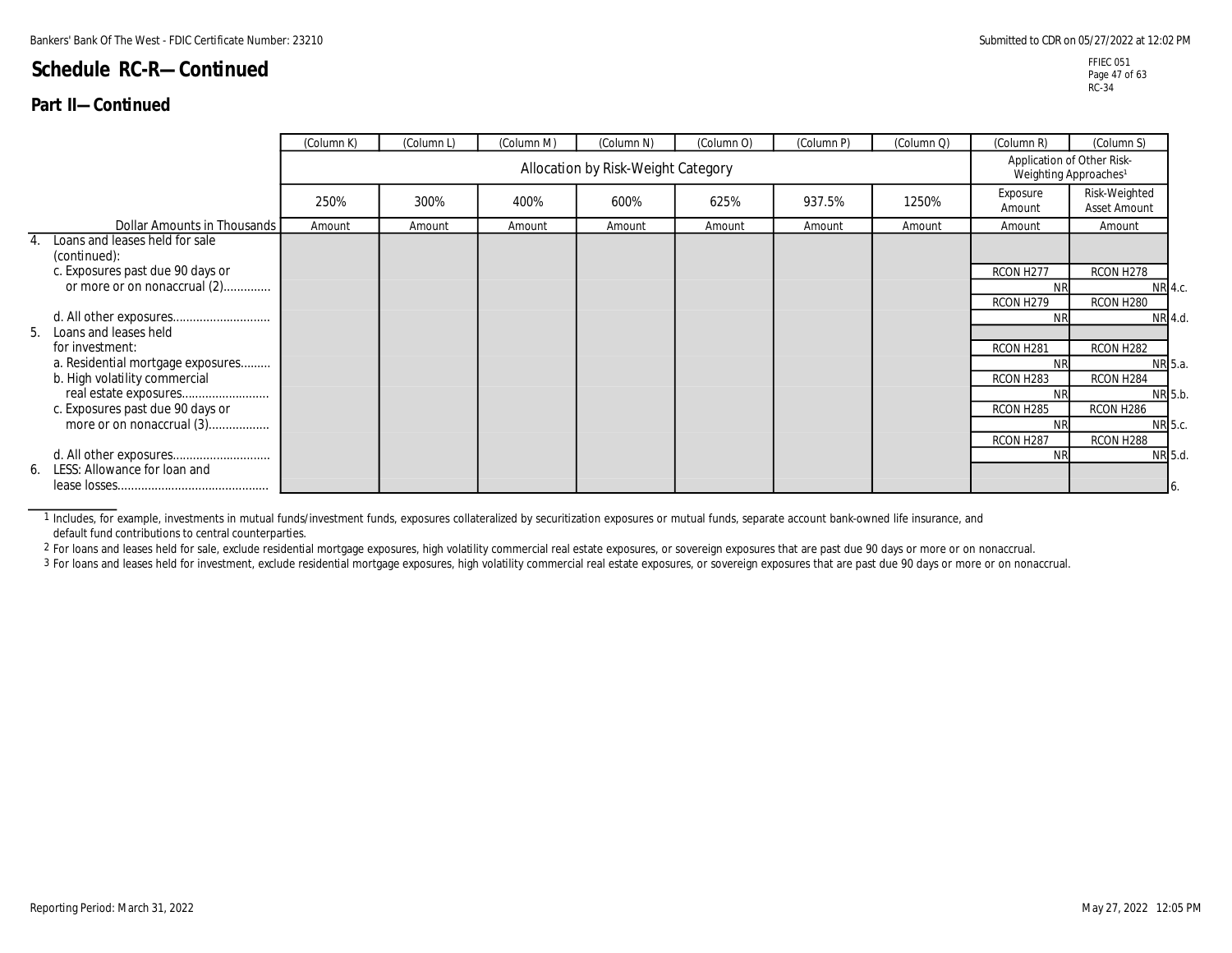| .<br><b>VVIINIIWV</b>                                           |                                             |                                         |            |            |            |            |                                    |            |            |             |
|-----------------------------------------------------------------|---------------------------------------------|-----------------------------------------|------------|------------|------------|------------|------------------------------------|------------|------------|-------------|
|                                                                 | (Column A)                                  | (Column B)                              | (Column C) | (Column D) | (Column E) | (Column F) | (Column G)                         | (Column H) | (Column I) | (Column J)  |
|                                                                 | <b>Totals From</b><br>Schedule<br><b>RC</b> | Adjustments<br>to Totals<br>Reported in |            |            |            |            | Allocation by Risk-Weight Category |            |            |             |
|                                                                 |                                             | Column A                                | 0%         | 2%         | 4%         | 10%        | 20%                                | 50%        | 100%       | 150%        |
| Dollar Amounts in Thousands I                                   | Amount                                      | Amount                                  | Amount     | Amount     | Amount     | Amount     | Amount                             | Amount     | Amount     | Amount      |
|                                                                 | RCON D976                                   | RCON S466                               | RCON D977  | RCON HJ86  | RCON HJ87  |            | RCON D978                          | RCON D979  | RCON D980  | RCON S467   |
|                                                                 | ΝR                                          |                                         |            |            | <b>NR</b>  |            |                                    |            |            | NR 7.       |
|                                                                 | RCON D981                                   | RCON S469                               | RCON D982  | RCON HJ88  | RCON HJ89  |            | RCON D983                          | RCON D984  | RCON D985  | RCON H185   |
|                                                                 | ΝR                                          | ΝR                                      | NR'        |            | <b>NR</b>  |            |                                    | ΝR         |            | NR 8.       |
| a. Separate account bank-owned<br>b. Default fund contributions |                                             |                                         |            |            |            |            |                                    |            |            | 8.a.<br>8.b |

1 Includes premises and fixed assets; other real estate owned; investments in unconsolidated subsidiaries and associated companies; direct and indirect investments in real estate ventures; intangible assets; and other assets.

2 Institutions that have adopted ASU 2016-13 and have elected to apply the 3-year or the 5-year 2020 CECL transition provision should report as a positive number in item 8, column B, the applicable portion of the DTA transitional amount as determined in accordance with the 3-year or the 5-year 2020 CECL transition rule, respectively.

3 Institutions that have adopted ASU 2016-13 and have reported any assets, net of allowances for credit losses in item 8, column A, should report as a negative number in item 8, column B, those allowances for credit losses eligible for inclusion in tier 2 capital, which excludes allowances for credit losses on purchased credit-deteriorated assets.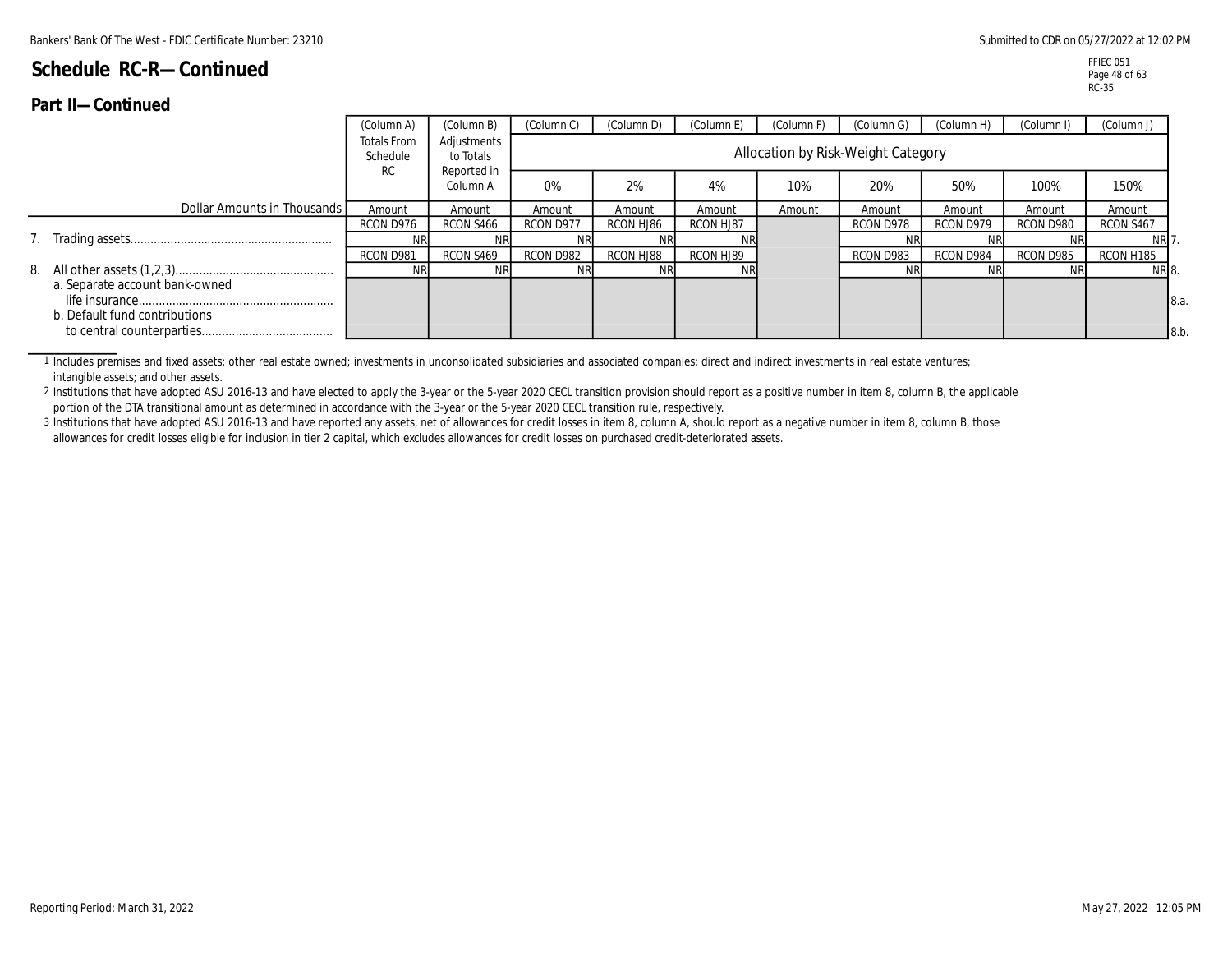### **Part II—Continued**

|                                | (Column K) | (Column L) | (Column M)            | (Column N)                         | (Column O) | (Column P) | (Column Q) | (Column R)                                                      | (Column S)                    |
|--------------------------------|------------|------------|-----------------------|------------------------------------|------------|------------|------------|-----------------------------------------------------------------|-------------------------------|
|                                |            |            |                       | Allocation by Risk-Weight Category |            |            |            | Application of Other Risk-<br>Weighting Approaches <sup>1</sup> |                               |
|                                | 250%       | 300%       | 400%                  | 600%                               | 625%       | 937.5%     | 1250%      | Exposure<br>Amount                                              | Risk-Weighted<br>Asset Amount |
| Dollar Amounts in Thousands    | Amount     | Amount     | Amount                | Amount                             | Amount     | Amount     | Amount     | Amount                                                          | Amount                        |
|                                |            | RCON H186  | RCON H <sub>290</sub> | RCON H187                          |            |            |            | RCON H <sub>291</sub>                                           | RCON H292                     |
|                                |            | NR.        |                       |                                    |            |            |            | ΝR                                                              | NRI <sup>.</sup>              |
|                                | RCON H293  | RCON H188  | RCON S470             | RCON S471                          |            |            |            | RCON H294                                                       | RCON H295                     |
|                                | <b>NRI</b> | NR.        | ΝR                    | NR                                 |            |            |            | ΝR                                                              | NR 8.                         |
| a. Separate account bank-owned |            |            |                       |                                    |            |            |            | RCON H <sub>296</sub>                                           | RCON H <sub>297</sub>         |
|                                |            |            |                       |                                    |            |            |            |                                                                 | NR 8.a.                       |
| b. Default fund contributions  |            |            |                       |                                    |            |            |            | RCON H298                                                       | RCON H <sub>299</sub>         |
| to central counterparties      |            |            |                       |                                    |            |            |            | <b>NR</b>                                                       | NR 8.b.                       |

1 Includes, for example, investments in mutual funds/investment funds, exposures collateralized by securitization exposures or mutual funds, separate account bank-owned life insurance, and default fund contributions to central counterparties.

<sup>2</sup> Includes premises and fixed assets; other real estate owned; investments in unconsolidated subsidiaries and associated companies; direct and indirect investments in real estate ventures; intangible assets; and other assets.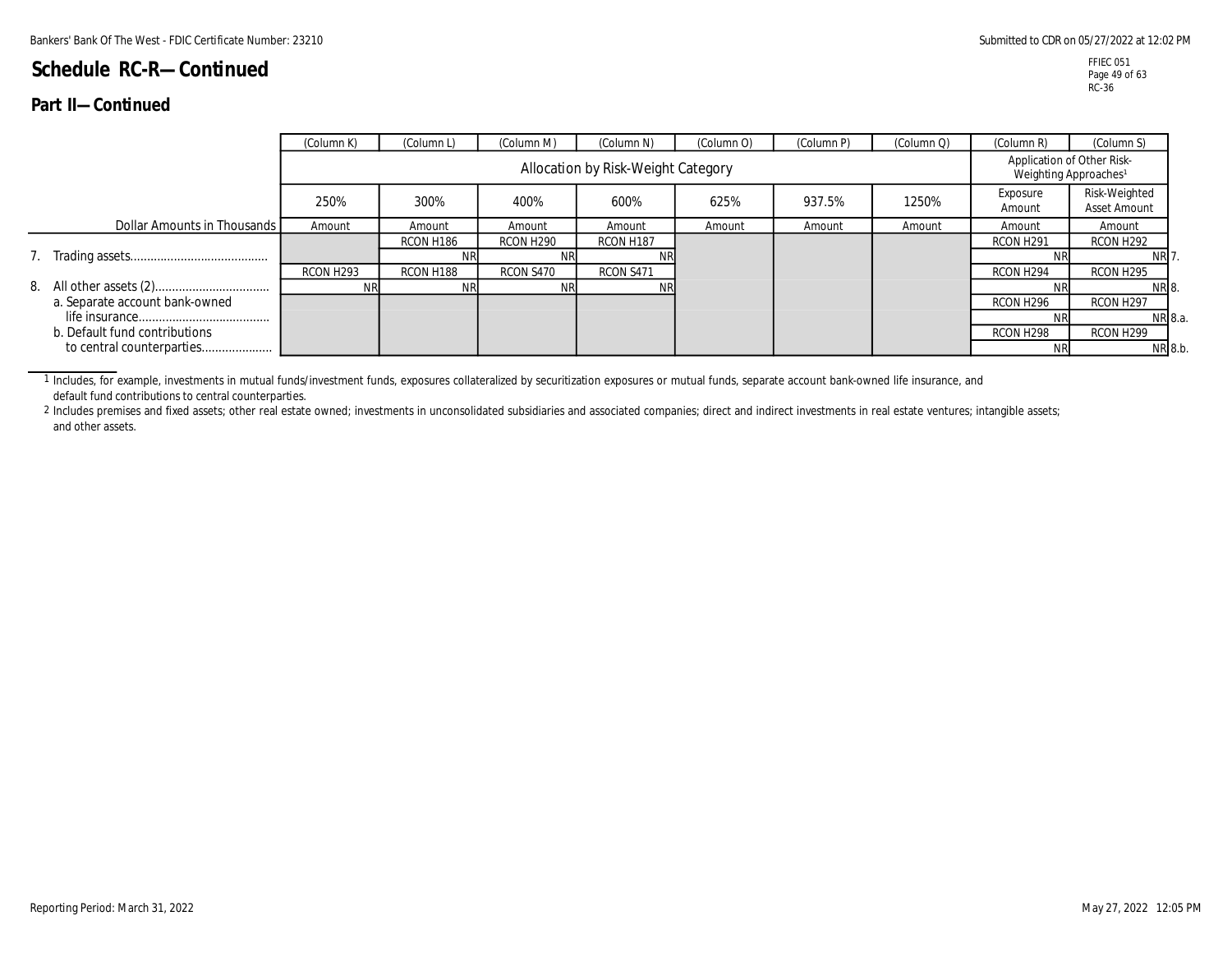### **Part II—Continued**

|                                                     | (Column A) | (Column B)                                              | (Column Q)                                                    | (Column T)                                                               | (Column U) |
|-----------------------------------------------------|------------|---------------------------------------------------------|---------------------------------------------------------------|--------------------------------------------------------------------------|------------|
|                                                     | Totals     | Adjustments to<br><b>Totals Reported</b><br>in Column A | Allocation by<br>Risk-Weight<br>Category<br>(Exposure Amount) | <b>Total Risk-Weighted Asset</b><br>Amount by Calculation<br>Methodology |            |
|                                                     |            |                                                         | 1250%                                                         | <b>SSFA</b>                                                              | Gross-Up   |
| Dollar Amounts in Thousands                         | Amount     | Amount                                                  | Amount                                                        | Amount                                                                   | Amount     |
| Securitization Exposures: On- and Off-Balance Sheet |            |                                                         |                                                               |                                                                          |            |
| 9. On-balance sheet securitization exposures:       | RCON S475  | RCON S476                                               | RCON S477                                                     | RCON S478                                                                | RCON S479  |
|                                                     |            |                                                         |                                                               |                                                                          | NR 9.a.    |
|                                                     | RCON S480  | RCON S481                                               | RCON S482                                                     | RCON S483                                                                | RCON S484  |
|                                                     | ΝR         | ΝR                                                      |                                                               |                                                                          | NR 9.b.    |
|                                                     | RCON S485  | RCON S486                                               | RCON S487                                                     | RCON S488                                                                | RCON S489  |
|                                                     | <b>NR</b>  |                                                         |                                                               |                                                                          | NR 9.c.    |
|                                                     | RCON S490  | RCON S491                                               | RCON S492                                                     | RCON S493                                                                | RCON S494  |
|                                                     |            |                                                         |                                                               |                                                                          | NR 9.d.    |
|                                                     | RCON S495  | RCON S496                                               | RCON S497                                                     | RCON S498                                                                | RCON S499  |
|                                                     | <b>NR</b>  |                                                         |                                                               |                                                                          | NR 10.     |

|                             | (Column A)                | (Column B)               | Column C) | (Column D) | (Column E) | (Column F) | (Column G)                         | (Column H) | (Column I) | (Column J)  |
|-----------------------------|---------------------------|--------------------------|-----------|------------|------------|------------|------------------------------------|------------|------------|-------------|
|                             | Total From<br>Schedule RC | Adjustments<br>to Totals |           |            |            |            | Allocation by Risk-Weight Category |            |            |             |
|                             |                           | Reported in<br>Column A  | 0%        | 2%         | 4%         | 10%        | 20%                                | 50%        | 100%       | 150%        |
| Dollar Amounts in Thousands | Amount                    | Amount                   | Amount    | Amount     | Amount     | Amount     | Amount                             | Amount     | Amount     | Amount      |
|                             | <b>RCON 2170</b>          | RCON S500                | RCON D987 | RCON HJ90  | RCON HJ91  |            | RCON D988                          | RCON D989  | RCON D990  | RCON S503   |
|                             |                           | <b>NR</b>                | <b>NR</b> | <b>NRI</b> | <b>NR</b>  |            |                                    | <b>NR</b>  | <b>NR</b>  | <b>NR11</b> |

|                             | (Column K) | (Column L) | (Column M) | (Column N)                         | (Column O) | (Column P) | (Column Q) | (Column R)                                               |
|-----------------------------|------------|------------|------------|------------------------------------|------------|------------|------------|----------------------------------------------------------|
|                             |            |            |            | Allocation by Risk-Weight Category |            |            |            | Application of<br>Other Risk-<br>Weighting<br>Approaches |
|                             | 250%       | 300%       | 400%       | 600%                               | 625%       | 937.5%     | 1250%      | Exposure<br>Amount                                       |
| Dollar Amounts in Thousands | Amount     | Amount     | Amount     | Amount                             | Amount     | Amount     | Amount     | Amount                                                   |
|                             | RCON S504  | RCON S505  | RCON S506  | RCON S507                          |            |            | RCON S510  | RCON H300                                                |
|                             | <b>NR</b>  |            | <b>NRI</b> | <b>NRI</b>                         |            |            |            | <b>NR 11</b>                                             |

1 Simplified Supervisory Formula Approach.

2 Institutions that have adopted ASU 2016-13 and have reported held-to-maturity securities, net of allowances for credit losses in item 9.a, column A, should report as a negative number in item

9.a., column B, those allowances for credit losses eligible for inclusion in tier 2 capital, which excludes allowances for credit losses on purchased credit-deteriorated assets.

3 For each of columns A through R of item 11, report the sum of items 1 through 9. For item 11, the sum of columns B through R must equal column A. Item 11, column A, must equal Schedule RC, item 12.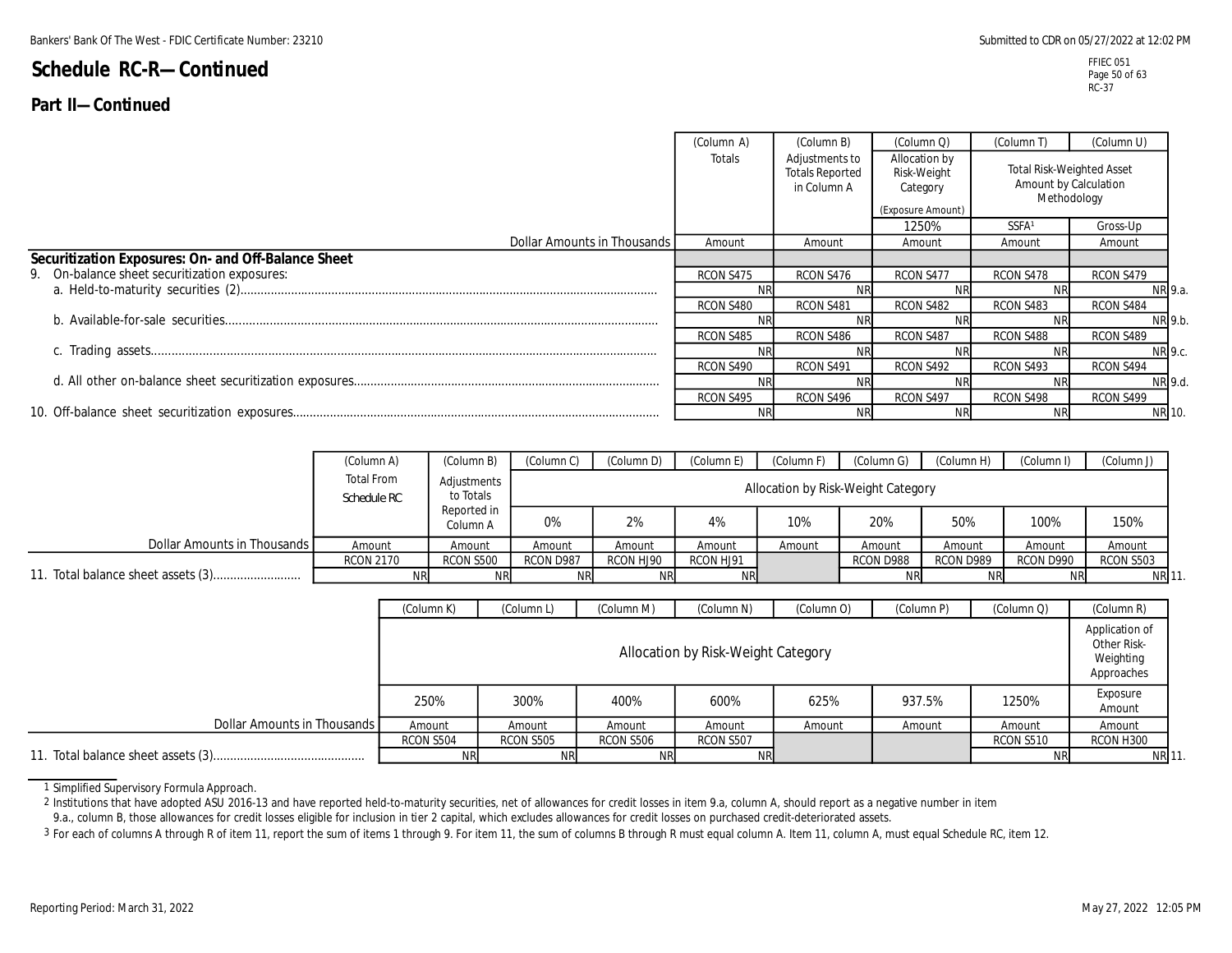### **Part II—Continued**

|                                                                                                                        | (Column A)                    |        |                                    | (Column C)      | (Column D)             | (Column E)             | (Col F) | (Column G)                         | (Column H)             | (Column I)             | (Column J)          |
|------------------------------------------------------------------------------------------------------------------------|-------------------------------|--------|------------------------------------|-----------------|------------------------|------------------------|---------|------------------------------------|------------------------|------------------------|---------------------|
|                                                                                                                        | Face.<br>Notional<br>or Other | CCF1   | (Column B)<br>Credit<br>Equivalent |                 |                        |                        |         | Allocation by Risk-Weight Category |                        |                        |                     |
|                                                                                                                        | Amount                        |        | Amount <sup>2</sup>                | 0%              | 2%                     | 4%                     | 10%     | 20%                                | 50%                    | 100%                   | 150%                |
| Dollar Amounts in Thousands                                                                                            | Amount                        |        | Amount                             | Amount          | Amount                 | Amount                 | Amount  | Amount                             | Amount                 | Amount                 | Amount              |
| Derivatives, Off-Balance Sheet Items,<br>and Other Items Subject to Risk<br><b>Weighting (Excluding Securitization</b> |                               |        |                                    |                 |                        |                        |         |                                    |                        |                        |                     |
| Exposures) (3)<br>12. Financial standby                                                                                |                               |        |                                    |                 |                        |                        |         |                                    |                        |                        |                     |
|                                                                                                                        | RCON D991<br><b>NR</b>        | 1.0    | RCON D992<br><b>NR</b>             | RCON D993<br>NR | RCON HJ92<br><b>NR</b> | RCON HJ93<br><b>NR</b> |         | RCON D994                          | RCON D995<br><b>NR</b> | RCON D996<br><b>NF</b> | RCON S511<br>NR 12. |
| 13. Performance standby<br>letters of credit and                                                                       |                               |        |                                    |                 |                        |                        |         |                                    |                        |                        |                     |
| transaction-related                                                                                                    | RCON D997<br><b>NR</b>        | 0.5    | RCON D998<br><b>NR</b>             | RCON D999       |                        |                        |         | RCON G603<br>NF                    | RCON G604<br><b>NR</b> | RCON G605<br><b>NR</b> | RCON S512<br>NR 13. |
| 14. Commercial and<br>similar letters of<br>credit with an                                                             |                               |        |                                    |                 |                        |                        |         |                                    |                        |                        |                     |
| original maturity of                                                                                                   | RCON G606                     |        | RCON G607                          | RCON G608       | RCON HJ94              | RCON HJ95              |         | RCON G609                          | RCON G610              | RCON G611              | RCON S513           |
| 15. Retained recourse on                                                                                               | <b>NR</b>                     | 0.2    | <b>NR</b>                          | NR              | <b>NR</b>              | <b>NR</b>              |         | ΝF                                 | <b>NR</b>              | <b>NR</b>              | <b>NR 14</b>        |
| small business                                                                                                         |                               |        |                                    |                 |                        |                        |         |                                    |                        |                        |                     |
| obligations sold                                                                                                       | RCON G612                     |        | RCON G613                          | RCON G614       |                        |                        |         | RCON G615                          | RCON G616              | RCON G617              | RCON S514           |
|                                                                                                                        |                               | NR 1.0 | <b>NR</b>                          | <b>NR</b>       |                        |                        |         | ΝR                                 | <b>NR</b>              | <b>NR</b>              | NR 15.              |

1 Credit conversion factor.

2 Column A multiplied by credit conversion factor. For each of items 12 through 21, the sum of columns C through J plus column R must equal column B.

3 All derivatives and off-balance sheet items that are securitization exposures are to be excluded from items 12 through 21 and are to be reported instead in item 10.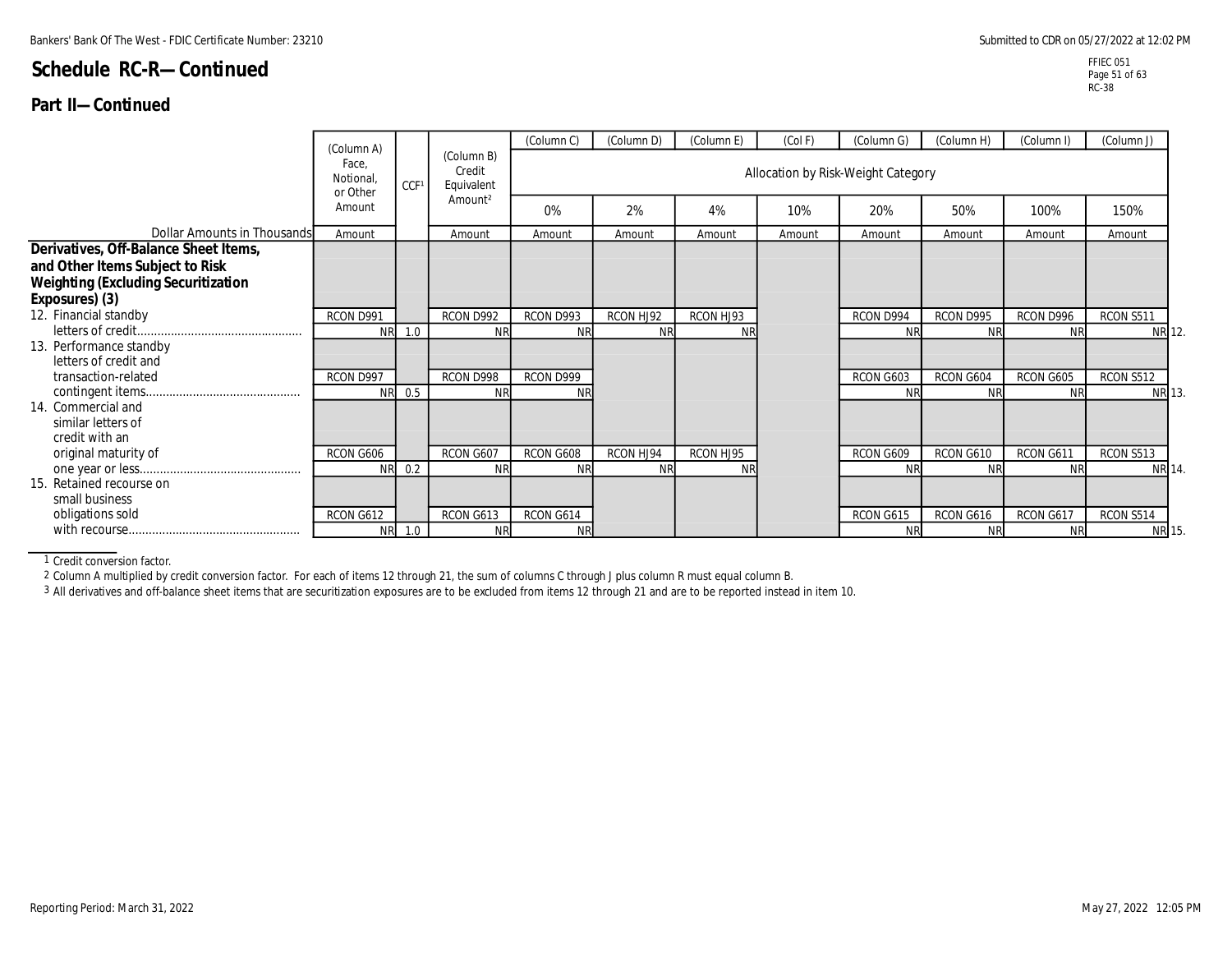### **Part II—Continued**

|                                                                                  |                                             |        |                                    | (Column C)       | (Column D) | (Column E) | (Col F)                            | (Column G)       | (Column H) | (Column I)       | (Column J)       |                 |
|----------------------------------------------------------------------------------|---------------------------------------------|--------|------------------------------------|------------------|------------|------------|------------------------------------|------------------|------------|------------------|------------------|-----------------|
|                                                                                  | (Column A)<br>Face.<br>Notional<br>or Other | CCF1   | (Column B)<br>Credit<br>Equivalent |                  |            |            | Allocation by Risk-Weight Category |                  |            |                  |                  |                 |
|                                                                                  | Amount                                      |        | Amount <sup>2</sup>                | 0%               | 2%         | 4%         | 10%                                | 20%              | 50%        | 100%             | 150%             |                 |
| Dollar Amounts in Thousands                                                      | Amount                                      |        | Amount                             | Amount           | Amount     | Amount     | Amount                             | Amount           | Amount     | Amount           | Amount           |                 |
| 16. Repo-style                                                                   | <b>RCON S515</b>                            |        | RCON S516                          | RCON S517        | RCON S518  | RCON S519  |                                    | <b>RCON S520</b> | RCON S521  | <b>RCON S522</b> | RCON S523        |                 |
|                                                                                  | <b>NR</b>                                   | 1.0    | <b>NR</b>                          | NF               | <b>NR</b>  |            |                                    | Νŀ               | <b>NF</b>  |                  | NR 16.           |                 |
| 17. All other off-balance                                                        | RCON G618                                   |        | RCON G619                          | RCON G620        |            |            |                                    | RCON G621        | RCON G622  | RCON G623        | RCON S524        |                 |
|                                                                                  |                                             | NR 1.0 | <b>NR</b>                          | <b>NF</b>        |            |            |                                    | <b>NR</b>        | <b>NR</b>  | <b>NR</b>        | NR 17.           |                 |
| 18. Unused commitments (exclude unused<br>commitments to asset-backed commercial |                                             |        |                                    |                  |            |            |                                    |                  |            |                  |                  |                 |
| paper conduits):<br>a. Original maturity                                         | RCON S525                                   |        | RCON S526                          | RCON S527        | RCON HJ96  | RCON HJ97  |                                    | RCON S528        | RCON S529  | RCON S530        | RCON S531        |                 |
|                                                                                  |                                             | NR 0.2 | NR                                 | NI               | <b>NR</b>  |            |                                    | Νŀ               |            |                  |                  | NR 18.a.        |
| b. Original maturity exceeding                                                   | RCON G624                                   |        | RCON G625                          | RCON G626        | RCON HJ98  | RCON HJ99  |                                    | RCON G627        | RCON G628  | RCON G629        | <b>RCON S539</b> |                 |
|                                                                                  | <b>NR</b>                                   | 0.5    | <b>NR</b>                          | <b>NF</b>        | <b>NR</b>  |            |                                    | <b>NF</b>        | <b>NR</b>  | ΝR               |                  | NR 18.b.        |
| 19. Unconditionally cancelable                                                   | RCON S540                                   |        | RCON S541                          |                  |            |            |                                    |                  |            |                  |                  |                 |
|                                                                                  |                                             | NR 0.0 | <b>NR</b>                          |                  |            |            |                                    |                  |            |                  |                  | I <sub>19</sub> |
|                                                                                  |                                             |        | RCON S542                          | RCON S543        | RCON HK00  | RCON HK01  | RCON S544                          | RCON S545        | RCON S546  | RCON S547        | RCON S548        |                 |
|                                                                                  |                                             |        | <b>NR</b>                          | NI               |            |            | <b>NR</b>                          | Νŀ               |            |                  | NR 20.           |                 |
|                                                                                  |                                             |        | RCON S549                          | <b>RCON S550</b> | RCON S551  | RCON S552  |                                    | RCON S554        | RCON S555  | RCON S556        | RCON S557        |                 |
|                                                                                  |                                             |        | <b>NR</b>                          | NF               | <b>NR</b>  |            |                                    | NF               | <b>NR</b>  |                  | <b>NR 21</b>     |                 |
| 22. Unsettled transactions                                                       | RCON H191                                   |        |                                    | RCON H193        |            |            |                                    | RCON H194        | RCON H195  | RCON H196        | RCON H197        |                 |
|                                                                                  | <b>NR</b>                                   |        |                                    | <b>NR</b>        |            |            |                                    | N <sub>R</sub>   | <b>NR</b>  | <b>NR</b>        | NR 22.           |                 |

1 Credit conversion factor.

2 For items 16 through 19, column A multiplied by credit conversion factor.

3 Includes securities purchased under agreements to resell (reverse repos), securities sold under agreements to repurchase (repos), securities borrowed, and securities lent.

4 For item 22, the sum of columns C through Q must equal column A.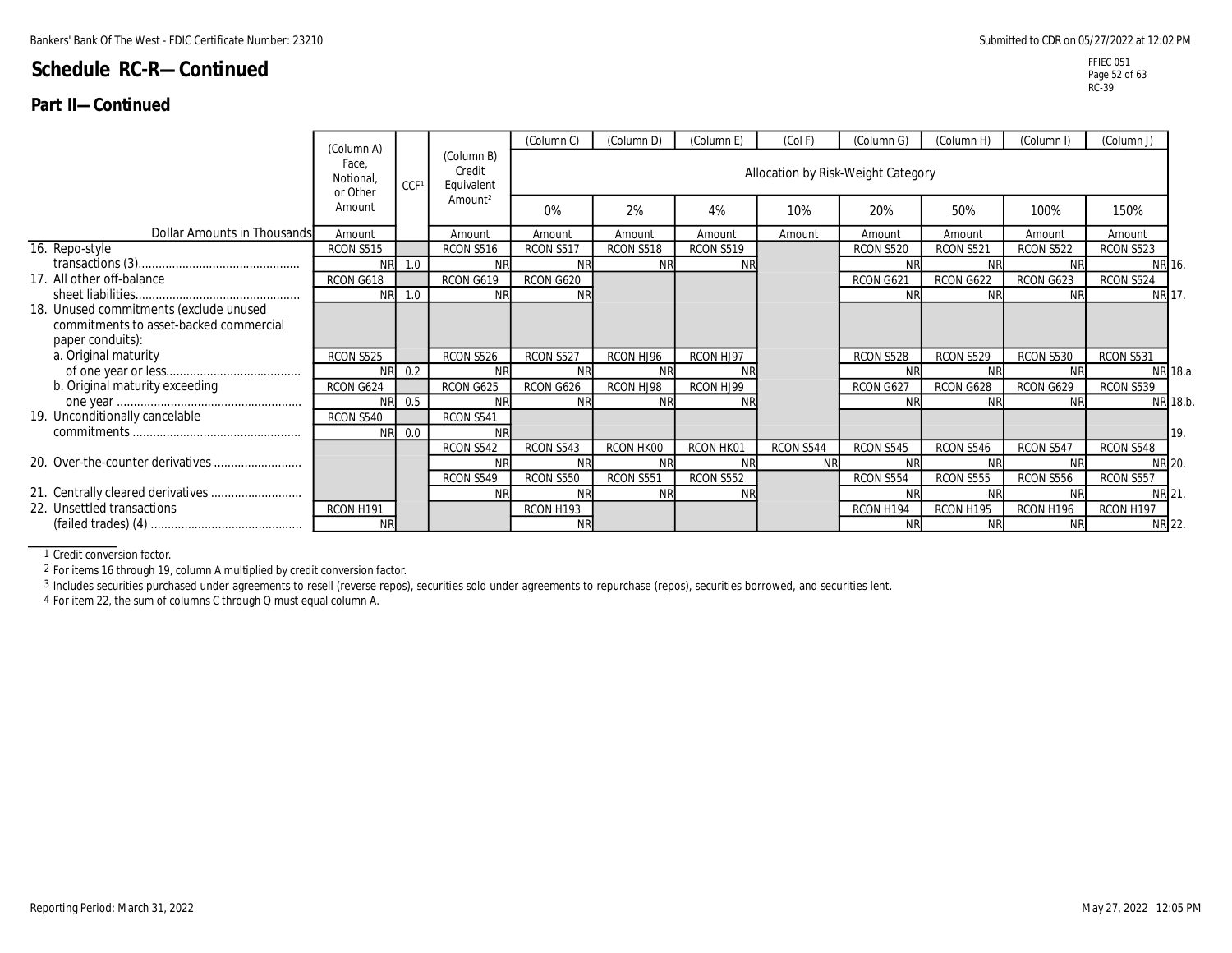### **Part II—Continued**

|                                                                                                 | (Column O)                         | (Column P) | (Column Q)             | (Column R)                     | (Column S)                                                      |          |
|-------------------------------------------------------------------------------------------------|------------------------------------|------------|------------------------|--------------------------------|-----------------------------------------------------------------|----------|
|                                                                                                 | Allocation by Risk-Weight Category |            |                        |                                | Application of Other Risk-<br>Weighting Approaches <sup>1</sup> |          |
|                                                                                                 | 625%                               | 937.5%     | 1250%                  | Credit<br>Equivalent<br>Amount | Risk-<br>Weighted<br>Asset Amount                               |          |
| Dollar Amounts in Thousands                                                                     | Amount                             | Amount     | Amount                 | Amount                         | Amount                                                          |          |
|                                                                                                 |                                    |            |                        | RCON H301<br><b>NR</b>         | RCON H302                                                       | NR 16.   |
|                                                                                                 |                                    |            |                        |                                |                                                                 | 117.     |
| 18. Unused commitments (excludes unused commitments to asset-backed commercial paper conduits): |                                    |            |                        | RCON H303                      | RCON H304                                                       | NR 18.a. |
|                                                                                                 |                                    |            |                        | RCON H307                      | RCON H308                                                       | NR 18.b. |
|                                                                                                 |                                    |            |                        |                                |                                                                 | 119.     |
|                                                                                                 |                                    |            |                        | RCON H309                      | RCON H310                                                       | NR 20.   |
|                                                                                                 |                                    |            |                        |                                |                                                                 | 21       |
|                                                                                                 | RCON H198                          | RCON H199  | RCON H200<br><b>NR</b> |                                |                                                                 | 122      |

1 Includes, for example, exposures collateralized by securitization exposures or mutual funds.

2 Includes securities purchased under agreements to resell (reverse repos), securities sold under agreements to repurchase (repos), securities borrowed, and securities lent.

3 For item 22, the sum of columns C through Q must equal column A.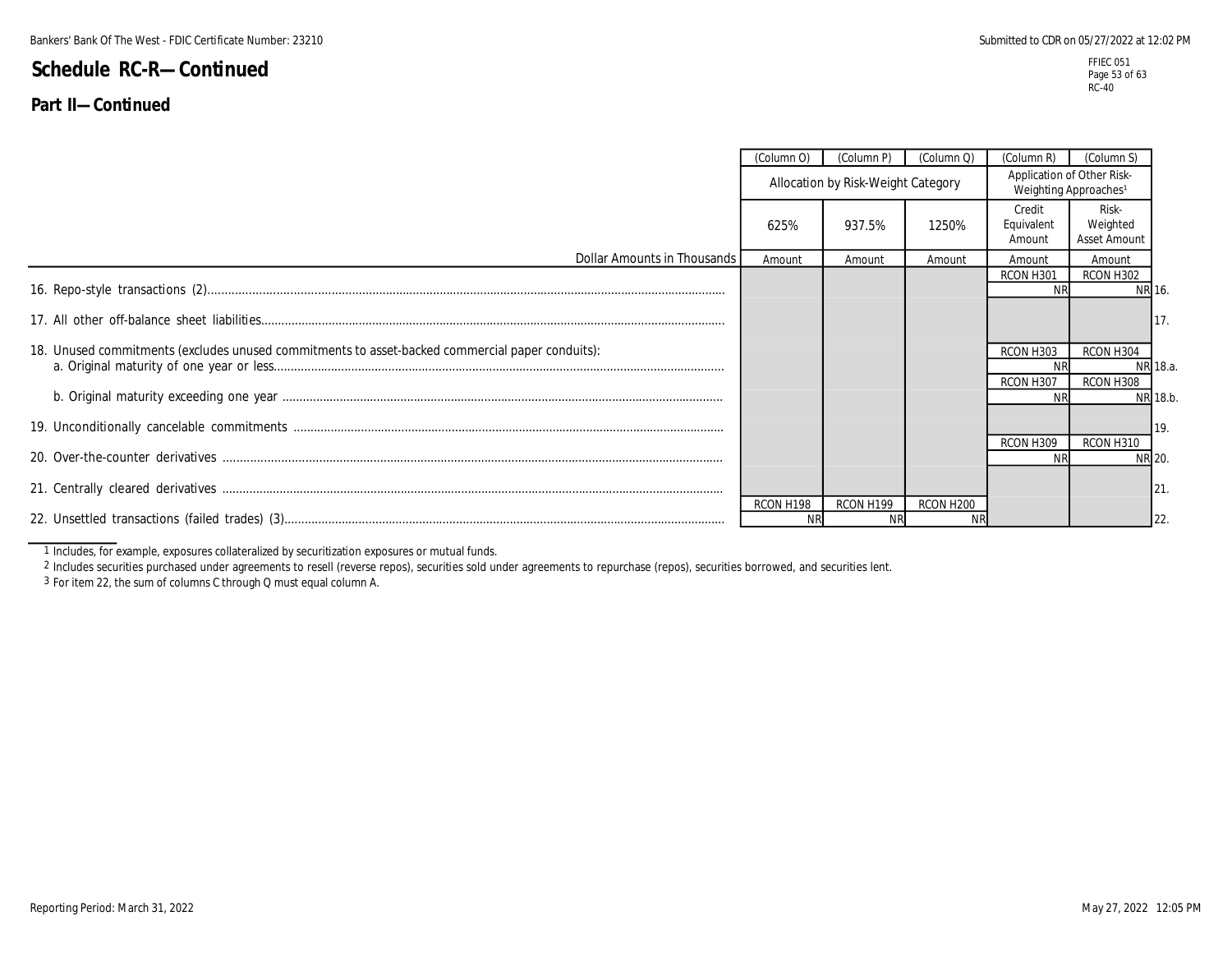|                                                                                                                                                                                                                   | (Column C) | (Column D) | (Column E) | (Column F)                         | (Column G) | (Column H) | (Column I) | (Column J)   |
|-------------------------------------------------------------------------------------------------------------------------------------------------------------------------------------------------------------------|------------|------------|------------|------------------------------------|------------|------------|------------|--------------|
|                                                                                                                                                                                                                   |            |            |            | Allocation by Risk-Weight Category |            |            |            |              |
|                                                                                                                                                                                                                   | 0%         | 2%         | 4%         | 10%                                | 20%        | 50%        | 100%       | 150%         |
| Dollar Amounts in Thousands I                                                                                                                                                                                     | Amount     | Amount     | Amount     | Amount                             | Amount     | Amount     | Amount     | Amount       |
| 23. Total assets, derivatives, off-balance<br>sheet items, and other items subject to<br>risk weighting by risk-weight category<br>(for each of columns C through P, sum<br>of items 11 through 22; for column Q, | RCON G630  | RCON S558  | RCON S559  | RCON S560                          | RCON G631  | RCON G632  | RCON G633  | RCON S561    |
|                                                                                                                                                                                                                   |            |            |            |                                    |            |            | NR         | <b>NR 23</b> |
|                                                                                                                                                                                                                   | X0%        | X 2%       | X 4%       | X 10%                              | X 20%      | X 50%      | X 100%     | X 150%<br>24 |
| 25. Risk-weighted assets by risk-weight                                                                                                                                                                           |            |            |            |                                    |            |            |            |              |
| category (for each column, item 23                                                                                                                                                                                | RCON G634  | RCON S569  | RCON S570  | RCON S571                          | RCON G635  | RCON G636  | RCON G637  | RCON S572    |
|                                                                                                                                                                                                                   | NRI        | <b>NR</b>  |            |                                    |            | <b>NR</b>  | <b>NR</b>  | <b>NR 25</b> |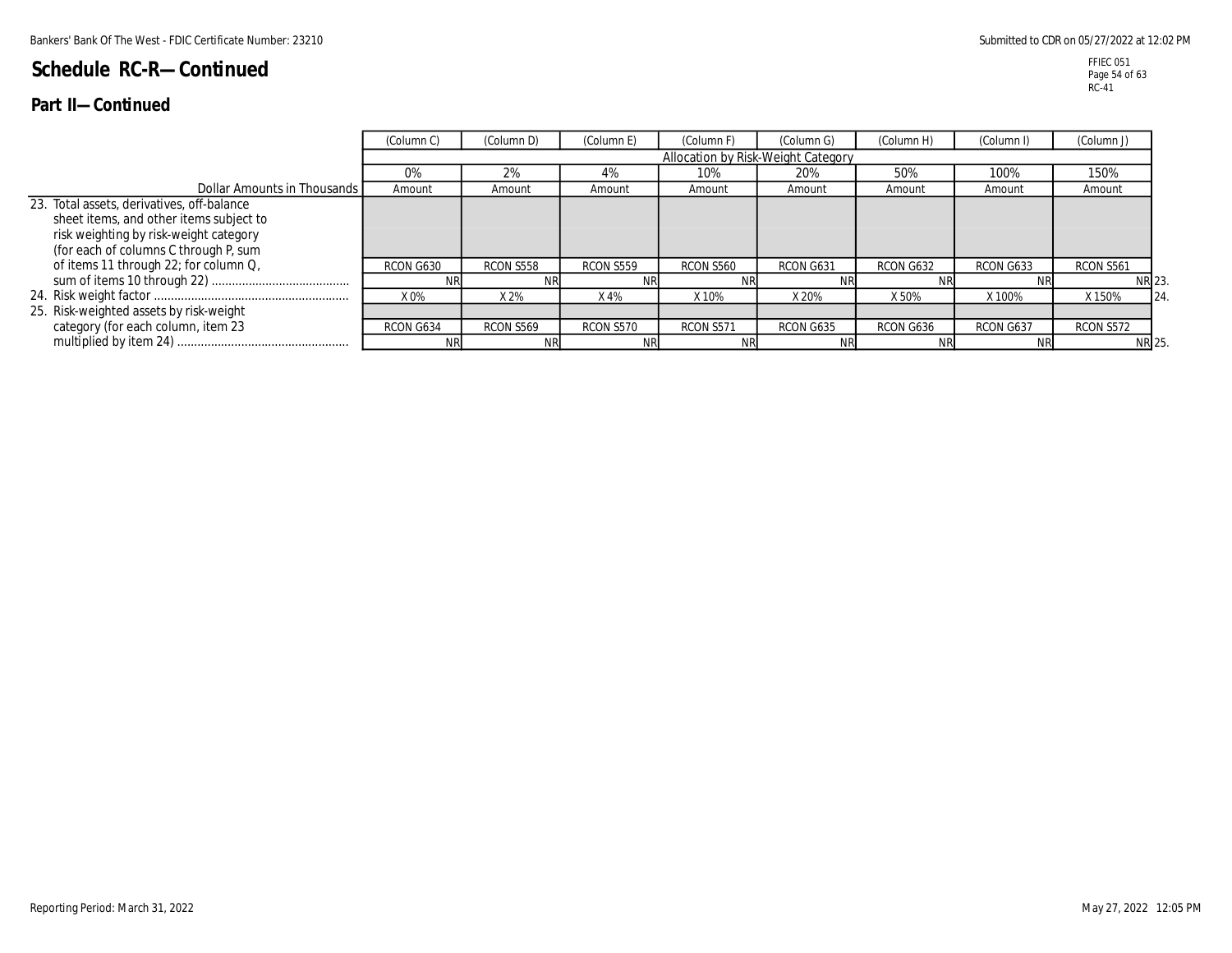### **Part II—Continued**

**Totals** 

FFIEC 051 Page 55 of 63 RC-42

|                                                                                                                                                                                                                   |                             | (Column K)       | (Column L' | (Column M) | (Column N)                         | (Column O) | (Column P) | (Column Q)    |
|-------------------------------------------------------------------------------------------------------------------------------------------------------------------------------------------------------------------|-----------------------------|------------------|------------|------------|------------------------------------|------------|------------|---------------|
|                                                                                                                                                                                                                   |                             |                  |            |            | Allocation by Risk-Weight Category |            |            |               |
|                                                                                                                                                                                                                   |                             | 250%             | 300%       | 400%       | 600%                               | 625%       | 937.5%     | 1250%         |
|                                                                                                                                                                                                                   | Dollar Amounts in Thousands | Amount           | Amount     | Amount     | Amount                             | Amount     | Amount     | Amount        |
| 23. Total assets, derivatives, off-balance<br>sheet items, and other items subject to<br>risk weighting by risk-weight category<br>(for each of columns C through P, sum<br>of items 11 through 22; for column Q, |                             | <b>RCON S562</b> | RCON S563  | RCON S564  | RCON S565                          | RCON S566  | RCON S567  | RCON S568     |
|                                                                                                                                                                                                                   |                             |                  | NI         |            |                                    |            |            | NR 23         |
|                                                                                                                                                                                                                   |                             | X 250%           | X 300%     | X 400%     | X 600%                             | X 625%     | X937.5%    | X 1250%<br>24 |
| 25. Risk-weighted assets by risk-weight                                                                                                                                                                           |                             |                  |            |            |                                    |            |            |               |
| category (for each column, item 23                                                                                                                                                                                |                             | RCON S573        | RCON S574  | RCON S575  | RCON S576                          | RCON S577  | RCON S578  | RCON S579     |
|                                                                                                                                                                                                                   |                             |                  | NF         |            |                                    | ΝF         | <b>NR</b>  | <b>NR 25</b>  |

#### *Items 26 through 31 are to be completed quarterly.*

| Dollar Amounts in Thousands RCON | Amount      |            |
|----------------------------------|-------------|------------|
|                                  | 348.906 26. |            |
|                                  |             |            |
|                                  | 348.906 28. |            |
|                                  | 767 29.     |            |
|                                  |             | $0 \, 30.$ |
|                                  |             |            |
|                                  |             |            |

1 For institutions that have adopted ASU 2016-13, the risk-weighted assets base reported in item 26 is for purposes of calculating the adjusted allowances for credit losses (AACL) 1.25 percent threshold.

2 Sum of items 2.b through 20, column S; items 9.a, 9.b, 9.c, 9.d, and 10, columns T and U; item 25, columns C through Q; and item 27 (if applicable).

3 For institutions that have adopted ASU 2016-13, the risk-weighted assets reported in item 28 represents the amount of risk-weighted assets before deductions for excess AACL and allocated transfer risk reserve.

4 Institutions that have adopted ASU 2016-13 should report the excess AACL.

5 Institutions that have adopted ASU 2016-13 and have elected to apply the 3-year or the 5-year 2020 CECL transition provision should subtract the applicable portion of the AACL transitional amount or the modified AACL transitional amount, respectively, from the AACL, as defined in the regulatory capital rule, before determining the amount of excess AACL.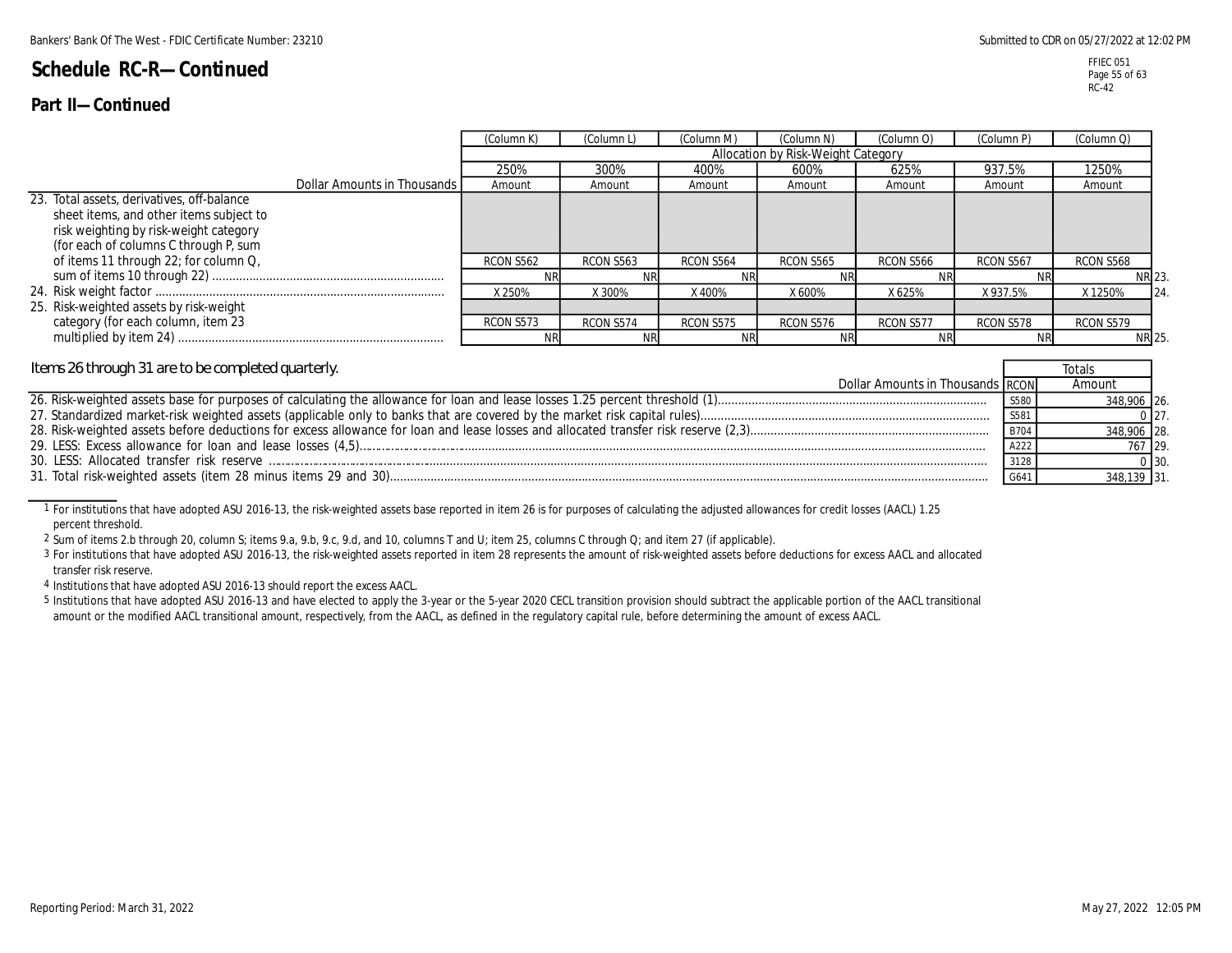### **Part II—Continued**

### **Memoranda**

| <b>Dollar Amounts in Thousands RCON</b>                                                              |      | Amount        |
|------------------------------------------------------------------------------------------------------|------|---------------|
| Memorandum items 1, 2, and 3 are to be completed semiannually in the June and December reports only. |      |               |
|                                                                                                      |      |               |
|                                                                                                      | G642 | <b>NR M.1</b> |

|                                                                                                                                                                                                            | With a remaining maturity of |                  |                  |                    |                |                 |           |  |
|------------------------------------------------------------------------------------------------------------------------------------------------------------------------------------------------------------|------------------------------|------------------|------------------|--------------------|----------------|-----------------|-----------|--|
|                                                                                                                                                                                                            |                              | (Column A)       |                  | (Column B)         |                | (Column C)      |           |  |
|                                                                                                                                                                                                            |                              | One year or less |                  | Over one year      |                | Over five years |           |  |
|                                                                                                                                                                                                            |                              |                  |                  | through five years |                |                 |           |  |
| <b>Dollar Amounts in Thousands RCON</b>                                                                                                                                                                    |                              | Amount           | <b>RCON</b>      | Amount             | <b>RCON</b>    | Amount          |           |  |
| Notional principal amounts of over-the-counter derivative contracts:                                                                                                                                       |                              |                  |                  |                    |                |                 |           |  |
|                                                                                                                                                                                                            | S582                         | <b>NR</b>        | S583             | <b>NR</b>          | S584           |                 | NR M.2.a. |  |
|                                                                                                                                                                                                            | S585                         |                  | NR S586          |                    | NR S587        |                 | NR M.2.b. |  |
|                                                                                                                                                                                                            | S588                         |                  | <b>NR S589</b>   |                    | NR S590        |                 | NR M.2.c. |  |
| d. Credit (non-investment grade reference asset)<br>e. Equity<br>f. Precious metals (except gold)<br>g. Other<br>Motional principal amounts of centrally cleared derivative contracts:                     | S591                         |                  | NR S592          |                    | NR S593        |                 | NR M.2.d. |  |
|                                                                                                                                                                                                            | S594                         |                  | <b>NR S595</b>   |                    | NR S596        |                 | NR M.2.e. |  |
|                                                                                                                                                                                                            | S597                         |                  | S598             |                    | NR S599        |                 | NR M.2.f. |  |
|                                                                                                                                                                                                            | S600                         |                  | S60 <sup>-</sup> |                    | <b>NR S602</b> |                 | NR M.2.g. |  |
|                                                                                                                                                                                                            |                              |                  |                  |                    |                |                 |           |  |
|                                                                                                                                                                                                            | S603                         |                  | S604             |                    | NR S605        |                 | NR M.3.a. |  |
|                                                                                                                                                                                                            | S606                         |                  | <b>NR S607</b>   |                    | NR S608        |                 | NR M.3.b. |  |
|                                                                                                                                                                                                            | S609                         |                  | S610             |                    | <b>NR S611</b> |                 | NR M.3.c. |  |
|                                                                                                                                                                                                            | S612                         |                  | <b>NR</b> S613   |                    | <b>NR S614</b> |                 | NR M.3.d. |  |
| a. Interest rate<br>b. Foreign exchange rate and gold<br>c. Credit (investment grade reference asset)<br>d. Credit (non-investment grade reference asset)<br>e. Equity<br>f. Precious metals (except gold) | S615                         |                  | S616             |                    | NR S617        |                 | NR M.3.e. |  |
|                                                                                                                                                                                                            | S618                         |                  | NR S619          |                    | NR S620        |                 | NR M.3.f. |  |
|                                                                                                                                                                                                            | S621                         |                  | NR S622          |                    | NR S623        |                 | NR M.3.g. |  |

| Dollar Amounts in Thousands IRCON                                                |       | Amount |          |
|----------------------------------------------------------------------------------|-------|--------|----------|
| Amount of allowances for credit losses on purchased credit-deteriorated assets:1 |       |        |          |
|                                                                                  | JJ30. |        |          |
|                                                                                  |       |        | NR M.4.b |
| Other financial assets measured at amortized cost                                | JJ32  |        |          |

1 Memorandum items 4.a through 4.c should be completed quarterly only by institutions that have adopted ASU 2016-13.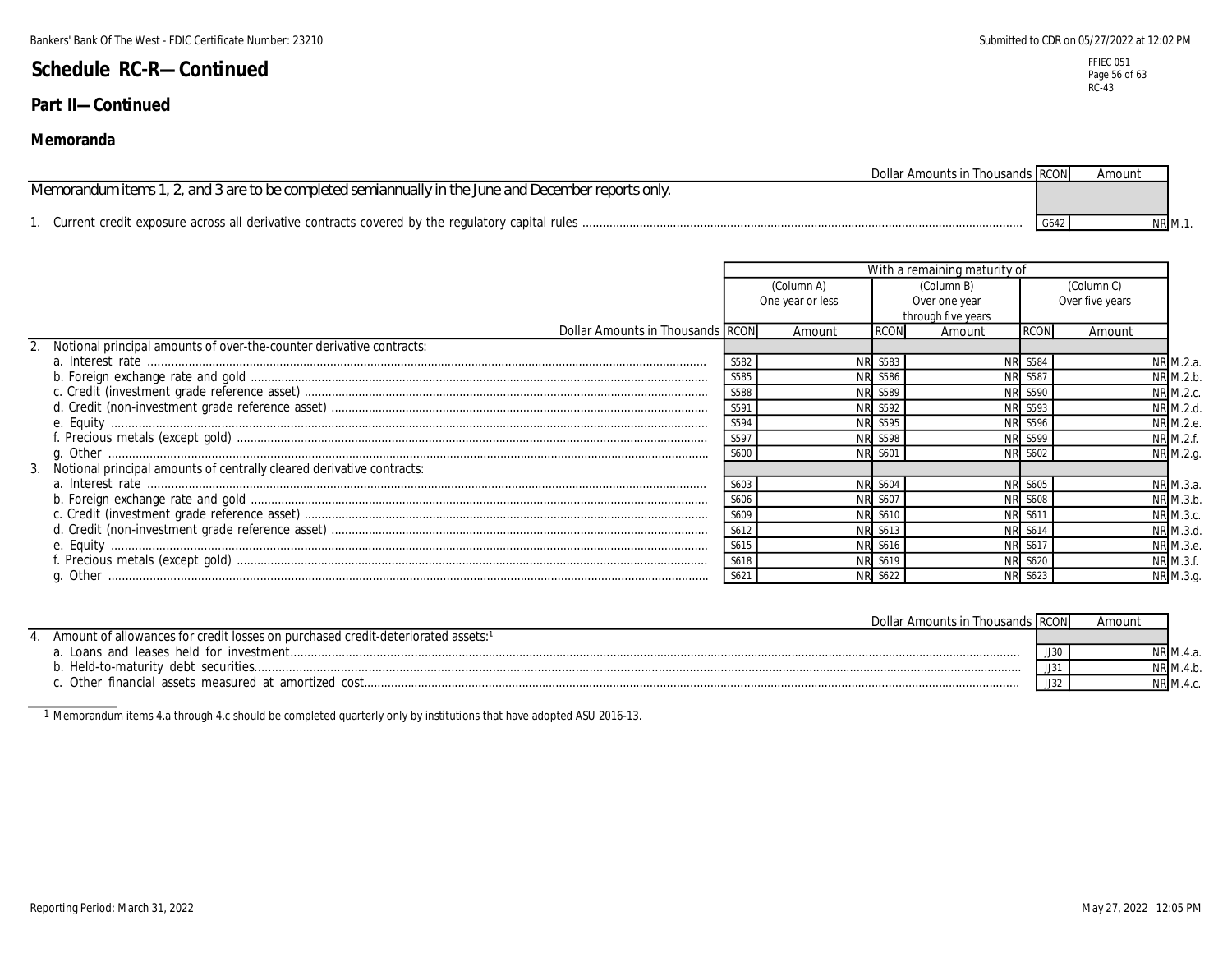# **Schedule RC-T—Fiduciary and Related Services**

FFIEC 051 Page 57 of 63 RC-44

|                                                                                                    | <b>RCON</b> | YES / NO       |  |
|----------------------------------------------------------------------------------------------------|-------------|----------------|--|
|                                                                                                    | A345        | N <sub>O</sub> |  |
|                                                                                                    | A346        | NO             |  |
| 3. Does the institution have any fiduciary or related activity (in the form of assets or accounts) |             |                |  |
|                                                                                                    | B867        | NO             |  |

If the answer to item 3 is "YES," complete the applicable items of Schedule RC-T, as follows:

Institutions with total fiduciary assets (item 10, sum of columns A and B) greater than \$1 billion (as of the preceding December 31 report date) or with gross fiduciary and related services income greater than 10% of revenue (net interest income plus noninterest income) for the preceding calendar year must complete:

- Items 4 through 22 and Memorandum item 3 quarterly,
- Items 23 through 26 annually with the December report, and

• Memorandum items 1, 2, and 4 annually with the December report.

Institutions with total fiduciary assets (item 10, sum of columns A and B) greater than \$250 million but less than or equal to \$1 billion (as of the preceding December 31 report date) that do not meet the fiduciary income test for quarterly reporting must complete:

- Items 4 through 22 and Memorandum item 3 semiannually with the June and December reports,
- Items 23 through 26 annually with the December report, and
- Memorandum items 1, 2, and 4 annually with the December report.

Institutions with total fiduciary assets (item 10, sum of columns A and B) less than or equal to \$250 million (as of the preceding December 31 report date) that do not meet the fiduciary income test for quarterly reporting must complete:

- Items 4 through 13 annually with the December report, and
- Memorandum items 1 through 3 annually with the December report.
- Institutions with total fiduciary assets greater than \$100 million but less than or equal to \$250 million (as of the preceding December 31 report date) that do not meet the fiduciary income test for quarterly reporting must also complete Memorandum item 4 annually with the December report.

|                                     | (Column A) | (Column B)       | (Column C) | (Column D)  |  |
|-------------------------------------|------------|------------------|------------|-------------|--|
|                                     | Managed    | Non-Managed      | Number of  | Number of   |  |
|                                     | Assets     | Assets           | Managed    | Non-Managed |  |
|                                     |            |                  | Accounts   | Accounts    |  |
| Dollar Amounts in Thousands         | Amount     | Amount           | Number     | Number      |  |
| <b>Fiduciary and Related Assets</b> | RCON B868  | RCON B869        | RCON B870  | RCON B871   |  |
|                                     | <b>NR</b>  | <b>NR</b>        | <b>NR</b>  | NR 4.       |  |
| 5. Employee benefit and retirement- |            |                  |            |             |  |
| related trust and agency accounts:  |            |                  |            |             |  |
| a. Employee benefit - defined       | RCON B872  | RCON B873        | RCON B874  | RCON B875   |  |
|                                     | <b>NR</b>  | <b>NR</b>        | <b>NR</b>  | NR 5.a.     |  |
| b. Employee benefit - defined       | RCON B876  | RCON B877        | RCON B878  | RCON B879   |  |
|                                     | <b>NR</b>  | <b>NR</b>        | <b>NR</b>  | NR 5.b.     |  |
| c. Other employee benefit and       | RCON B880  | RCON B881        | RCON B882  | RCON B883   |  |
|                                     | <b>NR</b>  | <b>NR</b>        | <b>NR</b>  | NR 5.c.     |  |
|                                     | RCON B884  | RCON B885        | RCON C001  | RCON C002   |  |
|                                     | <b>NR</b>  | <b>NR</b>        | <b>NR</b>  | NR 6.       |  |
| 7. Investment management and        | RCON B886  | <b>RCON J253</b> | RCON B888  | RCON J254   |  |
|                                     | <b>NR</b>  | <b>NR</b>        | <b>NR</b>  | NR 7.       |  |
| 8. Foundation and endowment trust   | RCON J255  | RCON J256        | RCON J257  | RCON J258   |  |
| and agency accounts                 | <b>NR</b>  | <b>NR</b>        | <b>NR</b>  | NR 8.       |  |
|                                     | RCON B890  | RCON B891        | RCON B892  | RCON B893   |  |
|                                     | <b>NR</b>  | <b>NR</b>        | <b>NR</b>  | NR 9.       |  |
| 10. Total fiduciary accounts        | RCON B894  | RCON B895        | RCON B896  | RCON B897   |  |
|                                     | <b>NR</b>  | <b>NR</b>        | <b>NR</b>  | NR 10.      |  |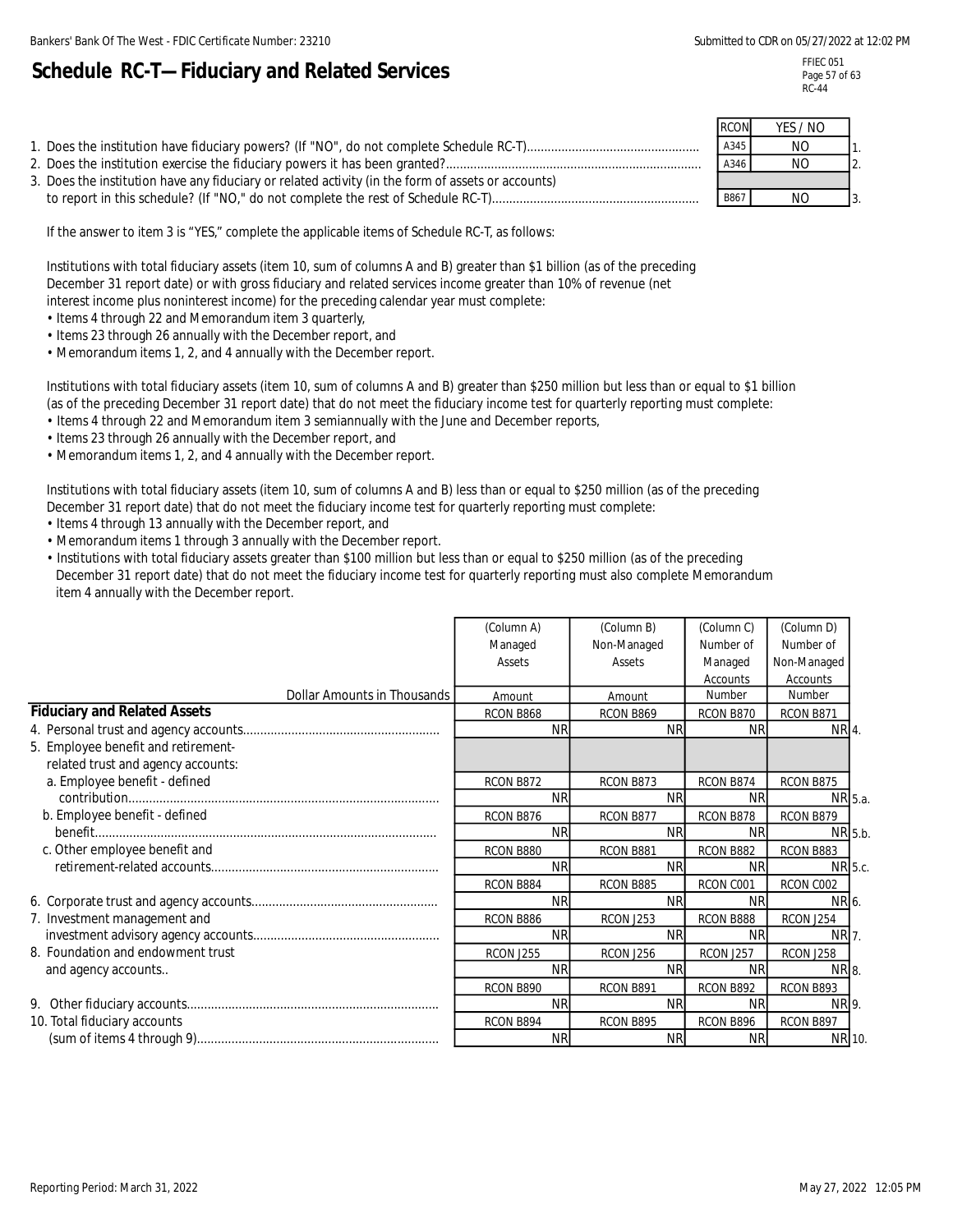|                                            | (Column A) | (Column B)  | (Column C)       | (Column D)    |
|--------------------------------------------|------------|-------------|------------------|---------------|
|                                            | Managed    | Non-Managed | Number of        | Number of     |
|                                            | Assets     | Assets      | Managed          | Non-Managed   |
|                                            |            |             | Accounts         | Accounts      |
| Dollar Amounts in Thousands                | Amount     | Amount      | Number           | <b>Number</b> |
|                                            |            | RCON B898   |                  | RCON B899     |
|                                            |            | NRI         |                  | NR 11.        |
| 12. Not applicable                         |            |             |                  |               |
| 13. Individual Retirement Accounts, Health |            |             |                  |               |
| Savings Accounts, and other similar ac-    | RCON J259  | RCON J260   | <b>RCON J261</b> | RCON J262     |
|                                            | ΝR         | <b>NR</b>   | NR.              | NR 13.        |

| Dollar Amounts in Thousands RIAD                                                   |             | Amount    |          |
|------------------------------------------------------------------------------------|-------------|-----------|----------|
| <b>Fiduciary and Related Services Income</b>                                       |             |           |          |
|                                                                                    | <b>B904</b> | NR.       | 14.      |
| 15. Employee benefit and retirement-related trust and agency accounts:             |             |           |          |
|                                                                                    | B905        | <b>NR</b> | 15.a.    |
|                                                                                    | <b>B906</b> | NR.       | 15.b.    |
|                                                                                    | <b>B907</b> |           | NR 15.c. |
|                                                                                    | A479        | <b>NR</b> | 16.      |
|                                                                                    | J315        | <b>NR</b> | 17.      |
|                                                                                    | J316        | <b>NR</b> | 18.      |
|                                                                                    | A480        | <b>NR</b> | 19.      |
|                                                                                    | B909        | NR.       | 20.      |
|                                                                                    | B910        | <b>NR</b> | 21       |
| 22. Total gross fiduciary and related services income (sum of items 14 through 21) |             |           |          |
|                                                                                    | 4070        |           | NR 22.   |
|                                                                                    | C058        | NR.       | 23.      |
|                                                                                    | A488        |           | NR 24.   |
|                                                                                    | B911        | <b>NR</b> | 25.      |
|                                                                                    | A49         | NR.       | 26       |

|                                               |                    | (Column A)        |             | (Column B)           |                | (Column C)         |           |
|-----------------------------------------------|--------------------|-------------------|-------------|----------------------|----------------|--------------------|-----------|
|                                               | Personal Trust and |                   |             | Employee Benefit and |                | All Other Accounts |           |
|                                               | Agency and         |                   |             | Retirement-Related   |                |                    |           |
|                                               |                    | Investment        |             | Trust and Agency     |                |                    |           |
|                                               |                    | Management Agency |             | <b>Accounts</b>      |                |                    |           |
| Memoranda                                     |                    | Accounts          |             |                      |                |                    |           |
| Dollar Amounts in Thousands RCON              |                    | Amount            | <b>RCON</b> | Amount               | <b>RCON</b>    | Amount             |           |
| 1. Managed assets held in fiduciary accounts: |                    |                   |             |                      |                |                    |           |
|                                               | J263               | NR.               | J264        | <b>NR</b>            | J265           |                    | NR M.1.a. |
|                                               | J266               |                   | NR J267     |                      | <b>NR</b> J268 |                    | NR M.1.b. |
| c. U.S. Treasury and U.S. Government          |                    |                   |             |                      |                |                    |           |
|                                               | J269               | <b>NR</b>         | J270        | <b>NR</b>            | J271           |                    | NR M.1.c. |
|                                               | J272               | <b>NR</b>         | J273        | <b>NR</b>            | J274           |                    | NR M.1.d. |
|                                               | J275               | NR.               | J276        | <b>NR</b>            | J277           |                    | NR M.1.e. |
|                                               | J278               | <b>NR</b>         | J279        |                      | NR J280        |                    | NR M.1.f. |
|                                               | J281               | <b>NR</b>         | J282        | <b>NR</b>            | J283           |                    | NR M.1.g. |
| h. Common trust funds and collective          |                    |                   |             |                      |                |                    |           |
|                                               | J284               | <b>NR</b>         | J285        | <b>NR</b>            | J286           |                    | NR M.1.h. |
|                                               | J287               | <b>NR</b>         | J288        | <b>NR</b>            | J289           |                    | NR M.1.i. |
|                                               | J290               | <b>NR</b>         | J291        | <b>NR</b>            | J292           |                    | NR M.1.j. |
| k. Investments in unregistered funds and      |                    |                   |             |                      |                |                    |           |
|                                               | J293               | <b>NR</b>         | J294        | <b>NR</b>            | J295           |                    | NR M.1.k. |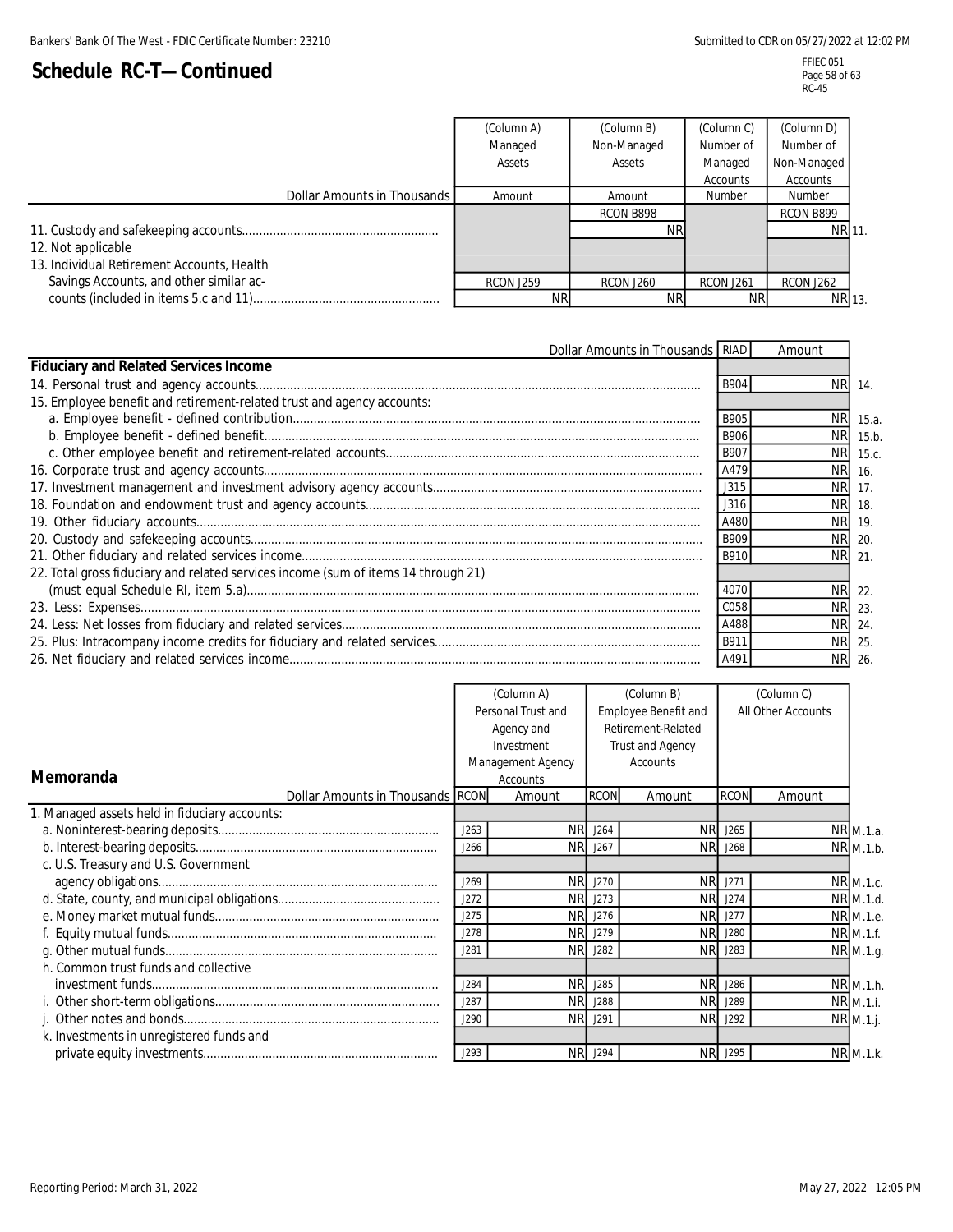| Memoranda-Continued                                                                                                                                                                                                    |                                  |                                  |                    |                       |                    |                  |                  |
|------------------------------------------------------------------------------------------------------------------------------------------------------------------------------------------------------------------------|----------------------------------|----------------------------------|--------------------|-----------------------|--------------------|------------------|------------------|
|                                                                                                                                                                                                                        |                                  | (Column A)<br>(Column B)         |                    |                       | (Column C)         |                  |                  |
|                                                                                                                                                                                                                        | Personal Trust and<br>Agency and |                                  |                    | Employee Benefit and  | All Other Accounts |                  |                  |
|                                                                                                                                                                                                                        |                                  |                                  | Retirement-Related |                       |                    |                  |                  |
|                                                                                                                                                                                                                        |                                  | Investment                       | Trust and Agency   |                       |                    |                  |                  |
|                                                                                                                                                                                                                        | Management Agency                |                                  | <b>Accounts</b>    |                       |                    |                  |                  |
| Dollar Amounts in Thousands                                                                                                                                                                                            | <b>RCON</b>                      | Accounts<br>Amount               | <b>RCON</b>        | Amount                | <b>RCON</b>        | Amount           |                  |
|                                                                                                                                                                                                                        | J296                             | <b>NR</b>                        | J297               | <b>NR</b>             | J298               |                  | <b>NR</b> M.1.I. |
|                                                                                                                                                                                                                        | J299                             | <b>NR</b>                        | J300               | NR.                   | J301               |                  | NR M.1.m.        |
|                                                                                                                                                                                                                        | J302                             | <b>NR</b>                        | J303               | <b>NR</b>             | J304               |                  | NR M.1.n.        |
|                                                                                                                                                                                                                        | J305                             | <b>NR</b>                        | J306               |                       | NR J307            |                  | NR M.1.0.        |
| p. Total managed assets held in fiduciary                                                                                                                                                                              |                                  |                                  |                    |                       |                    |                  |                  |
| accounts (for each column, sum of                                                                                                                                                                                      |                                  |                                  |                    |                       |                    |                  |                  |
|                                                                                                                                                                                                                        | J308                             |                                  | NR J309            |                       | NR J310            |                  | NR M.1.p.        |
|                                                                                                                                                                                                                        |                                  |                                  |                    |                       |                    |                  |                  |
|                                                                                                                                                                                                                        |                                  |                                  |                    | (Column A)            |                    | (Column B)       |                  |
|                                                                                                                                                                                                                        |                                  |                                  |                    | <b>Managed Assets</b> | Number of Managed  |                  |                  |
|                                                                                                                                                                                                                        |                                  |                                  |                    |                       |                    | Accounts         |                  |
|                                                                                                                                                                                                                        |                                  | Dollar Amounts in Thousands RCON |                    | Amount                | <b>RCON</b>        | Number           |                  |
| 1. q. Investments of managed fiduciary accounts in advised or                                                                                                                                                          |                                  |                                  |                    |                       |                    |                  |                  |
|                                                                                                                                                                                                                        |                                  |                                  | J311               |                       | NR J312            |                  | NR M.1.q.        |
|                                                                                                                                                                                                                        |                                  |                                  |                    | (Column A)            |                    | (Column B)       |                  |
|                                                                                                                                                                                                                        |                                  |                                  |                    | Number of             |                    | Principal Amount |                  |
|                                                                                                                                                                                                                        |                                  |                                  | <b>Issues</b>      |                       | Outstanding        |                  |                  |
|                                                                                                                                                                                                                        |                                  | Dollar Amounts in Thousands RCON |                    | Number                |                    | Amount           |                  |
| 2. Corporate trust and agency accounts:                                                                                                                                                                                |                                  |                                  |                    |                       |                    | RCON B928        |                  |
|                                                                                                                                                                                                                        |                                  |                                  | B927               |                       | <b>NR</b>          | <b>NR</b>        | M.2.a.           |
|                                                                                                                                                                                                                        |                                  |                                  |                    |                       |                    | RCON J314        |                  |
|                                                                                                                                                                                                                        |                                  |                                  | J313               |                       | <b>NR</b>          | <b>NR</b>        | M.2.a.1.         |
|                                                                                                                                                                                                                        |                                  |                                  | B929               |                       | <b>NR</b>          |                  | M.2.b.           |
|                                                                                                                                                                                                                        |                                  |                                  |                    |                       |                    |                  |                  |
| Memorandum items 3.a through 3.h are to be completed by banks with collective investment funds and common trust funds<br>with a total market value of \$1 billion or more as of the preceding December 31 report date. |                                  |                                  |                    |                       |                    |                  |                  |
| Memoradum item 3.h only is to be completed by banks with collective investment funds                                                                                                                                   |                                  |                                  |                    | (Column A)            |                    | (Column B)       |                  |
| and common trust funds with a total market value of less that \$1 billion as of the                                                                                                                                    |                                  |                                  | Number of          |                       | Market Value of    |                  |                  |
| preceding December 31 report date.                                                                                                                                                                                     |                                  | Funds                            |                    | <b>Fund Assets</b>    |                    |                  |                  |
|                                                                                                                                                                                                                        |                                  | Dollar Amounts in Thousands RCON |                    | Number                | <b>RCON</b>        | Amount           |                  |
| 3. Collective investment funds and common trust funds:                                                                                                                                                                 |                                  |                                  |                    |                       |                    |                  |                  |
|                                                                                                                                                                                                                        |                                  |                                  | B931               |                       | <b>NR B932</b>     | <b>NR</b>        | M.3.a.           |
|                                                                                                                                                                                                                        |                                  |                                  | B933               |                       | <b>NR B934</b>     | NR.              | M.3.b.           |

 c. Stock/Bond blend....................................................................................................................... B935 NR B936 NR d. Taxable bond.............................................................................................................................. B937 NR B938 NR e. Municipal bond.......................................................................................................................... B939 NR B940 NR f. Short-term investments/Money market.................................................................................... B941 NR B942 NR g. Specialty/Other.......................................................................................................................... B943 NR B944 NR

(sum of Memorandum items 3.a through 3.g).......................................................................... B945 NR B946 NR

h. Total collective investment funds

b. International/Global equity........................................................................................................ B933 NR B934 NR

 M.3.b. M.3.c. M3.d. M.3.e. M.3.f. M.3.g.

M.3.h.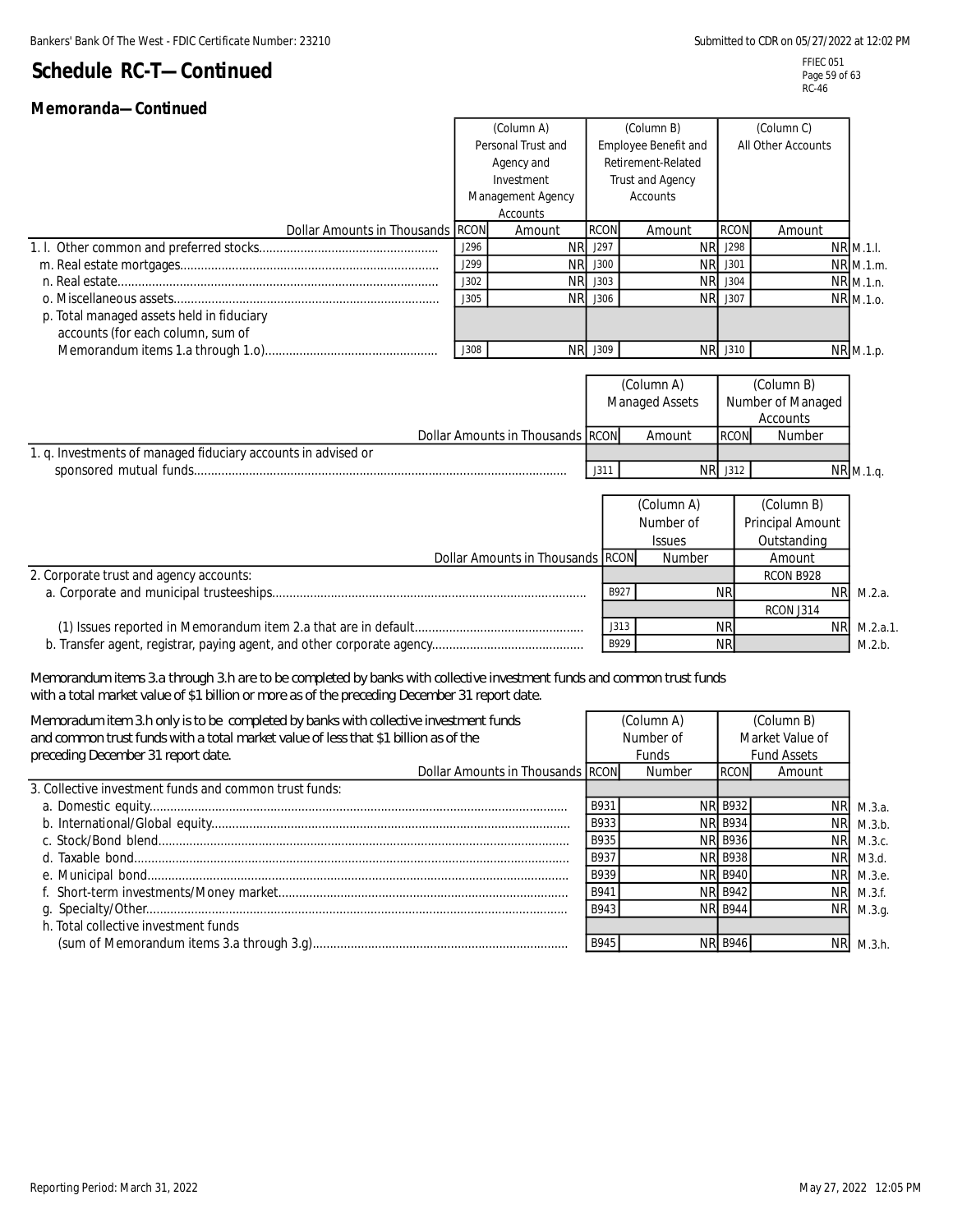### **Memoranda—Continued**

| 18161110181108—0011811060                                    |                                |            |                             |            |                |            |        |
|--------------------------------------------------------------|--------------------------------|------------|-----------------------------|------------|----------------|------------|--------|
|                                                              |                                | (Column A) |                             | (Column B) |                | (Column C) |        |
|                                                              | <b>Gross Losses</b><br>Managed |            | Gross Losses<br>Non-Managed |            | Recoveries     |            |        |
|                                                              |                                |            |                             |            |                |            |        |
|                                                              |                                | Accounts   |                             | Accounts   |                |            |        |
| Dollar Amounts in Thousands RIAD                             |                                | Amount     | <b>RIAD</b>                 | Amount     | RIAD           | Amount     |        |
| 4. Fiduciary settlements, surcharges, and other losses:      |                                |            |                             |            |                |            |        |
|                                                              | B947                           |            | <b>NR B948</b>              |            | <b>NR B949</b> | <b>NR</b>  | M.4.a. |
| b. Employee benefit and retirement-related trust             |                                |            |                             |            |                |            |        |
|                                                              | <b>B950</b>                    |            | NR B951                     |            | <b>NR B952</b> | <b>NR</b>  | M.4.b. |
| c. Investment management and investment advisory             |                                |            |                             |            |                |            |        |
|                                                              | B953                           |            | <b>NR B954</b>              |            | <b>NR B955</b> | <b>NR</b>  | M.4.c. |
|                                                              | B956                           |            | NR B957                     |            | <b>NR B958</b> | <b>NR</b>  | M.4.d. |
| e. Total fiduciary settlements, surcharges, and other losses |                                |            |                             |            |                |            |        |
| (sum of Memorandum items 4.a through 4.d) (sum of            |                                |            |                             |            |                |            |        |
| columns A and B minus column C must equal                    |                                |            |                             |            |                |            |        |
|                                                              | B959                           |            | <b>NR B960</b>              |            | <b>NR B961</b> | ΝR         | M.4.e. |

Person to whom questions about Schedule RC-T - Fiduciary and Related Services should be directed:

Name and Title (TEXT B962)

E-mail Address (TEXT B926)

Telephone: Area code/phone number/extension (TEXT B963)

FAX: Area code/phone number (TEXT B964)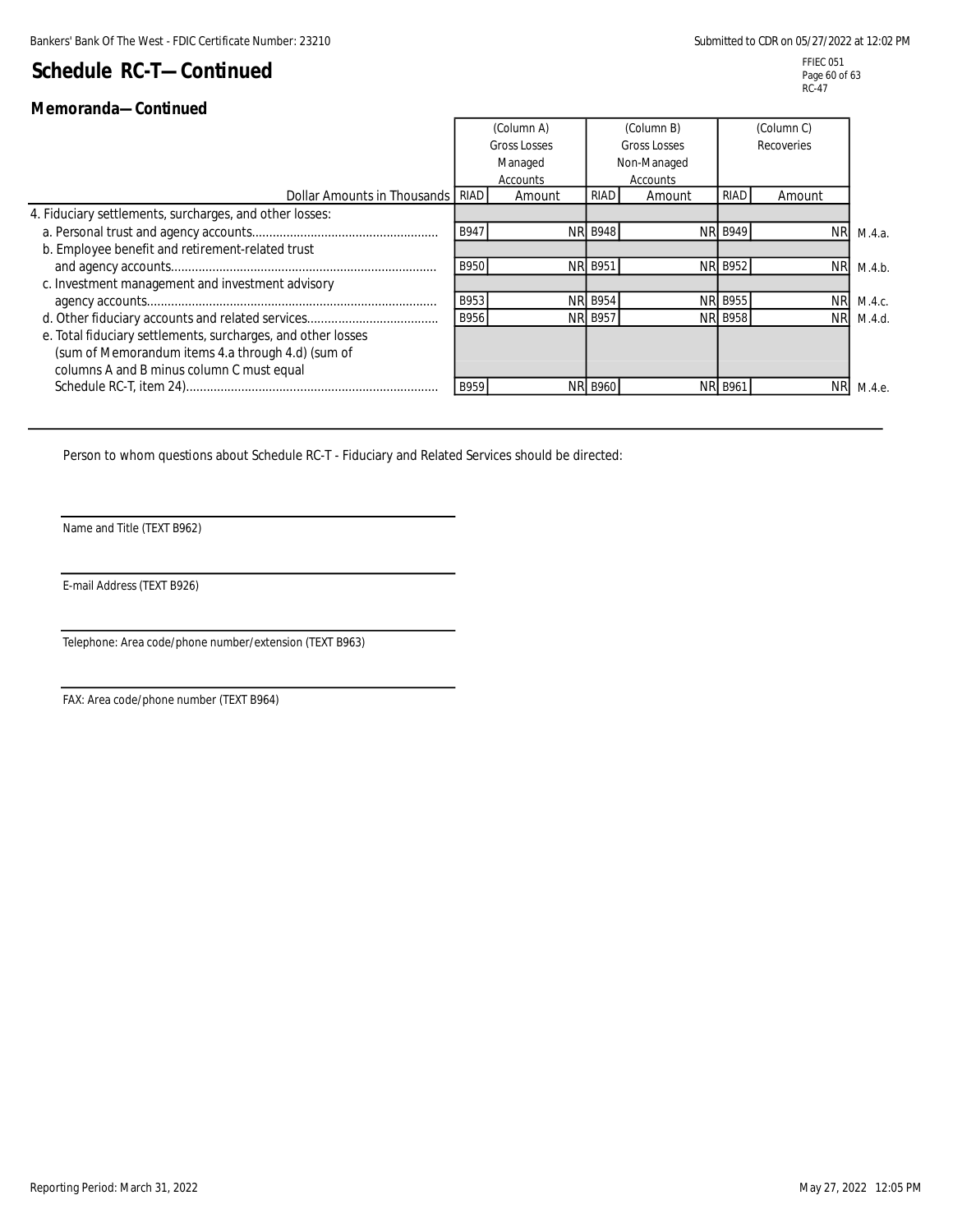# **Schedule SU—Supplemental Information**

FFIEC 051 Page 61 of 63  $SU-1$ 

*All institutions must complete the indicator questions with either a "Yes" or a "No". For questions for which the response is "Yes", the corresponding items must be completed.* 

| Dollar Amounts in Thousands RCON                                                                        |                  | YES / NO             |  |
|---------------------------------------------------------------------------------------------------------|------------------|----------------------|--|
| <b>Derivatives</b>                                                                                      |                  |                      |  |
|                                                                                                         | FT00             | <b>NO</b><br>1.      |  |
|                                                                                                         |                  | Amount               |  |
|                                                                                                         | A126             | NR 1.a.              |  |
|                                                                                                         | FT01             | NR 1.b.              |  |
|                                                                                                         | 8725             | NR 1.c.              |  |
|                                                                                                         | FT02             | NR 1.d.              |  |
| 1-4 Family Residential Mortgage Banking Activities                                                      |                  |                      |  |
| 2. For the two calendar quarters preceding the current calendar quarter, did the institution meet one   |                  |                      |  |
| or both of the following mortgage banking activity thresholds: (1) Sales of 1-4 family residential      |                  |                      |  |
| mortgage loans during the calendar quarter exceeded \$10 million, or (2) 1–4 family residential         | <b>RCON</b>      | YES / NO             |  |
|                                                                                                         | FT03             | <b>NO</b><br>2.      |  |
|                                                                                                         |                  | Amount               |  |
|                                                                                                         | FT04             | $NR$ 2.a.            |  |
|                                                                                                         |                  |                      |  |
|                                                                                                         | FT05             | NR 2.b.              |  |
| Assets and Liabilities Measured at Fair Value on a Recurring Basis                                      | <b>RCON</b>      | YES / NO             |  |
|                                                                                                         | FT06             | <b>NO</b><br>3.      |  |
|                                                                                                         |                  | Amount               |  |
|                                                                                                         | <b>HK18</b>      | NR 3.a.              |  |
|                                                                                                         | <b>HK19</b>      | NR 3.b.              |  |
|                                                                                                         | <b>RIAD</b>      |                      |  |
|                                                                                                         | F551             | NR 3.c.              |  |
|                                                                                                         |                  |                      |  |
|                                                                                                         | F553             | NR 3.d.              |  |
| Servicing, Securitization and Asset Sale Activities                                                     |                  |                      |  |
| 4. Does the institution have any assets it has sold and securitized with servicing retained or with     | <b>RCON</b>      | YES / NO             |  |
|                                                                                                         | FT07             | <b>NO</b><br>4.      |  |
| a. Total outstanding principal balance of assets sold and securitized by the reporting institution      |                  | Amount               |  |
|                                                                                                         | FT08             | NR 4.a.              |  |
| 5. Does the institution have any assets it has sold with recourse or other seller-provided credit       |                  | YES / NO             |  |
|                                                                                                         | FT <sub>09</sub> | N <sub>O</sub><br>5. |  |
| a. Total outstanding principal balance of assets sold by the reporting institution with recourse or     |                  | Amount               |  |
|                                                                                                         | FT10             | NR 5.a.              |  |
| 6. Does the institution service any closed-end 1-4 family residential mortgage loans for others or does |                  | YES / NO             |  |
|                                                                                                         | FT11             | <b>NO</b><br>6.      |  |
| a. Total outstanding principal balance of closed-end 1-4 family residential mortgage loans serviced     |                  |                      |  |
| for others plus the total outstanding principal balance of other financial assets serviced for others   |                  | Amount               |  |
|                                                                                                         | FT12             | NR 6.a.              |  |
|                                                                                                         |                  |                      |  |
| <b>Variable Interest Entities</b>                                                                       |                  | YES / NO             |  |
|                                                                                                         | FT13             | NO<br>7.             |  |
|                                                                                                         |                  | Amount               |  |
|                                                                                                         | FT14             | NR 7.a.              |  |
|                                                                                                         | FT15             | NR 7.b.              |  |

<sup>1</sup> Institutions that have adopted ASU 2016-13 should report assets net of any applicable allowance for credit losses.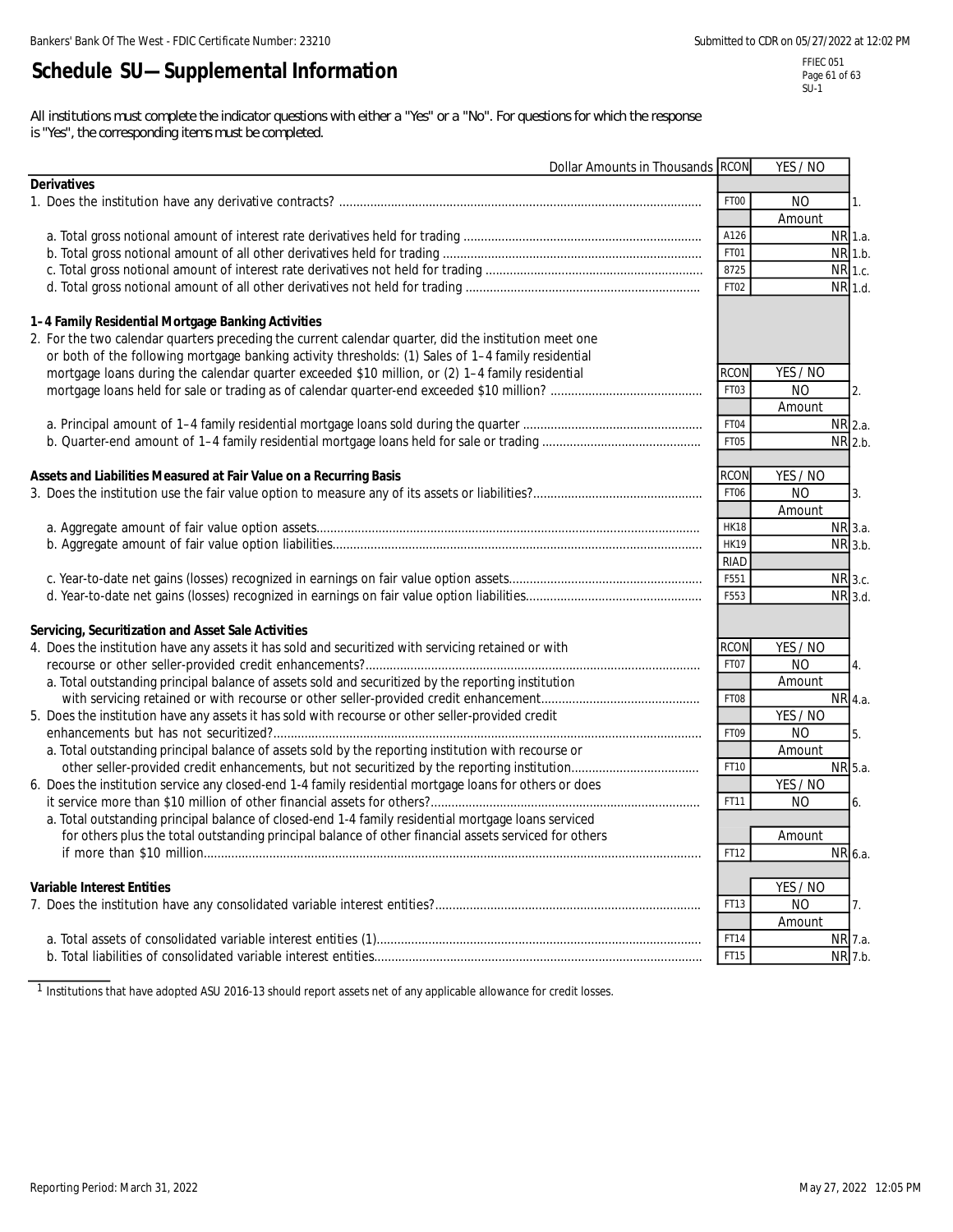# **Schedule SU—Continued**

*All institutions must complete the indicator questions with either a "Yes" or a "No". For questions for which the response is "Yes", the corresponding items must be completed.*

| Dollar Amounts in Thousands RCON                                                                         |             | YES / NO       |           |
|----------------------------------------------------------------------------------------------------------|-------------|----------------|-----------|
| <b>Credit Card Lending Specialized Items</b>                                                             |             |                |           |
| 8. Does the institution, together with affiliated institutions, have outstanding credit card receivables |             |                |           |
| that exceed \$500 million as of the report date or is the institution a credit card specialty bank as    |             |                |           |
|                                                                                                          | FT16        | <b>NO</b>      | 8.        |
| a. Outstanding credit card fees and finance charges included in credit cards to individuals for          |             | Amount         |           |
|                                                                                                          | C391        |                | NR 8.a.   |
|                                                                                                          | <b>RIAD</b> |                |           |
|                                                                                                          | C389        |                | NR 8.b.   |
| c. Amount of allowance for loan and lease losses attributable to retail credit card fees and             |             |                |           |
|                                                                                                          | C390        |                | NR 8.c.   |
|                                                                                                          | C388        |                | NR 8.d.   |
|                                                                                                          |             |                |           |
| <b>FDIC Loss-Sharing Agreements</b>                                                                      | <b>RCON</b> | YES / NO       |           |
|                                                                                                          | FT17        | N <sub>O</sub> | 9.        |
|                                                                                                          |             | Amount         |           |
|                                                                                                          | FT18        |                | NR 9.a.   |
| b. Past due and nonaccrual loans and leases covered by FDIC loss-sharing agreements:                     |             |                |           |
|                                                                                                          | FT19        |                | NR 9.b.1. |
|                                                                                                          | FT20        |                | NR 9.b.2. |
|                                                                                                          | FT21        |                | NR 9.b.3  |
| c. Portion of past due and nonaccrual covered loans and leases that is protected by                      |             |                |           |
| FDIC loss-sharing agreements:                                                                            |             |                |           |
|                                                                                                          | K102        |                | NR 9.c.1  |
|                                                                                                          | K103        |                | NR 9.c.2  |
|                                                                                                          | K104        |                | NR 9.c.3  |
|                                                                                                          | FT22        |                | NR 9.d.   |
|                                                                                                          | K192        |                | NR 9.e.   |

1 Institutions that have adopted ASU 2016-13 should report in item 8.c the amount of allowance for credit losses on loans and leases attributable to retail credit card fees and finance charges.